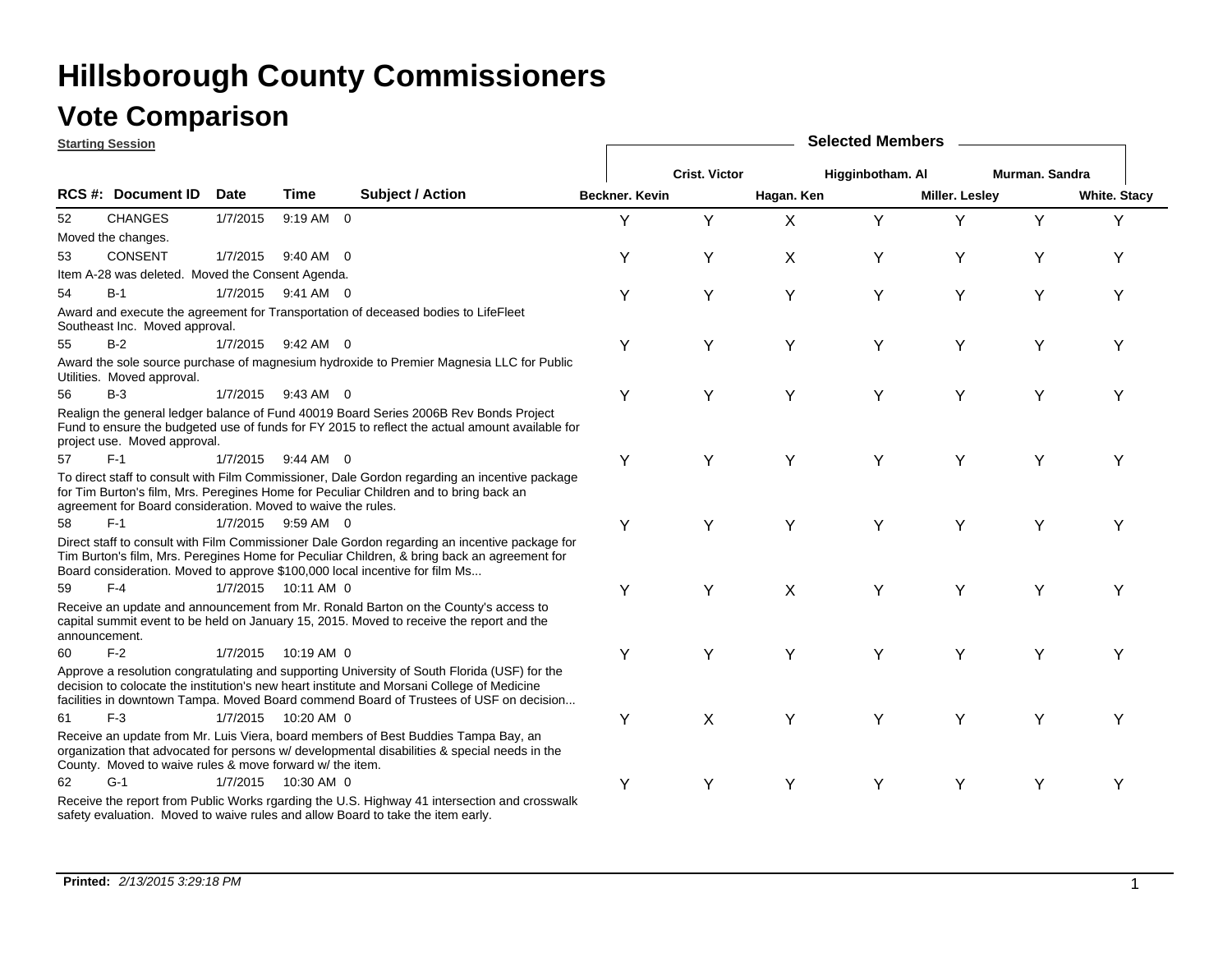|                | <b>Starting Session</b>                                    | <b>Selected Members</b><br><b>Crist. Victor</b><br>Higginbotham. Al<br>Murman, Sandra |                     |                                                                                                                                                                                                                                                                               |                |   |            |   |                |   |                     |
|----------------|------------------------------------------------------------|---------------------------------------------------------------------------------------|---------------------|-------------------------------------------------------------------------------------------------------------------------------------------------------------------------------------------------------------------------------------------------------------------------------|----------------|---|------------|---|----------------|---|---------------------|
|                |                                                            |                                                                                       |                     |                                                                                                                                                                                                                                                                               |                |   |            |   |                |   |                     |
|                | RCS #: Document ID                                         | <b>Date</b>                                                                           | <b>Time</b>         | <b>Subject / Action</b>                                                                                                                                                                                                                                                       | Beckner. Kevin |   | Hagan. Ken |   | Miller. Lesley |   | <b>White. Stacy</b> |
| 63             | $G-1$                                                      | 1/7/2015                                                                              | 10:44 AM 0          |                                                                                                                                                                                                                                                                               | Y              | Y | Y          | X | Y              | Y | Y                   |
|                |                                                            |                                                                                       |                     | Receive the report from Public Works regarding the U.S. Highway 41 intersection and<br>crosswalk safety evaluation. Moved to receive the report on U.S. Highway 41.                                                                                                           |                |   |            |   |                |   |                     |
| 64             | $D-1$                                                      |                                                                                       | 1/7/2015 2:02 PM 5  |                                                                                                                                                                                                                                                                               | Υ              | Y | Υ          | Υ | Υ              | Υ | Y                   |
|                |                                                            |                                                                                       |                     | Conduct a public hearing to consider enactment of an ordinance amending Hills Co. Code of<br>Ordinances and Laws, Part A, Chapter 8, Article V to include condominiums, townhomes, or<br>other individual units in common-interest communities Moved approval. Ordinance 15-1 |                |   |            |   |                |   |                     |
| 65             | OFF AGENDA                                                 |                                                                                       | 1/7/2015 2:03 PM 0  |                                                                                                                                                                                                                                                                               | Y              | Y | Y          | Y | Y              | Y | Υ                   |
|                | Springs Police Department. Moved approval.                 |                                                                                       |                     | Send letter of condolence to Ms. Teresa Kondek, widow, Officer Charles Kondek, Tarpon                                                                                                                                                                                         |                |   |            |   |                |   |                     |
| 66             | <b>CHANGES</b>                                             |                                                                                       | 1/13/2015 9:11 AM 9 |                                                                                                                                                                                                                                                                               | Υ              | Y | X          | Υ | Υ              | Y | Υ                   |
|                | Moved the changes.                                         |                                                                                       |                     |                                                                                                                                                                                                                                                                               |                |   |            |   |                |   |                     |
| 67             | <b>CONSENT</b>                                             |                                                                                       | 1/13/2015 9:12 AM 9 |                                                                                                                                                                                                                                                                               | Y              | Y | X          | Υ | Y              | Y | Υ                   |
| Moved consent. | V150009                                                    |                                                                                       | 1/13/2015 9:14 AM 9 |                                                                                                                                                                                                                                                                               |                |   |            |   |                |   |                     |
| 68             |                                                            |                                                                                       |                     | V15-0009 - Folio 002200.0000 Petition to vacate a platted drainage easement over the south                                                                                                                                                                                    | Y              | Y | X          | Υ | Y              | Y | Υ                   |
| approval.      |                                                            |                                                                                       |                     | 7.5 ft of Lot 24 and the north 7.5 ft. of Lot 1A, purusant to plat of Cypress Lakes Estates. Moved                                                                                                                                                                            |                |   |            |   |                |   |                     |
| 69             | CDD140800                                                  |                                                                                       | 1/13/2015 9:16 AM 5 |                                                                                                                                                                                                                                                                               | Y              | Y | X          | Υ | Y              | Y | Υ                   |
|                | Moved approval. Ordinance 15-2                             |                                                                                       |                     | Community Development District (CDD) 14-0800 - Petition to establish Wynnmere East CDD.                                                                                                                                                                                       |                |   |            |   |                |   |                     |
| 70             | RZ140815ABP                                                |                                                                                       | 1/13/2015 9:18 AM 9 |                                                                                                                                                                                                                                                                               | Y              | Y | X          | Υ | Y              | Y | Y                   |
|                | Moved to reaffirm the vote the Board had taken last month. |                                                                                       |                     | RZ 14-0815-ABP/S - Stantec Consulting E/S US Hwy 41, 100 feet northeast Apollo Beach Blvd.                                                                                                                                                                                    |                |   |            |   |                |   |                     |
| 71             | PRS150042                                                  |                                                                                       | 1/13/2015 9:20 AM 9 |                                                                                                                                                                                                                                                                               | Y              | Y | X          | Υ | Y              | Y | Y                   |
|                | Drive. Moved the item.                                     |                                                                                       |                     | PRS 15-0042-GCN/NW - Judy James north side of Mushinski Road, 200 feet west of Partridge                                                                                                                                                                                      |                |   |            |   |                |   |                     |
| 72             | PRS150047                                                  |                                                                                       | 1/13/2015 9:25 AM 9 |                                                                                                                                                                                                                                                                               | Υ              | Υ | X          | Υ | Y              | Υ | Υ                   |
|                | Avila, 450 feet west of Talavera de Avila. Moved approval. |                                                                                       |                     | PRS 15-0047-GCN/NW - WRA Inc. - Water Resource Associates Inc. - West side of Arevalo de                                                                                                                                                                                      |                |   |            |   |                |   |                     |
| 73             | PRS150048                                                  |                                                                                       | 1/13/2015 9:26 AM 9 |                                                                                                                                                                                                                                                                               | Y              | Y | X          | Υ | Y              | Y | Υ                   |
|                | Sheldon Road. Moved approval.                              |                                                                                       |                     | PRS 15-0048-NWH/NW - Genesis Group - North side of Lake Sunset Drive, 1/4 mile west of                                                                                                                                                                                        |                |   |            |   |                |   |                     |
| 74             | PRS150089                                                  |                                                                                       | 1/13/2015 9:29 AM 9 |                                                                                                                                                                                                                                                                               | Υ              | Y | X          | Υ | Y              | Υ | Υ                   |
|                |                                                            |                                                                                       |                     | PRS 15-0089-RV/S - King Engineering Assoc. Inc. North side of Balm Rd (CR 672) 1 mile east<br>of U.S. Hwy. 301. Moved approval, subject to conditions recommended by staff.                                                                                                   |                |   |            |   |                |   |                     |
| 75             | PRS150130                                                  |                                                                                       | 1/13/2015 9:29 AM 9 |                                                                                                                                                                                                                                                                               | Y              | Y | X          | Υ | Y              | Y | Y                   |
|                | Moved approval.                                            |                                                                                       |                     | PRS 15-0130-RV/S - Plan Engineering Inc. Southeast corner Symmes Rd. & U.S. Hwy 301.                                                                                                                                                                                          |                |   |            |   |                |   |                     |

**Printed:** *2/13/2015 3:29:19 PM* $^{\prime\prime}$   $^{\prime\prime}$   $^{\prime\prime}$   $^{\prime\prime}$   $^{\prime\prime}$   $^{\prime\prime}$   $^{\prime\prime}$   $^{\prime\prime}$   $^{\prime\prime}$   $^{\prime\prime}$   $^{\prime\prime}$   $^{\prime\prime}$   $^{\prime\prime}$   $^{\prime\prime}$   $^{\prime\prime}$   $^{\prime\prime}$   $^{\prime\prime}$   $^{\prime\prime}$   $^{\prime\prime}$   $^{\prime\prime}$   $^{\prime\prime}$   $^{\prime\prime}$   $^{\prime\prime}$   $^{\prime\prime}$   $^{\prime\$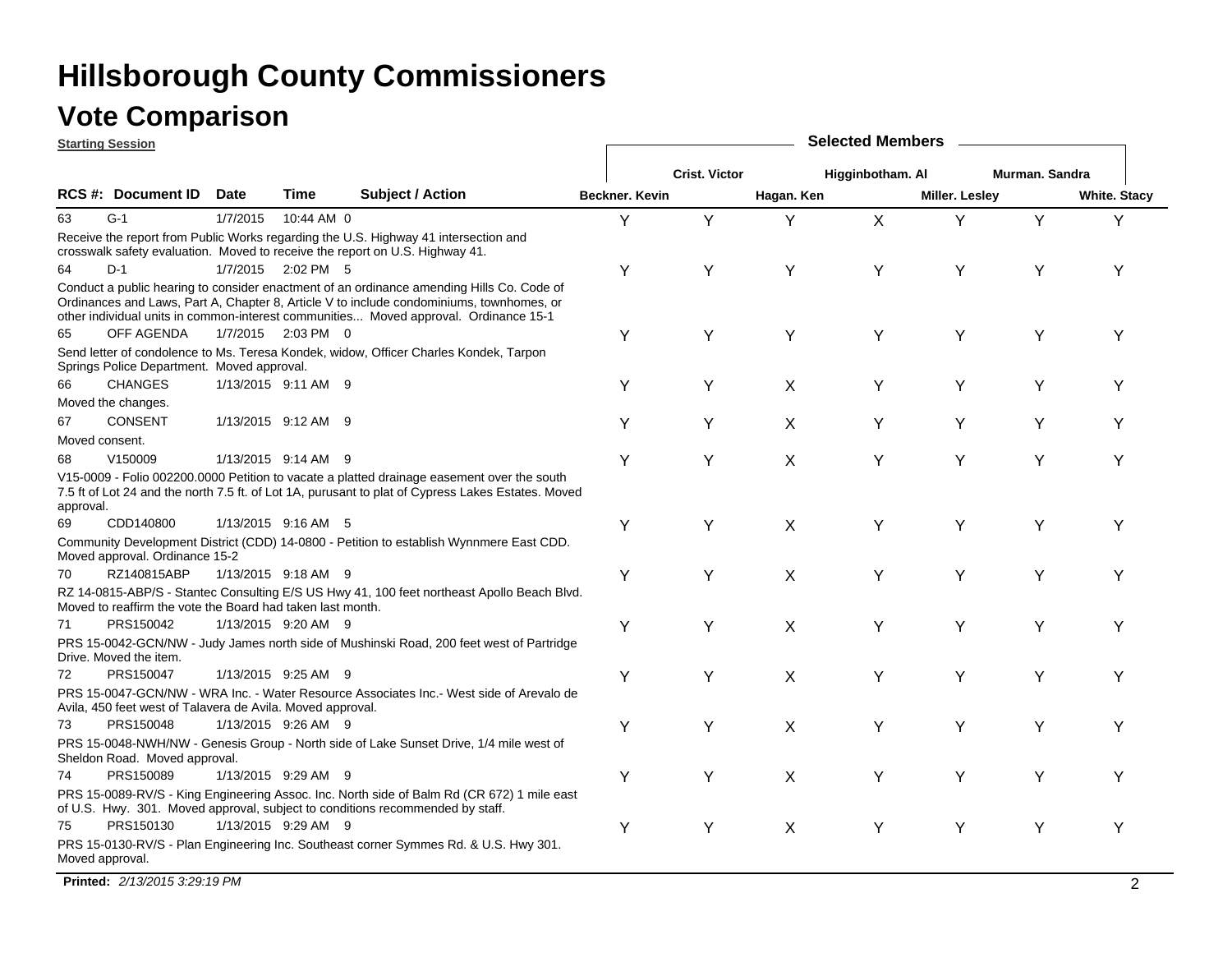### **Vote Comparison**

**Starting Session**

|           | <u>Jiai liliy Jessiuli</u>                                     |             |                      |                                                                                                                                                                                                                                                                                   |                |                      |            |                  |                |                |                     |
|-----------|----------------------------------------------------------------|-------------|----------------------|-----------------------------------------------------------------------------------------------------------------------------------------------------------------------------------------------------------------------------------------------------------------------------------|----------------|----------------------|------------|------------------|----------------|----------------|---------------------|
|           |                                                                |             |                      |                                                                                                                                                                                                                                                                                   |                | <b>Crist. Victor</b> |            | Higginbotham. Al |                | Murman. Sandra |                     |
|           | <b>RCS #: Document ID</b>                                      | <b>Date</b> | Time                 | <b>Subject / Action</b>                                                                                                                                                                                                                                                           | Beckner. Kevin |                      | Hagan. Ken |                  | Miller. Lesley |                | <b>White. Stacy</b> |
| 76        | PRS150157                                                      |             | 1/13/2015 9:31 AM 9  |                                                                                                                                                                                                                                                                                   | Y              | Y                    | X          | Y                | Y              | Y              | Υ                   |
| approval. |                                                                |             |                      | PRS 15-0157-GNC/NW - Bohler Engineering - 15524 North Dale Mabry Hwy. Moved                                                                                                                                                                                                       |                |                      |            |                  |                |                |                     |
| 77        | PRS150161                                                      |             | 1/13/2015 9:33 AM 9  |                                                                                                                                                                                                                                                                                   | Υ              | Y                    | X          | Υ                | Y              | Y              | Υ                   |
|           | Blvd. Moved approval.                                          |             |                      | PRS 15-0161-BA/S - Judy James - Southeast corner Balm Rd. (CR 672) & Ayersworth Glen                                                                                                                                                                                              |                |                      |            |                  |                |                |                     |
| 78        | PRS150163                                                      |             | 1/13/2015 9:34 AM 9  |                                                                                                                                                                                                                                                                                   | Y              | Y                    | X          | Υ                | Y              | Υ              | Υ                   |
| approval. |                                                                |             |                      | RPS 15-0163-VR/C - Judy James - East side of S. Dover Rd, 500 feet south of S.R. 60. Moved                                                                                                                                                                                        |                |                      |            |                  |                |                |                     |
| 79        | RZ140976                                                       |             | 1/13/2015 9:37 AM 9  |                                                                                                                                                                                                                                                                                   | Y              | Y                    | X          | Υ                | Y              | Y              | Y                   |
|           | approval for Items H.1a. & H.1b.                               |             |                      | RZ 14-0976-TNC/NW - Waldrop Engineering - East side of Angus Dr, south of CSX RR & W.<br>Linebaugh Ave. & and V15-0007 - Petition to vacate a portion of Angus Dr. right of way. Moved                                                                                            |                |                      |            |                  |                |                |                     |
| 80        | PRS150162                                                      |             | 1/13/2015 9:46 AM 9  |                                                                                                                                                                                                                                                                                   | Υ              | Y                    | X          | Υ                | Y              | Υ              | Υ                   |
|           | Items H.2a and H.2b.                                           |             |                      | PRS 15-0162-GB/S - Judy James - Southeast corner of Gibsonton Dr. & New East Bay Rd. &<br>V15-0008 - Petition to vacate a portion of East Bay Road right of way. Moved approval for                                                                                               |                |                      |            |                  |                |                |                     |
| 81        | <b>CHANGES</b>                                                 |             | 1/22/2015 9:40 AM 0  |                                                                                                                                                                                                                                                                                   | Υ              | Y                    | Υ          | Υ                | Y              | Y              | Υ                   |
|           | Moved the changes.                                             |             |                      |                                                                                                                                                                                                                                                                                   |                |                      |            |                  |                |                |                     |
| 82        | <b>CONSENT</b>                                                 |             | 1/22/2015 9:51 AM 0  |                                                                                                                                                                                                                                                                                   | Υ              | Y                    | Y          | Y                | Y              | Y              | Υ                   |
|           |                                                                |             |                      | Item A-8 was withheld; Item A-42s was deleted. Moved the Consent Agenda.                                                                                                                                                                                                          |                |                      |            |                  |                |                |                     |
| 83        | $B-2$                                                          |             | 1/22/2015 9:58 AM 0  |                                                                                                                                                                                                                                                                                   | Υ              | Y                    | Y          | Y                | Y              | Υ              | Y                   |
|           | supplemental capital improvements. Moved approval of Item B-2. |             |                      | Approve second modification to agreement w/ Tampa Convention Center to support                                                                                                                                                                                                    |                |                      |            |                  |                |                |                     |
| 84        | $B-3$                                                          |             | 1/22/2015 9:59 AM 0  |                                                                                                                                                                                                                                                                                   | Υ              | Y                    | Υ          | Υ                | Υ              | Y              | Υ                   |
|           |                                                                |             |                      | Approve agreement w/ Brandon Sports & Aquatic Center (Brandon Aquatics) in amount of<br>\$800,000 for purpose of making capital improvements to organization's pool facilities. Approve<br>resolution allocating Countywide General Funds to Brandon Aquatics for Moved approval. |                |                      |            |                  |                |                |                     |
| 85        | $B-4$                                                          |             | 1/22/2015 10:00 AM 0 |                                                                                                                                                                                                                                                                                   | Y              | Y                    | Y          | Υ                | Y              | Υ              | Y                   |
|           | private water & sewer utility systems. Moved approval.         |             |                      | Adopt resolution that provided for reimbursement from future tax-exempt bond proceeds of<br>eligible capital expenditures incurred by County in connection w/ acquisition of one or more                                                                                          |                |                      |            |                  |                |                |                     |
| 86        | $B-5$                                                          |             | 1/22/2015 10:02 AM 0 |                                                                                                                                                                                                                                                                                   | Y              | Y                    | Υ          | Y                | Y              | Υ              | Y                   |
|           |                                                                |             |                      | Award & execute agreemeent for Bid ITB-C-0172-0-2014/DV, County Road 579 to Interstate 4<br>to Sligh Avenue roadway improvements, to Kamminga & Roodvoets Inc in amount of<br>\$4,502,489.37 for Public Works. Approve resolution for budget Moved approval.                      |                |                      |            |                  |                |                |                     |

**Selected Members**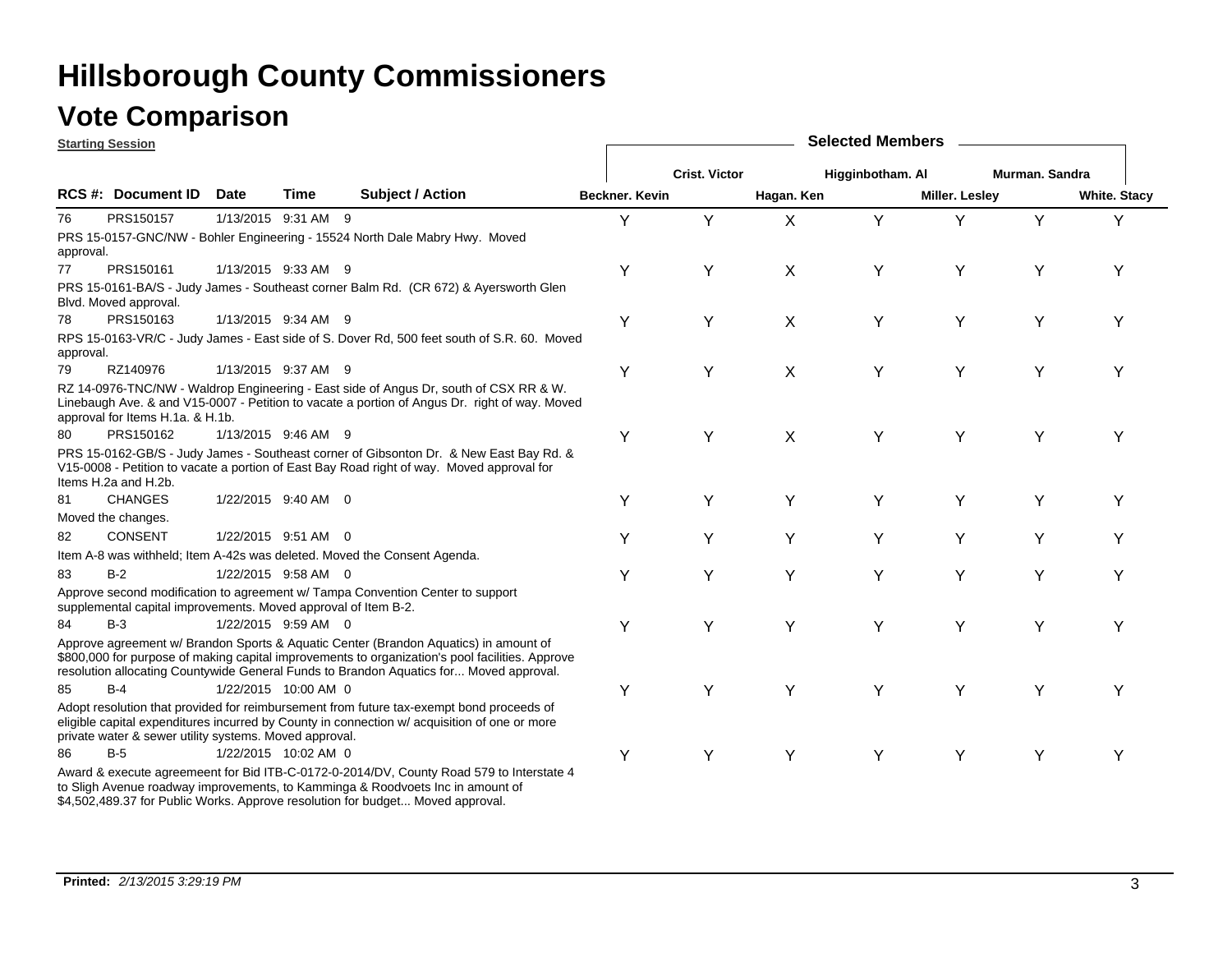|           | <b>Starting Session</b>                                               |             |                      |                                                                                                                                                                                                                                                                                    |                |                      |            | <b>Selected Members</b> |                       |                |                     |
|-----------|-----------------------------------------------------------------------|-------------|----------------------|------------------------------------------------------------------------------------------------------------------------------------------------------------------------------------------------------------------------------------------------------------------------------------|----------------|----------------------|------------|-------------------------|-----------------------|----------------|---------------------|
|           |                                                                       |             |                      |                                                                                                                                                                                                                                                                                    |                | <b>Crist. Victor</b> |            | Higginbotham. Al        |                       | Murman, Sandra |                     |
|           | <b>RCS #: Document ID</b>                                             | <b>Date</b> | Time                 | <b>Subject / Action</b>                                                                                                                                                                                                                                                            | Beckner, Kevin |                      | Hagan. Ken |                         | <b>Miller. Lesley</b> |                | <b>White. Stacy</b> |
| 87        | $F-1$                                                                 |             | 1/22/2015 10:12 AM 0 |                                                                                                                                                                                                                                                                                    | Y              | Y                    | Y          | Y                       | Y                     | Y              | Y                   |
|           |                                                                       |             |                      | Receive presentation from AMIkids Tampa Inc regarding renewal of agreement to provide door-<br>to-door transportation svcs to County youth participating in coed day treatment program. Moved<br>Board direct administration to enter agreement w/ AMIkids to provide door-to-door |                |                      |            |                         |                       |                |                     |
| 88        | $F-3$                                                                 |             | 1/22/2015 10:14 AM 0 |                                                                                                                                                                                                                                                                                    | Y              | Υ                    | Υ          | Υ                       | Υ                     | Y              | Y                   |
|           | impact on the County. Moved adoption.                                 |             |                      | Approve two resolutions supporting project applications to Gulf Coast Ecosystem Restoration<br>Council for federal RESTORE Act funds that, if selected, would have positive environmental                                                                                          |                |                      |            |                         |                       |                |                     |
| 89        | $G-1$                                                                 |             | 1/22/2015 10:15 AM 0 |                                                                                                                                                                                                                                                                                    | Υ              | Y                    | Y          | Y                       | Y                     | Y              | Υ                   |
|           | & Youth Svcs, and Hillsborough HS Policy Council. Moved adoption.     |             |                      | Receive the December 2014 monthly report from Head Start (HS)/Early HS Divisions, Children                                                                                                                                                                                         |                |                      |            |                         |                       |                |                     |
| 90        | $G-2$                                                                 |             | 1/22/2015 10:22 AM 0 |                                                                                                                                                                                                                                                                                    | Y              | Y                    | Y          | Y                       | Y                     | Y              | Υ                   |
|           | time, to set workshop to comprehensively discuss County fee structure |             |                      | Receive report from Management & Budget regarding implementation of an online consolidated<br>fee repository. Moved the Board accept report & direct County Administrator, at appropriate                                                                                          |                |                      |            |                         |                       |                |                     |
| 91        | $A - 8$                                                               |             | 1/22/2015 10:24 AM 0 |                                                                                                                                                                                                                                                                                    | Υ              | Y                    | Υ          | Y                       | Υ                     | Υ              | Y                   |
|           |                                                                       |             |                      | Direct staff to advertise & schedule public hearing for 2/4/2015, at 2 p.m., to consider enactment<br>of ordinance amending Hillsborough County Code Enforcement Ordinance. Moved approval.                                                                                        |                |                      |            |                         |                       |                |                     |
| 92        | $F-2$                                                                 |             | 1/22/2015 10:24 AM 0 |                                                                                                                                                                                                                                                                                    | Y              | Υ                    | Y          | Y                       | Y                     | Y              | Y                   |
|           |                                                                       |             |                      | Direct staff to consult w/ Humane Society of Tampa Bay Inc, Animal Advisory Committee, &<br>interested organizations on issue of outdoor penning of animals & bring back any<br>recommendations regarding creating uniform standards of living. Moved to waive the rules.          |                |                      |            |                         |                       |                |                     |
| 93        | $F-2$                                                                 |             | 1/22/2015 10:31 AM 0 |                                                                                                                                                                                                                                                                                    | Y              | Y                    | Y          | Y                       | Y                     | Υ              | Υ                   |
|           |                                                                       |             |                      | Direct staff to consult w/ Humane Society of Tampa Bay Inc, Animal Advisory Committee<br>(AAC) Moved to direct staff to consult w/ AAC, Humane Society, & other organizations that<br>had interest regarding outdoor penning of animals & bring back any recommendations           |                |                      |            |                         |                       |                |                     |
| 94        | <b>OFF AGENDA</b>                                                     |             | 1/22/2015 10:36 AM 0 |                                                                                                                                                                                                                                                                                    | Y              | Y                    | Y          | Y                       | Y                     | Υ              | Y                   |
|           | Moved the Board move public hearings to morning section of agenda.    |             |                      |                                                                                                                                                                                                                                                                                    |                |                      |            |                         |                       |                |                     |
| 95        | $D-1$                                                                 |             | 1/22/2015 2:06 PM 0  |                                                                                                                                                                                                                                                                                    | Y              | Y                    | X          | Y                       | $\mathsf{X}$          | Y              | Υ                   |
| approval. |                                                                       |             |                      | Conduct public hearing to accept comments on proposed substantial amendment to Program<br>Years 2008, 2010, 2012, 2013, & 2014 annual action plans in connection w/ grant-funded<br>housing development activities to include expanded svcs & housing for homeless & Moved         |                |                      |            |                         |                       |                |                     |
| 96        | $A-8$                                                                 |             | 1/22/2015 2:09 PM 0  |                                                                                                                                                                                                                                                                                    | Y              | Y                    | X          | Υ                       | X                     | Υ              | Υ                   |
|           | Moved to reconsider vote on Items A-8 & A-20.                         |             |                      |                                                                                                                                                                                                                                                                                    |                |                      |            |                         |                       |                |                     |
| 97        | $A - 8$                                                               |             | 1/22/2015 2:10 PM 0  |                                                                                                                                                                                                                                                                                    | Y              | Υ                    | X          | Y                       | X                     | Υ              | Y                   |
| a.m.      |                                                                       |             |                      | Moved to accept Items A-8 & A-20 but w/ public hearing being for right after public comment, 10                                                                                                                                                                                    |                |                      |            |                         |                       |                |                     |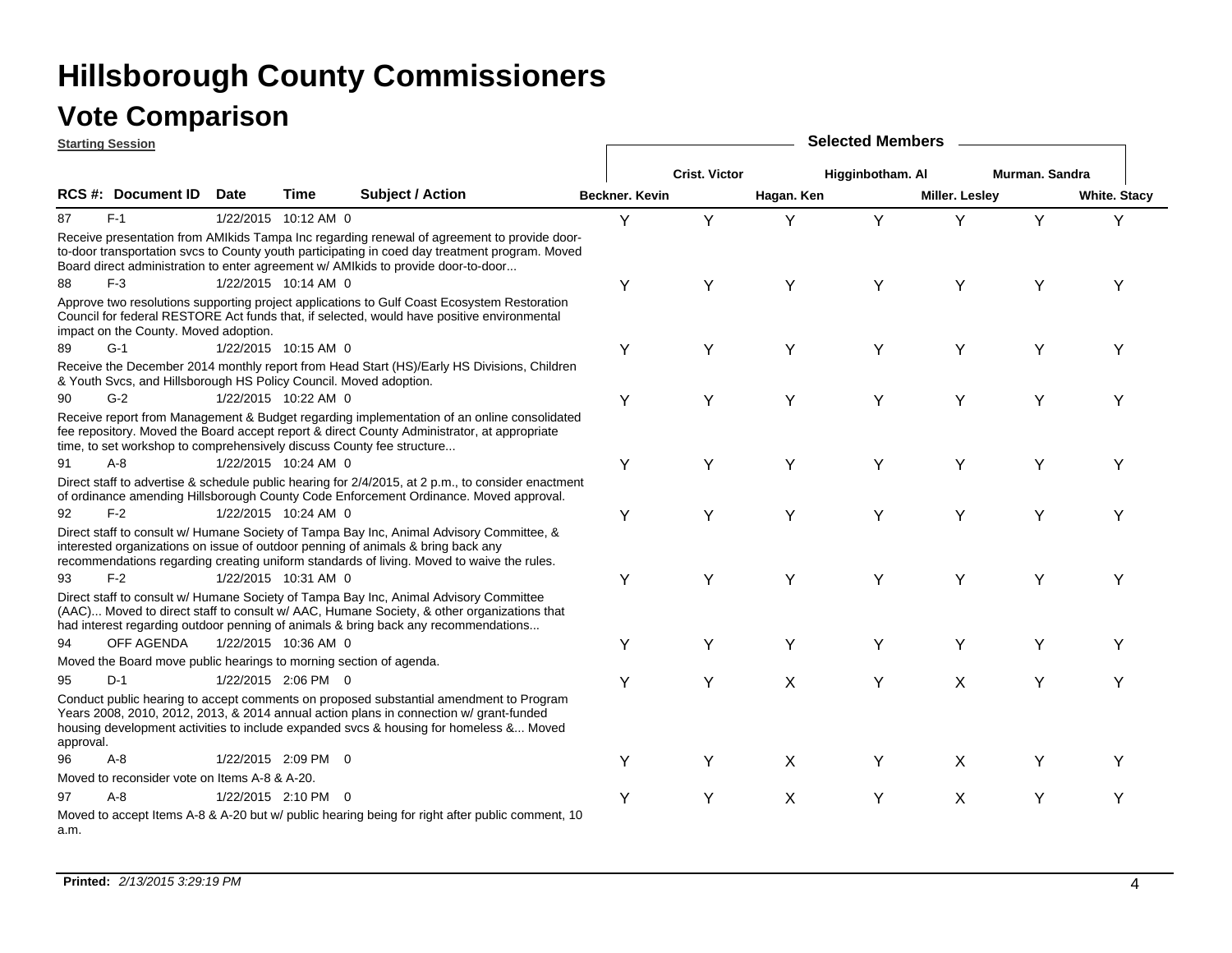### **Vote Comparison**

|                  | <b>Starting Session</b>     |             |                     |                                                                                                                                                                                              |                |                      |            | <b>Selected Members</b> |                |                |                     |
|------------------|-----------------------------|-------------|---------------------|----------------------------------------------------------------------------------------------------------------------------------------------------------------------------------------------|----------------|----------------------|------------|-------------------------|----------------|----------------|---------------------|
|                  |                             |             |                     |                                                                                                                                                                                              |                | <b>Crist. Victor</b> |            | Higginbotham. Al        |                | Murman. Sandra |                     |
|                  | <b>RCS #: Document ID</b>   | <b>Date</b> | Time                | <b>Subject / Action</b>                                                                                                                                                                      | Beckner, Kevin |                      | Hagan. Ken |                         | Miller. Lesley |                | <b>White. Stacy</b> |
| 98               | OFF AGENDA                  |             | 1/22/2015 2:17 PM 0 |                                                                                                                                                                                              |                |                      |            |                         | х              |                |                     |
| waive the rules. |                             |             |                     | The Westshore Alliance Incorporated request for signage honoring Mr. Al Austin. Moved to                                                                                                     |                |                      |            |                         |                |                |                     |
| 99               | OFF AGENDA                  |             | 1/22/2015 2:18 PM 0 |                                                                                                                                                                                              |                |                      |            |                         | x              |                |                     |
|                  |                             |             |                     | The Westshore Alliance Inc request for signage honoring Mr. Al Austin. Moved to direct staff to<br>find appropriate signage to recognize Mr. Austin on Westshore Boulevard at Laurel Street. |                |                      |            |                         |                |                |                     |
|                  | <b>Begin Date: 1/6/2015</b> |             |                     | $Bills'$ All                                                                                                                                                                                 |                |                      |            |                         |                |                |                     |

| <b>Begin Date: 1/6/2015</b> | <b>Bills: ALL</b>   |
|-----------------------------|---------------------|
| <b>End Date: 1/22/2015</b>  |                     |
| Vote Types: ALL             | <b>Actions: ALL</b> |
| Sort Order: RCS #:          | Subjects: ALL       |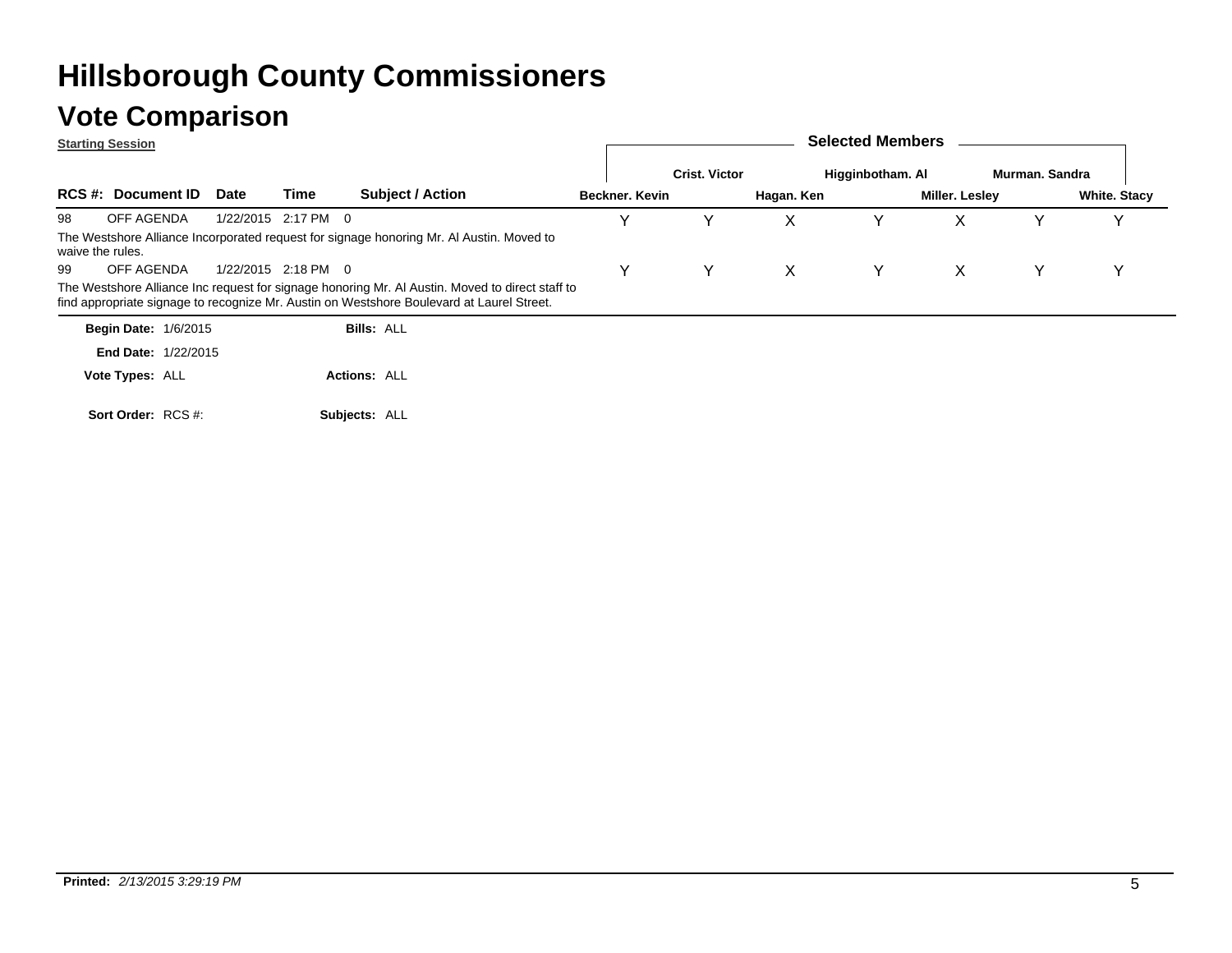|           | <b>Starting Session</b>                     |             |                    |                                                                                                                                                                                                                                                                                |                |                      |            | <b>Selected Members</b> |                       |                |                     |
|-----------|---------------------------------------------|-------------|--------------------|--------------------------------------------------------------------------------------------------------------------------------------------------------------------------------------------------------------------------------------------------------------------------------|----------------|----------------------|------------|-------------------------|-----------------------|----------------|---------------------|
|           |                                             |             |                    |                                                                                                                                                                                                                                                                                |                | <b>Crist. Victor</b> |            | Higginbotham. Al        |                       | Murman, Sandra |                     |
|           | <b>RCS #: Document ID</b>                   | <b>Date</b> | Time               | <b>Subject / Action</b>                                                                                                                                                                                                                                                        | Beckner. Kevin |                      | Hagan. Ken |                         | <b>Miller. Lesley</b> |                | <b>White. Stacy</b> |
| 100       | <b>CHANGES</b>                              | 2/4/2015    | 9:36 AM 0          |                                                                                                                                                                                                                                                                                | Y              | X                    | X          | X                       | Y                     | Y              | Y                   |
|           | Move to approve the changes.                |             |                    |                                                                                                                                                                                                                                                                                |                |                      |            |                         |                       |                |                     |
| 101       | CONSENT                                     | 2/4/2015    | 9:50 AM 0          |                                                                                                                                                                                                                                                                                | Υ              | X                    | Υ          | Υ                       | Y                     | Y              | Υ                   |
|           | Moved the Consent Agenda.                   |             |                    |                                                                                                                                                                                                                                                                                |                |                      |            |                         |                       |                |                     |
| 102       | $B-1$                                       | 2/4/2015    | 9:52 AM 0          |                                                                                                                                                                                                                                                                                | Υ              | X                    | Υ          | Υ                       | Y                     | Y              | Y                   |
| the item. |                                             |             |                    | Realign \$1,940,186 within FY 2011, 2013, 2014 & 2015 Community Development Block Grant<br>to reallocate for substantial amendment & bring budget in line w/actual expenditures. Moved                                                                                         |                |                      |            |                         |                       |                |                     |
| 103       | $B-2$                                       |             | 2/4/2015 9:52 AM 0 |                                                                                                                                                                                                                                                                                | Υ              | X                    | Υ          | Υ                       | Y                     | Y              | Υ                   |
| approval. |                                             |             |                    | Adopt a resolution authorizing the use of electronic signatures of the Board. Moved                                                                                                                                                                                            |                |                      |            |                         |                       |                |                     |
| 104       | $B-3$                                       |             | 2/4/2015 9:55 AM 0 |                                                                                                                                                                                                                                                                                | Y              | X                    | Y          | Υ                       | Y                     | Y              | Α                   |
|           |                                             |             |                    | Approve, for Health Care Svcs., agreement with Suncoast Community Health Centers Inc, FL<br>Health Sciences Center Inc, DBA Tampa Gen. Hospital, St. Joseph's Hospital Inc, & Tampa<br>Family Health Centers Inc., for provision of a mental health pilot prgm Moved approval. |                |                      |            |                         |                       |                |                     |
| 105       | $B-5$                                       |             | 2/4/2015 9:56 AM 0 |                                                                                                                                                                                                                                                                                | Υ              | X                    | Υ          | Υ                       | Y                     | Y              | Υ                   |
| approval. |                                             |             |                    | Award & execute agrmnt for Bid ITB-C-0238-0- 2014/DV, Valrico AWTP headworks<br>replacement, to T.L.C. Diversified Inc. in the amount of \$7,452,777 for Public Utilities. Moved                                                                                               |                |                      |            |                         |                       |                |                     |
| 106       | $B-6$                                       |             | 2/4/2015 9:58 AM 0 |                                                                                                                                                                                                                                                                                | Υ              | $\pmb{\times}$       | Υ          | Υ                       | Y                     | Y              | Υ                   |
| approval. |                                             |             |                    | Select Westra Construction Corp, deemed the hightest-ranked firm, to perform svcs for RFP-C-<br>0208-0-2014/DP, design build diversion force main water transmission main/Bushy Creek<br>pump station & Bushy Creek pump Station rehab in amount of \$25,904,600 Moved         |                |                      |            |                         |                       |                |                     |
| 107       | $B-7$                                       | 2/4/2015    | $9:59$ AM 0        |                                                                                                                                                                                                                                                                                | Υ              | X                    | Y          | Y                       | Υ                     | Υ              | Υ                   |
|           | projections & expenditures. Moved approval. |             |                    | Realign \$13,991,591 within various Public Utilities project funds to provide adequate funding<br>levels for Capital Improvement Program projects for FY 2015 and to align budgets with                                                                                        |                |                      |            |                         |                       |                |                     |
| 108       | $D-1$                                       |             | 2/4/2015 10:00 A 5 |                                                                                                                                                                                                                                                                                | Y              | X                    | Υ          | Υ                       | Y                     | Y              | Υ                   |
|           |                                             |             |                    | Conduct a public hearing to consider enactment of an ordinance amending Hillsborough<br>County Code Enforcement Ordinance. Moved approval. Ordinance 15-2.                                                                                                                     |                |                      |            |                         |                       |                |                     |
| 109       | $F-1$                                       | 2/4/2015    | 10:07 A 0          |                                                                                                                                                                                                                                                                                | Y              | X                    | Y          | Y                       | Y                     | Y              | Υ                   |
|           | Board appointments. Moved to confirm.       |             |                    |                                                                                                                                                                                                                                                                                |                |                      |            |                         |                       |                |                     |
| 110       | $F-5$                                       | 2/4/2015    | $10:14 A$ 0        |                                                                                                                                                                                                                                                                                | Y              | X                    | Y          | Υ                       | Y                     | Y              | Υ                   |
|           |                                             |             |                    | Request County Administrator & County Atty's Office investigate options for providing some<br>form of preference for veterans in County procurement & come back to the Board with a report                                                                                     |                |                      |            |                         |                       |                |                     |

& any recommendations. Moved approval of Item F-5.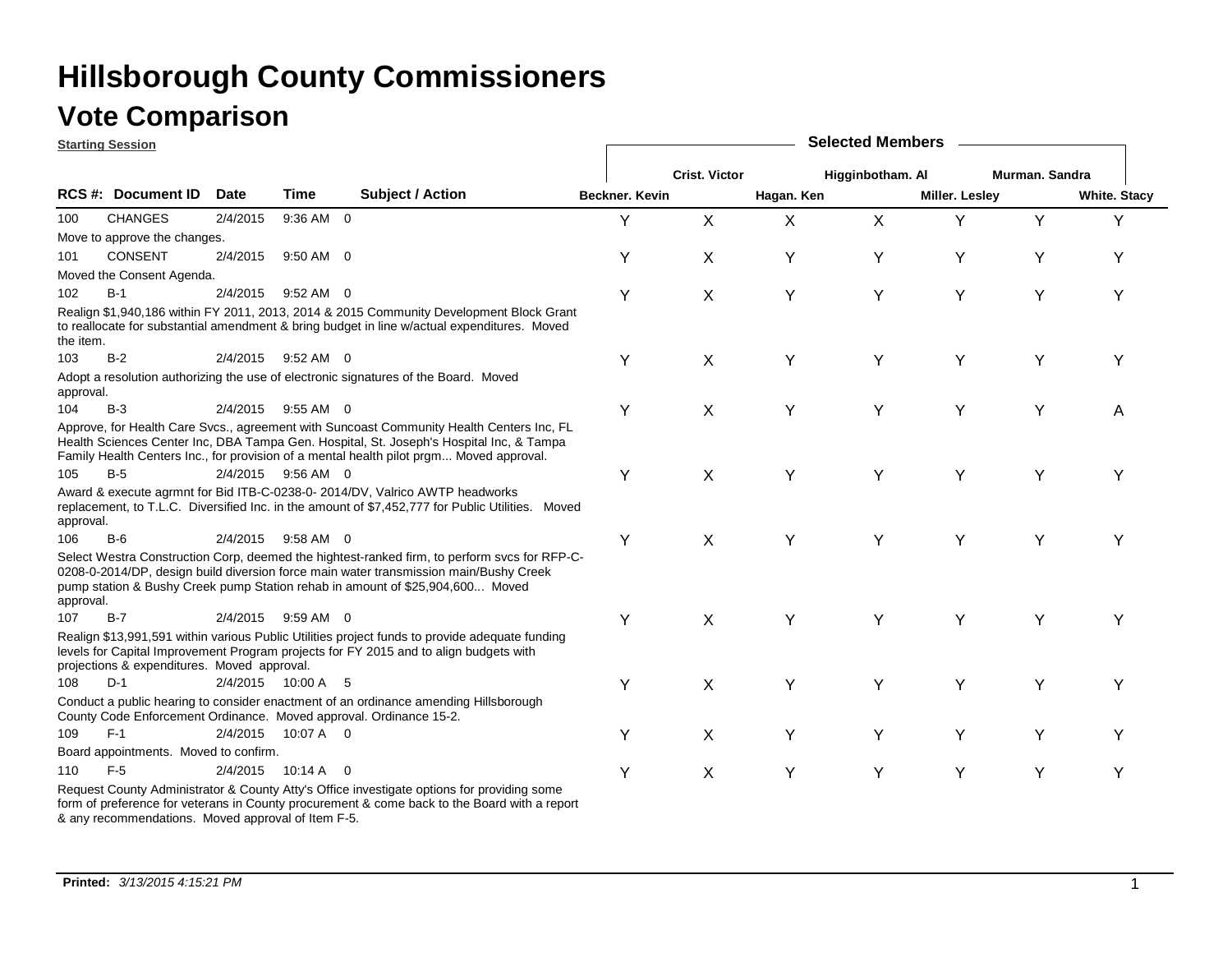|     | <b>Starting Session</b>                                    |             |                     |                                                                                                                                                                                                                                                                                     |                |                      |            | <b>Selected Members</b> |                       |                |                     |
|-----|------------------------------------------------------------|-------------|---------------------|-------------------------------------------------------------------------------------------------------------------------------------------------------------------------------------------------------------------------------------------------------------------------------------|----------------|----------------------|------------|-------------------------|-----------------------|----------------|---------------------|
|     |                                                            |             |                     |                                                                                                                                                                                                                                                                                     |                | <b>Crist. Victor</b> |            | Higginbotham. Al        |                       | Murman. Sandra |                     |
|     | RCS #: Document ID                                         | <b>Date</b> | <b>Time</b>         | Subject / Action                                                                                                                                                                                                                                                                    | Beckner. Kevin |                      | Hagan. Ken |                         | <b>Miller. Lesley</b> |                | <b>White. Stacy</b> |
| 111 | $F-2$                                                      | 2/4/2015    | $10:18 A$ 0         |                                                                                                                                                                                                                                                                                     | Y              | $\mathsf{X}$         | Y          | Y                       |                       | Y              | Υ                   |
|     | designated roadways in unincorporated Hillsborough County. |             |                     | Moved to direct staff & the County Attorney's Office to draft amendments to County ordinances<br>that allowed street banners to be attached to light poles & rights of way along certain                                                                                            |                |                      |            |                         |                       |                |                     |
| 112 | $G-1$                                                      |             | 2/4/2015 10:31 A 0  |                                                                                                                                                                                                                                                                                     | Y              | X                    | Y          | Υ                       | Y                     | Υ              | Υ                   |
|     | progress of operations. Moved to receive the report.       |             |                     | Receive Pet Resources, Code Enforcement and Pet Resources, annual update on the                                                                                                                                                                                                     |                |                      |            |                         |                       |                |                     |
| 113 | $E-1$                                                      |             | 2/4/2015 10:32 A 0  |                                                                                                                                                                                                                                                                                     | Υ              | X                    | Y          | Υ                       | Y                     | Y              | Υ                   |
|     | to accelerate the 10:45 a.m. time certain.                 |             |                     | Special appearances by Messrs. Santiago Corrada, Visit Tampa Bay, and Rick Homans, Tpa<br>Hills. Economic Dev. Corp, to present their quarterly activities report. Moved to waive the rules                                                                                         |                |                      |            |                         |                       |                |                     |
| 114 | $F-3$                                                      |             | 2/4/2015 11:38 A 0  |                                                                                                                                                                                                                                                                                     | Υ              | X                    | X          | Υ                       | Y                     | Y              | Y                   |
|     |                                                            |             |                     | Direct staff to work w/the Sheriff's Office to determine whether Ch. 36, Art. V, Scts. 36-336 thru<br>36-344 of County Codes of Ordinances & Laws, relating to precursor acts facilitating<br>prostitution Asked for a waiver of the rules to hear the item out of order.           |                |                      |            |                         |                       |                |                     |
| 115 | $F-3$                                                      |             | 2/4/2015 11:46 A 0  |                                                                                                                                                                                                                                                                                     | Υ              | X                    | X          | Υ                       | Y                     | Υ              | Υ                   |
|     |                                                            |             |                     | Direct staff to work w/Sheriff's Office to determine whether County ordinance relating to<br>precursor acts facilitating prostitution Moved Board direct staff to draw up appropriate<br>language & bring back at the soon as possible date & set public hearing & bring back ord & |                |                      |            |                         |                       |                |                     |
| 116 | $B-4$                                                      |             | 2/4/2015 11:51 A 0  |                                                                                                                                                                                                                                                                                     | Υ              | X                    | X          | Y                       | Y                     | Y              | Y                   |
|     | Internal Auditor. Moved to accept the report.              |             |                     | Receive quarterly update on the Internal Auditor's activity from Ms. Michelle Leonhardt,                                                                                                                                                                                            |                |                      |            |                         |                       |                |                     |
| 117 | <b>CHANGES</b>                                             |             | 2/10/2015 9:08 AM 9 |                                                                                                                                                                                                                                                                                     | Υ              | Υ                    | Υ          | Υ                       | X                     | Υ              | Y                   |
|     | Moved the changes.                                         |             |                     |                                                                                                                                                                                                                                                                                     |                |                      |            |                         |                       |                |                     |
| 118 | <b>CONSENT</b>                                             |             | 2/10/2015 9:09 AM 9 |                                                                                                                                                                                                                                                                                     | Y              | Y                    | Y          | Y                       | X                     | Y              | Y                   |
|     | Moved the Consent Agenda.                                  |             |                     |                                                                                                                                                                                                                                                                                     |                |                      |            |                         |                       |                |                     |
| 119 | $V15-0010$                                                 |             | 2/10/2015 9:11 AM 9 |                                                                                                                                                                                                                                                                                     | Υ              | Y                    | Y          | Υ                       | X                     | Y              | Y                   |
|     | (Plat Book 54, pg 39). Moved approval.                     |             |                     | V15-0010 - Folio 015098.5580 - Petition to vacate a portion of a platted drainage easement<br>over the south 30 ft of Lot 84, Block 3, pursuant to the plat of North Lakes, Section 1, Unit 2                                                                                       |                |                      |            |                         |                       |                |                     |
| 120 | $V15 - 0011$                                               |             | 2/10/2015 9:13 AM 9 |                                                                                                                                                                                                                                                                                     | Υ              | Y                    | Υ          | Y                       | X                     | Y              | Υ                   |
|     |                                                            |             |                     | V15-0011 - Folio 050860.0000 - Petition to vacate a right-of-way reservation, per deed as<br>recorded in County OR Bk 21267, Pgs 238-240, over southern 30 ft of Lot 175, pursuant to<br>revised map of Florida Gardenlands, as recorded in OR Plat Bk 6, Pg 43. Moved approval.    |                |                      |            |                         |                       |                |                     |
| 121 | $V15-0012$                                                 |             | 2/10/2015 9:14 AM 9 |                                                                                                                                                                                                                                                                                     | Υ              | Y                    | Υ          | Υ                       | X                     | Y              | Υ                   |
|     | 79). Moved approval.                                       |             |                     | V15-0012 - Folio 009077.1038 - Petition to vacate a platted utility easement over the north 10<br>ft of Lot 18, Block 60, pursuant to the plat of Town'N Country Park, Unit 28 (Plat Book 42, page                                                                                  |                |                      |            |                         |                       |                |                     |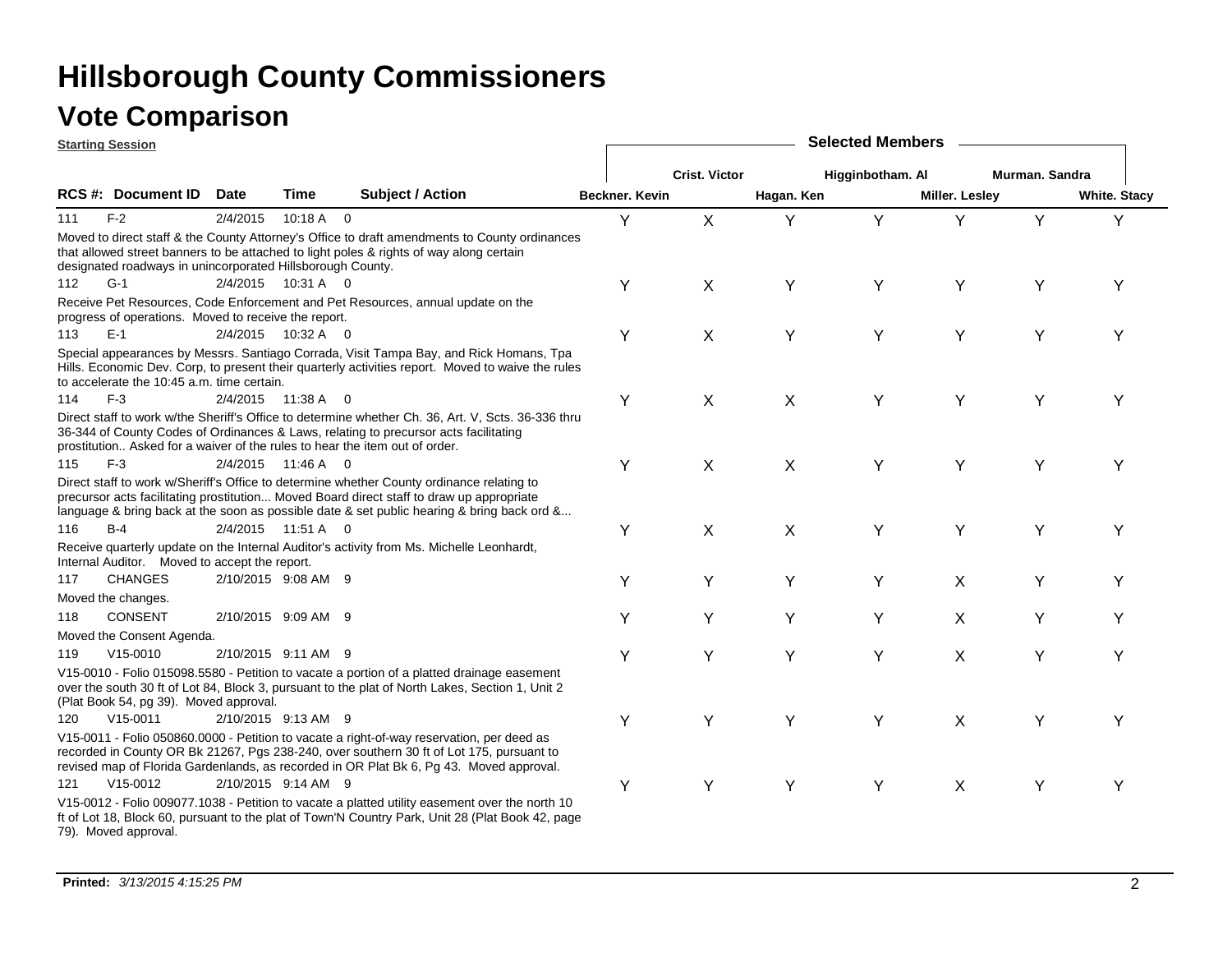**Starting Session**

|     | əlarlılıy ətəsibil                                   |                     |                     |                                                                                                                                                                                                  |                       |                      |            |                  |                       |                |                     |
|-----|------------------------------------------------------|---------------------|---------------------|--------------------------------------------------------------------------------------------------------------------------------------------------------------------------------------------------|-----------------------|----------------------|------------|------------------|-----------------------|----------------|---------------------|
|     |                                                      |                     |                     |                                                                                                                                                                                                  |                       | <b>Crist. Victor</b> |            | Higginbotham. Al |                       | Murman. Sandra |                     |
|     | RCS #: Document ID                                   | <b>Date</b>         | Time                | <b>Subject / Action</b>                                                                                                                                                                          | <b>Beckner, Kevin</b> |                      | Hagan. Ken |                  | <b>Miller. Lesley</b> |                | <b>White. Stacy</b> |
| 122 | $V15-0013$                                           |                     | 2/10/2015 9:15 AM 9 |                                                                                                                                                                                                  | Y                     | Y                    | Y          | Y                | X                     | Y              | Y                   |
|     | Moved approval.                                      |                     |                     | V15-0013 - Folio 038392.0000 - Petition to vacate a platted utility easement over the northerly<br>5 ft of Lot 6, Block 10, pursuant to the plat of Temple Park, Unit 4 (Plat Book 37, page 83). |                       |                      |            |                  |                       |                |                     |
| 123 | PRS150082RV                                          |                     | 2/10/2015 9:19 AM 9 |                                                                                                                                                                                                  | Υ                     | Υ                    | Υ          | Υ                | X                     | Y              | Y                   |
|     | north of Cowley Cove Drive. Moved the item.          |                     |                     | PRS 15-0082 RV/S, SoHo Cowley Road LLC. North of dead end to Cowley Road, 700 feet                                                                                                               |                       |                      |            |                  |                       |                |                     |
| 124 | PRS150158NW 2/10/2015 9:21 AM 9                      |                     |                     |                                                                                                                                                                                                  | Y                     | Y                    | Y          | Y                | X                     | Y              | Y                   |
|     | southwest of Hillsborough Avenue. Moved approval.    |                     |                     | PRS 15-0158 NWH/NW, Akasm Gaur. Northwestern side of West Longboat Boulevard, 250 ft                                                                                                             |                       |                      |            |                  |                       |                |                     |
| 125 | PRS150218GC                                          | 2/10/2015 9:23 AM 9 |                     |                                                                                                                                                                                                  | Y                     | Y                    | Y          | Y                | Χ                     | Y              | Y                   |
|     | Mushinski Road. Moved approval.                      |                     |                     | PRS 15-0218 GCN/NW, Jim Stutzman, AICP. West side of Henderson Road, 700 feet north of                                                                                                           |                       |                      |            |                  |                       |                |                     |
| 126 | MM140635GB                                           | 2/10/2015 9:26 AM 9 |                     |                                                                                                                                                                                                  | Y                     | Y                    | Y          | Y                | $\times$              | Υ              | Υ                   |
|     | Drive. Moved open oral argument.                     |                     |                     | MM 14-0635-GB/S, Circle K. Stores Inc. Northeast corner of Prevatt Street and Gibsonton                                                                                                          |                       |                      |            |                  |                       |                |                     |
| 127 | MM 140635GB                                          | 2/10/2015 9:55 AM 9 |                     |                                                                                                                                                                                                  | Y                     | Y                    | Υ          | Υ                | X                     | Y              | Υ                   |
|     | Drive. Moved approval.                               |                     |                     | MM 14-0635-GB/S, Circle K. Stores Inc. Northeast corner of Prevatt Street and Gibsonton                                                                                                          |                       |                      |            |                  |                       |                |                     |
| 128 | RZ150051VR                                           |                     | 2/10/2015 9:58 AM 9 |                                                                                                                                                                                                  | Y                     | Y                    | X          | Y                | X                     | Υ              | Υ                   |
|     | north of Fairlea Drive. Moved to open oral argument. |                     |                     | RZ 15-0051 VR/C, Charles Anderst Slowly Trustee et al. West side of Little Road, 50 feet                                                                                                         |                       |                      |            |                  |                       |                |                     |
| 129 | RZ150051VR                                           |                     | 2/10/2015 10:24 A 9 |                                                                                                                                                                                                  | Y                     | Y                    | Y          | Υ                | X                     | Υ              | Υ                   |
|     | the points put on the record at today's meeting.     |                     |                     | RZ 15-0051 VR/C, Charles Anderst Slowly Trustee et al. West side of Little Road, 50 feet<br>north of Fairlea Drive. Moved to remand to the April 6, 2015, ZHM meeting for consideration of       |                       |                      |            |                  |                       |                |                     |
| 130 | PRS150122ER                                          | 2/10/2015 10:29 A 9 |                     |                                                                                                                                                                                                  | Y                     | Υ                    | Y          | Υ                | X                     | Y              | Υ                   |
|     | Edmund Court. Moved approval.                        |                     |                     | PRS 15-0122 ER/C, Todd Pressman. North side of U.S. Highway 92, 200 feet southwest of                                                                                                            |                       |                      |            |                  |                       |                |                     |
| 131 | <b>CHANGES</b>                                       | 2/18/2015 9:36 AM 0 |                     |                                                                                                                                                                                                  | Y                     | Y                    | Y          | Υ                | Y                     | Y              | Y                   |
|     | Moved the changes.                                   |                     |                     |                                                                                                                                                                                                  |                       |                      |            |                  |                       |                |                     |
| 132 | <b>CONSENT</b>                                       | 2/18/2015 10:21 A 0 |                     |                                                                                                                                                                                                  | Y                     | Υ                    | Y          | Y                | Y                     | Y              | Y                   |
|     | Moved the Consent Agenda.                            |                     |                     |                                                                                                                                                                                                  |                       |                      |            |                  |                       |                |                     |
| 133 | $D-1$                                                | 2/18/2015 10:22 A   |                     | - 0                                                                                                                                                                                              | Υ                     | Υ                    | Υ          | Υ                | Y                     | Y              | Υ                   |
|     |                                                      |                     |                     | Conduct public hearing to approve final assessment resolution & assessment roll to create                                                                                                        |                       |                      |            |                  |                       |                |                     |

**Selected Members**

water & wastewater impact fee assessment Unit 15101. Moved the item.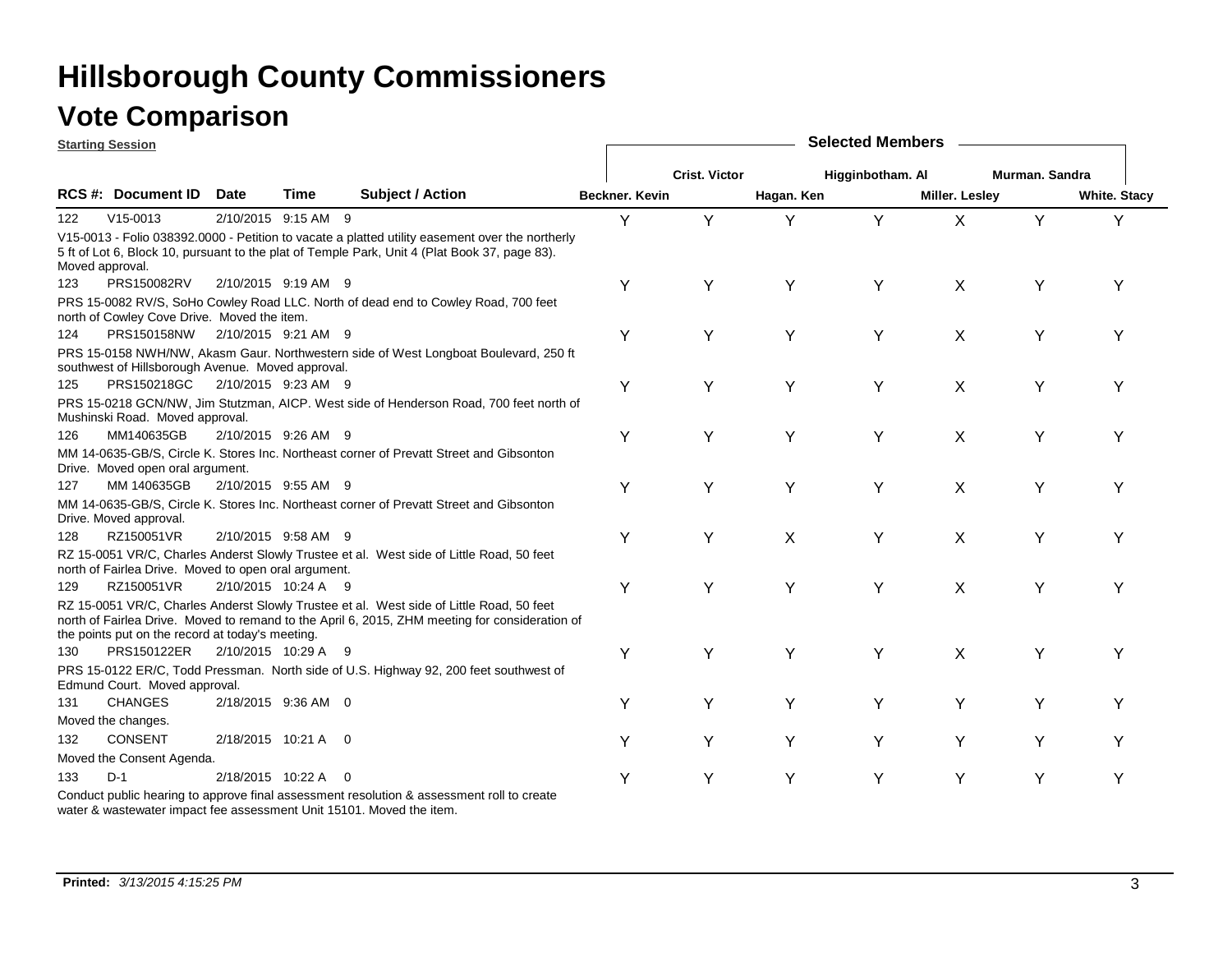|            | <b>Starting Session</b>                                          |                   |                     |                                                                                                                                                                                                                                                                                     |                |                      |            | <b>Selected Members</b> |                |                |                     |
|------------|------------------------------------------------------------------|-------------------|---------------------|-------------------------------------------------------------------------------------------------------------------------------------------------------------------------------------------------------------------------------------------------------------------------------------|----------------|----------------------|------------|-------------------------|----------------|----------------|---------------------|
|            |                                                                  |                   |                     |                                                                                                                                                                                                                                                                                     |                | <b>Crist. Victor</b> |            | Higginbotham. Al        |                | Murman. Sandra |                     |
|            | RCS #: Document ID                                               | <b>Date</b>       | Time                | <b>Subject / Action</b>                                                                                                                                                                                                                                                             | Beckner. Kevin |                      | Hagan. Ken |                         | Miller. Lesley |                | <b>White. Stacy</b> |
| 134        | $A-33$                                                           |                   | 2/18/2015 10:24 A 0 |                                                                                                                                                                                                                                                                                     | Y              | Y                    | Υ          | Y                       | Y              | Y              | Y                   |
|            |                                                                  |                   |                     | Approve second modification to Tampa Bay passenger ferry interim public private partnership<br>agreement by & between County, HMS Ferries Inc & South Swell Development Group LLC, in<br>substantially the form Moved to waive the rules to take up Item A-33 out of order.         |                |                      |            |                         |                |                |                     |
| 135        | $A-33$                                                           |                   | 2/18/2015 10:48 A 0 |                                                                                                                                                                                                                                                                                     | Υ              | Y                    | Y          | Y                       | Y              | Y              | Y                   |
|            |                                                                  |                   |                     | Approve second modification to Tampa Bay passenger ferry interim public private partnership<br>agreement Moved the second modification & Board reaffirm support for ferry project &<br>pursue implementation w/ goal to start service in 2018; that was subject to what             |                |                      |            |                         |                |                |                     |
| 136        | $F-3$                                                            |                   | 2/18/2015 10:54 A 0 |                                                                                                                                                                                                                                                                                     | Υ              | Υ                    | Y          | Y                       | Y              | Y              | Y                   |
|            |                                                                  |                   |                     | Discuss an audit for GOHillsborough public input. Moved to direct County Internal Auditor or<br>Clerk's Auditor to meet w/ staff, both financial & County legal dept. & Mr. Merrill's staff, to bring<br>back proposal for Board along w/ any financial impact on County budget &   |                |                      |            |                         |                |                |                     |
| 137        | $F-2$                                                            |                   | 2/18/2015 11:22 A 0 |                                                                                                                                                                                                                                                                                     | Υ              | Y                    | Y          | X                       | Y              | Υ              | Y                   |
|            | bioscience/biomedical data depository & report back w/ findings. |                   |                     | Update Board on commission of Battelle Memorial Institute (Battelle) study relating to<br>biosciences. Moved the Board direct Battelle to look at viability of creating local                                                                                                       |                |                      |            |                         |                |                |                     |
| 138        | $E-2$                                                            |                   | 2/18/2015 11:35 A 0 |                                                                                                                                                                                                                                                                                     | Υ              | Y                    | Y          | Y                       | Y              | Y              | Y                   |
|            | unemployment ranks.                                              |                   |                     | Special appearance by Mr. Edward Peachey, president/CEO, CareerSource Tampa Bay, to<br>present quarterly activity report. Moved to ask Mr. Peachey to bring update back to Board<br>about underemployed & about people that had given up looking for work/dropped off               |                |                      |            |                         |                |                |                     |
| 139        | $B-1$                                                            |                   | 2/18/2015 11:41 A 0 |                                                                                                                                                                                                                                                                                     | Y              | Y                    | Y          | Y                       | Y              | Y              | Y                   |
|            | Inc. Moved to receive & approve staff report.                    |                   |                     | Approve Amendment 002 to Nutrition Svcs Incentive Program standard contract NSIP 13/14-<br>HILL w/ Senior Connection Center Inc., formerly known as West Central Florida Area on Aging                                                                                              |                |                      |            |                         |                |                |                     |
| 140        | $B-2$                                                            |                   | 2/18/2015 11:49 A 0 |                                                                                                                                                                                                                                                                                     | Υ              | Y                    | Y          | Y                       | Y              | Y              | Y                   |
| ordinance  |                                                                  |                   |                     | Approve agreement between the County & Lions Eye Institute for Transplant & Research Inc.<br>in amount of \$147,275 for window replacement & related repairs in building known as F.<br>Lozano Building. Recommended Board approve contract contingent upon update human rights     |                |                      |            |                         |                |                |                     |
| 141        | $B-3$                                                            |                   | 2/18/2015 11:50 A 0 |                                                                                                                                                                                                                                                                                     | Υ              | Y                    | Y          | Y                       | Υ              | Y              | Y                   |
| Employment |                                                                  |                   |                     | Approve agreement between the County & Ybor Oliva LLC in amount of \$250,000 for exterior<br>renovation of building known as Oliva Cigar Factory Moved to approve contract contingent<br>upon accentance of all parties of updated human rights ordinance & updating Equal          |                |                      |            |                         |                |                |                     |
| 142        | $B-4$                                                            | 2/18/2015 12:01 P |                     | $\Omega$                                                                                                                                                                                                                                                                            | Υ              | Y                    | Y          | Υ                       | Υ              | Y              | Y                   |
| approval.  |                                                                  |                   |                     | Adopt resolution recommending Tampa Hillsborough Economic Development Corp. Prospect<br>14-495, Citigroup Inc., be approved as qualified target industry business, pursuant to Florida's<br>QTI tax refund program, & providing up to \$1,395,600 of required local financial Moved |                |                      |            |                         |                |                |                     |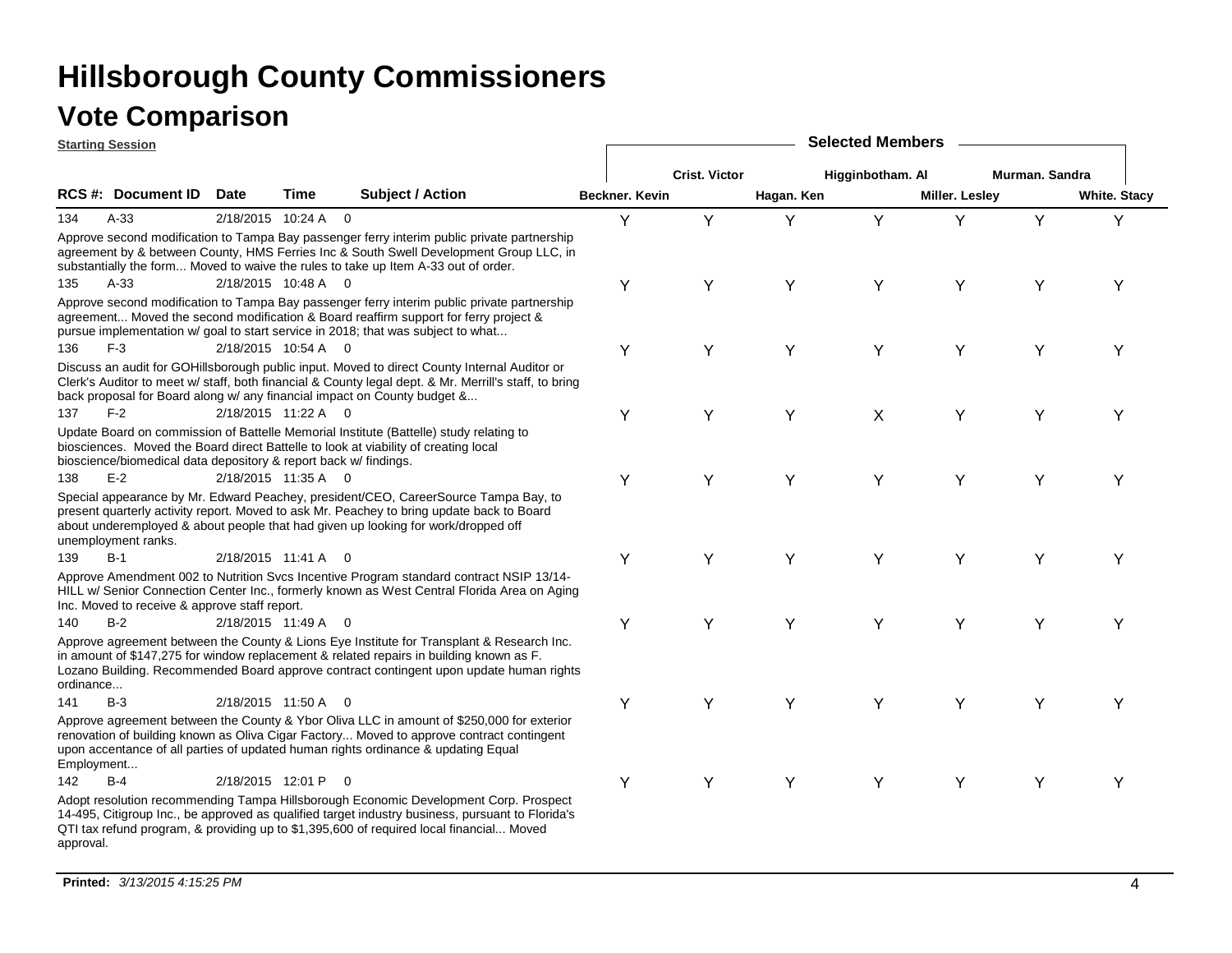|           | <b>Starting Session</b>                                       |                     |                     |                                                                                                                                                                                                                                                                               |                       |                      |            | <b>Selected Members</b> |                       |                |                     |
|-----------|---------------------------------------------------------------|---------------------|---------------------|-------------------------------------------------------------------------------------------------------------------------------------------------------------------------------------------------------------------------------------------------------------------------------|-----------------------|----------------------|------------|-------------------------|-----------------------|----------------|---------------------|
|           |                                                               |                     |                     |                                                                                                                                                                                                                                                                               |                       | <b>Crist. Victor</b> |            | Higginbotham. Al        |                       | Murman, Sandra |                     |
|           | <b>RCS #: Document ID</b>                                     | <b>Date</b>         | Time                | <b>Subject / Action</b>                                                                                                                                                                                                                                                       | <b>Beckner, Kevin</b> |                      | Hagan. Ken |                         | <b>Miller. Lesley</b> |                | <b>White. Stacy</b> |
| 143       | $B-5$                                                         |                     | 2/18/2015 12:02 P 0 |                                                                                                                                                                                                                                                                               | Y                     | Y                    | Y          | Y                       | Υ                     | Y              | Y                   |
| approval. |                                                               |                     |                     | Approve for Health Care Svcs a modification to increase oral health care for Hillsborough<br>County Health Dept. (HC 12-0209) from \$226,721 to \$251,721 & increase number of svcs to<br>existing clients for period beginning 3/1/2014 & ending 2/28/2015; & renew 17 Moved |                       |                      |            |                         |                       |                |                     |
| 144       | $F-1$                                                         | 2/18/2015 12:05 P   |                     | $\overline{0}$                                                                                                                                                                                                                                                                | Υ                     | Υ                    | Y          | Y                       | Υ                     | Υ              | Υ                   |
|           | Board appointments. Moved to confirm.                         |                     |                     |                                                                                                                                                                                                                                                                               |                       |                      |            |                         |                       |                |                     |
| 145       | $B-6$                                                         | 2/18/2015 12:06 P   |                     | $\overline{0}$                                                                                                                                                                                                                                                                | Υ                     | Υ                    | Y          | Y                       | Y                     | X              | Υ                   |
|           |                                                               |                     |                     | Select Walbridge Aldinger LLC deemed to be highest-ranked firm to perform svcs for RFP-C-<br>0005-0-2014/DV, Falkenburg Road jail phase expansion, Phase VIIA (CIP C79143000),<br>construction manager at-risk, in amount of \$25,985,387 for Real Estate & Moved approval.   |                       |                      |            |                         |                       |                |                     |
| 146       | $B-7$                                                         |                     | 2/18/2015 12:07 P 0 |                                                                                                                                                                                                                                                                               | Υ                     | Υ                    | Y          | Y                       | Υ                     | Υ              | Υ                   |
|           |                                                               |                     |                     | Select CRS Building Corp. as highest-ranked firm to perform svcs described in RFP-C-0013-0-<br>2015/DV, Riverview Fire Station 16 replacement (CIP C91185000) construction manager at-<br>risk, in amout of \$2,503,371 for Real Estate & Facilities Svcs. Moved approval.    |                       |                      |            |                         |                       |                |                     |
| 147       | $B-8$                                                         |                     | 2/18/2015 12:10 P 0 |                                                                                                                                                                                                                                                                               | Υ                     | Υ                    | X          | Y                       | Υ                     | Y              | Υ                   |
|           |                                                               |                     |                     | Award & execute agreement for Cooperative Bid ITB-S-0196-0-2014/CK, security equipment<br>maintenance, monitoring, & repair svcs, to Convergint Technologies LLC, only bidder, in amout<br>of \$3,668,840 for Real Estate & Facility Svcs, Public Works, & Moved approval.    |                       |                      |            |                         |                       |                |                     |
| 148       | $B-9$                                                         |                     | 2/18/2015 12:11 P 0 |                                                                                                                                                                                                                                                                               | Υ                     | Y                    | X          | Y                       | Υ                     | Y              | Y                   |
|           | Moved approval.                                               |                     |                     | Award & execute agreement for Bid 5069, child care food program, to G.A. Food Svcs of<br>Pinellas County Inc., only bidder, in amount of \$1,482,127.10 for Children & Youth Svcs.                                                                                            |                       |                      |            |                         |                       |                |                     |
| 149       | $F-4$                                                         | 2/18/2015 12:12 P   |                     | $\overline{0}$                                                                                                                                                                                                                                                                | Υ                     | Υ                    | X          | Y                       | Υ                     | Υ              | Υ                   |
|           | city of Tampa. Moved approval of Item F-4.                    |                     |                     | Authorize Chairman of Board to execute statement of intent between MacDill Air Force Base &                                                                                                                                                                                   |                       |                      |            |                         |                       |                |                     |
| 150       | $G-1$                                                         | 2/18/2015 12:13 P 0 |                     |                                                                                                                                                                                                                                                                               | Y                     | Υ                    | X          | Y                       | Υ                     | Υ              | Υ                   |
|           | Youth Svcs, & Hillsborough HS Policy Council. Moved approval. |                     |                     | Receive January 2015 monthly report from Head Start (HS)/Early HS Divisions, Children &                                                                                                                                                                                       |                       |                      |            |                         |                       |                |                     |
| 151       | $G-2$                                                         |                     | 2/18/2015 12:15 P 0 |                                                                                                                                                                                                                                                                               | Υ                     | Y                    | X          | Y                       | Υ                     | Y              | Υ                   |
|           | Ordinance 03-6. Moved to receive the report.                  |                     |                     | Receive report from Public Utilities regarding Cross Connection Control & Backflow Prevention                                                                                                                                                                                 |                       |                      |            |                         |                       |                |                     |
| 152       | $A - 8$                                                       |                     | 2/18/2015 12:16 P 0 |                                                                                                                                                                                                                                                                               | Υ                     | Y                    | X          | Y                       | Y                     | Y              | Υ                   |
|           |                                                               |                     |                     | Approve agreement between the County & Tampa Bay History Center Inc. in amount of<br>\$13,028 in FY 2015. Moved to approve Item A-8 contingent upon acceptance of updated                                                                                                     |                       |                      |            |                         |                       |                |                     |

human rights ordinance language & equal employment opportunity statement by all parties.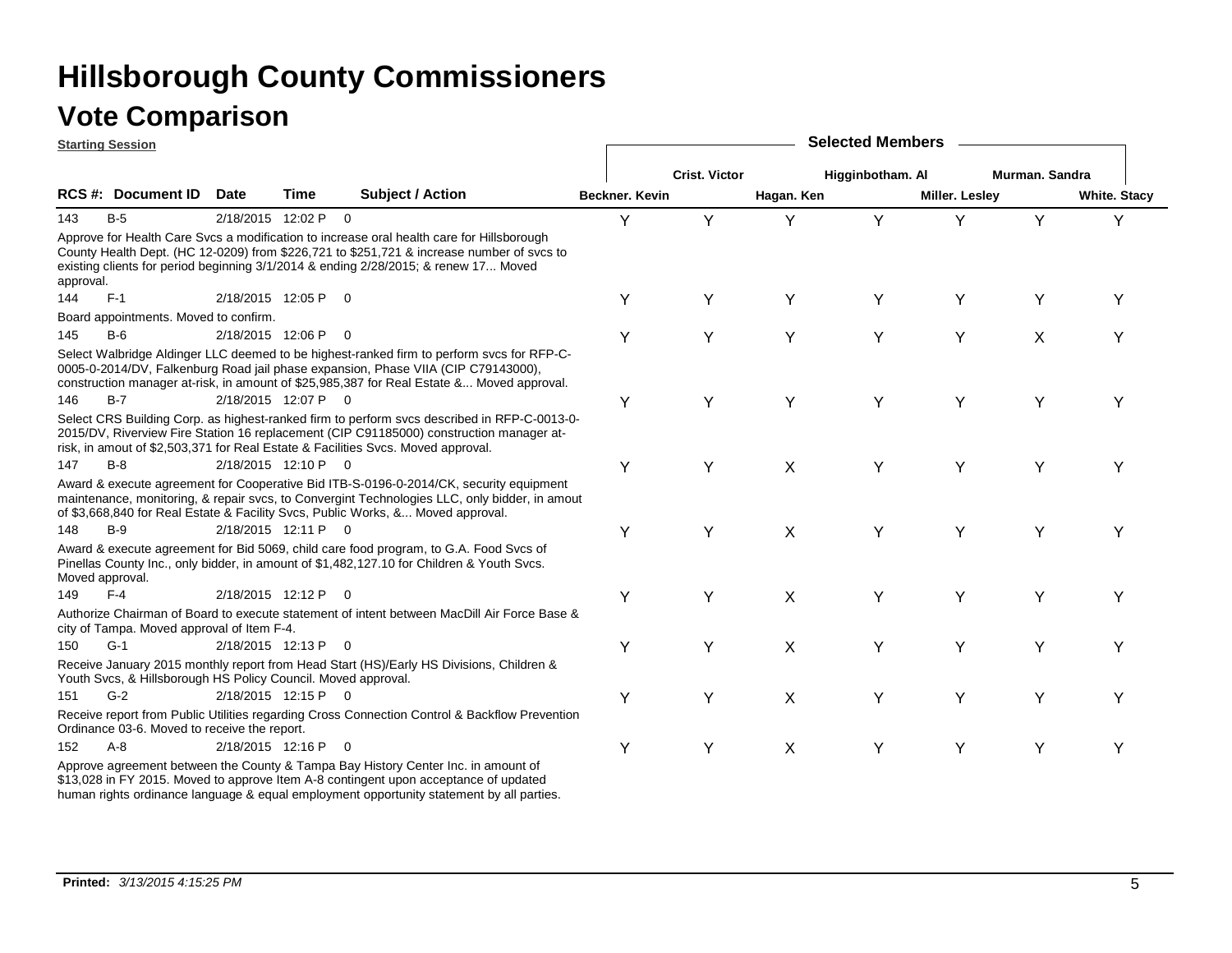| <b>Starting Session</b> |                                                                 |                     |      |                                                                                                                                                                                                                                                                                     |                |                      |            | <b>Selected Members</b> |                |                |                     |
|-------------------------|-----------------------------------------------------------------|---------------------|------|-------------------------------------------------------------------------------------------------------------------------------------------------------------------------------------------------------------------------------------------------------------------------------------|----------------|----------------------|------------|-------------------------|----------------|----------------|---------------------|
|                         |                                                                 |                     |      |                                                                                                                                                                                                                                                                                     |                | <b>Crist. Victor</b> |            | Higginbotham. Al        |                | Murman, Sandra |                     |
|                         | <b>RCS #: Document ID</b>                                       | <b>Date</b>         | Time | <b>Subject / Action</b>                                                                                                                                                                                                                                                             | Beckner, Kevin |                      | Hagan. Ken |                         | Miller. Lesley |                | <b>White. Stacy</b> |
| $A - 8$<br>153          |                                                                 | 2/18/2015 12:19 P 0 |      |                                                                                                                                                                                                                                                                                     | Y              | Y                    | $\sf X$    | Y                       | Y              | Y              | Y                   |
| and                     |                                                                 |                     |      | Approve agreement between County & Tampa Bay History Center Inc. in amount of \$13,028 in<br>FY 2015. Stated Board wanted equal employement opportunity statement updated for all<br>future contracts/procurements to reflect updated language in Human Rights Ordinance 00-37      |                |                      |            |                         |                |                |                     |
| 154<br>$A - 8$          |                                                                 | 2/18/2015 12:39 P   |      |                                                                                                                                                                                                                                                                                     | Υ              | Y                    | X          | Y                       | Y              | Y              | N                   |
|                         |                                                                 |                     |      | Approve agreement between County & Tampa Bay History Center Inc. in amount of \$13,028 in<br>FY 2015. Moved to have staff come back w/ report that ID'd departments contracted/procured<br>outside Procurement Svcs & bring back protocol & procedures different departments used & |                |                      |            |                         |                |                |                     |
| $A-49$<br>155           |                                                                 | 2/18/2015 12:42 P 0 |      |                                                                                                                                                                                                                                                                                     | Υ              | Υ                    | $\sf X$    | Y                       | Y              | Y              | Υ                   |
|                         | land acquisition plan. Moved to approve the item.               |                     |      | Receive report from Real Estate & Facilities Svcs & Parks, Recreation, & Conservation<br>regarding possible inclusion of County conservation land acquisitions into State conservation                                                                                              |                |                      |            |                         |                |                |                     |
| <b>EPC</b><br>156       |                                                                 | 2/19/2015 9:06 AM 2 |      |                                                                                                                                                                                                                                                                                     | Y              | X                    | Y          | Y                       | Y              | Y              | Υ                   |
|                         | Changes to the agenda. Moved the changes.                       |                     |      |                                                                                                                                                                                                                                                                                     |                |                      |            |                         |                |                |                     |
| <b>EPC</b><br>157       |                                                                 | 2/19/2015 9:10 AM 2 |      |                                                                                                                                                                                                                                                                                     | Υ              | Y                    | Y          | Y                       | Y              | Y              | Υ                   |
|                         | Consent Agenda. Moved to approve.                               |                     |      |                                                                                                                                                                                                                                                                                     |                |                      |            |                         |                |                |                     |
| 158<br><b>EPC</b>       |                                                                 | 2/19/2015 9:45 AM 2 |      |                                                                                                                                                                                                                                                                                     | Υ              | Υ                    | Y          | Y                       | Y              | Y              | Y                   |
|                         |                                                                 |                     |      | Recruitment of EPC Executive Director. Moved today the EPC Board vote to accept job<br>announcement/narrative to begin recruitment & recruitment schedule; recruitment schedule &<br>task responsibilities be approved today; EPC Board also select commission members to           |                |                      |            |                         |                |                |                     |
| <b>EPC</b><br>159       |                                                                 | 2/19/2015 9:47 AM 2 |      |                                                                                                                                                                                                                                                                                     | Y              | Y                    | Y          | Y                       | Υ              | Y              | Υ                   |
|                         | Beckner and Higginbotham.                                       |                     |      | EPC Executive Director search committee. Nomination of Chairman Miller and Commissioners                                                                                                                                                                                            |                |                      |            |                         |                |                |                     |
| <b>EPC</b><br>160       |                                                                 | 2/19/2015 9:50 AM 2 |      |                                                                                                                                                                                                                                                                                     | Y              | Y                    | Y          | Y                       | Y              | Y              | Υ                   |
|                         | chairman of search committee.                                   |                     |      | EPC Executive Director search committee. Moved Commissioner Higginbotham serve as                                                                                                                                                                                                   |                |                      |            |                         |                |                |                     |
| <b>EPC</b><br>161       |                                                                 | 2/19/2015 10:03 A 2 |      |                                                                                                                                                                                                                                                                                     | Y              | Y                    | Y          | Y                       | Y              | Y              | Υ                   |
|                         | Petroleum Restoration Program Annual Budget. Moved approval.    |                     |      |                                                                                                                                                                                                                                                                                     |                |                      |            |                         |                |                |                     |
| <b>EPC</b><br>162       |                                                                 | 2/19/2015 10:26 A 2 |      |                                                                                                                                                                                                                                                                                     | Y              | Y                    | Y          | Y                       | Y              | Y              | Υ                   |
|                         | easement to go forward on site. Moved approval.                 |                     |      | EPC Board recommend staff allow EPC Executive Director authority to modify conservation                                                                                                                                                                                             |                |                      |            |                         |                |                |                     |
| 163<br><b>EPC</b>       |                                                                 | 2/19/2015 10:29 A 2 |      |                                                                                                                                                                                                                                                                                     | Y              | Y                    | Y          | Y                       | Y              | Y              | Y                   |
|                         | those back to the EPC Board. Moved to approve.                  |                     |      | EPC Board authorize EPC Executive Director authority to modify or release conservation<br>easements on occasions they arose & staff agreed w/ that rather than bringing every one of                                                                                                |                |                      |            |                         |                |                |                     |
| <b>EPC</b><br>164       |                                                                 | 2/19/2015 10:47 A 2 |      |                                                                                                                                                                                                                                                                                     | Υ              | Υ                    | X          | Υ                       | Y              | Y              | Υ                   |
|                         | 2015 Strategic Planning. Moved to approve staff recommendation. |                     |      |                                                                                                                                                                                                                                                                                     |                |                      |            |                         |                |                |                     |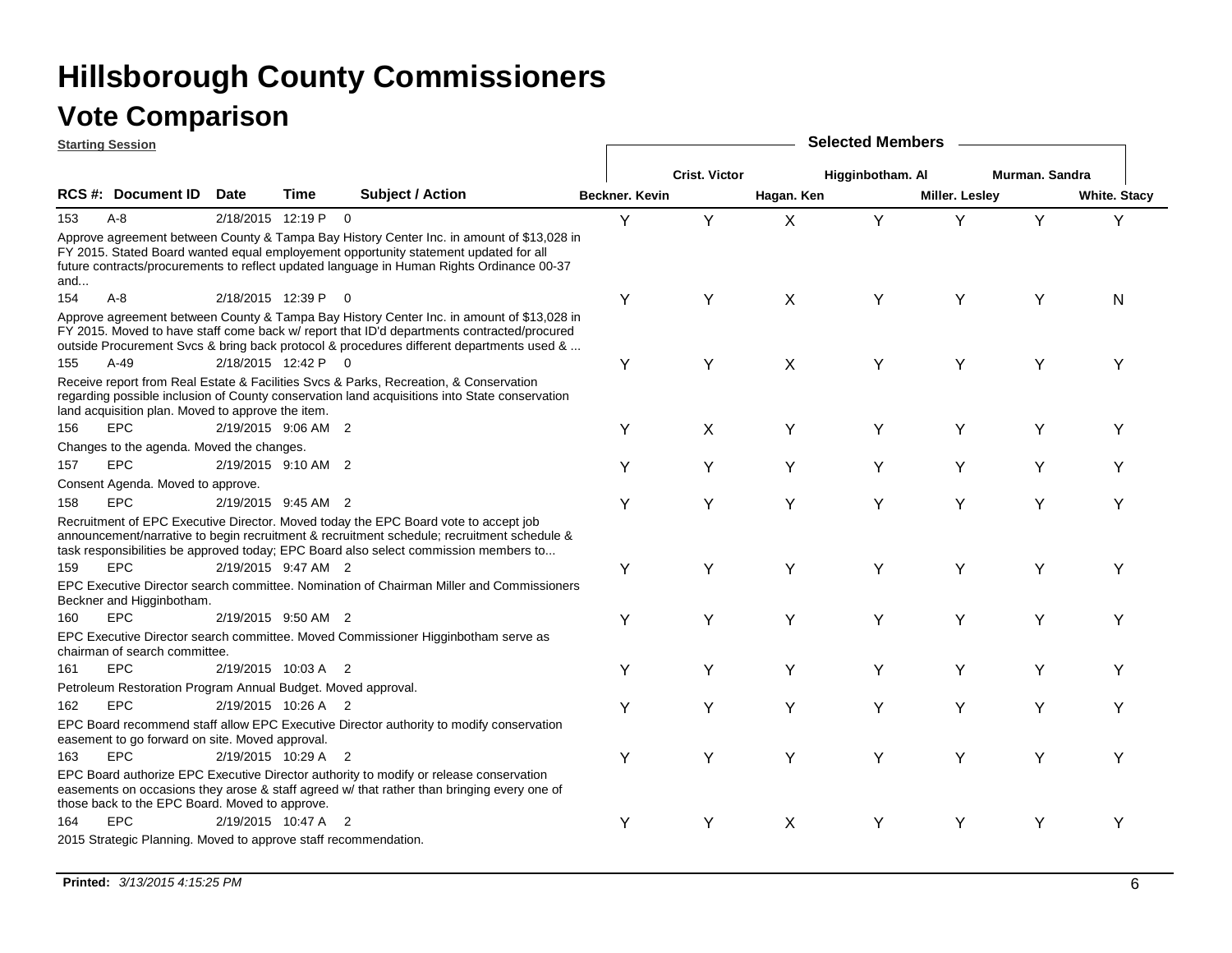| <b>Starting Session</b>           |                                 |                      | <b>Selected Members</b> |                |                     |
|-----------------------------------|---------------------------------|----------------------|-------------------------|----------------|---------------------|
|                                   |                                 | <b>Crist. Victor</b> | Higginbotham. Al        | Murman, Sandra |                     |
| <b>RCS #: Document ID</b><br>Date | Time<br><b>Subject / Action</b> | Beckner, Kevin       | Hagan. Ken              | Miller. Lesley | <b>White. Stacy</b> |
| <b>Begin Date: 2/1/2015</b>       | <b>Bills: ALL</b>               |                      |                         |                |                     |
| <b>End Date: 2/19/2015</b>        |                                 |                      |                         |                |                     |
| Vote Types: ALL                   | <b>Actions: ALL</b>             |                      |                         |                |                     |
| Sort Order: RCS #:                | Subjects: ALL                   |                      |                         |                |                     |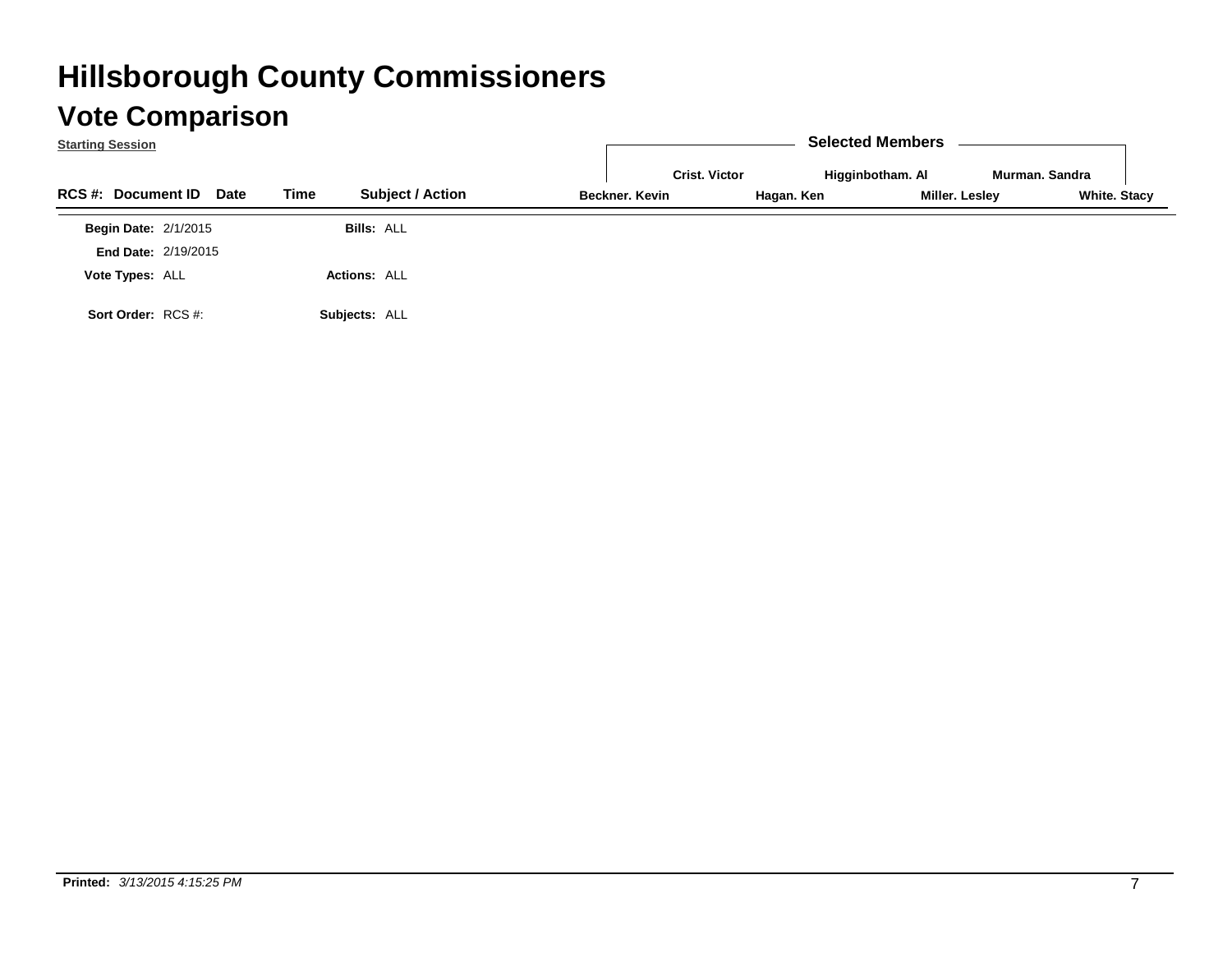#### **Vote Comparison**

|                 | <b>Starting Session</b>                            |             |                     |                                                                                                                                                                                                                                                                                         |                |                      |            | <b>Selected Members</b> |                |                |                     |
|-----------------|----------------------------------------------------|-------------|---------------------|-----------------------------------------------------------------------------------------------------------------------------------------------------------------------------------------------------------------------------------------------------------------------------------------|----------------|----------------------|------------|-------------------------|----------------|----------------|---------------------|
|                 |                                                    |             |                     |                                                                                                                                                                                                                                                                                         |                | <b>Crist. Victor</b> |            | Higginbotham. Al        |                | Murman, Sandra |                     |
|                 | RCS #: Document ID                                 | <b>Date</b> | Time                | <b>Subject / Action</b>                                                                                                                                                                                                                                                                 | Beckner. Kevin |                      | Hagan. Ken |                         | Miller. Lesley |                | <b>White. Stacy</b> |
| 165             | <b>CHANGES</b>                                     | 3/4/2015    | 9:31 AM 0           |                                                                                                                                                                                                                                                                                         | Y              | Y                    | Y          | X                       | Y              | Y              | Υ                   |
|                 | Moved the changes.                                 |             |                     |                                                                                                                                                                                                                                                                                         |                |                      |            |                         |                |                |                     |
| 166             | <b>CONSENT</b>                                     | 3/4/2015    | 10:20 AM 0          |                                                                                                                                                                                                                                                                                         | Υ              | Υ                    | Υ          | X                       | Υ              | Υ              | Υ                   |
|                 | Items A-11 and A-17 were deferred. Moved approval. |             |                     |                                                                                                                                                                                                                                                                                         |                |                      |            |                         |                |                |                     |
| 167             | $D-1$                                              | 3/4/2015    | 10:22 AM 0          |                                                                                                                                                                                                                                                                                         | Y              | Y                    | Y          | X                       | Y              | Y              | Y                   |
| Moved approval. |                                                    |             |                     | Conduct a public hearing with the Hillsborough County Ordinance 14-26 for street lighting<br>districts and approve resolutions for annexation, dissolution, & modifications of street lighting.                                                                                         |                |                      |            |                         |                |                |                     |
| 168             | $F-2$                                              | 3/4/2015    | 10:49 AM 0          |                                                                                                                                                                                                                                                                                         | Υ              | Y                    | Y          | $\sf X$                 | Y              | Υ              | Υ                   |
|                 |                                                    |             |                     | Receive a presentation about the prevalence of wage theft in the County. Moved to direct staff<br>and County Attorney's Office draft a County ordinance that would allow citizens to recover<br>income lost due to wage theft using best practices known in State and local government. |                |                      |            |                         |                |                |                     |
| 169             | $B-2$                                              |             | 3/4/2015 11:16 AM 0 |                                                                                                                                                                                                                                                                                         | Υ              | Y                    | Y          | X                       | Y              | Υ              | Υ                   |
|                 | Arena LP. Moved to approve staff recommendations.  |             |                     | Approve second amendment to arena renovation improvements purchase agreement by and<br>between the County, Lightning Hockey LP as assignee of Center Ice LLC, and Tampa Bay                                                                                                             |                |                      |            |                         |                |                |                     |
| 170             | $G-1$                                              |             | 3/4/2015 11:31 AM 0 |                                                                                                                                                                                                                                                                                         | Υ              | Y                    | Y          | X                       | Y              | Υ              | Υ                   |
|                 |                                                    |             |                     | Verbal report from the County Internal Auditor and Clerk's Auditor regarding a proposed scope<br>of work to audit public input to the GO Hillsborough initiative. Moved approval.                                                                                                       |                |                      |            |                         |                |                |                     |
| 171             | $F-3$                                              |             | 3/4/2015 11:32 AM 0 |                                                                                                                                                                                                                                                                                         | Υ              | Y                    | Y          | X                       | Y              | Υ              | Y                   |
|                 |                                                    |             |                     | Moved to request Co. Admin. work w/Clerk's Office to enter an MOU to appoint Peggy Caskey<br>serve as interim Internal Auditor & begin recruiting process to fill position permanently; and for<br>Ms. Leonhardt take the County Internal Audit Committee vacancy after her separation  |                |                      |            |                         |                |                |                     |
| 172             | <b>EPC</b>                                         |             | 3/4/2015 11:41 AM 2 |                                                                                                                                                                                                                                                                                         | Υ              | Y                    | Y          | X                       | Y              | Υ              | Υ                   |
|                 |                                                    |             |                     | Discussion & vote by the EPC regarding appointment of the remaining members of the EPC<br>Screening Committee for the Executive Director's Recruitment. Moved to confirm.                                                                                                               |                |                      |            |                         |                |                |                     |
| 173             | $B-1$                                              |             | 3/4/2015 11:48 AM 0 |                                                                                                                                                                                                                                                                                         | Υ              | Υ                    | Y          | X                       | Y              | Υ              | Y                   |
|                 |                                                    |             |                     | Approve an Economic Development incentive agreement with Johnson & Johnson Svcs Inc. to<br>provide \$2.1 million in incentive payments to Johnson & Johnson. Moved approval.                                                                                                            |                |                      |            |                         |                |                |                     |
| 174             | $B-3$                                              |             | 3/4/2015 11:49 AM 0 |                                                                                                                                                                                                                                                                                         | Υ              | Υ                    | Υ          | X                       | Y              | Y              | Y                   |
|                 |                                                    |             |                     | Award and execute an agreement with T.L.C. Diversified Inc. for rehab of Mitchell Master<br>wastewater pump station in amount of \$2,434,700 for Public Utilities. Moved approval.                                                                                                      |                |                      |            |                         |                |                |                     |
| 175             | $B-4$                                              |             | 3/4/2015 11:50 AM 0 |                                                                                                                                                                                                                                                                                         | Υ              | Υ                    | Y          | X                       | Υ              | Υ              | Υ                   |
|                 |                                                    |             |                     | Award and execute agreements with Insituform Technologies LLC in amount \$2,911,122.30 for<br>Group A pipeline rehab in Town 'N Country area and to Miller Pipeline LLC. Moved approval.                                                                                                |                |                      |            |                         |                |                |                     |
| 176             | $B-5$                                              |             | 3/4/2015 11:51 AM 0 |                                                                                                                                                                                                                                                                                         | Υ              | Y                    | Y          | X                       | Y              | Y              | Y                   |
| Moved approval. |                                                    |             |                     | Award and execute an agreement with Trias Construction LLC for Carrollwood Fire Station 19<br>replacement and Sundance Fire Station 8 expansion & reno construction manager at risk.                                                                                                    |                |                      |            |                         |                |                |                     |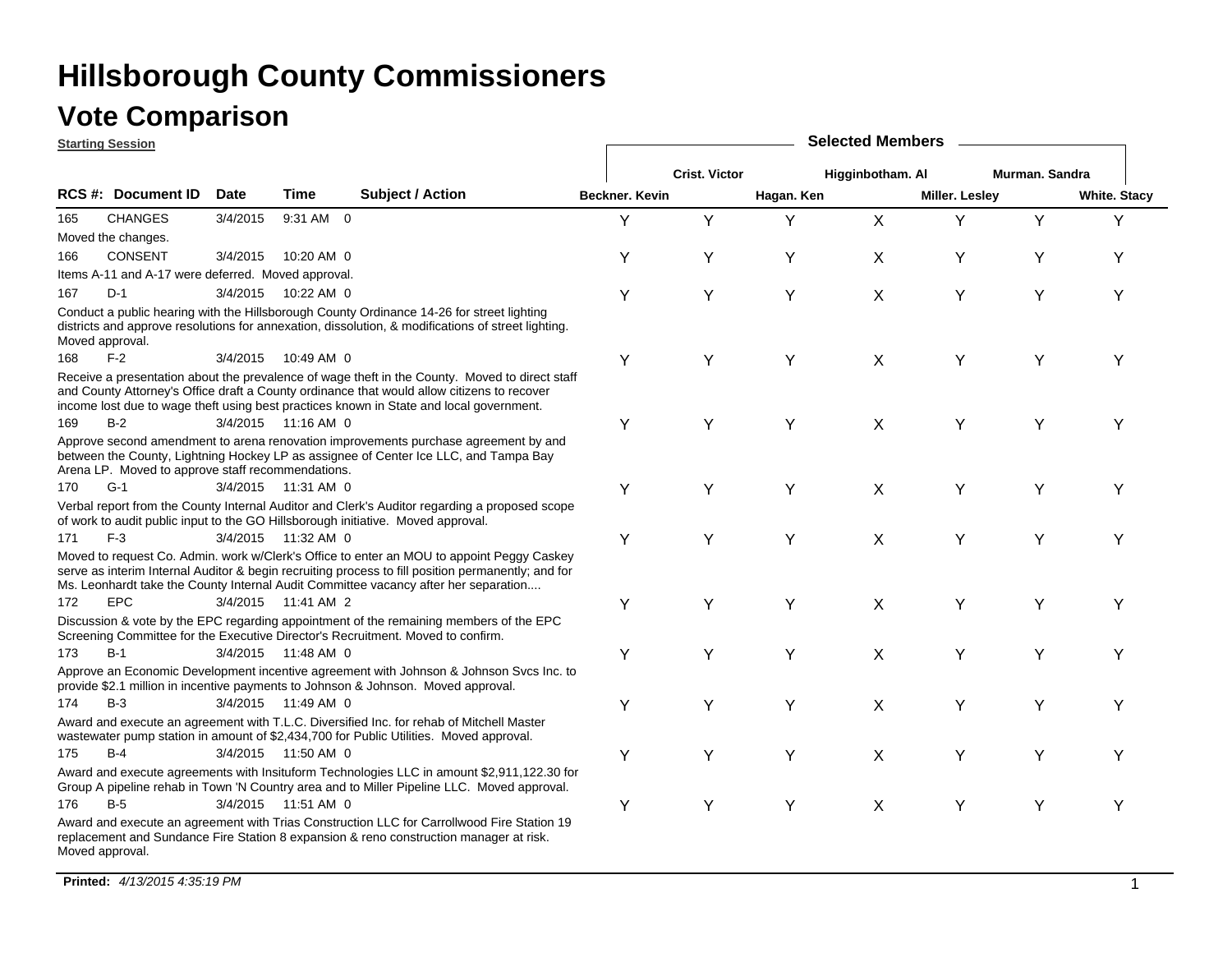|        | <b>Starting Session</b>                                |          |                      |                                                                                                                                                                                                                                                                                                |                |                      |            | <b>Selected Members</b> |                |                |                     |
|--------|--------------------------------------------------------|----------|----------------------|------------------------------------------------------------------------------------------------------------------------------------------------------------------------------------------------------------------------------------------------------------------------------------------------|----------------|----------------------|------------|-------------------------|----------------|----------------|---------------------|
|        |                                                        |          |                      |                                                                                                                                                                                                                                                                                                |                | <b>Crist. Victor</b> |            | Higginbotham. Al        |                | Murman, Sandra |                     |
|        | <b>RCS #: Document ID</b>                              | Date     | Time                 | <b>Subject / Action</b>                                                                                                                                                                                                                                                                        | Beckner, Kevin |                      | Hagan. Ken |                         | Miller. Lesley |                | <b>White. Stacy</b> |
| 177    | $B-6$                                                  | 3/4/2015 | 11:53 AM 0           |                                                                                                                                                                                                                                                                                                | Y              | Y                    | Y          | X                       | Y              | Y              | Υ                   |
|        | systems. Moved approval.                               |          |                      | Approve a budget amendment to appropriate \$14.1 million to CIP Project C31988 to<br>accommodate the acquisition of Pluris Eastlake and Pluris PCU private water/wastewater utility                                                                                                            |                |                      |            |                         |                |                |                     |
| 178    | $F-1$                                                  |          | 3/4/2015 11:54 AM 0  |                                                                                                                                                                                                                                                                                                | Y              | Y                    | Υ          | X                       | Y              | Υ              | Y                   |
|        | Board appointments. Moved to confirm.                  |          |                      |                                                                                                                                                                                                                                                                                                |                |                      |            |                         |                |                |                     |
| 179    | $F-4$                                                  | 3/4/2015 | 11:59 AM 0           |                                                                                                                                                                                                                                                                                                | Y              | Υ                    | Y          | X                       | Y              | Y              | Υ                   |
|        | County area. Moved approval of the item.               |          |                      | Request the County Administrator have his staff coordinate children's services planning<br>meeting with various community partners which provide critical Children's Services within the                                                                                                       |                |                      |            |                         |                |                |                     |
| 180    | $G-2$                                                  |          | 3/4/2015 12:01 PM 0  |                                                                                                                                                                                                                                                                                                | Υ              | Y                    | Υ          | X                       | Y              | Y              | Y                   |
|        | February 19, 2015. Moved to accept the report.         |          |                      | Receive a report regarding the status of reserves for contingency in the tax fund FY 2015 as of                                                                                                                                                                                                |                |                      |            |                         |                |                |                     |
| 181    | <b>CHANGES</b>                                         |          | 3/18/2015 9:37 AM 0  |                                                                                                                                                                                                                                                                                                | Υ              | Υ                    | Υ          | Υ                       | Υ              | Y              | Υ                   |
|        | Moved the changes.                                     |          |                      |                                                                                                                                                                                                                                                                                                |                |                      |            |                         |                |                |                     |
| 182    | <b>PUBLIC</b>                                          |          | 3/18/2015 10:02 AM 0 |                                                                                                                                                                                                                                                                                                | Y              | Y                    | Υ          | Y                       | Y              | Y              | Y                   |
|        |                                                        |          |                      | Chairman Murman called for a motion to suspend public comment. So moved.                                                                                                                                                                                                                       |                |                      |            |                         |                |                |                     |
| 183    | $B-9$                                                  |          | 3/18/2015 10:06 AM 0 |                                                                                                                                                                                                                                                                                                | Y              | Y                    | Y          | Υ                       | Y              | Y              | Υ                   |
|        | Grant Committee. Moved the adoption of the resolution. |          |                      | Approve a resolution to adopt the Community Action Board as the Community Services Block                                                                                                                                                                                                       |                |                      |            |                         |                |                |                     |
| 184    | $F-4$                                                  |          | 3/18/2015 10:08 AM 0 |                                                                                                                                                                                                                                                                                                | Υ              | Y                    | Y          | Y                       | Υ              | Y              | Υ                   |
|        |                                                        |          |                      | Mr. James Tokley has been selected as one of the finalists for the position of Poet Laureate for<br>the State of Florida. Moved to have staff work with Mr. Tokley to look at the draft letter and put<br>the letter into place to be submitted to the state of Florida signed by the Chairman |                |                      |            |                         |                |                |                     |
| 185    | <b>CONSENT</b>                                         |          | 3/18/2015 10:16 AM 0 |                                                                                                                                                                                                                                                                                                | Y              | Y                    | X          | Υ                       | X              | Y              | Υ                   |
|        | Item A-32a was deleted. Moved the Consent Agenda.      |          |                      |                                                                                                                                                                                                                                                                                                |                |                      |            |                         |                |                |                     |
| 186    | $D-1$                                                  |          | 3/18/2015 10:18 AM 0 |                                                                                                                                                                                                                                                                                                | Y              | Υ                    | Y          | Y                       | X              | Y              | Υ                   |
| item.  |                                                        |          |                      | Conduct the first of two required public hearings for an amendment to the development<br>agreement for the design, permitting, & construction of a segment of U.S. Hwy 301. Moved the                                                                                                          |                |                      |            |                         |                |                |                     |
| 187    | $F-3$                                                  |          | 3/18/2015 10:21 AM 0 |                                                                                                                                                                                                                                                                                                | Υ              | Y                    | Y          | Υ                       | X              | Υ              | Υ                   |
| Office |                                                        |          |                      | Request the County Attorney's Office and Code Enforcement to work with the Hillsborough<br>County Sheriff's Office, Nusiance Abatement Board, & others that have jurisdiction to<br>investigate complaints against Thee Crazy Horse bar. Moved to request County Attorney's                    |                |                      |            |                         |                |                |                     |
| 188    | $B-1$                                                  |          | 3/18/2015 10:22 AM 0 |                                                                                                                                                                                                                                                                                                | Y              | Y                    | Υ          | Υ                       | X              | Y              | Υ                   |
|        |                                                        |          |                      | Approve a budget amendment to realign \$1,245,213 in personnel services. Moved approval.                                                                                                                                                                                                       |                |                      |            |                         |                |                |                     |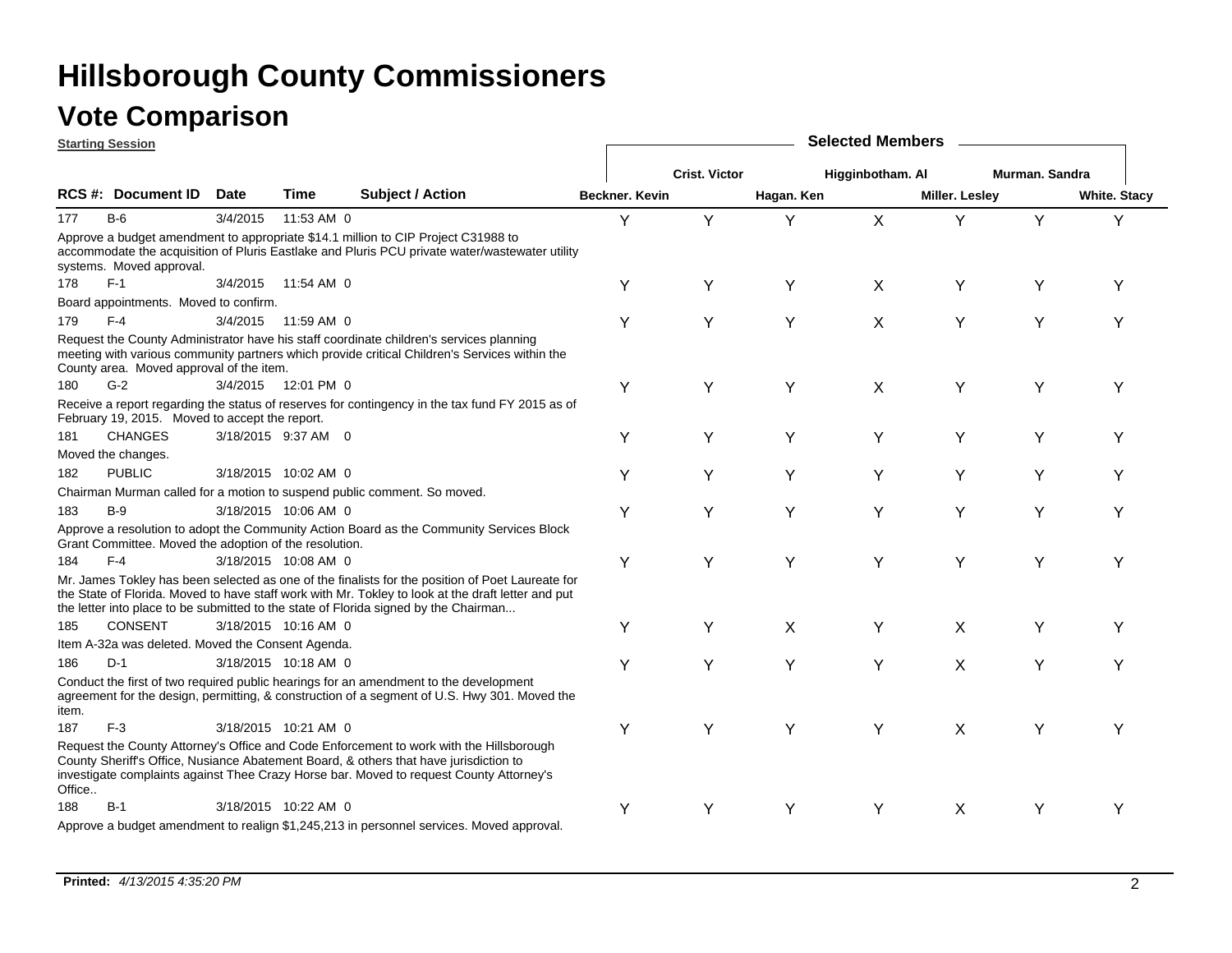|                 | <b>Starting Session</b>   |             |                      |                                                                                                                                                                                                                                                                                        |                |                      |            | <b>Selected Members</b> |                |                |                     |
|-----------------|---------------------------|-------------|----------------------|----------------------------------------------------------------------------------------------------------------------------------------------------------------------------------------------------------------------------------------------------------------------------------------|----------------|----------------------|------------|-------------------------|----------------|----------------|---------------------|
|                 |                           |             |                      |                                                                                                                                                                                                                                                                                        |                | <b>Crist. Victor</b> |            | Higginbotham. Al        |                | Murman. Sandra |                     |
|                 | <b>RCS #: Document ID</b> | <b>Date</b> | <b>Time</b>          | <b>Subject / Action</b>                                                                                                                                                                                                                                                                | Beckner, Kevin |                      | Hagan. Ken |                         | Miller. Lesley |                | <b>White. Stacy</b> |
| 189             | $B-2$                     |             | 3/18/2015 10:31 AM 0 |                                                                                                                                                                                                                                                                                        | Y              | Y                    | Υ          | Y                       | X              | Y              | Y                   |
|                 |                           |             |                      | Approve Hills County (HC) Public School request to disburse \$15,760,809 of impact fee funds<br>Moved approval & staff arrange joint workshop between Board, School Board, & HC school<br>district superintendant to discuss how impacts to new school developments should be paid for |                |                      |            |                         |                |                |                     |
| 190             | $B-2$                     |             | 3/18/2015 10:34 AM 0 |                                                                                                                                                                                                                                                                                        | Υ              | Y                    | Y          | Y                       | X              | Υ              | Y                   |
|                 |                           |             |                      | Approve Hillsborough County Public School's request to disburse \$15,760,809 of impact fee<br>funds for construction of the Dr. Jack R. Lamb Elementary School on 78th Street in Tampa &<br>Middle School TT on Balm Road in the South County region & Moved Item B-2 as amended.      |                |                      |            |                         |                |                |                     |
| 191             | $F-2$                     |             | 3/18/2015 10:47 AM 0 |                                                                                                                                                                                                                                                                                        | Υ              | Υ                    | Y          | Y                       | X              | Y              | Y                   |
|                 |                           |             |                      | Request staff develop a plan to study County lands and other assets to determine if they might<br>be used to generate tradable carbon credits. Moved to request staff to develop a plan to study<br>County lands and other assets to determine if the lands might be used to           |                |                      |            |                         |                |                |                     |
| 192             | $F-2$                     |             | 3/18/2015 10:47 AM 0 |                                                                                                                                                                                                                                                                                        | Υ              | Y                    | Y          | Y                       | X              | Y              | Υ                   |
|                 |                           |             |                      | Request staff develop a plan to study County lands and other assets to determine if they might<br>be used to generate tradable carbon credits. Moved to instruct staff to contact the Florida<br>Native Plant Society, the current president was Ms. Anne Cox, to discuss              |                |                      |            |                         |                |                |                     |
| 193             | B-4                       |             | 3/18/2015 10:53 AM 0 |                                                                                                                                                                                                                                                                                        | Υ              | Y                    | Y          | Y                       | X              | Y              | Υ                   |
| approval.       |                           |             |                      | Receive County Internal Audit Report 14-07 of Homeless Services - Phase II. Moved                                                                                                                                                                                                      |                |                      |            |                         |                |                |                     |
| 194             | $B-3$                     |             | 3/18/2015 10:57 AM 0 |                                                                                                                                                                                                                                                                                        | Υ              | Y                    | Υ          | Υ                       | X              | Υ              | Y                   |
|                 |                           |             |                      | Approve request for information (RFI) 5306 for voluntary benefits with education/communication<br>svcs.; authorize Procurement Services Dept. to issue an RFI to obtain competitive proposals;<br>and waive Board Policy 07.04.01.01, Board - Insurance Committee Moved the item.      |                |                      |            |                         |                |                |                     |
| 195             | $B-5$                     |             | 3/18/2015 10:58 AM 0 |                                                                                                                                                                                                                                                                                        | Υ              | Y                    | Y          | Y                       | X              | Y              | Υ                   |
|                 |                           |             |                      | Approve the agreement with the Hillsborough County (HC) Sheriff's Office & HC School Board<br>for the FY school resource deputy program, whereby the School Board would reimburse Board<br>an amonut not to exceed \$3,164,083 as their share of the cost of Sheriff Moved approval.   |                |                      |            |                         |                |                |                     |
| 196             | B-6                       |             | 3/18/2015 11:01 AM 0 |                                                                                                                                                                                                                                                                                        | Υ              | Y                    | Y          | Y                       | X              | Y              | Y                   |
|                 |                           |             |                      | Adopt a bond resolution & supplemental resolution providing for the issuance of the County<br>communications services tax revenue bonds, Series 2015 in the aggregate principal amount of<br>not to exceed \$78 million to finance, refinance, and/or reimburse Moved approval.        |                |                      |            |                         |                |                |                     |
| 197             | $B-7$                     |             | 3/18/2015 11:03 AM 0 |                                                                                                                                                                                                                                                                                        | Υ              | Y                    | Y          | Y                       | X              | Y              | Υ                   |
| Moved approval. |                           |             |                      | Award ITB-P-0014-0-2015/MWK to Polydyne Inc. for liquid polymer used by Public Utilities.                                                                                                                                                                                              |                |                      |            |                         |                |                |                     |
| 198             | $B-8$                     |             | 3/18/2015 11:06 AM 0 |                                                                                                                                                                                                                                                                                        | Y              | Y                    | Y          | Υ                       | X              | Υ              | Y                   |
|                 |                           |             |                      | Approve for Social Services the FY 2015 LIHEAP Agreement. Moved approval.                                                                                                                                                                                                              |                |                      |            |                         |                |                |                     |
| 199             | $F-1$                     |             | 3/18/2015 11:15 AM 0 |                                                                                                                                                                                                                                                                                        | Υ              | Υ                    | Υ          | Υ                       | X              | Υ              | Y                   |
|                 |                           |             |                      | Discussion regarding converting the Carrollwood Village Wastewater Treatment plant into a<br>passive park. Moved for staff to come back before the budget was officially presented to the<br>Board with a timeline and plan for bringing the plant offline and then how the Board      |                |                      |            |                         |                |                |                     |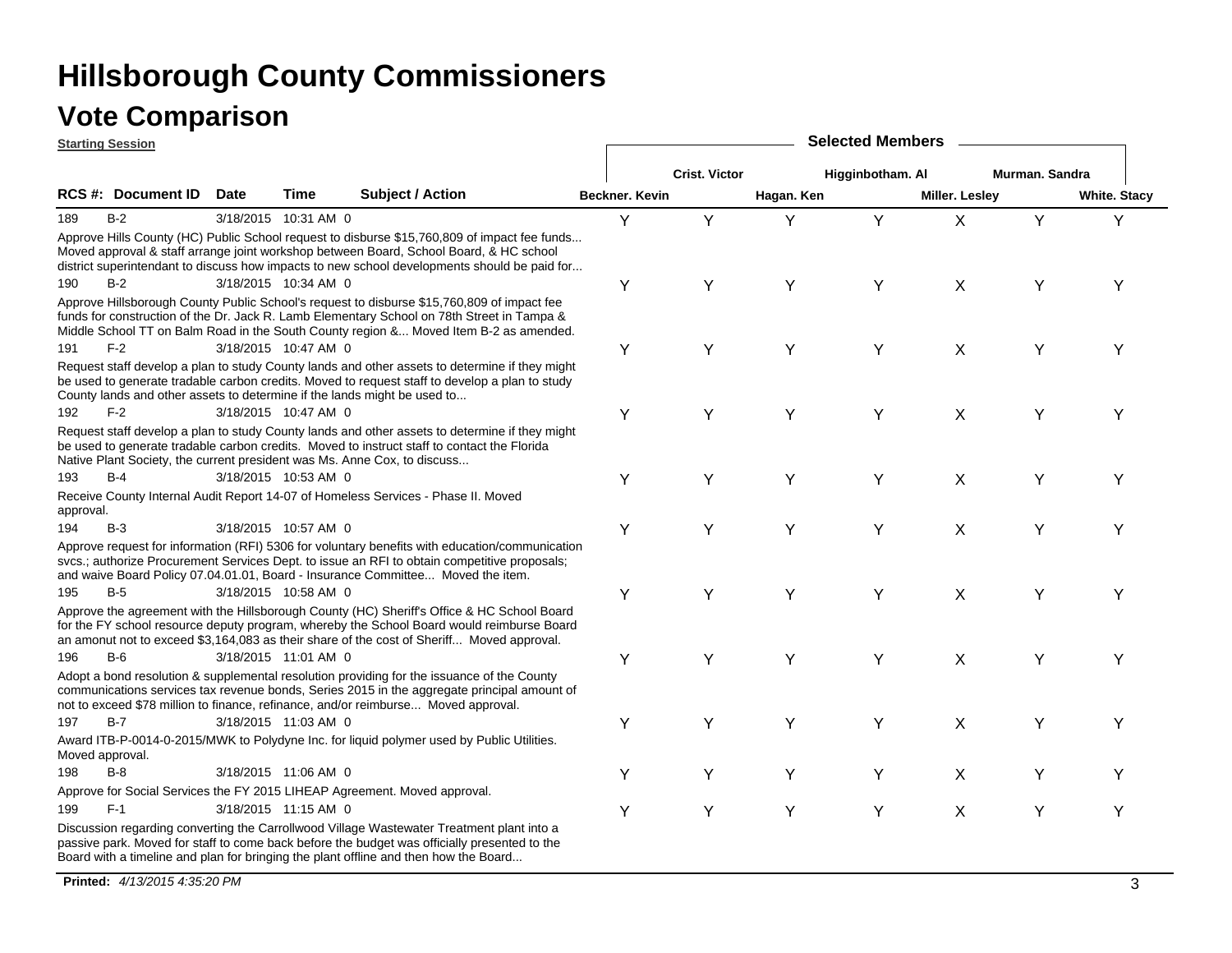|                | <b>Starting Session</b>                                         |      |                      |                                                                                                                                                                                                                                                                                         |                       |                      |            | <b>Selected Members</b> |                |                |                     |
|----------------|-----------------------------------------------------------------|------|----------------------|-----------------------------------------------------------------------------------------------------------------------------------------------------------------------------------------------------------------------------------------------------------------------------------------|-----------------------|----------------------|------------|-------------------------|----------------|----------------|---------------------|
|                |                                                                 |      |                      |                                                                                                                                                                                                                                                                                         |                       | <b>Crist. Victor</b> |            | Higginbotham. Al        |                | Murman, Sandra |                     |
|                | <b>RCS #: Document ID</b>                                       | Date | <b>Time</b>          | <b>Subject / Action</b>                                                                                                                                                                                                                                                                 | <b>Beckner, Kevin</b> |                      | Hagan. Ken |                         | Miller. Lesley |                | <b>White. Stacy</b> |
| 200            | $G-1$                                                           |      | 3/18/2015 11:16 AM 0 |                                                                                                                                                                                                                                                                                         | Υ                     | Y                    | Y          | Y                       | X              | Y              | Y                   |
|                |                                                                 |      |                      | Receive the February 2015 monthly report from the HS/EHS Divisions of the Department of<br>Children & Youth Svcs. & Hillsborough Head Start Policy Council. Moved approval.                                                                                                             |                       |                      |            |                         |                |                |                     |
| 201            | $G-2$                                                           |      | 3/18/2015 11:26 AM 0 |                                                                                                                                                                                                                                                                                         | Υ                     | Y                    | Y          | Υ                       | X              | Y              | Υ                   |
|                | veteran-owned businesses in the County. So moved.               |      |                      | Receive report from Procurement Services regarding additional procurement assistance for                                                                                                                                                                                                |                       |                      |            |                         |                |                |                     |
| 202            | $G-3$                                                           |      | 3/18/2015 12:09 PM 0 |                                                                                                                                                                                                                                                                                         | Υ                     | Y                    | Y          | Υ                       | Y              | Υ              | Υ                   |
|                |                                                                 |      |                      | Receive report from Procurement Svcs regarding the procurement methods, possible cultural<br>activities, & timeline for an outdoor amateur multisport complex. Moved to issue two requests<br>for proposals (RFP) concurrently, one for land to come back within 90 days, & another RFP |                       |                      |            |                         |                |                |                     |
| 203            | <b>CHANGES</b>                                                  |      | 3/24/2015 9:04 AM 9  |                                                                                                                                                                                                                                                                                         | X                     | X                    | Υ          | Y                       | Y              | Υ              | Υ                   |
|                | Moved the changes.                                              |      |                      |                                                                                                                                                                                                                                                                                         |                       |                      |            |                         |                |                |                     |
| 204            | <b>CONSENT</b>                                                  |      | 3/24/2015 9:04 AM 9  |                                                                                                                                                                                                                                                                                         | X                     | X                    | Υ          | Υ                       | Y              | Υ              | Y                   |
| Moved consent. |                                                                 |      |                      |                                                                                                                                                                                                                                                                                         |                       |                      |            |                         |                |                |                     |
| 205            | V150014                                                         |      | 3/24/2015 9:17 AM 9  |                                                                                                                                                                                                                                                                                         | Υ                     | X                    | Y          | Y                       | Y              | Υ              | Y                   |
|                | Moved approval.                                                 |      |                      | V15-0014 - Folio 0674940164 - Petition to vacate a portion of platted drainage easement over<br>Lot 32, Block 1, pursuant to plat of Lakeview Village, Section B, Unit 1 (Plat Book 56/page 42).                                                                                        |                       |                      |            |                         |                |                |                     |
| 206            | V150015                                                         |      | 3/24/2015 9:19 AM 9  |                                                                                                                                                                                                                                                                                         | Y                     | X                    | Y          | Y                       | Y              | Υ              | Y                   |
|                | Ruskin (Plat Book 5/page 75). Moved approval.                   |      |                      | V15-0015 - Folio 056130.0000 - Petition to vacate a portion of a public utility easement<br>reserved, pursuant to Official Records Book 3461/page 867, over Lots 630 & 631, map of city of                                                                                              |                       |                      |            |                         |                |                |                     |
| 207            | V150017                                                         |      | 3/24/2015 9:21 AM 9  |                                                                                                                                                                                                                                                                                         | Y                     | Υ                    | Y          | Y                       | Y              | Y              | Υ                   |
|                |                                                                 |      |                      | V15-0017 - Abutting Folio 032656.0000 - Petition to vacate platted rights of way (alleys) internal<br>to Block 62, pursuant to the plat of Sun City (Plat Book 17/page 21). Moved approval.                                                                                             |                       |                      |            |                         |                |                |                     |
| 208            | CPA1408                                                         |      | 3/24/2015 9:23 AM 5  |                                                                                                                                                                                                                                                                                         | Υ                     | Υ                    | Y          | Y                       | Y              | Y              | Υ                   |
|                | approval. Ordinance 15-4.                                       |      |                      | Comprehensive Plan Amendment (CPA), Adoption Public Hearing for CPA 14-08. Moved                                                                                                                                                                                                        |                       |                      |            |                         |                |                |                     |
| 209            | CDD150059                                                       |      | 3/24/2015 9:24 AM 5  |                                                                                                                                                                                                                                                                                         | Υ                     | Υ                    | Y          | Y                       | Y              | Y              | Y                   |
|                |                                                                 |      |                      | CDD 15-0059 - Petition to expand the Wynnmere West CDD - Approve the expansion of the<br>Wynnmere West CDD in accordance w/ the ordinance. Moved approval. Ordinance 15-5.                                                                                                              |                       |                      |            |                         |                |                |                     |
| 210            | CDD150123                                                       |      | 3/24/2015 9:25 AM 5  |                                                                                                                                                                                                                                                                                         | Υ                     | Y                    | Υ          | Υ                       | Y              | Y              | Y                   |
|                | in accordance w/ the ordinance. Moved approval. Ordinance 15-6. |      |                      | CDD 15-0123 - Petition to establish the Carlton Lakes CDD - Establish the Carlton Lakes CDD                                                                                                                                                                                             |                       |                      |            |                         |                |                |                     |
| 211            | CDD150284                                                       |      | 3/24/2015 9:26 AM 5  |                                                                                                                                                                                                                                                                                         | Υ                     | Y                    | Y          | Y                       | Y              | Y              | Y                   |
|                |                                                                 |      |                      | CDD 15-0284 - Petition to expand the Mirabella CDD - Approve the expansion of the Mirabella<br>CDD in accordance w/ the ordinance. Moved approval. Ordinance 15-7.                                                                                                                      |                       |                      |            |                         |                |                |                     |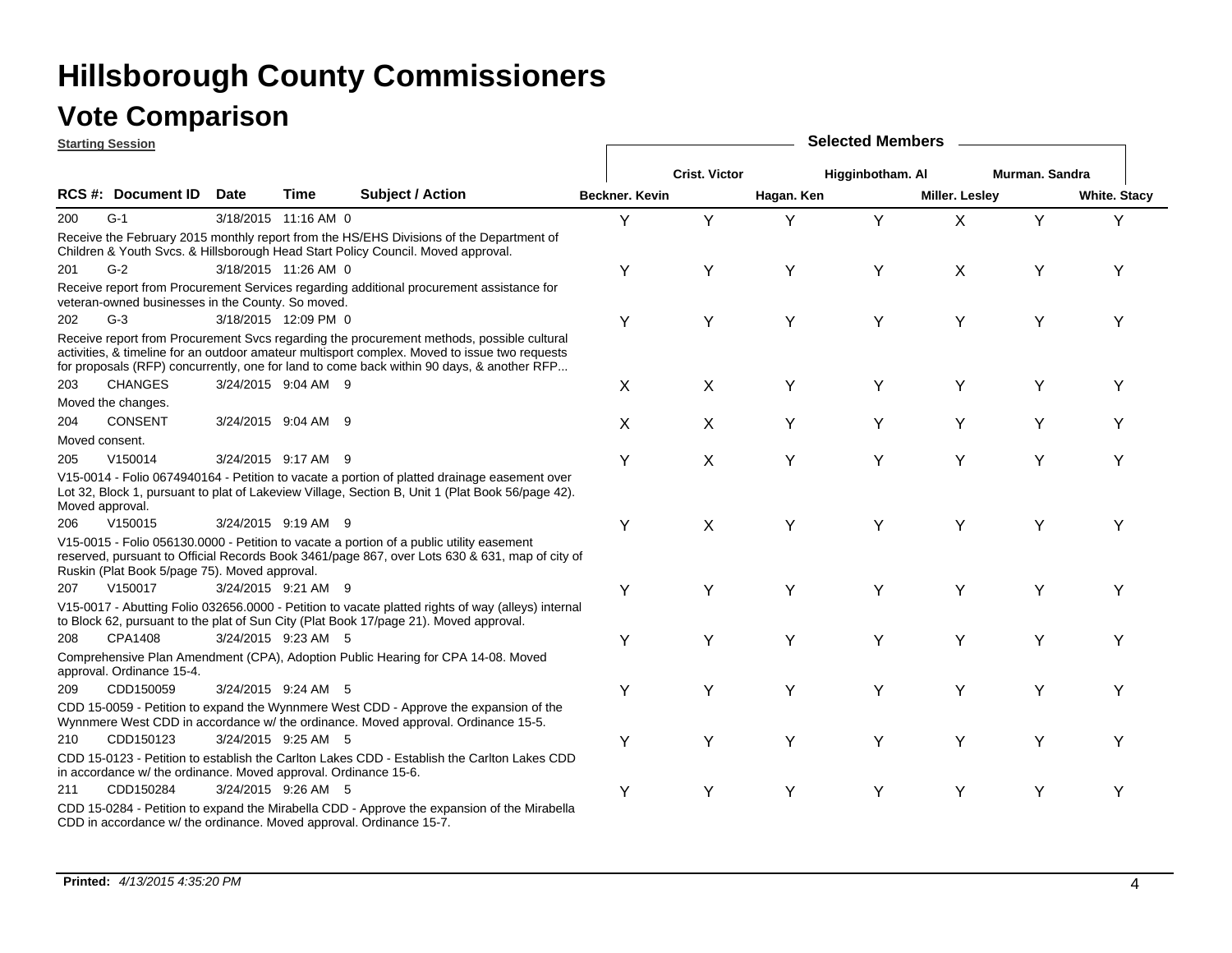### **Vote Comparison**

**Starting Session**

|          | <u>olarling əessiun</u>                                  |             |                      |                                                                                                                                                                                                                                                                                     |                |                      |            | OUIUULUU IIIUIIIN |                |                |                     |
|----------|----------------------------------------------------------|-------------|----------------------|-------------------------------------------------------------------------------------------------------------------------------------------------------------------------------------------------------------------------------------------------------------------------------------|----------------|----------------------|------------|-------------------|----------------|----------------|---------------------|
|          |                                                          |             |                      |                                                                                                                                                                                                                                                                                     |                | <b>Crist. Victor</b> |            | Higginbotham. Al  |                | Murman, Sandra |                     |
|          | RCS #: Document ID                                       | <b>Date</b> | <b>Time</b>          | <b>Subject / Action</b>                                                                                                                                                                                                                                                             | Beckner, Kevin |                      | Hagan. Ken |                   | Miller. Lesley |                | <b>White. Stacy</b> |
| 212      | CDD150285                                                |             | 3/24/2015 9:27 AM 5  |                                                                                                                                                                                                                                                                                     | Y              | Y                    | Y          | Y                 | Y              | Y              | Y                   |
|          |                                                          |             |                      | CDD 15-0285 - Petition to establish the Summit at Fern Hill CDD - Establish the Summit at Fern<br>Hill CDD in accordance w/ the ordinance. Moved approval. Ordinance 15-8.                                                                                                          |                |                      |            |                   |                |                |                     |
| 213      | PRS150343LU                                              |             | 3/24/2015 9:29 AM 9  |                                                                                                                                                                                                                                                                                     | Y              | Υ                    | Y          | Y                 | Y              | Υ              | Y                   |
|          | North Dale Mabry Hwy. Moved approval.                    |             |                      | PRS 15-0343-LU/NW, Arlington Properties Inc. Northeast corner of Exciting Idlewild Blvd. &                                                                                                                                                                                          |                |                      |            |                   |                |                |                     |
| 214      | PRS150356BR                                              |             | 3/24/2015 9:31 AM 9  |                                                                                                                                                                                                                                                                                     | Y              | Y                    | Y          | Ý                 | Y              | Y              | Υ                   |
|          | (intersection improvements). Moved approval.             |             |                      | PRS 15-0356-BR/C, Brandon Shopping Centers Partners Ltd. Brandon Town Center                                                                                                                                                                                                        |                |                      |            |                   |                |                |                     |
| 215      | PRS150357RU                                              |             | 3/24/2015 9:33 AM 9  |                                                                                                                                                                                                                                                                                     | Υ              | Υ                    | Υ          | Υ                 | Y              | Υ              | Υ                   |
|          | Northeast 12th St. Moved approval.                       |             |                      | PRS 15-0357-RU/S, CHW Investors LLC. South side of Northeast 19th Ave., 400 feet west of                                                                                                                                                                                            |                |                      |            |                   |                |                |                     |
| 216      | MM150075RVS                                              |             | 3/24/2015 9:35 AM 9  |                                                                                                                                                                                                                                                                                     | Y              | Υ                    | Y          | Y                 | Y              | Υ              | Υ                   |
|          | southeast of Interstate 75. Moved to open oral argument. |             |                      | MM 15-0075-RV/S, Aliance Management Company LLC. South side of Progress Blvd., 200 feet                                                                                                                                                                                             |                |                      |            |                   |                |                |                     |
| 217      | MM150075RVS                                              |             | 3/24/2015 10:55 AM 9 |                                                                                                                                                                                                                                                                                     | Y              | Y                    | Y          | Y                 | Y              | Υ              | Υ                   |
| meeting. |                                                          |             |                      | MM 15-0075-RV/S, Aliance Management Company LLC. South side of Progress Blvd., 200 feet<br>southeast of Interstate 75. Moved substitute motion the Board would have item back before the<br>Board after community met w/ applicant & have that added to the Board 4/7/2015 land use |                |                      |            |                   |                |                |                     |
| 218      | RZ150198RV                                               |             | 3/24/2015 10:56 AM 9 |                                                                                                                                                                                                                                                                                     | Y              | Υ                    | X          | X                 | X              | Y              | Y                   |
|          | Roads. Moved to open oral argument.                      |             |                      | RZ 15-0198-RV, Marty Domres/Ronald Parker Sr. Northwest corner of Boyette & Rhodine                                                                                                                                                                                                 |                |                      |            |                   |                |                |                     |
| 219      | RZ150198RV                                               |             | 3/24/2015 11:03 AM 9 |                                                                                                                                                                                                                                                                                     | Υ              | Υ                    | Y          | Υ                 | Y              | Y              | Υ                   |
|          | Roads. Moved approval.                                   |             |                      | RZ 15-0198-RV, Marty Domres/Ronald Parker Sr. Northwest corner of Boyette & Rhodine                                                                                                                                                                                                 |                |                      |            |                   |                |                |                     |
| 220      | RZ150170USF                                              |             | 3/24/2015 11:05 AM 9 |                                                                                                                                                                                                                                                                                     | Y              | Y                    | Y          | Υ                 | Y              | Υ              | Υ                   |
|          | Street. Moved to open oral argument.                     |             |                      | RZ 15-0170-USF/NW, North Star Villages LLC. Southwest corner of Skipper Road & 46th                                                                                                                                                                                                 |                |                      |            |                   |                |                |                     |
| 221      | RZ150170USF                                              |             | 3/24/2015 12:04 PM 9 |                                                                                                                                                                                                                                                                                     | N              | Υ                    | Χ          | Υ                 | Υ              | Υ              | Υ                   |
|          |                                                          |             |                      | RZ 15-0170-USF/NW, North Star Villages LLC. Southwest corner of Skipper Road & 46th<br>Street. Moved the Board amend the hearing master's report to 48 bicycle required spots.                                                                                                      |                |                      |            |                   |                |                |                     |
| 222.     | RZ150170USF                                              |             | 3/24/2015 12:05 PM 9 |                                                                                                                                                                                                                                                                                     | Y              | Υ                    | X          | Υ                 | Y              | Υ              | Υ                   |
|          | Street. Moved approval of the item.                      |             |                      | RZ 15-0170-USF/NW, North Star Villages LLC. Southwest corner of Skipper Road & 46th                                                                                                                                                                                                 |                |                      |            |                   |                |                |                     |
| 223      | PRS150244RV                                              |             | 3/24/2015 12:08 PM 9 |                                                                                                                                                                                                                                                                                     | Y              | Υ                    | X          | Υ                 | Y              | Y              | Χ                   |
|          | 3/4 mile east of Clement Pride Blvd. Moved the item.     |             |                      | PRS 15-0244-RV/S, Eisenhower Property Group LLC. East side of Ambleside Blvd. extension,                                                                                                                                                                                            |                |                      |            |                   |                |                |                     |

**Selected Members**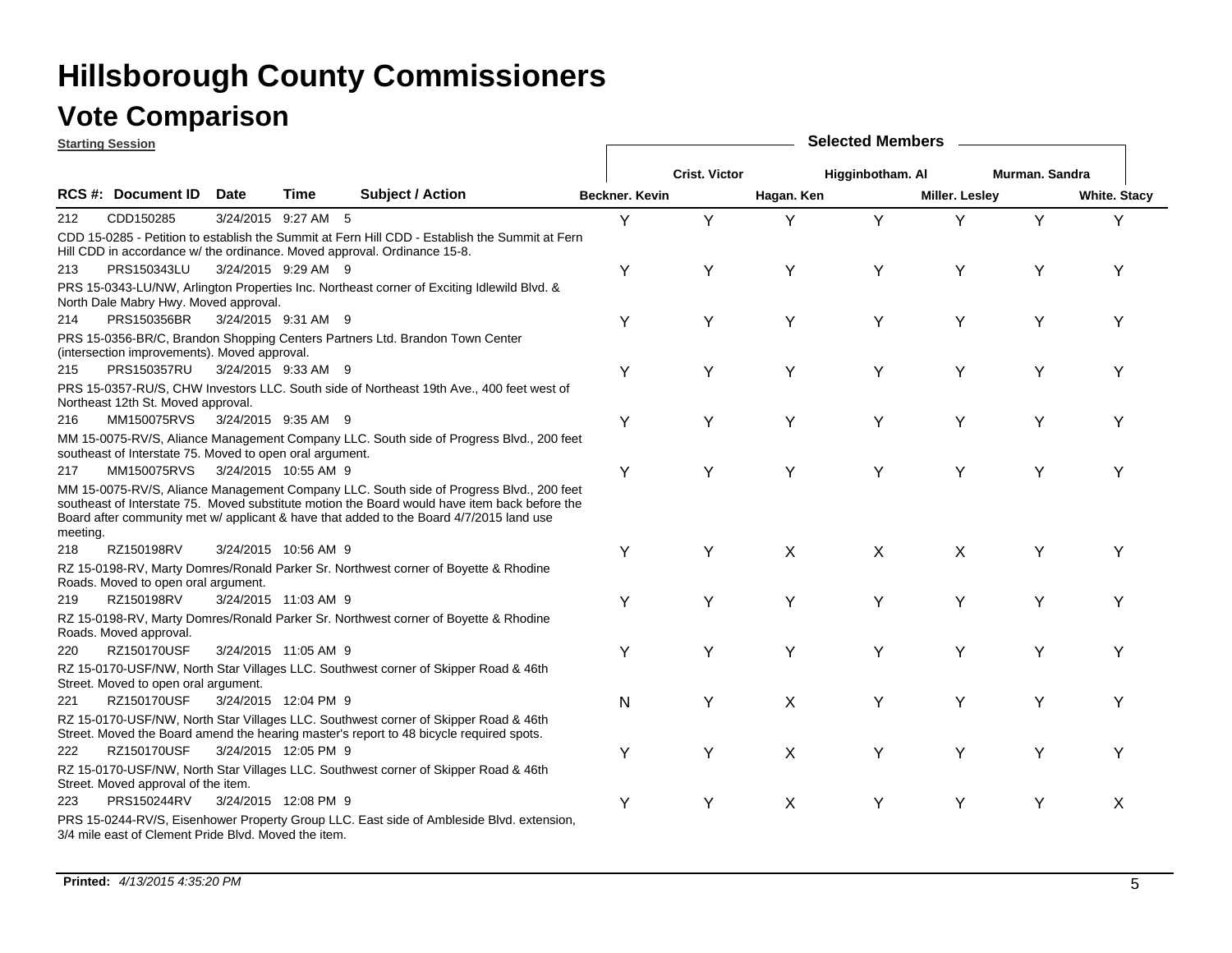### **Vote Comparison**

**Starting Session**

| <b>Starting Session</b>                           |             |                      |                                                                                             |                |                      |            | 00100100 11101111001 0 |                |                |                     |
|---------------------------------------------------|-------------|----------------------|---------------------------------------------------------------------------------------------|----------------|----------------------|------------|------------------------|----------------|----------------|---------------------|
|                                                   |             |                      |                                                                                             |                | <b>Crist. Victor</b> |            | Higginbotham. Al       |                | Murman, Sandra |                     |
| <b>RCS #: Document ID</b>                         | <b>Date</b> | Time                 | <b>Subject / Action</b>                                                                     | Beckner, Kevin |                      | Hagan. Ken |                        | Miller. Lesley |                | <b>White. Stacy</b> |
| 224<br>RZ140898NWH                                |             | 3/24/2015 12:10 PM 9 |                                                                                             | v              |                      | X          |                        |                |                | х                   |
| Sheldon Road. Moved to open oral argument.        |             |                      | RZ 14-0898-NWH/NW, Dimitri Artzibushev. North side of Lake Sunset Drive, 2,000 feet west of |                |                      |            |                        |                |                |                     |
| RZ140898NWH<br>225                                |             | 3/24/2015 12:25 PM 9 |                                                                                             | Y              | Y                    | X.         | Y.                     | Υ              | Y              | X                   |
| Sheldon Road. Moved approval.                     |             |                      | RZ 14-0898-NWH/NW, Dimitri Artzibushev. North side of Lake Sunset Drive, 2,000 feet west of |                |                      |            |                        |                |                |                     |
| PRS150325NW<br>226                                |             | 3/24/2015 12:25 PM 9 |                                                                                             | Y              | Y                    | X          | Y.                     | Υ              | Y              | X                   |
| north of North Meadowview Circle. Moved approval. |             |                      | PRS 15-0325-NWH/NW, First Tampa Development Corp. West side of Sheldon Road, 200 feet       |                |                      |            |                        |                |                |                     |
| <b>Begin Date: 3/1/2015</b>                       |             |                      | <b>Bills: ALL</b>                                                                           |                |                      |            |                        |                |                |                     |
| <b>End Date: 3/24/2015</b>                        |             |                      |                                                                                             |                |                      |            |                        |                |                |                     |
| <b>Vote Types: ALL</b>                            |             |                      | <b>Actions: ALL</b>                                                                         |                |                      |            |                        |                |                |                     |

**Selected Members**

**Subjects:** ALL **Sort Order:** RCS #: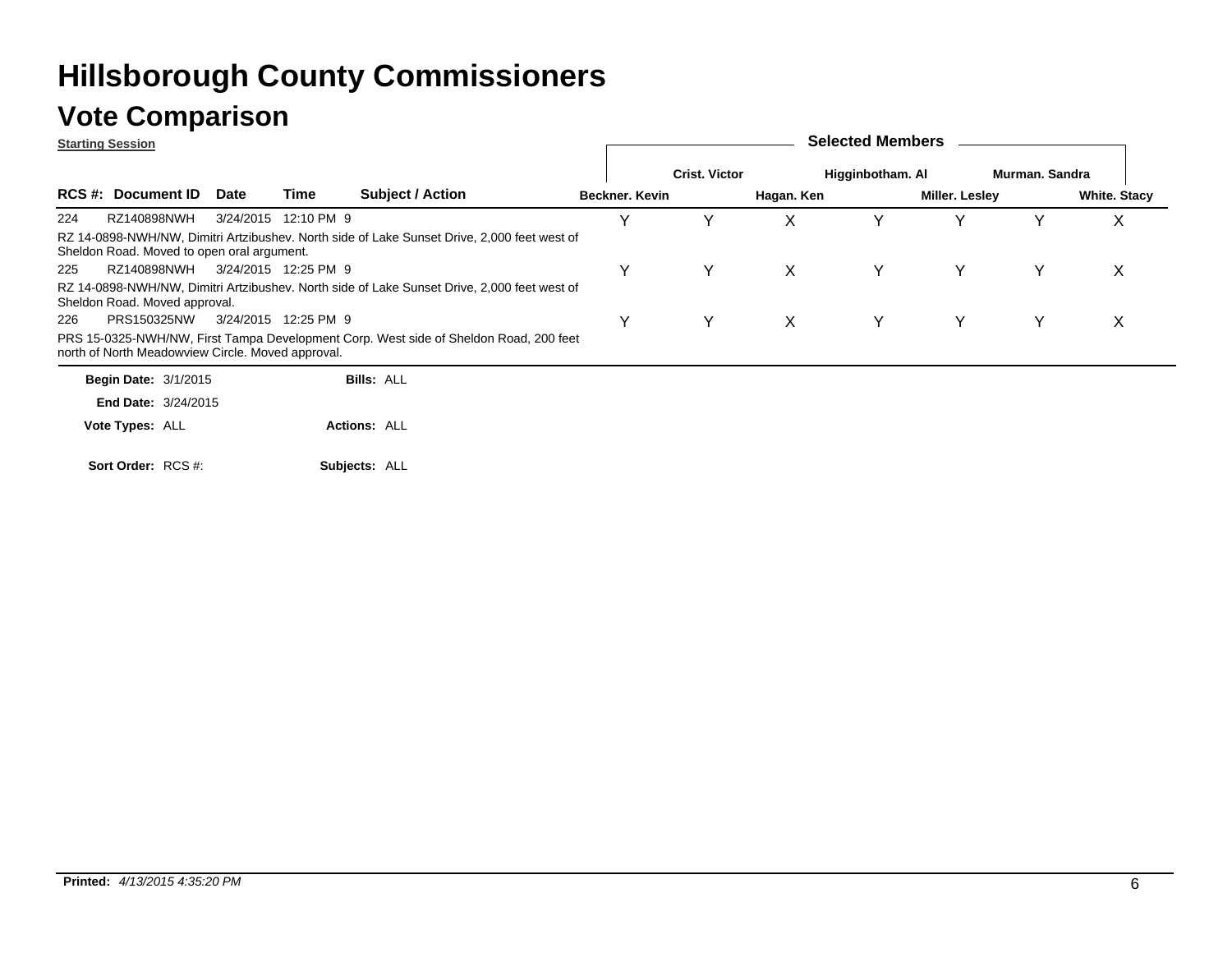#### **Vote Comparison**

**Starting Session**

|        | <u> Starting Session</u>  |             |                     |                                                                                                                                                                                                                                                                                                |                |                      |            |                  |                       |                |                     |
|--------|---------------------------|-------------|---------------------|------------------------------------------------------------------------------------------------------------------------------------------------------------------------------------------------------------------------------------------------------------------------------------------------|----------------|----------------------|------------|------------------|-----------------------|----------------|---------------------|
|        |                           |             |                     |                                                                                                                                                                                                                                                                                                |                | <b>Crist. Victor</b> |            | Higginbotham. Al |                       | Murman. Sandra |                     |
|        | <b>RCS #: Document ID</b> | <b>Date</b> | <b>Time</b>         | <b>Subject / Action</b>                                                                                                                                                                                                                                                                        | Beckner, Kevin |                      | Hagan. Ken |                  | <b>Miller. Lesley</b> |                | <b>White. Stacy</b> |
| 227    | <b>CHANGES</b>            | 4/1/2015    | 9:30 AM 0           |                                                                                                                                                                                                                                                                                                | Y              | Y                    | Y          | Y                | Y                     | Y              | Y                   |
|        | Moved the changes.        |             |                     |                                                                                                                                                                                                                                                                                                |                |                      |            |                  |                       |                |                     |
| 228    | <b>CONSENT</b>            | 4/1/2015    | 9:48 AM 0           |                                                                                                                                                                                                                                                                                                | Υ              | Υ                    | X          | Υ                | Y                     | Υ              | Υ                   |
|        | Moved the Consent Agenda. |             |                     |                                                                                                                                                                                                                                                                                                |                |                      |            |                  |                       |                |                     |
| 229    | $B-1$                     | 4/1/2015    | $9:50$ AM 0         |                                                                                                                                                                                                                                                                                                | Y              | Υ                    | Y          | Y                | Y                     | Υ              | Υ                   |
|        | Moved approval.           |             |                     | Approve a resolution which adopted the County Comprehensive Emergency Management Plan.                                                                                                                                                                                                         |                |                      |            |                  |                       |                |                     |
| 230    | $B-2$                     |             | 4/1/2015 9:52 AM 0  |                                                                                                                                                                                                                                                                                                | Y              | Υ                    | Y          | Y                | Y                     | Υ              | Υ                   |
|        |                           |             |                     | Approve a budget amendment to appropriate \$7,655,766 from impact fee fund reserves &<br>\$6,000,000 from countywide ad valorem capital projects funds reserves & realign funds from<br>uncommitted balances from capital projects, which could be fiscally Moved approval.                    |                |                      |            |                  |                       |                |                     |
| 231    | $F-1$                     |             | 4/1/2015 9:55 AM 0  |                                                                                                                                                                                                                                                                                                | Y              | Y                    | Y          | Ý                | Y                     | Υ              | Υ                   |
| moved. |                           |             |                     | Request Board approval of the 2015 Ellsworth G. Simmons Good Government Award selection<br>committee recommendation of former Governor Bob Martinez as this year's recipient. So                                                                                                               |                |                      |            |                  |                       |                |                     |
| 232    | $F-2$                     | 4/1/2015    | 10:10 AM 0          |                                                                                                                                                                                                                                                                                                | Υ              | Y                    | Y          | Y                | Y                     | Υ              | Y                   |
|        |                           |             |                     | Requested County Administrator bring back to the Board a report that included a list of priorities<br>for County Parks dept, what was already in pipeline & what was planned in terms of CIP<br>funding & operational funding & bring back a draft proposal after the hiring                   |                |                      |            |                  |                       |                |                     |
| 233    | $D-1$                     |             | 4/1/2015 10:12 AM 0 |                                                                                                                                                                                                                                                                                                | Y              | Υ                    | Y          | Y                | Y                     | Υ              | Y                   |
| item.  |                           |             |                     | Conduct 2nd of 2 required public hearings for amendment to development agreement for<br>design, permitting, & construction of a segment of US Hwy 301 w/Belmont Real Estate LLC,<br>Highland CDD Holdings Inc, Highway 301 Investors LLC, & Lennar Homes LLC. Moved the                        |                |                      |            |                  |                       |                |                     |
| 234    | $F-3$                     |             | 4/1/2015 10:13 AM 0 |                                                                                                                                                                                                                                                                                                | Υ              | Y                    | Y          | Y                | Y                     | Υ              | Y                   |
|        |                           |             |                     | Direct staff to draft a letter from Board to the Governor, President of the Senate, and Speaker of<br>the House opposing the language of SB 1186, which reduced local elected representaiton on<br>PTC board to follow suit w/what cities of Temple Terrace & Plant City Moved to waive rules. |                |                      |            |                  |                       |                |                     |
| 235    | $F-3$                     |             | 4/1/2015 10:16 AM 0 |                                                                                                                                                                                                                                                                                                | Y              | Y                    | Y          | Y                | Y                     | Υ              | Y                   |
| House. |                           |             |                     | Direct staff to craft letter from Board to Gov., Pres. of Senate, & Speaker of House opposing SB<br>1186, which reduced local elected rep. on PTC board An amendment to direct staff to draft a<br>letter from Board to Gov., Pres. Senate, Speaker of House, & Minority Leaders of Senate &   |                |                      |            |                  |                       |                |                     |
| 236    | $F-3$                     | 4/1/2015    | 10:16 AM 0          |                                                                                                                                                                                                                                                                                                | Y              | Y                    | Y          | Y                | Y                     | Υ              | Υ                   |
|        |                           |             |                     | Moved to direct staff to craft a letter for the Chairman to sign, on behalf of Board, stating to the<br>Gov., Pres. of Senate, & Speaker of House, County opposition of language in SB 1186 & house<br>companion bill that would reduce local elected reps. on the PTC board following suit w/ |                |                      |            |                  |                       |                |                     |
| 237    | <b>CONSENT</b>            |             | 4/7/2015 9:07 AM 9  |                                                                                                                                                                                                                                                                                                | Y              | X                    | Y          | Y                | Y                     | Υ              | Υ                   |
|        | Moved the consent.        |             |                     |                                                                                                                                                                                                                                                                                                |                |                      |            |                  |                       |                |                     |

**Selected Members**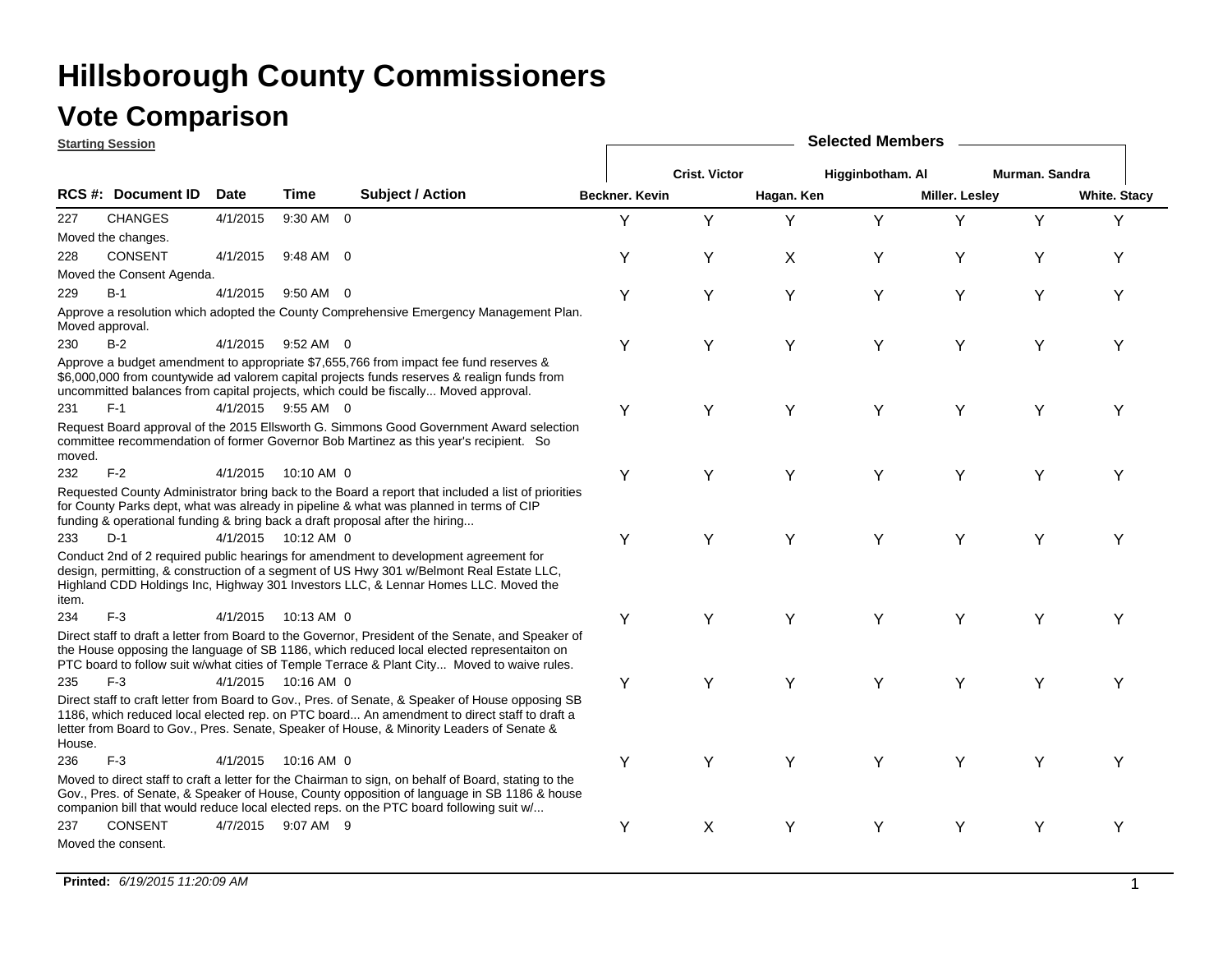|               | <b>Starting Session</b>                              |             |                      |                                                                                                                                                                                        |                |                      |            | <b>Selected Members</b> |                |                |                     |
|---------------|------------------------------------------------------|-------------|----------------------|----------------------------------------------------------------------------------------------------------------------------------------------------------------------------------------|----------------|----------------------|------------|-------------------------|----------------|----------------|---------------------|
|               |                                                      |             |                      |                                                                                                                                                                                        |                | <b>Crist. Victor</b> |            | Higginbotham. Al        |                | Murman, Sandra |                     |
|               | RCS #: Document ID                                   | <b>Date</b> | <b>Time</b>          | <b>Subject / Action</b>                                                                                                                                                                | Beckner, Kevin |                      | Hagan. Ken |                         | Miller. Lesley |                | <b>White. Stacy</b> |
| 238           | V150022                                              | 4/7/2015    | 9:09 AM 9            |                                                                                                                                                                                        | Y              | X                    | Υ          | Y                       | Y              | Y              | Y                   |
|               |                                                      |             |                      | V15-0022 - Folio 019891.7050 - Petition to vacate a portion of platted utility easement over Lot<br>6, Block 2, pursuant to plat of Lake Ellen (Plat Book 47/page 60). Moved approval. |                |                      |            |                         |                |                |                     |
| 239           | PRS150426                                            |             | 4/7/2015 9:11 AM 9   |                                                                                                                                                                                        | Y              | X                    | Y          | Y                       | Υ              | Y              | Υ                   |
|               | south of Fowler Avenue. Moved approval.              |             |                      | PRS 15-0426-TH/C - A-Investments Development Corp. East side of Jefferson Road, 1/4 mile                                                                                               |                |                      |            |                         |                |                |                     |
| 240           | PRS150428                                            |             | 4/7/2015 9:14 AM 9   |                                                                                                                                                                                        | Y              | X                    | Y          | Υ                       | Υ              | Υ              | Υ                   |
|               | 19th Street. Moved approval.                         |             |                      | PRS 15-0428-USF/C, A Better Place ALF - North side of East 131st Ave., 250 ft. east of North                                                                                           |                |                      |            |                         |                |                |                     |
| 241           | PRS150431                                            |             | 4/7/2015 9:19 AM 9   |                                                                                                                                                                                        | Y              | X                    | Y          | Y                       | Y              | Y              | Υ                   |
|               | south of Gunn Hwy. Moved to continue the item.       |             |                      | PRS 15-0431-GCN/NW, Water Resource Associates Inc. West side of Olive Jones Rd., 700 ft.                                                                                               |                |                      |            |                         |                |                |                     |
| 242           | MM150075                                             |             | 4/7/2015 9:43 AM 9   |                                                                                                                                                                                        | Y              | Y                    | Y          | Y                       | Y              | Y              | Υ                   |
|               | southeast of Interstate 75. Moved approval.          |             |                      | MM 15-0075-RV/S, Aliance Management Company LLC South side of Progress Blvd., 200 feet                                                                                                 |                |                      |            |                         |                |                |                     |
| 243           | MM150172                                             |             | 4/7/2015 9:44 AM 9   |                                                                                                                                                                                        | Y              | Υ                    | Y          | Υ                       | Υ              | Υ              | Υ                   |
|               | south of Big Bend Road. Moved to open oral argument. |             |                      | MM 15-0172-RV/S Simmons Loop Investment LLC. West side of Simmons Loop Road, 700 feet                                                                                                  |                |                      |            |                         |                |                |                     |
| 244           | MM150172RVS 4/7/2015 9:52 AM 9                       |             |                      |                                                                                                                                                                                        | Y              | Y                    | Υ          | Y                       | Υ              | Y              | Υ                   |
|               | south of Big Bend Road. Moved approval as amended.   |             |                      | MM 15-0172-RV/S Simmons Loop Investment LLC. West side of Simmons Loop Road, 700 feet                                                                                                  |                |                      |            |                         |                |                |                     |
| 245           | RZ150239                                             |             | 4/7/2015 9:53 AM 9   |                                                                                                                                                                                        | Y              | Y                    | Y          | Y                       | Υ              | Y              | Y                   |
|               | Moved to open for oral argument.                     |             |                      | RZ 15-0239-BR/C Antony Skaria. East side of Bryan Road, 500 feet north of Elaine Drive.                                                                                                |                |                      |            |                         |                |                |                     |
| 246           | RZ150239BRC                                          |             | 4/7/2015 10:22 AM 9  |                                                                                                                                                                                        | Y              | Y                    | Υ          | Υ                       | Υ              | Υ              | Υ                   |
| Moved denial. |                                                      |             |                      | RZ 15-0239-BR/C Antony Skaria. East side of Bryan Road, 500 feet north of Elaine Drive.                                                                                                |                |                      |            |                         |                |                |                     |
| 247           | PRS150431                                            |             | 4/7/2015  10:25 AM 9 |                                                                                                                                                                                        | Y              | Y                    | X          | Y                       | Υ              | Y              | Υ                   |
|               | south of Gunn Hwy. Moved approval.                   |             |                      | PRS 15-0431-GCN/NW, Water Resource Associates Inc. West side of Olive Jones Rd., 700 ft                                                                                                |                |                      |            |                         |                |                |                     |
| 248           | <b>CHANGES</b>                                       |             | 4/15/2015 9:45 AM 0  |                                                                                                                                                                                        | Y              | Y                    | Y          | Y                       | Υ              | Y              | Υ                   |
|               | Moved the changes.                                   |             |                      |                                                                                                                                                                                        |                |                      |            |                         |                |                |                     |
| 249           | CONSENT                                              |             | 4/15/2015 9:57 AM 0  |                                                                                                                                                                                        | Y              | Y                    | Y          | Y                       | Y              | Y              |                     |
|               | Moved the Consent Agenda.                            |             |                      |                                                                                                                                                                                        |                |                      |            |                         |                |                |                     |
| 250           | $B-1$                                                |             | 4/15/2015 9:59 AM 0  |                                                                                                                                                                                        | Y              | Y                    | Υ          | Y                       | Υ              | Y              | Υ                   |
|               |                                                      |             |                      | Approve, for Health Care Svcs, agrmnts w/1465 Oakfield Dr Operations LLC, 518 W. Fletcher<br>Ave Operations LLC, & 2916 Habana Way Operations LLC for provision of skilled nursing     |                |                      |            |                         |                |                |                     |

facility svcs. for the Hillsborough County Health Care Plan... Moved approval.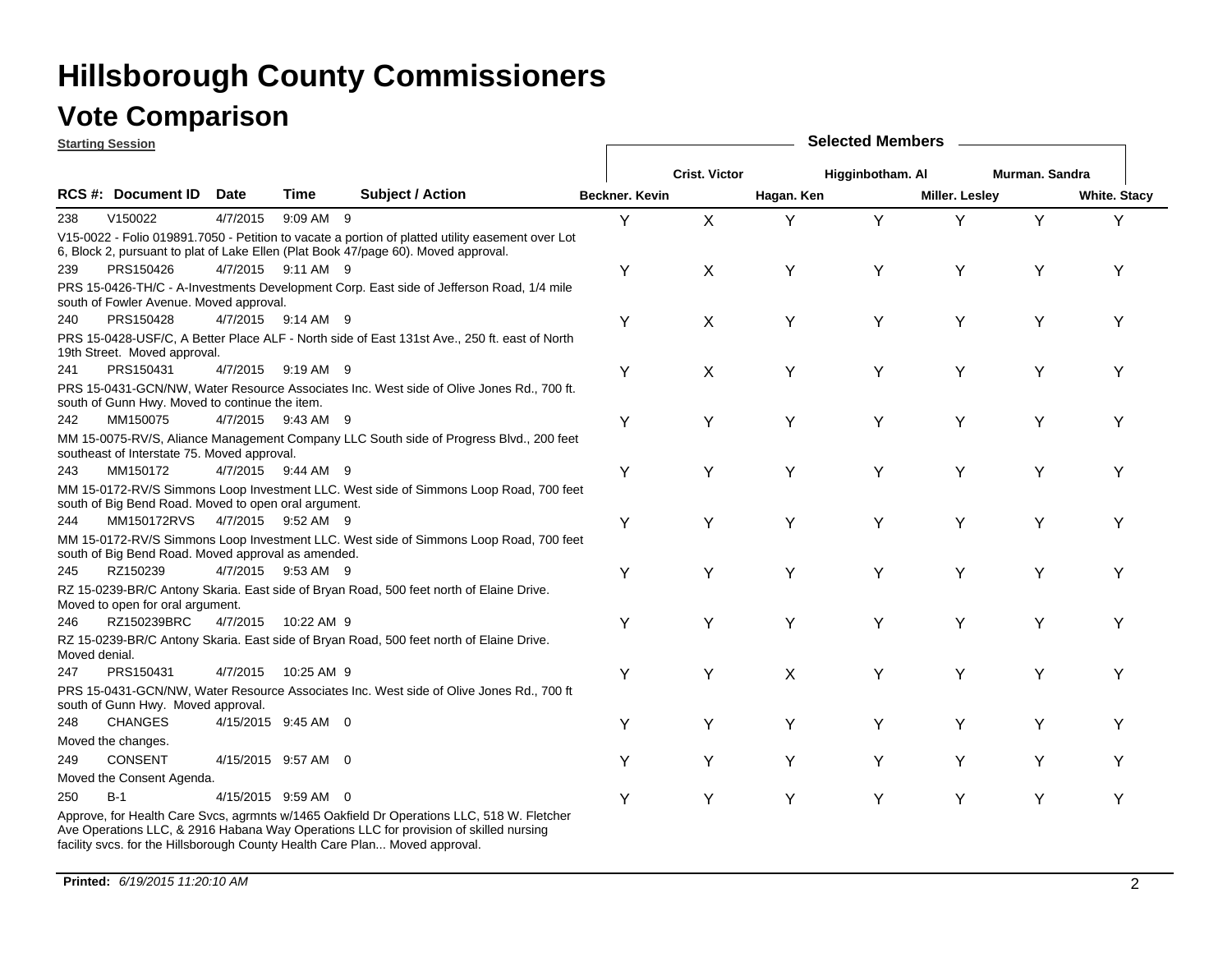|     | <b>Starting Session</b>                                                |             |                      |                                                                                                                                                                                                                                                                                           |                |                      |            | <b>Selected Members</b> |                       |                |                     |
|-----|------------------------------------------------------------------------|-------------|----------------------|-------------------------------------------------------------------------------------------------------------------------------------------------------------------------------------------------------------------------------------------------------------------------------------------|----------------|----------------------|------------|-------------------------|-----------------------|----------------|---------------------|
|     |                                                                        |             |                      |                                                                                                                                                                                                                                                                                           |                | <b>Crist. Victor</b> |            | Higginbotham. Al        |                       | Murman. Sandra |                     |
|     | RCS #: Document ID                                                     | <b>Date</b> | Time                 | <b>Subject / Action</b>                                                                                                                                                                                                                                                                   | Beckner, Kevin |                      | Hagan. Ken |                         | <b>Miller. Lesley</b> |                | <b>White. Stacy</b> |
| 251 | $B-2$                                                                  |             | 4/15/2015 10:00 AM 0 |                                                                                                                                                                                                                                                                                           | Υ              | Y                    | Y          | Y                       | Y                     | Y              | Y                   |
|     | beach at the Apollo Beach Nature Preserve. Moved approval.             |             |                      | Approve a license & funding agrmnt w/Apollo Beach Waterway Improvement Grp Inc. in amt. of<br>\$50,000 to be used for channel dredging & beach renourishment to create an engineered                                                                                                      |                |                      |            |                         |                       |                |                     |
| 252 | $B-3$                                                                  |             | 4/15/2015 10:01 AM 0 |                                                                                                                                                                                                                                                                                           | Y              | Υ                    | Y          | Y                       | Υ                     | Υ              | Y                   |
|     | Moved approval.                                                        |             |                      | Award Bid 5244,3 to lowest responsive & responsible bidder, Neptune Technology Group Inc.,<br>in amt of \$1,397,931.15 for ongoing & as-needed purchases of water meters by Public Utilities.                                                                                             |                |                      |            |                         |                       |                |                     |
| 253 | $B-4$                                                                  |             | 4/15/2015 10:02 AM 0 |                                                                                                                                                                                                                                                                                           | Υ              | Y                    | Y          | Y                       | Y                     | Y              | Υ                   |
|     |                                                                        |             |                      | Adopt resolutions determining a reasonable necessity to acquire fee simple road & assoc.<br>drainage rights of way for public purpose of constructing road & intersection improvements for<br>Bell Shoals Rd. (Bloomingdale Ave to Boyette Rd.), CIP 69112 Moved approval.                |                |                      |            |                         |                       |                |                     |
| 254 | $F-2$                                                                  |             | 4/15/2015 10:17 AM 0 |                                                                                                                                                                                                                                                                                           | Y              | Υ                    | Y          | Y                       | Y                     | Υ              | Υ                   |
|     | Board could move forward with.                                         |             |                      | Requested Solid Waste Management, Public Works, staff look at the feasibility of using the<br>solar trash compactors and come back with a report on what it cost and if it was something the                                                                                              |                |                      |            |                         |                       |                |                     |
| 255 | $G-1$                                                                  |             | 4/15/2015 10:19 AM 0 |                                                                                                                                                                                                                                                                                           | Υ              | Y                    | Y          | Y                       | Y                     | Y              | Y                   |
|     |                                                                        |             |                      | Receive the March 2015 monthly reports from Head Start (HS)/Early HS Divisions, Children &<br>Youth Services, & the Hillsborough HS Policy Council. Moved approval.                                                                                                                       |                |                      |            |                         |                       |                |                     |
| 256 | $G-2$                                                                  |             | 4/15/2015 10:23 AM 0 |                                                                                                                                                                                                                                                                                           | Υ              | Y                    | Y          | X                       | Y                     | Y              | Υ                   |
|     |                                                                        |             |                      | Receive, from Pet Resources, status rpt. for penning of pets. Moved to begin process & direct<br>staff to begin reviewing County ordinance strengths, weaknesses, & any opportunities for<br>improvement; also, look at similar counties, as to what they were doing, any changes made in |                |                      |            |                         |                       |                |                     |
| 257 | $G-3$                                                                  |             | 4/15/2015 10:26 AM 0 |                                                                                                                                                                                                                                                                                           | Υ              | Y                    | Y          | X                       | Y                     | Y              | Υ                   |
|     | than Procurement Svcs. Moved for approval.                             |             |                      | Receive report from County Attorney's Office & Procurement Svcs. regarding an updated equal<br>opportunity clause & an evaluation of procurements conducted directly by departments other                                                                                                 |                |                      |            |                         |                       |                |                     |
| 258 | $E-1$                                                                  |             | 4/15/2015 10:39 AM 0 |                                                                                                                                                                                                                                                                                           | Υ              | Y                    | Υ          | Y                       | Y                     | Y              | Υ                   |
|     | (show 10 yr. earning history for discouraged & underemployed workers)  |             |                      | Spc. appearance by Mr. Edward Peachey, Career Source Tampa Bay. Requested Mr. Merrill<br>craft letter for Board Chairman to sign that would do what Chairman mentioned should be done                                                                                                     |                |                      |            |                         |                       |                |                     |
| 259 | $G-4$                                                                  |             | 4/15/2015 11:20 AM 0 |                                                                                                                                                                                                                                                                                           | Υ              | Y                    | Y          | Y                       | Υ                     | Υ              | Y                   |
|     | staff would advise and give advice on what the dollar amount would be. |             |                      | Receive report from Public Works regarding stormwater infrastructure needs & funding.<br>Amended Commissioner White's motion to direct staff to come back with a five-year plan and                                                                                                       |                |                      |            |                         |                       |                |                     |
| 260 | $G-4$                                                                  |             | 4/15/2015 11:20 AM 0 |                                                                                                                                                                                                                                                                                           | Υ              | Y                    | Y          | Υ                       | Υ                     | Υ              | Υ                   |
|     | the Board's consideration.                                             |             |                      | Receive the report from Public Works regarding stormwater infrastructure needs and funding.<br>Moved the Board, today, direct staff to draft an ordinance that addressed stormwater fees for                                                                                              |                |                      |            |                         |                       |                |                     |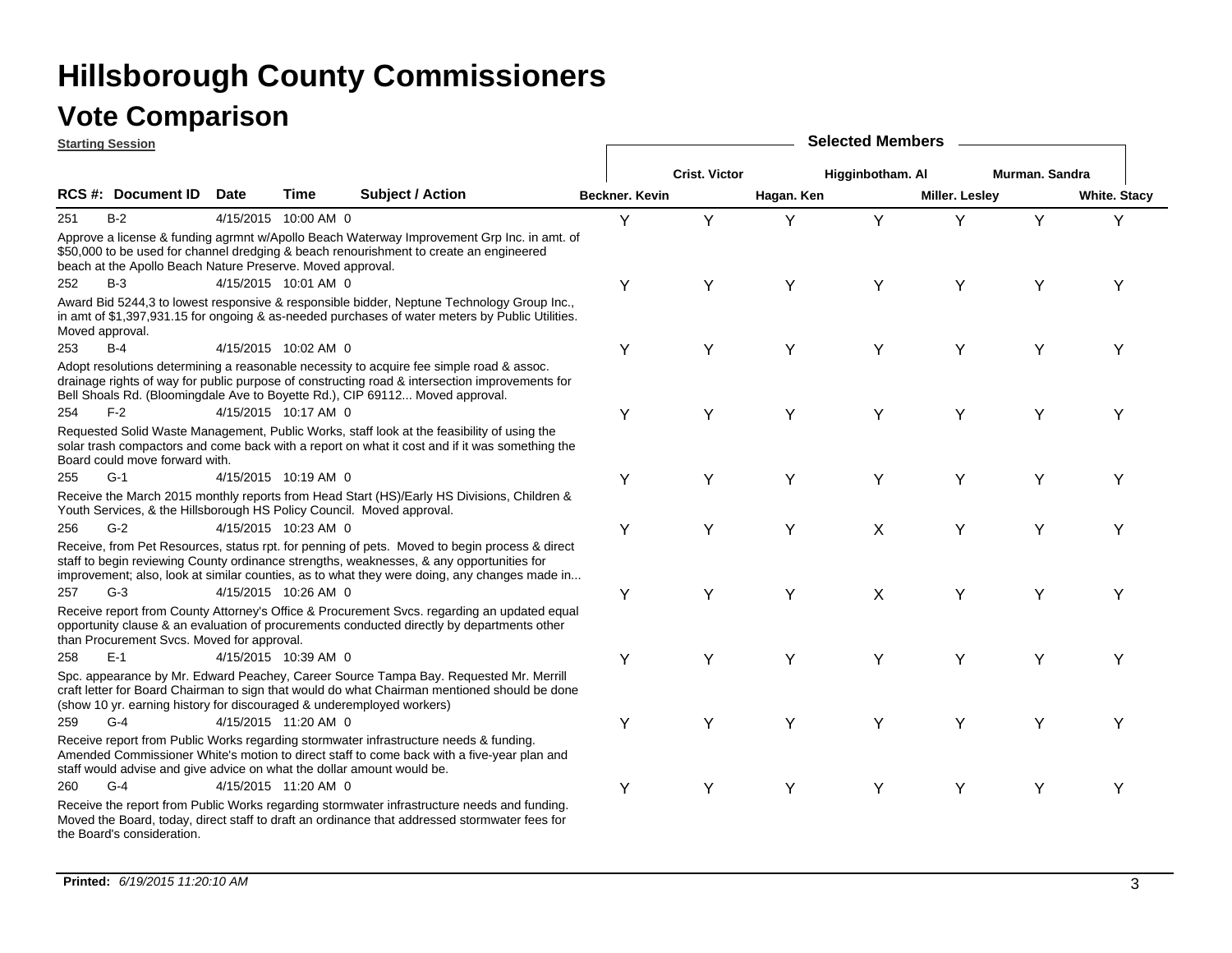|                 | <b>Starting Session</b>                                         |                     |      |                                                                                                                                                                                                                                                                                    |                |                      |            | <b>Selected Members</b> |                |                |                     |
|-----------------|-----------------------------------------------------------------|---------------------|------|------------------------------------------------------------------------------------------------------------------------------------------------------------------------------------------------------------------------------------------------------------------------------------|----------------|----------------------|------------|-------------------------|----------------|----------------|---------------------|
|                 |                                                                 |                     |      |                                                                                                                                                                                                                                                                                    |                | <b>Crist. Victor</b> |            | Higginbotham. Al        |                | Murman, Sandra |                     |
|                 | RCS #: Document ID                                              | <b>Date</b>         | Time | <b>Subject / Action</b>                                                                                                                                                                                                                                                            | Beckner. Kevin |                      | Hagan. Ken |                         | Miller. Lesley |                | <b>White. Stacy</b> |
| 261             | <b>EPC</b>                                                      | 4/16/2015 9:07 AM 2 |      |                                                                                                                                                                                                                                                                                    | X              | Υ                    | X          | Y                       | X              | Y              | Υ                   |
|                 | Changes to the agenda. Moved to accept the agenda as presented. |                     |      |                                                                                                                                                                                                                                                                                    |                |                      |            |                         |                |                |                     |
| 262             | <b>EPC</b>                                                      | 4/16/2015 9:08 AM 2 |      |                                                                                                                                                                                                                                                                                    | X              | Υ                    | X          | Y                       | X              | Υ              | Υ                   |
|                 | Public Comment. Moved to close that portion of the meeting.     |                     |      |                                                                                                                                                                                                                                                                                    |                |                      |            |                         |                |                |                     |
| 263             | <b>EPC</b>                                                      | 4/16/2015 9:10 AM 2 |      |                                                                                                                                                                                                                                                                                    | X              | Y                    | X          | Y                       | X              | Υ              | Υ                   |
|                 | Consent Agenda. Moved to approve.                               |                     |      |                                                                                                                                                                                                                                                                                    |                |                      |            |                         |                |                |                     |
| 264             | <b>EPC</b>                                                      | 4/16/2015 9:29 AM 2 |      |                                                                                                                                                                                                                                                                                    | Y              | Y                    | X          | Y                       | X              | Υ              | Υ                   |
|                 |                                                                 |                     |      | Request to hold public hearing on 5/21/2015 to approve amendments to EPC Wetland Rule,<br>Ch. 1-11, rules of EPC for purposes of seeking delegation for FL Dept. of Envir. Protection<br>formal determinations of wetlands & other surface waters. Moved to do the public hearing. |                |                      |            |                         |                |                |                     |
| 265             | <b>EPC</b>                                                      | 4/16/2015 9:40 AM 2 |      |                                                                                                                                                                                                                                                                                    | Υ              | Y                    | X          | Y                       | $\times$       | Y              | Υ                   |
| Moved approval. |                                                                 |                     |      | Personnel resources needed for FL. Dept. of Environmental Protection petroleum contracts.                                                                                                                                                                                          |                |                      |            |                         |                |                |                     |
|                 | <b>Begin Date: 4/1/2015</b>                                     |                     |      | <b>Bills: ALL</b>                                                                                                                                                                                                                                                                  |                |                      |            |                         |                |                |                     |
|                 | <b>End Date: 4/16/2015</b>                                      |                     |      |                                                                                                                                                                                                                                                                                    |                |                      |            |                         |                |                |                     |
|                 | Vote Types: ALL                                                 |                     |      | <b>Actions: ALL</b>                                                                                                                                                                                                                                                                |                |                      |            |                         |                |                |                     |
|                 | Sort Order: RCS #:                                              |                     |      | Subjects: ALL                                                                                                                                                                                                                                                                      |                |                      |            |                         |                |                |                     |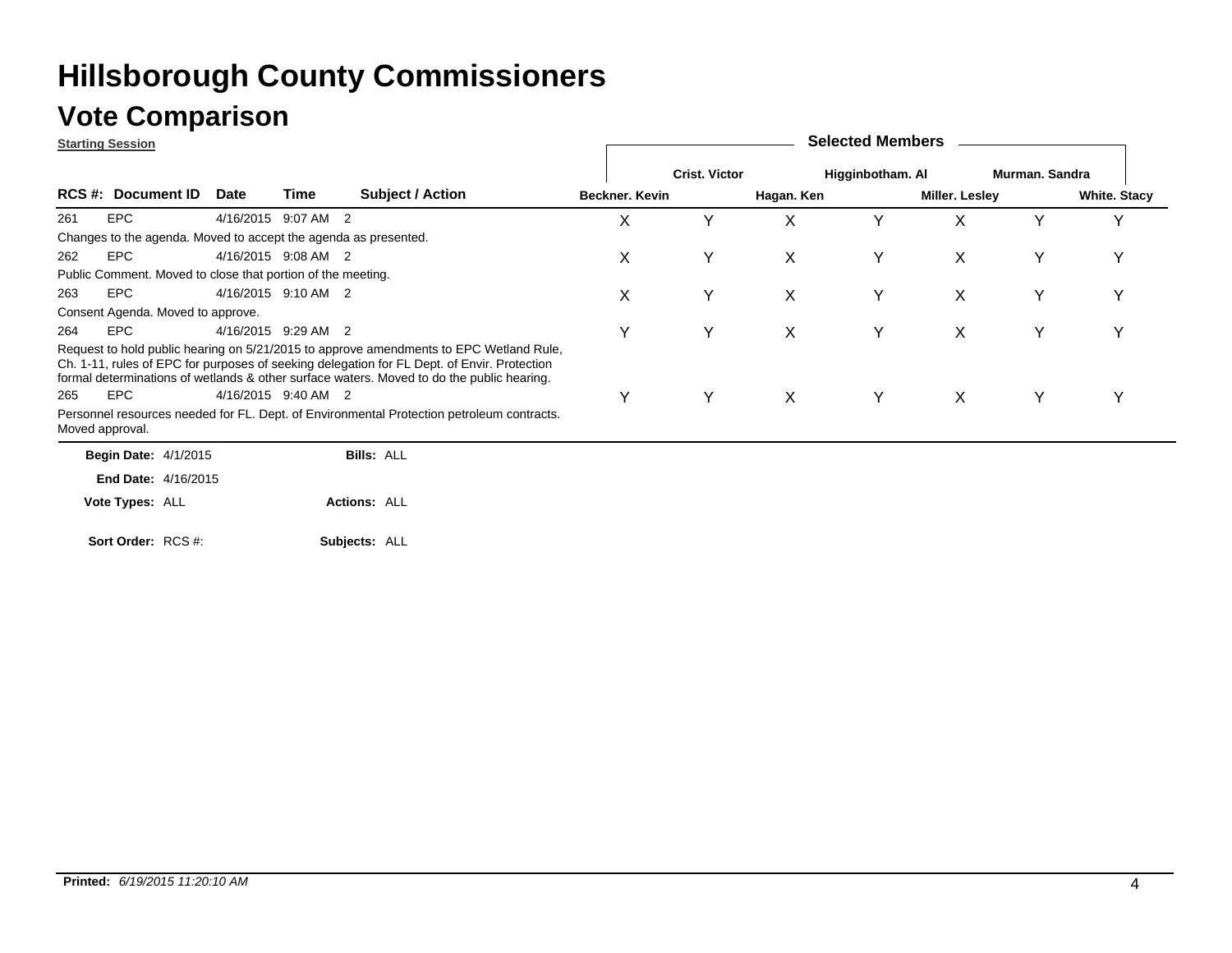#### **Vote Comparison**

**Starting Session**

|     | <u>Starting Session</u>                                       |             |                      |                                                                                                                                                                                                                                                                                   |                |                      |            | <b>OVIGOLOG INIGHTIN</b> |                |                |                     |
|-----|---------------------------------------------------------------|-------------|----------------------|-----------------------------------------------------------------------------------------------------------------------------------------------------------------------------------------------------------------------------------------------------------------------------------|----------------|----------------------|------------|--------------------------|----------------|----------------|---------------------|
|     |                                                               |             |                      |                                                                                                                                                                                                                                                                                   |                | <b>Crist. Victor</b> |            | Higginbotham. Al         |                | Murman. Sandra |                     |
|     | RCS #: Document ID                                            | <b>Date</b> | <b>Time</b>          | <b>Subject / Action</b>                                                                                                                                                                                                                                                           | Beckner, Kevin |                      | Hagan. Ken |                          | Miller. Lesley |                | <b>White. Stacy</b> |
| 266 | <b>CHANGES</b>                                                | 5/6/2015    | 10:00 AM 0           |                                                                                                                                                                                                                                                                                   | Y              | Y                    | Y          | Y                        | Y              | Y              | Y                   |
|     | Moved the changes.                                            |             |                      |                                                                                                                                                                                                                                                                                   |                |                      |            |                          |                |                |                     |
| 267 | <b>CONSENT</b>                                                | 5/6/2015    | 10:26 AM 0           |                                                                                                                                                                                                                                                                                   | Y              | Y                    | Y          | Υ                        | Υ              | Υ              | Y                   |
|     | Moved the Consent Agenda.                                     |             |                      |                                                                                                                                                                                                                                                                                   |                |                      |            |                          |                |                |                     |
| 268 | $D-1$                                                         | 5/6/2015    | 10:29 AM 0           |                                                                                                                                                                                                                                                                                   | Y              | Y                    | Υ          | X                        | Y              | Υ              | Υ                   |
|     | water use permit. Moved approval.                             |             |                      | Approve Tampa Bay Water's permit modification for the Brandon urban dispersed wellfield                                                                                                                                                                                           |                |                      |            |                          |                |                |                     |
| 269 | $F-5$                                                         | 5/6/2015    | 10:39 AM 0           |                                                                                                                                                                                                                                                                                   | Y              | Y                    | Υ          | Υ                        | Y              | Y              | Υ                   |
|     |                                                               |             |                      | Moved Board send a letter of support to chairman of the MOSI Board, Mr. Thomas, in directing<br>the MOSI Board's evaluation of Mr. Vinik's concept of relocating MOSI to his downtown<br>development & providing periodic updates to the Board on the progress of the evaluation. |                |                      |            |                          |                |                |                     |
| 270 | $F-4$                                                         |             | 5/6/2015 11:11 AM 0  |                                                                                                                                                                                                                                                                                   | Υ              | Υ                    | Y          | Υ                        | Υ              | Y              | Υ                   |
|     |                                                               |             |                      | Direct staff to work with the HC Fair to prepare a list of capital improvements funded by the<br>phosphate severance tax and staff would incorporate the item as part of the budget process.                                                                                      |                |                      |            |                          |                |                |                     |
| 271 | $B-1$                                                         |             | 5/6/2015 11:23 AM 0  |                                                                                                                                                                                                                                                                                   | Υ              | Y                    | Υ          | Υ                        | Y              | Y              | Υ                   |
|     | Champions Corp. Moved the item.                               |             |                      | Appropriate \$1.8 million from unincorporated general fund cash stabilization reserves to<br>properly account for fees due to the County's new foreclosed property vendor, Community                                                                                              |                |                      |            |                          |                |                |                     |
| 272 | $B-3$                                                         |             | 5/6/2015 11:46 AM 0  |                                                                                                                                                                                                                                                                                   | N              | Υ                    | Υ          | Υ                        | Υ              | Υ              | Y                   |
|     |                                                               |             |                      | Approve the filing of a petition for fees & costs by attorney LaTour Lafferty regarding the<br>dismissal of the ethics complaint against Commissioner Higginbotham. Moved the item.                                                                                               |                |                      |            |                          |                |                |                     |
| 273 | <b>EPC</b>                                                    |             | 5/6/2015  12:03 PM 2 |                                                                                                                                                                                                                                                                                   | $\mathsf{N}$   | Υ                    | Υ          | N                        | N              | Y              | Y                   |
|     |                                                               |             |                      | Discussion & approval of Executive Director candidates for final interviews on 5/21/2015.<br>Moved an amendment the EPC Board go to top five candidates; once EPC Board removed Dr.<br>Emery, that would give four that would come to EPC Board to interview during EPC meeting.  |                |                      |            |                          |                |                |                     |
| 274 | <b>EPC</b>                                                    |             | 5/6/2015  12:03 PM 2 |                                                                                                                                                                                                                                                                                   | Υ              | Y                    | Y          | Y                        | Y              | Υ              | Υ                   |
|     | in the final candidates.                                      |             |                      | Discussion & approval of Executive Director candidates for final interviews on 5/21/2015.<br>Moved to send Mr. Robert Musser forward for the 5/21/2015 EPC meeting & include Mr. Musser                                                                                           |                |                      |            |                          |                |                |                     |
| 275 | <b>EPC</b>                                                    | 5/6/2015    | 12:04 PM 2           |                                                                                                                                                                                                                                                                                   | Y              | Y                    | Υ          | Υ                        | Y              | Y              | Y                   |
|     | Moved to dissolve the recruitment screening committee.        |             |                      |                                                                                                                                                                                                                                                                                   |                |                      |            |                          |                |                |                     |
| 276 | <b>EPC</b>                                                    | 5/6/2015    | 12:12 PM 2           |                                                                                                                                                                                                                                                                                   | Y              | Y                    | Y          | Y                        | Y              | Y              | Y                   |
|     | EPC Board had to have for EPC the interviews.                 |             |                      | General discussion of interview process at next EPC meeting on 5/21/2015. Moved to move<br>the BOCC budget workshop to 2:00 p.m. or 3:00 p.m. on 5/20/2015 & devote the entire time the                                                                                           |                |                      |            |                          |                |                |                     |
| 277 | $B-4$                                                         |             | 5/6/2015 12:16 PM 0  |                                                                                                                                                                                                                                                                                   | Y              | Y                    | Y          | Υ                        | Y              | Y              | Υ                   |
|     | Station, and Ed Radice Sports Complex replacements. So moved. |             |                      | Approve a resolution amending the approved FY 2015 through 2019 Capital Improvement<br>Program to add the following capital projects: New Tampa Cultural Arts Center, Fishhawk Fire                                                                                               |                |                      |            |                          |                |                |                     |

**Selected Members**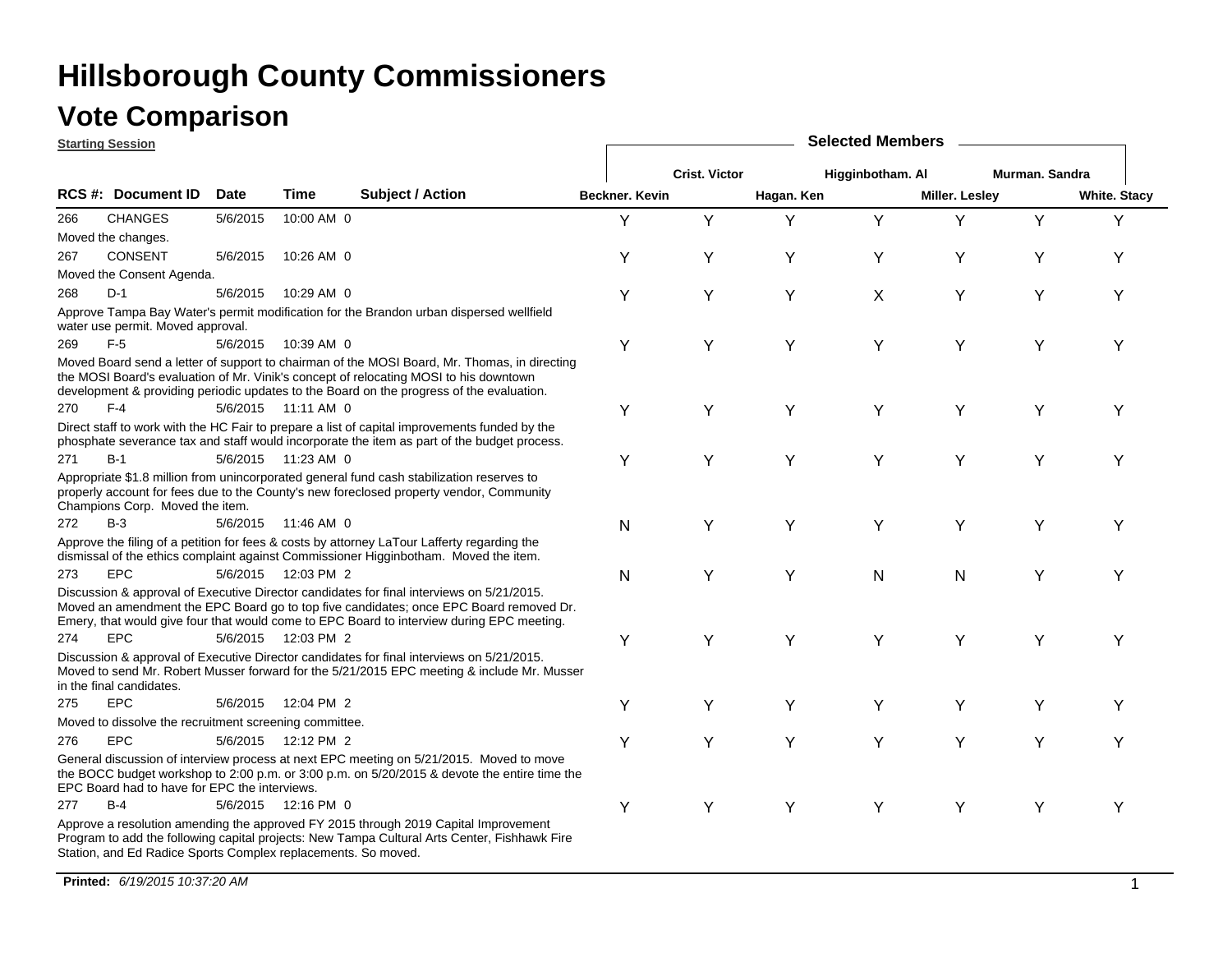|           | <b>Starting Session</b>                                            |             |                      |                                                                                                                                                                                                                                                                                          |                |                      |                           | <b>Selected Members</b> |                       |                |                     |
|-----------|--------------------------------------------------------------------|-------------|----------------------|------------------------------------------------------------------------------------------------------------------------------------------------------------------------------------------------------------------------------------------------------------------------------------------|----------------|----------------------|---------------------------|-------------------------|-----------------------|----------------|---------------------|
|           |                                                                    |             |                      |                                                                                                                                                                                                                                                                                          |                | <b>Crist. Victor</b> |                           | Higginbotham. Al        |                       | Murman. Sandra |                     |
|           | <b>RCS #: Document ID</b>                                          | <b>Date</b> | Time                 | Subject / Action                                                                                                                                                                                                                                                                         | Beckner. Kevin |                      | Hagan. Ken                |                         | <b>Miller. Lesley</b> |                | <b>White. Stacy</b> |
| 278       | $B-5$                                                              | 5/6/2015    | 12:27 PM 0           |                                                                                                                                                                                                                                                                                          | N              | Y                    | Y                         | $\mathsf{X}$            | Y                     | Y              | Υ                   |
| approval. |                                                                    |             |                      | Approve the letter to the chairman of the governing board of the Southwest Florida Water<br>Management District (SFWMD) with the County recommendations concerning parcels owned<br>by SFWMD that had been proposed as surplus lands, which included four parcels Moved                  |                |                      |                           |                         |                       |                |                     |
| 279       | $B-6$                                                              |             | 5/6/2015  12:28 PM 0 |                                                                                                                                                                                                                                                                                          | Υ              | Y                    | $\boldsymbol{\mathsf{X}}$ | Y                       | Y                     | Υ              | Y                   |
|           |                                                                    |             |                      | Award & execute an agreement for the 78th St. & Harney Rd. intersection improvements project<br>for Bid ITB-C-0027-0-2015/DV to the lowest, responsive, & responsible bidder, Kamminga &<br>Roodvoets Inc., in the amount of \$1,971,675.51 for Public Works. Moved approval.            |                |                      |                           |                         |                       |                |                     |
| 280       | $B-7$                                                              |             | 5/6/2015  12:29 PM 0 |                                                                                                                                                                                                                                                                                          | Υ              | ${\sf N}$            | X                         | Υ                       | Y                     | Υ              | Υ                   |
|           |                                                                    |             |                      | Select American Bridge Co. as the highest-ranked firm to perform the services specified in RFP-<br>C-0179-0-2014/DV, design-build of strategic demolition of the Friendship TrailBridge rebid,<br>Capital Improvement Program C62232000, for Public Works. Moved the item.               |                |                      |                           |                         |                       |                |                     |
| 281       | $B-8$                                                              |             | 5/6/2015 12:30 PM 0  |                                                                                                                                                                                                                                                                                          | Υ              | Y                    | Y                         | Y                       | Y                     | Y              | Υ                   |
|           |                                                                    |             |                      | Award and execute the agreement for the traffic signal & roadway lighting term contract Bid ITB-<br>C-0028-0-2015/ST to the lowest, responsive, and responsible bidder, American Lighting &<br>Signalization Inc., in the amount of \$1,808,310 for Public Works. Moved Item B-8.        |                |                      |                           |                         |                       |                |                     |
| 282       | $B-9$                                                              |             | 5/6/2015  12:32 PM 0 |                                                                                                                                                                                                                                                                                          | Υ              | Y                    | Y                         | Y                       | Y                     | Y              | Υ                   |
|           |                                                                    |             |                      | Authorize Chairman to execute utility work by highway contractor agrmnt w/Florida Dept of<br>Transportation for relocation of existing underground facilities impacted by construction project<br>on SR 60 (Adamo Drive), from east of Hwy 301 to west of Falkenburg Rd. Moved approval. |                |                      |                           |                         |                       |                |                     |
| 283       | $B-10$                                                             |             | 5/6/2015 12:46 PM 0  |                                                                                                                                                                                                                                                                                          | N              | Y                    | Y                         | N                       | N                     | Υ              | Y                   |
|           | plan and w/all of the rates set at 2.5 times what they were today. |             |                      | Approve five-yr stormwater plan. Moved to amend Commissioner Miller's motion that the Board<br>move forward to set public hearing but hearing would be advertised to public as a ten-year work                                                                                           |                |                      |                           |                         |                       |                |                     |
| 284       | $B-10$                                                             |             | 5/6/2015  12:47 PM 0 |                                                                                                                                                                                                                                                                                          | Υ              | Y                    | Y                         | Y                       | Y                     | Υ              | Y                   |
|           | repair & replacement, & watershed projects. Moved approval.        |             |                      | Approve 5-year stormwater work plan and schedule a public hearing to approve an increase to<br>the stormwater fee to fund current program & unfunded backlog of neighborhood, critical culvert                                                                                           |                |                      |                           |                         |                       |                |                     |
| 285       | $F-3$                                                              |             | 5/6/2015  12:48 PM 0 |                                                                                                                                                                                                                                                                                          | Υ              | Y                    | Υ                         | Υ                       | Y                     | Y              | Y                   |
|           |                                                                    |             |                      | Requested Board approve Wade Boggs Athletic Achievement Award Selection Committee's<br>recommendations, and for Board to award 2015 Wade Boggs Athletic Achievement Award to<br>Nelson Maldonado of Jefferson & to give honorable mentions to Peyton Woble of Alonso                     |                |                      |                           |                         |                       |                |                     |
| 286       | $G-1$                                                              |             | 5/6/2015  12:53 PM 0 |                                                                                                                                                                                                                                                                                          | Y              | Υ                    | Y                         | Y                       | Υ                     | Υ              | Υ                   |
|           |                                                                    |             |                      | Receive report from Parks & Recreation regarding conversion of Carrollwood Village<br>wastewater treatment plant into a County park. Moved to accept the report and have staff<br>schedule a public meeting in the neighborhood to get additional input from the community.              |                |                      |                           |                         |                       |                |                     |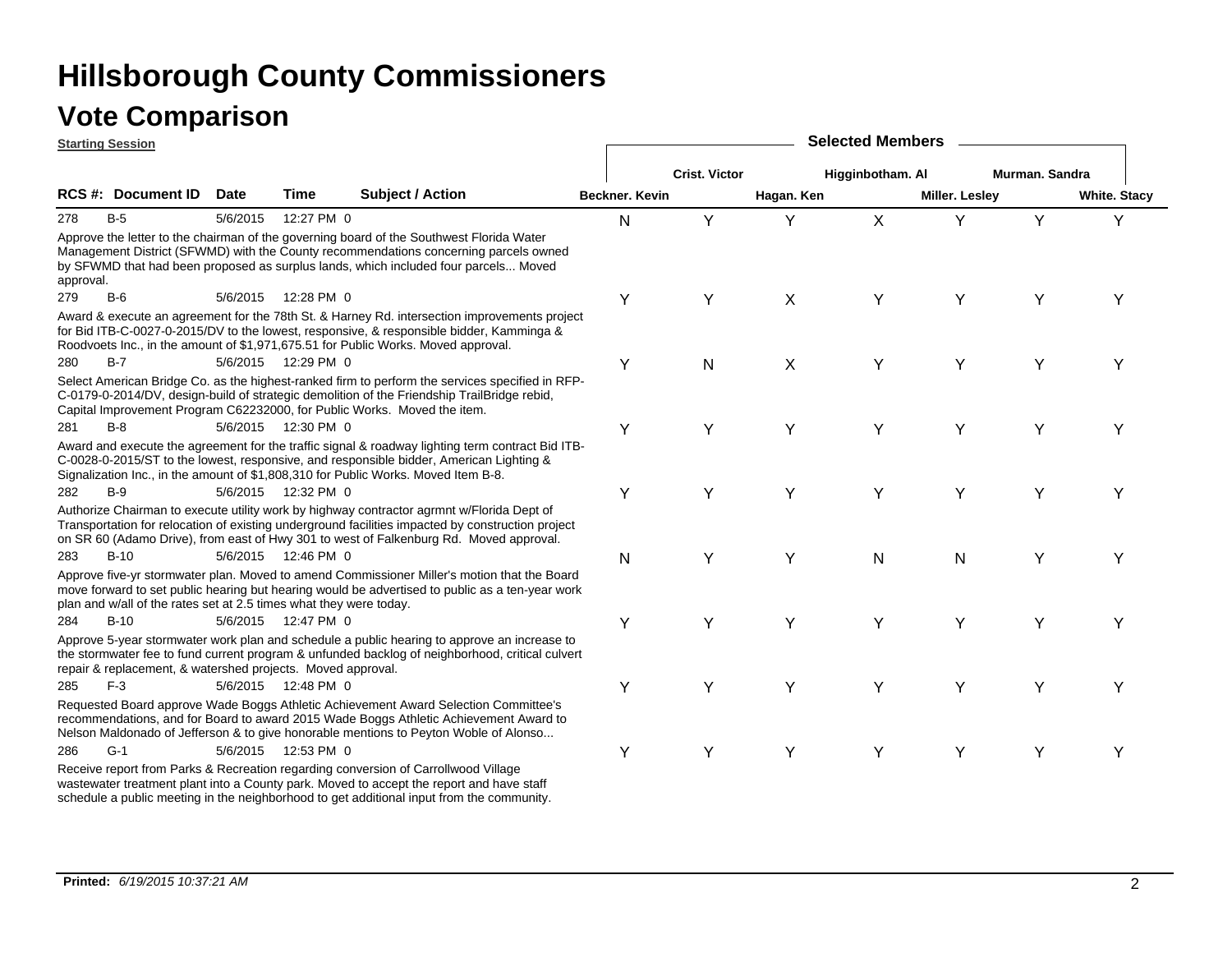|     | <b>Starting Session</b>                                |             |                     |                                                                                                                                                                                                                                                                                         |                |                      |            | <b>Selected Members</b> |                       |                |                     |
|-----|--------------------------------------------------------|-------------|---------------------|-----------------------------------------------------------------------------------------------------------------------------------------------------------------------------------------------------------------------------------------------------------------------------------------|----------------|----------------------|------------|-------------------------|-----------------------|----------------|---------------------|
|     |                                                        |             |                     |                                                                                                                                                                                                                                                                                         |                | <b>Crist. Victor</b> |            | Higginbotham. Al        |                       | Murman. Sandra |                     |
|     | RCS #: Document ID                                     | <b>Date</b> | <b>Time</b>         | <b>Subject / Action</b>                                                                                                                                                                                                                                                                 | Beckner, Kevin |                      | Hagan. Ken |                         | <b>Miller. Lesley</b> |                | <b>White. Stacy</b> |
| 287 | $G-2$                                                  | 5/6/2015    | 12:55 PM 0          |                                                                                                                                                                                                                                                                                         | Y              | Y                    | Υ          | Y                       | Y                     | Y              | Y                   |
|     | properties. Moved to accept the report.                |             |                     | Receive the report from Parks & Recreation regarding the Florida Native Plant Society Inc. role<br>in conducting land management reviews on the Jan K. Platt ELAPP & County-owned                                                                                                       |                |                      |            |                         |                       |                |                     |
| 288 | PH/CPA                                                 | 5/7/2015    | 6:35 PM 6           |                                                                                                                                                                                                                                                                                         | Υ              | Υ                    | Y          | Υ                       | Υ                     | Υ              | Y                   |
|     | LLC parcel out & keep the rest intact.                 |             |                     | CPA 14-10-6-M - Future land use map change - Columbus Drive - Proposed change from<br>Office Commerical 20 to Light Industrial on 124 +/- acres. Moved to move The Buttrey Property                                                                                                     |                |                      |            |                         |                       |                |                     |
| 289 | <b>VOID</b>                                            | 5/7/2015    | 6:35 PM 0           |                                                                                                                                                                                                                                                                                         | Υ              | Y                    | Y          | Υ                       | Υ                     | Υ              | Y                   |
|     | Vote taken in error.                                   |             |                     |                                                                                                                                                                                                                                                                                         |                |                      |            |                         |                       |                |                     |
| 290 | PH/CPA                                                 | 5/7/2015    | 6:36 PM 6           |                                                                                                                                                                                                                                                                                         | X              | Υ                    | Y          | Υ                       | Υ                     | Υ              | Y                   |
|     |                                                        |             |                     | CPA 14-10-6-M - Future land use map change - Columbus Drive - Proposed change from<br>Office Commerical 20 to Light Industrial on 124 +/- acres. Moved approval.                                                                                                                        |                |                      |            |                         |                       |                |                     |
| 291 | PH/CPA                                                 |             | 5/7/2015 6:48 PM 6  |                                                                                                                                                                                                                                                                                         | X              | Y                    | Y          | Y                       | Υ                     | Y              | Y                   |
|     |                                                        |             |                     | Consideration of resolution. Moved to adopt the resolution to transmit all amendments that were<br>approved to the State for final approval, including the amendment to CPA 14-10-6-M.                                                                                                  |                |                      |            |                         |                       |                |                     |
| 292 | <b>CHANGES</b>                                         |             | 5/12/2015 9:04 AM 9 |                                                                                                                                                                                                                                                                                         | Y              | Y                    | Υ          | Y                       | Y                     | Υ              | Υ                   |
|     | Moved the changes.                                     |             |                     |                                                                                                                                                                                                                                                                                         |                |                      |            |                         |                       |                |                     |
| 293 | <b>CONSENT</b>                                         |             | 5/12/2015 9:05 AM 9 |                                                                                                                                                                                                                                                                                         | Y              | Y                    | Y          | Y                       | Υ                     | Y              | Y                   |
|     | Moved the Consent Agenda.                              |             |                     |                                                                                                                                                                                                                                                                                         |                |                      |            |                         |                       |                |                     |
| 294 | $V15-0021$                                             |             | 5/12/2015 9:08 AM 9 |                                                                                                                                                                                                                                                                                         | Υ              | Y                    | Y          | Υ                       | Y                     | Υ              | Y                   |
|     |                                                        |             |                     | V15-0021 - Adopt a resolution vacating those certain unimproved platted rights of way shown<br>on the plat of Keystone Park Colony, Plat Book 5, page 55. Moved approval.                                                                                                               |                |                      |            |                         |                       |                |                     |
| 295 | $V15-0025$                                             |             | 5/12/2015 9:22 AM 9 |                                                                                                                                                                                                                                                                                         | Y              | Y                    | Y          | Y                       | Υ                     | Y              | Y                   |
|     |                                                        |             |                     | V15-0025 Folio 052091.1538 - Adopt a resolution vacating and removing public interest from<br>the western 2.5 feet of the western 10 feet of a 20-foot platted drainage easement & eastern 2.5<br>feet of eastern 10 feet of a 20-foot platted drainage easement, Lot 19 Moved to deny. |                |                      |            |                         |                       |                |                     |
| 296 | PRS15-0512                                             |             | 5/12/2015 9:26 AM 9 |                                                                                                                                                                                                                                                                                         | Υ              | Υ                    | Y          | Υ                       | Υ                     | Υ              | Y                   |
|     |                                                        |             |                     | PRS 15-0512-RV/S, Jim Stutzman AICP, the applicant sought a minor modification of planned<br>development 05-2188 to allow a third development option for a mixture of townhouses and<br>detached single-family homes. Moved approval with revised conditions.                           |                |                      |            |                         |                       |                |                     |
| 297 | PRS15-0526                                             |             | 5/12/2015 9:29 AM 9 |                                                                                                                                                                                                                                                                                         | Y              | Y                    | Y          | Y                       | Υ                     | Υ              | Y                   |
|     | among various parcels in project. Moved approval.      |             |                     | PRS 15-0526-LMS/S, JSK Consulting requested minor modification of planned development 03-<br>1095 to increase the total amount of floor space allowed in project and redistribute entitlements                                                                                          |                |                      |            |                         |                       |                |                     |
| 298 | PRS15-0529                                             |             | 5/12/2015 9:31 AM 9 |                                                                                                                                                                                                                                                                                         | Υ              | Y                    | Y          | Y                       | Y                     | Y              | Y                   |
|     | Progress Boulevard. Moved approval with the conditions |             |                     | PRS 15-0529-GPR/C, Picerne Development Corp of FI, requested to remove an access point<br>on Progress Boulevard within Tract E, located at southeast corner of Falkenburg Road and                                                                                                      |                |                      |            |                         |                       |                |                     |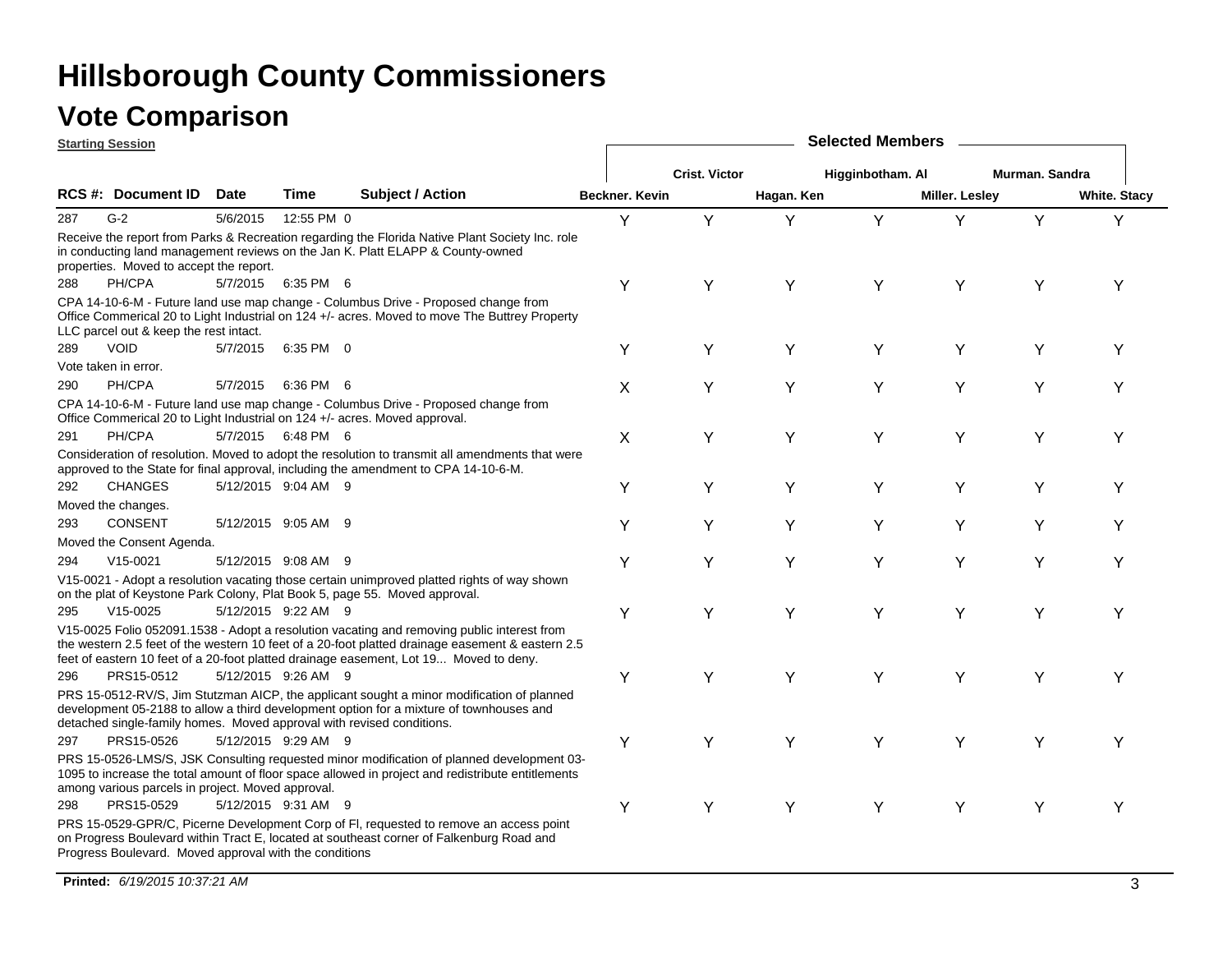|                 | <b>Starting Session</b>                      |                      |                      |                                                                                                                                                                                                                                                                                              |                       |                      |            | <b>Selected Members</b> |                       |                |                     |
|-----------------|----------------------------------------------|----------------------|----------------------|----------------------------------------------------------------------------------------------------------------------------------------------------------------------------------------------------------------------------------------------------------------------------------------------|-----------------------|----------------------|------------|-------------------------|-----------------------|----------------|---------------------|
|                 |                                              |                      |                      |                                                                                                                                                                                                                                                                                              |                       | <b>Crist. Victor</b> |            | Higginbotham. Al        |                       | Murman, Sandra |                     |
|                 | RCS #: Document ID                           | <b>Date</b>          | Time                 | <b>Subject / Action</b>                                                                                                                                                                                                                                                                      | <b>Beckner, Kevin</b> |                      | Hagan. Ken |                         | <b>Miller. Lesley</b> |                | <b>White. Stacy</b> |
| 299             | PRS15-0531                                   |                      | 5/12/2015 9:35 AM 9  |                                                                                                                                                                                                                                                                                              | Y                     | Y                    | Υ          | Y                       | Y                     | Y              | Y                   |
|                 |                                              |                      |                      | PRS 15-0531-RU/S, Wyn Investors and Wyn Group LLC, delete two proposed connections to<br>Delano Trent St & Carson White Ln from general site plan & remove access connection along<br>south boundary, add access connection to NE 21st St right of way Moved the item.                       |                       |                      |            |                         |                       |                |                     |
| 300             | PRS15-0530                                   |                      | 5/12/2015 10:20 AM 9 |                                                                                                                                                                                                                                                                                              | Υ                     | Υ                    | Y          | Y                       | Y                     | Υ              | Υ                   |
|                 |                                              |                      |                      | PRS 15-0530-LU/NW, LSV Inv. - Replace permitted 192-bed community residential home & life<br>care treatmet facility w/max 108, sq. ft. nursing convalescence & extended care facility. Moved<br>for continuance to allow staff to meet w/all parties to see if solution could be worked out. |                       |                      |            |                         |                       |                |                     |
| 301             | K.1                                          |                      | 5/12/2015 10:21 AM 9 |                                                                                                                                                                                                                                                                                              | Υ                     | Y                    | Y          | Υ                       | Υ                     | Y              | Υ                   |
| Moved approval. |                                              |                      |                      | Evaluation and appraisal notification letter to Florida Department of Economic Opportunity.                                                                                                                                                                                                  |                       |                      |            |                         |                       |                |                     |
| 302             | PH/CPA                                       |                      | 5/14/2015 6:34 PM 6  |                                                                                                                                                                                                                                                                                              | Υ                     | Y                    | Y          | Υ                       | Y                     | Υ              | Y                   |
| Moved approval. |                                              |                      |                      | Consideration of resolution for transmittal of amendments CPAs 15-01, 15-02, and 15-03.                                                                                                                                                                                                      |                       |                      |            |                         |                       |                |                     |
| 303             | PH/CPA                                       |                      | 5/14/2015 7:34 PM 5  |                                                                                                                                                                                                                                                                                              | Υ                     | Υ                    | Y          | Υ                       | Υ                     | Y              | Y                   |
|                 | Moved the item forward. (Ordinance 15-9)     |                      |                      | CPA 15-04 - FLUM Change - Williams and Lynn Roads - Propsed change on 1.7 acres from<br>Res-4 to Res- 12 - Small Scale Amendment/Consideration of ordinance adoption CPA 15-04.                                                                                                              |                       |                      |            |                         |                       |                |                     |
| 304             | <b>CHANGES</b>                               |                      | 5/20/2015 10:20 AM 0 |                                                                                                                                                                                                                                                                                              | Υ                     | Y                    | Y          | Y                       | Y                     | Υ              | Υ                   |
|                 | Moved the changes.                           |                      |                      |                                                                                                                                                                                                                                                                                              |                       |                      |            |                         |                       |                |                     |
| 305             | <b>CONSENT</b>                               |                      | 5/20/2015 10:56 AM 0 |                                                                                                                                                                                                                                                                                              | Y                     | Υ                    | Υ          | Y                       | Y                     | Υ              | Y                   |
|                 | Moved the changes/Consent Agenda.            |                      |                      |                                                                                                                                                                                                                                                                                              |                       |                      |            |                         |                       |                |                     |
| 306             | $D-1$                                        | 5/20/2015 10:58 AM 0 |                      |                                                                                                                                                                                                                                                                                              | Υ                     | Y                    | Y          | Υ                       | Υ                     | Υ              | Υ                   |
|                 |                                              |                      |                      | Conduct a public hearing to approve the final assessment resolution and assessment roll to<br>create water and wastewater impact fee assessment, Unit 15201. Moved approval.                                                                                                                 |                       |                      |            |                         |                       |                |                     |
| 307             | $D-2$                                        |                      | 5/20/2015 11:02 AM 5 |                                                                                                                                                                                                                                                                                              | Y                     | Y                    | Υ          | Υ                       | Υ                     | Υ              | Y                   |
|                 | (Ordinance 15-10)                            |                      |                      | Conduct public hearing to consider enactment of ordinance amending Precursor Acts<br>Facilitating Prostitution & Acts Manifesting a Pattern of Solicitation of Prostitution Ordinance,<br>codified by HC Code of Ordinances & Laws Ch. 46, Art. V, Div 6 Moved for approval                  |                       |                      |            |                         |                       |                |                     |
| 308             | $D-3$                                        |                      | 5/20/2015 11:04 AM 5 |                                                                                                                                                                                                                                                                                              | Υ                     | Y                    | Y          | Y                       | Y                     | Y              | Υ                   |
|                 | and Laws). Moved the item. (Ordinance 15-11) |                      |                      | Conduct a public hearing to consider enactment of an ordinance amending HC Emergency<br>Management Ordinance (Ch 22, Art. II, Sects. 22-19 through 30 of the HC Code of Ordinances                                                                                                           |                       |                      |            |                         |                       |                |                     |
| 309             | $B-1$                                        |                      | 5/20/2015 11:57 AM 0 |                                                                                                                                                                                                                                                                                              | Υ                     | Υ                    | Y          | Y                       | Y                     | Y              | Υ                   |
|                 |                                              |                      |                      | Set wage theft public hearing - Moved to direct Co. Atty to come back to Board w/investigation<br>into Palm Beach County model & talk to Bay Area Legal Svcs Inc locally to see if that would be<br>a possibility for County so the County would not have to grow County government and have |                       |                      |            |                         |                       |                |                     |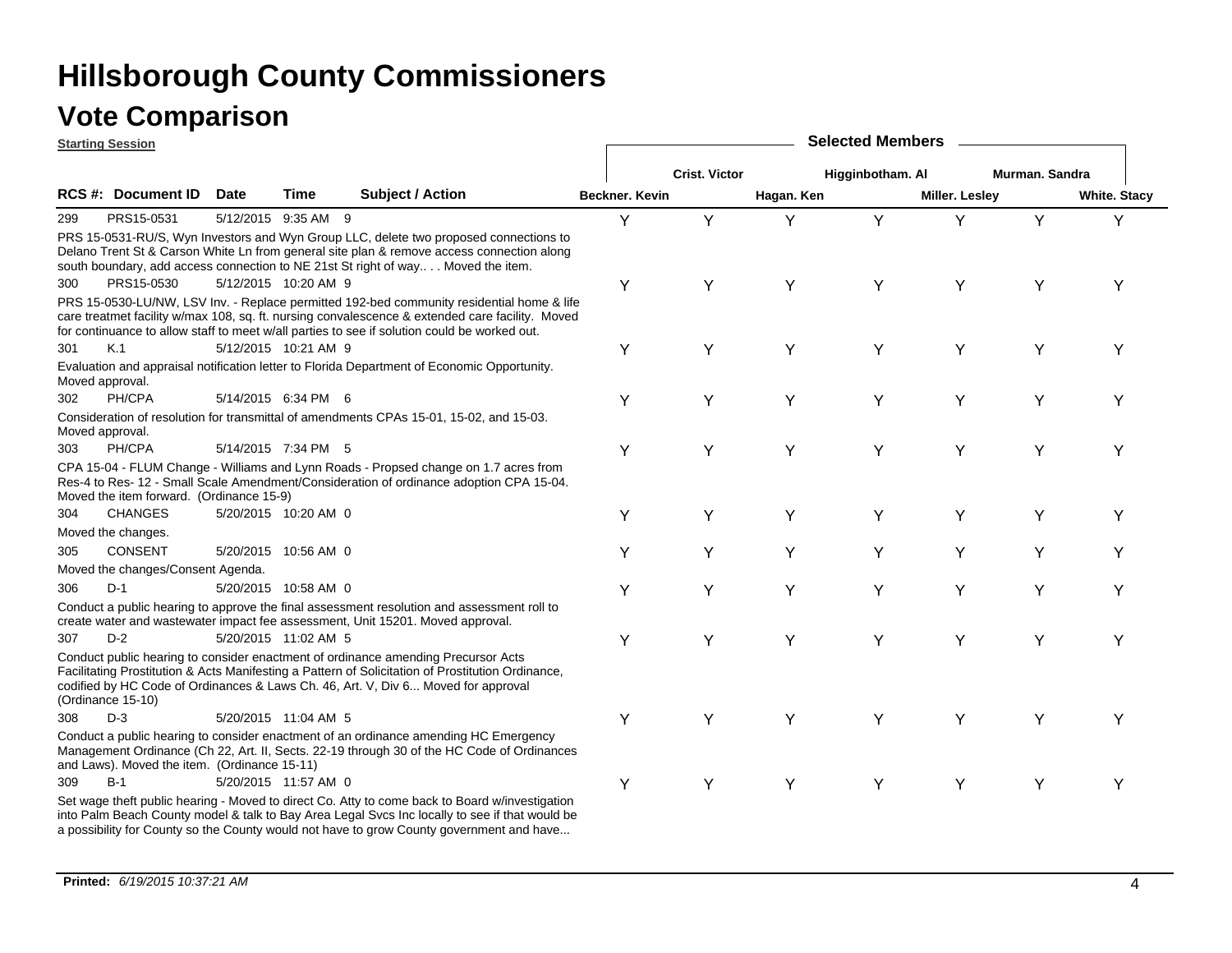|                 | <b>Starting Session</b>                                   |             |                      |                                                                                                                                                                                                                                                                                                  | <b>Selected Members</b> |                      |            |                  |                |                |                     |  |
|-----------------|-----------------------------------------------------------|-------------|----------------------|--------------------------------------------------------------------------------------------------------------------------------------------------------------------------------------------------------------------------------------------------------------------------------------------------|-------------------------|----------------------|------------|------------------|----------------|----------------|---------------------|--|
|                 |                                                           |             |                      |                                                                                                                                                                                                                                                                                                  |                         | <b>Crist. Victor</b> |            | Higginbotham. Al |                | Murman, Sandra |                     |  |
|                 | RCS #: Document ID                                        | <b>Date</b> | Time                 | <b>Subject / Action</b>                                                                                                                                                                                                                                                                          | Beckner. Kevin          |                      | Hagan. Ken |                  | Miller. Lesley |                | <b>White. Stacy</b> |  |
| 310             | $B-2$                                                     |             | 5/20/2015 12:08 PM 0 |                                                                                                                                                                                                                                                                                                  | Y                       | Y                    | Y          | Y                | $\sf X$        | Y              | Y                   |  |
|                 | Auditor. Moved to accept the report.                      |             |                      | Receive quarterly update on Internal Auditor's activity from Ms. Peggy Caskey, Interim Internal                                                                                                                                                                                                  |                         |                      |            |                  |                |                |                     |  |
| 311             | $F-1$                                                     |             | 5/20/2015 12:14 PM 0 |                                                                                                                                                                                                                                                                                                  | Υ                       | Υ                    | Υ          | Y                | Y              | Y              | Y                   |  |
|                 | Board appointments. Moved to accept the appointments.     |             |                      |                                                                                                                                                                                                                                                                                                  |                         |                      |            |                  |                |                |                     |  |
| 312             | $B-3$                                                     |             | 5/20/2015 12:15 PM 0 |                                                                                                                                                                                                                                                                                                  | Y                       | Y                    | X          | Y                | Y              | Y              | Y                   |  |
|                 | accept the report.                                        |             |                      | Select Tetra Tech Inc. as the most highly qualified firm, to perform professional engineering<br>services for disaster debris monitoring (RPS-S-0011-0-2015/TJS) for Public Works. Moved to                                                                                                      |                         |                      |            |                  |                |                |                     |  |
| 313             | $B-4$                                                     |             | 5/20/2015 12:16 PM 0 |                                                                                                                                                                                                                                                                                                  | Υ                       | Y                    | X          | Y                | Y              | Y              | Υ                   |  |
| Moved approval. |                                                           |             |                      | Award & execute the agreement for radio frequency identification library system upgrade (RFP-<br>P-0092-0-2014/CK) to Bibliotheca LLC in the amount of \$1,451,736.56 for Library Services.                                                                                                      |                         |                      |            |                  |                |                |                     |  |
| 314             | $B-5$                                                     |             | 5/20/2015 12:17 PM 0 |                                                                                                                                                                                                                                                                                                  | Y                       | Y                    | Y          | Y                | Y              | Y              | Υ                   |  |
|                 |                                                           |             |                      | Award & execute agreement for Pine St. & Old Hillsborough Ave. force main replacement<br>project (Bid ITB-C-0059-0-2015/DV) to the lowest responsive & responsible bigger, Pepper<br>Contracting Svcs Inc in amt of \$1,567,025 for Public Utilities. Moved approval.                            |                         |                      |            |                  |                |                |                     |  |
| 315             | $B-6$                                                     |             | 5/20/2015 12:18 PM 0 |                                                                                                                                                                                                                                                                                                  | Y                       | Y                    | Υ          | Y                | Y              | Y              | Y                   |  |
|                 |                                                           |             |                      | Approve first modification agrmnt to contract w/ Arcadis U.S. Inc dated 8/3/11 & concerning<br>County RPS S-0061-0-2011/LP entitled prof. eng. svcs for pump station supervisory control &<br>data acquisition, Phase II, to authorize additional contract svcs to Moved approval.               |                         |                      |            |                  |                |                |                     |  |
| 316             | $B-7$                                                     |             | 5/20/2015 12:19 PM 0 |                                                                                                                                                                                                                                                                                                  | Υ                       | Y                    | Υ          | Y                | Y              | Y              | Y                   |  |
|                 | expenditures. Moved approval.                             |             |                      | Realign \$1,924,901 within various Public Utilities project funds to provide adequate funding<br>levels for capital improvement projects for FY 2015 and to align budgets with projections and                                                                                                   |                         |                      |            |                  |                |                |                     |  |
| 317             | $B-8$                                                     |             | 5/20/2015 12:20 PM 0 |                                                                                                                                                                                                                                                                                                  | Y                       | Y                    | Y          | Y                | Y              | Y              | Υ                   |  |
| approval.       |                                                           |             |                      | Approve, for Social Services, budget amendment resolution to accept \$2,058,715 in federal<br>grant funds from FL Dept of Economic Opportunity, pursuant to FY 2015 Community Svcs<br>Block Grant agrmnt, Contract 15SB-0D-08-39-01-010 & appropriate additional Moved                           |                         |                      |            |                  |                |                |                     |  |
| 318             | $F-2$                                                     |             | 5/20/2015 12:33 PM 0 |                                                                                                                                                                                                                                                                                                  | Y                       | Y                    | Y          | $\sf X$          | Y              | Y              | Υ                   |  |
|                 |                                                           |             |                      | Discussion on creation of County cultural asset program. Moved to refer item over to staff, have<br>staff come back w/any options or recommendations on best model for Board to consider, & then<br>at a later date, Board could look at different options & decide if they wanted to go forward |                         |                      |            |                  |                |                |                     |  |
| 319             | $G-1$                                                     |             | 5/20/2015 12:34 PM 0 |                                                                                                                                                                                                                                                                                                  | Y                       | Υ                    | Y          | X                | Υ              | Y              | Υ                   |  |
|                 | Svcs, & HC HS Policy Council. Moved to accept the report. |             |                      | Receive the April 2015 monthly report from Head Start (HS)/Early HS Div., Children & Youth                                                                                                                                                                                                       |                         |                      |            |                  |                |                |                     |  |
| 320             | $G-2$                                                     |             | 5/20/2015 12:35 PM 0 |                                                                                                                                                                                                                                                                                                  | Y                       | Y                    | Υ          | X                | Y              | Y              | Υ                   |  |
|                 | accept the report.                                        |             |                      | Receive from Public Works the feasibility of using solar trash compactors report. Moved to                                                                                                                                                                                                       |                         |                      |            |                  |                |                |                     |  |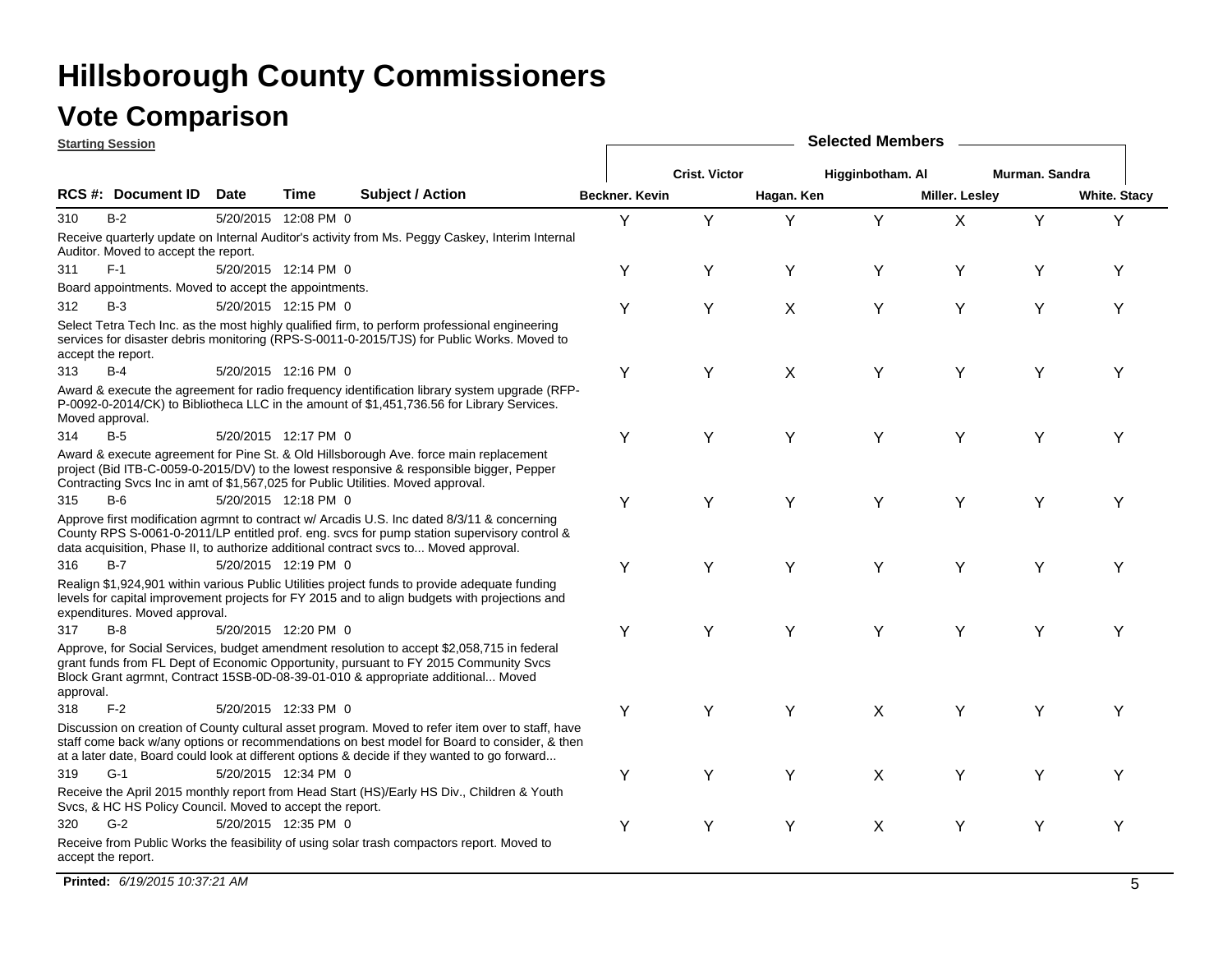#### **Vote Comparison**

|     | <b>Starting Session</b>                                            |                     |      |                                                                                            |                |                      |            | <b>Selected Members</b> |                |                |                     |
|-----|--------------------------------------------------------------------|---------------------|------|--------------------------------------------------------------------------------------------|----------------|----------------------|------------|-------------------------|----------------|----------------|---------------------|
|     |                                                                    |                     |      |                                                                                            |                | <b>Crist. Victor</b> |            | Higginbotham. Al        |                | Murman, Sandra |                     |
|     | <b>RCS #: Document ID</b>                                          | Date                | Time | <b>Subject / Action</b>                                                                    | Beckner. Kevin |                      | Hagan. Ken |                         | Miller. Lesley |                | <b>White. Stacy</b> |
| 321 | <b>EPC</b>                                                         | 5/21/2015 9:06 AM 2 |      |                                                                                            | Υ              | X                    | X          | Υ                       | Υ              | Y              | v                   |
|     | Changes - Moved the changes.                                       |                     |      |                                                                                            |                |                      |            |                         |                |                |                     |
| 322 | EPC                                                                | 5/21/2015 9:06 AM 2 |      |                                                                                            | Υ              | X                    | X          | Y                       | Y              | Y              | Υ                   |
|     | Consent Agenda - Moved the Consent Agenda.                         |                     |      |                                                                                            |                |                      |            |                         |                |                |                     |
| 323 | EPC                                                                | 5/21/2015 2:51 PM 2 |      |                                                                                            | N              | N                    | Y          | Υ                       | Υ              | Y              | Υ                   |
|     | affirm Ms. Janet Dougherty as the EPC Director.                    |                     |      | Deliberation & vote on the one candidate to whom a job offer would be extended. Moved to   |                |                      |            |                         |                |                |                     |
| 324 | EPC                                                                | 5/21/2015 2:51 PM 2 |      |                                                                                            | Υ              | Y                    | Y          | Υ                       | Y              | Y              | Υ                   |
|     | confirm Ms. Janet Dougherty as the next Director of the EPC.       |                     |      | Deliberation and vote on the one candidate to whom a job offer would be extended. Moved to |                |                      |            |                         |                |                |                     |
| 325 | EPC                                                                | 5/21/2015 2:54 PM 2 |      |                                                                                            | Υ              | Υ                    | Y          | Y                       | Υ              | Y              | Y                   |
|     | authorize and bring the employment contract back on June 18, 2015. |                     |      | Deliberation and vote on the one candidate to whom a job offer would be extended. Moved to |                |                      |            |                         |                |                |                     |
|     | <b>Begin Date: 5/1/2015</b>                                        |                     |      | <b>Bills: ALL</b>                                                                          |                |                      |            |                         |                |                |                     |
|     | <b>End Date: 5/21/2015</b>                                         |                     |      |                                                                                            |                |                      |            |                         |                |                |                     |
|     | Vote Types: ALL                                                    |                     |      | <b>Actions: ALL</b>                                                                        |                |                      |            |                         |                |                |                     |
|     | Sort Order: RCS #:                                                 |                     |      | Subjects: ALL                                                                              |                |                      |            |                         |                |                |                     |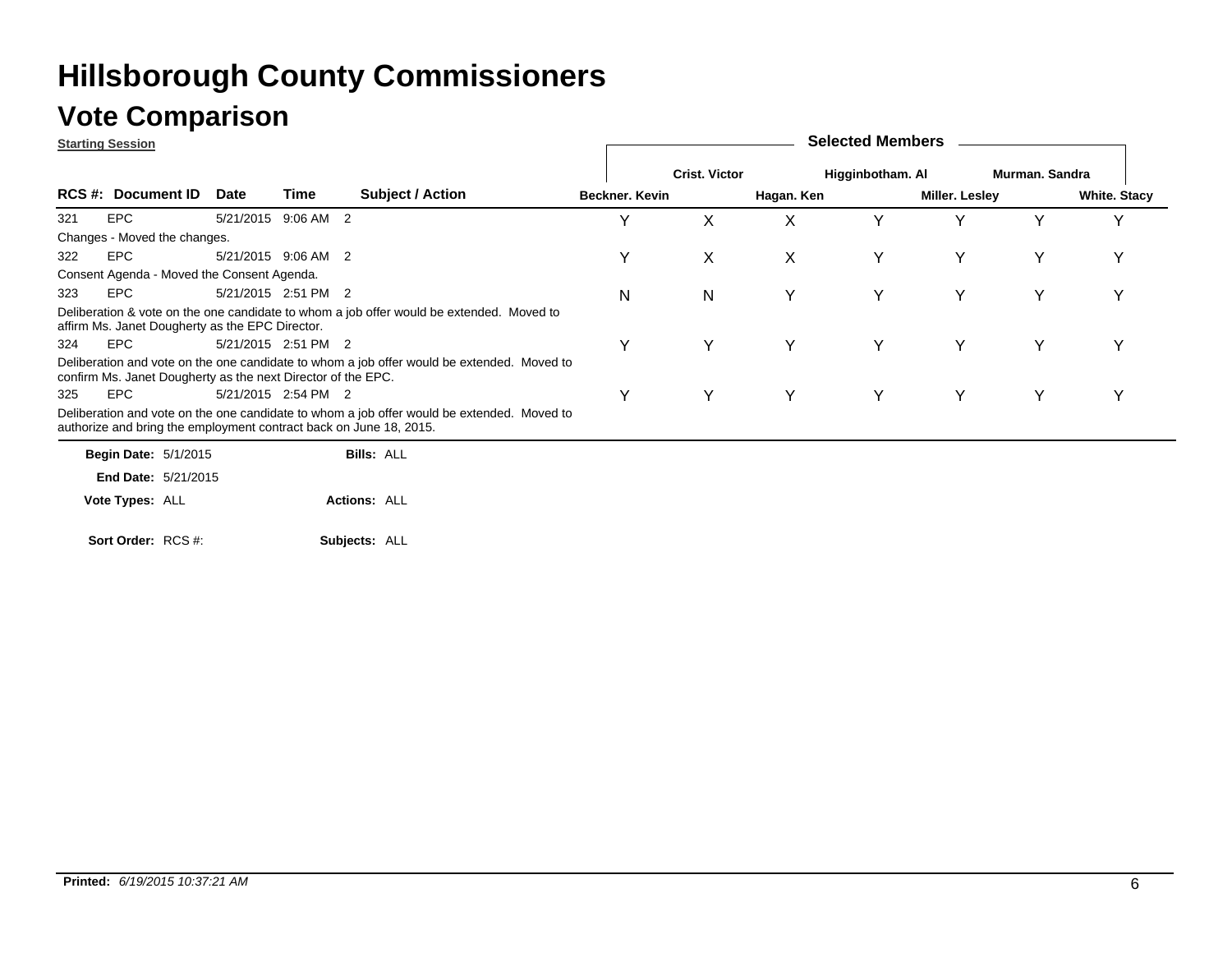#### **Vote Comparison**

**Starting Session**

|           | <u>Starting Session</u>                                     |             |                     |                                                                                                                                                                                                                                                                                         |                       |                      |            | <b>OUIUULUM INUITIN</b> |                       |                |                     |
|-----------|-------------------------------------------------------------|-------------|---------------------|-----------------------------------------------------------------------------------------------------------------------------------------------------------------------------------------------------------------------------------------------------------------------------------------|-----------------------|----------------------|------------|-------------------------|-----------------------|----------------|---------------------|
|           |                                                             |             |                     |                                                                                                                                                                                                                                                                                         |                       | <b>Crist. Victor</b> |            | Higginbotham. Al        |                       | Murman. Sandra |                     |
|           | <b>RCS#: Document ID</b>                                    | <b>Date</b> | Time                | <b>Subject / Action</b>                                                                                                                                                                                                                                                                 | <b>Beckner, Kevin</b> |                      | Hagan. Ken |                         | <b>Miller. Lesley</b> |                | <b>White. Stacy</b> |
| 326       | <b>CHANGES</b>                                              | 6/3/2015    | 9:31 AM 0           |                                                                                                                                                                                                                                                                                         | Y                     | Y                    | X          | Y                       | Y                     | Y              | Y                   |
|           | Moved the changes.                                          |             |                     |                                                                                                                                                                                                                                                                                         |                       |                      |            |                         |                       |                |                     |
| 327       | <b>CONSENT</b>                                              | 6/3/2015    | 9:59 AM 0           |                                                                                                                                                                                                                                                                                         | Y                     | Y                    | Υ          | Υ                       | Υ                     | Y              | Υ                   |
|           | Moved the Consent Agenda.                                   |             |                     |                                                                                                                                                                                                                                                                                         |                       |                      |            |                         |                       |                |                     |
| 328       | $D-1$                                                       | 6/3/2015    | 10:02 AM 5          |                                                                                                                                                                                                                                                                                         | Υ                     | Υ                    | Y          | Y                       | Y                     | Y              | Υ                   |
| $15-12)$  |                                                             |             |                     | Conduct a public hearing & adopt an ordinance creating a permitting process to allow<br>temporary pole banners to be attached to light poles in public rights of way along certain<br>designated roadway segments to publicize an event, or series of Moved approval. (Ordinance        |                       |                      |            |                         |                       |                |                     |
| 329       | $D-2$                                                       | 6/3/2015    | 10:07 AM 0          |                                                                                                                                                                                                                                                                                         | Y                     | Y                    | Y          | Y                       | Y                     | Y              | Y                   |
| approval. |                                                             |             |                     | Pursuant to Sect. 125.3401 FS, hold a public hearing on proposed purchase of 3 private water<br>utility franchise systems, owned by Hillsborough Waterworks Inc, in the County commonly<br>known as Calm Harbor franchise utility sys, Cypress Cove franchise utility sys & San Moved   |                       |                      |            |                         |                       |                |                     |
| 330       | $B-4$                                                       | 6/3/2015    | 10:09 AM 0          |                                                                                                                                                                                                                                                                                         | Υ                     | Υ                    | Y          | Y                       | Υ                     | Υ              | Υ                   |
|           | previously approved by the Board. Moved to waive the rules. |             |                     | Award & execute agrmnt for RFP 52246, Safe & Sound Hillsborough fiscal agent services, to<br>Corporation to Develop Communities of Tampa Inc., up to amounts (e.g. \$233,558 for FY 2015)                                                                                               |                       |                      |            |                         |                       |                |                     |
| 331       | $B-4$                                                       |             | 6/3/2015 10:59 AM 0 |                                                                                                                                                                                                                                                                                         | Υ                     | Y                    | Υ          | Y                       | Y                     | Y              | Y                   |
|           | could be funded.                                            |             |                     | Award & execute agrmnt for RFP 52246, Safe & Sound Hillsborough Moved to award &<br>execute agrmnt for RFP 52246 for Safe & Sound to the CDC to act as fiscal agent, pursuant to<br>agenda item in background info provided, & not more than 20% of existing admin. overhead            |                       |                      |            |                         |                       |                |                     |
| 332       | $G-1$                                                       | 6/3/2015    | 12:11 PM 0          |                                                                                                                                                                                                                                                                                         | Υ                     | Υ                    | Υ          | Y                       | Υ                     | Υ              | Y                   |
|           |                                                             |             |                     | Wage Recovery Model - Moved to direct staff, legal & admin. of County, to bring back a<br>resolution plan that met best practices & fit w/in overall mission & responsibilities w/the County,<br>addressed issue appropriately, looked at option of opting out vehicle values that went |                       |                      |            |                         |                       |                |                     |
| 333       | $G-2$                                                       |             | 6/3/2015 12:24 PM 0 |                                                                                                                                                                                                                                                                                         | Υ                     | Υ                    | X          | Y                       | Y                     | Y              | Y                   |
|           |                                                             |             |                     | Receive update on the manufacturing academy. Moved to receive the report on Item G-2.                                                                                                                                                                                                   |                       |                      |            |                         |                       |                |                     |
| 334       | $B-1$                                                       | 6/3/2015    | 12:24 PM 0          |                                                                                                                                                                                                                                                                                         | Υ                     | Υ                    | X          | Y                       | Y                     | Y              | Y                   |
|           |                                                             |             |                     | Direct staff to advertise & set a public hearing for 6/17/15 at 10:00 a.m. to consider enactment<br>of an ordinance establishing an administrative process to assist in resolving wage disputes<br>between employee & employer within the County. Moved to defer Item B-1.              |                       |                      |            |                         |                       |                |                     |
| 335       | $B-6$                                                       |             | 6/3/2015 1:44 PM 0  |                                                                                                                                                                                                                                                                                         | Υ                     | Υ                    | X          | Υ                       | Υ                     | Υ              | Y                   |
| approval. |                                                             |             |                     | Approve a contract with the Florida Department of Children and Families to provide child care<br>licensing services during the period beginning July 1, 2015, to June 30, 2018. Moved                                                                                                   |                       |                      |            |                         |                       |                |                     |

**Selected Members**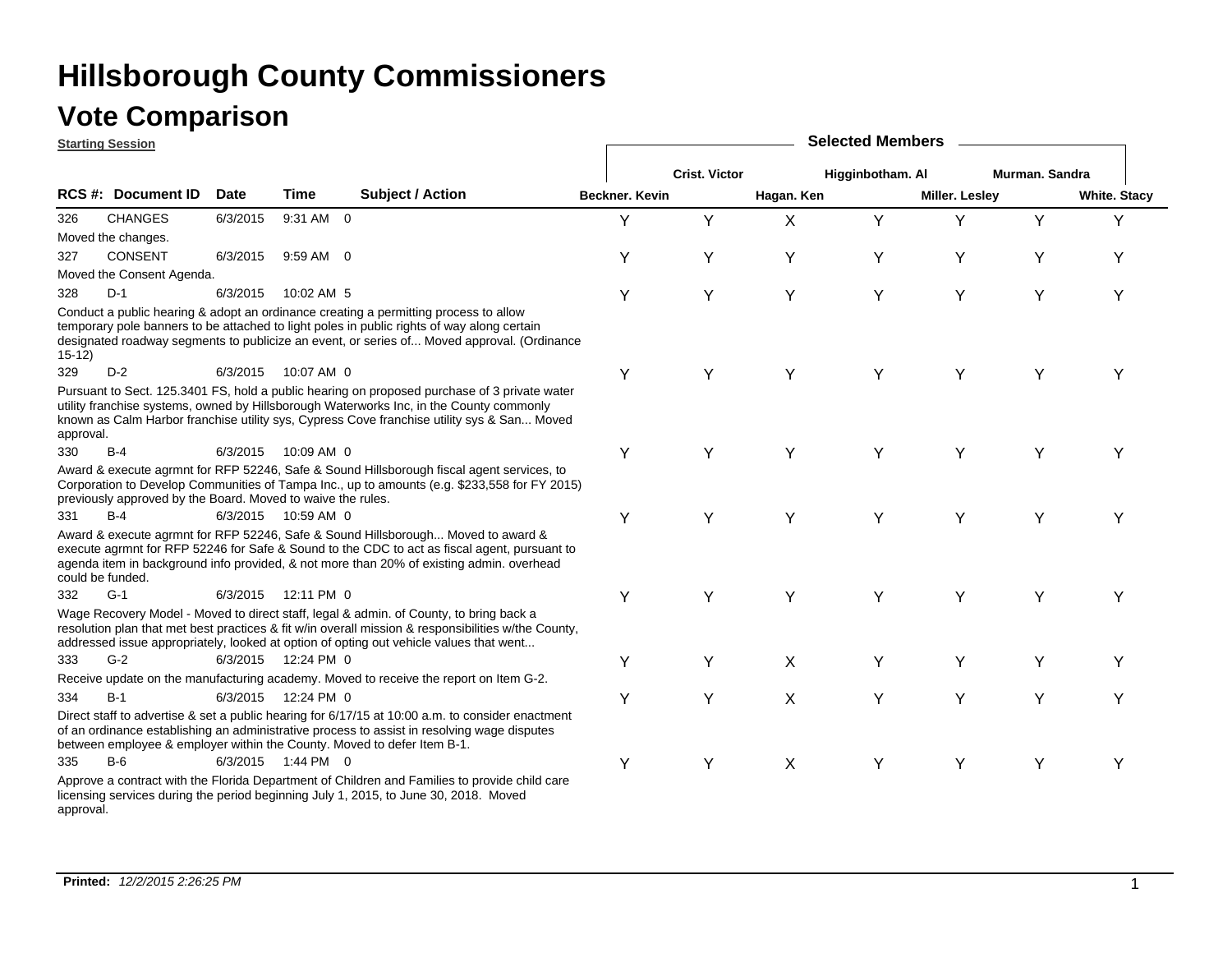|           | <b>Starting Session</b>                                          |             |                    |                                                                                                                                                                                                                                                                                  |                |                      |             | <b>Selected Members</b> |                       |                |                     |
|-----------|------------------------------------------------------------------|-------------|--------------------|----------------------------------------------------------------------------------------------------------------------------------------------------------------------------------------------------------------------------------------------------------------------------------|----------------|----------------------|-------------|-------------------------|-----------------------|----------------|---------------------|
|           |                                                                  |             |                    |                                                                                                                                                                                                                                                                                  |                | <b>Crist. Victor</b> |             | Higginbotham. Al        |                       | Murman, Sandra |                     |
|           | <b>RCS #: Document ID</b>                                        | <b>Date</b> | Time               | <b>Subject / Action</b>                                                                                                                                                                                                                                                          | Beckner, Kevin |                      | Hagan. Ken  |                         | <b>Miller. Lesley</b> |                | <b>White. Stacy</b> |
| 336       | $B-2$                                                            | 6/3/2015    | 1:51 PM 0          |                                                                                                                                                                                                                                                                                  | Y              | Y                    | X           | Y                       | Y                     | Y              | Y                   |
| approval. |                                                                  |             |                    | Approve allocation of the 3 percent portion of tourist dev. tax funds in FYs 2016 & 2017 as<br>recommended by the Hills. County Tourist Dev. Council, & presented in agenda backup, &<br>waive by 2/3 vote of Board any potential conflicts of nongovernmental TDC members Moved |                |                      |             |                         |                       |                |                     |
| 337       | $B-3$                                                            | 6/3/2015    | 1:53 PM 0          |                                                                                                                                                                                                                                                                                  | Y              | Y                    | X           | Y                       | Y                     | Y              | Υ                   |
|           |                                                                  |             |                    | Approve the 6th mod. Agrmnt 04-1957 w/Zenith American Solutions Inc. & HealthPlan Holdings<br>Inc. for provision of automated claims adjudication svcs. to Hillsborough County Health Care<br>Plan & 3rd mod. of Agrmnt 04-1804 w/ Keystone Peer Review Org Inc Moved approval.  |                |                      |             |                         |                       |                |                     |
| 338       | $F-1$                                                            |             | 6/3/2015 1:54 PM 0 |                                                                                                                                                                                                                                                                                  | Υ              | Υ                    | $\mathsf X$ | Υ                       | Υ                     | Y              | Υ                   |
|           | Board appointments. Moved to confirm.                            |             |                    |                                                                                                                                                                                                                                                                                  |                |                      |             |                         |                       |                |                     |
| 339       | $A-48$                                                           | 6/3/2015    | 2:08 PM 0          |                                                                                                                                                                                                                                                                                  | Υ              | Υ                    | X           | X                       | Υ                     | Y              | Υ                   |
|           | use and design of the First Floor County Center. Moved approval. |             |                    | Receive the report from Real Estate & Facilities Services regarding the plan for reviewing the                                                                                                                                                                                   |                |                      |             |                         |                       |                |                     |
| 340       | <b>CHANGES</b>                                                   | 6/9/2015    | 9:03 AM 9          |                                                                                                                                                                                                                                                                                  | Y              | Y                    | Y           | Y                       | Υ                     | Y              | Y                   |
|           | Moved the changes.                                               |             |                    |                                                                                                                                                                                                                                                                                  |                |                      |             |                         |                       |                |                     |
| 341       | <b>CONSENT</b>                                                   | 6/9/2015    | $9:04$ AM $9$      |                                                                                                                                                                                                                                                                                  | Y              | Y                    | Υ           | Υ                       | Y                     | Υ              | Υ                   |
|           | Moved the Consent Agenda.                                        |             |                    |                                                                                                                                                                                                                                                                                  |                |                      |             |                         |                       |                |                     |
| 342       | CDD 15-0690                                                      | 6/9/2015    | $9:06$ AM $5$      |                                                                                                                                                                                                                                                                                  | Y              | Y                    | Y           | Y                       | Υ                     | Y              | Y                   |
|           | ordinance. Moved approval. (Ordinance 15-13)                     |             |                    | CDD 15-0690 Petition to Contract the Boundaries of the Fishhawk II CDD - Approve the<br>contraction of the Fishhawk II CDD boundaries by 2.76 acres in accordance with the                                                                                                       |                |                      |             |                         |                       |                |                     |
| 343       | PRS 15-0530                                                      |             | 6/9/2015 9:10 AM 9 |                                                                                                                                                                                                                                                                                  | Y              | Y                    | Y           | X                       | Υ                     | Y              | Y                   |
|           | Nebraska Avenue. Moved the Board ajourn for five minutes.        |             |                    | PRS 15-0530-LU/NW, LSV Investors LLC, northwest corner of Hayes Road and North                                                                                                                                                                                                   |                |                      |             |                         |                       |                |                     |
| 344       | PRS 15-0530                                                      |             | 6/9/2015 9:29 AM 9 |                                                                                                                                                                                                                                                                                  | Υ              | N                    | Y           | Y                       | Y                     | Υ              | Y                   |
|           | Nebraska Avenue. Moved approval.                                 |             |                    | PRS 15-0530-LU/NW, LSV Investors LLC, northwest corner of Hayes Road and North                                                                                                                                                                                                   |                |                      |             |                         |                       |                |                     |
| 345       | PRS 15-0521                                                      |             | 6/9/2015 9:43 AM 9 |                                                                                                                                                                                                                                                                                  | Υ              | Υ                    | X           | Υ                       | Υ                     | Υ              | Υ                   |
|           | North Nebraska Avenue. Moved approval.                           |             |                    | PRS 15-0521-GCN/NW, CRP Lakeshore Villas LLC, southwest corner of Hayes Road and                                                                                                                                                                                                 |                |                      |             |                         |                       |                |                     |
| 346       | PRS 15-0666                                                      |             | 6/9/2015 9:52 AM 9 |                                                                                                                                                                                                                                                                                  | Y              | Y                    | X           | Y                       | Υ                     | Y              | Υ                   |
|           | Summerfield Crossing Boulevard. Moved approval.                  |             |                    | PRS 15-0666-RV/S, Hutton Team LLC, west side of U.S. Highway 301, 50 feet north of                                                                                                                                                                                               |                |                      |             |                         |                       |                |                     |
| 347       | PRS 15-0667                                                      |             | 6/9/2015 9:54 AM 9 |                                                                                                                                                                                                                                                                                  | Y              | Y                    | Y           | Y                       | Y                     | Y              | Υ                   |
|           | Bruce B. Downs Boulevard. Moved approval.                        |             |                    | PRS 15-0667-USF/NW, FCA Partners LLC, north side of Fowler Avenue, 300 feet west of                                                                                                                                                                                              |                |                      |             |                         |                       |                |                     |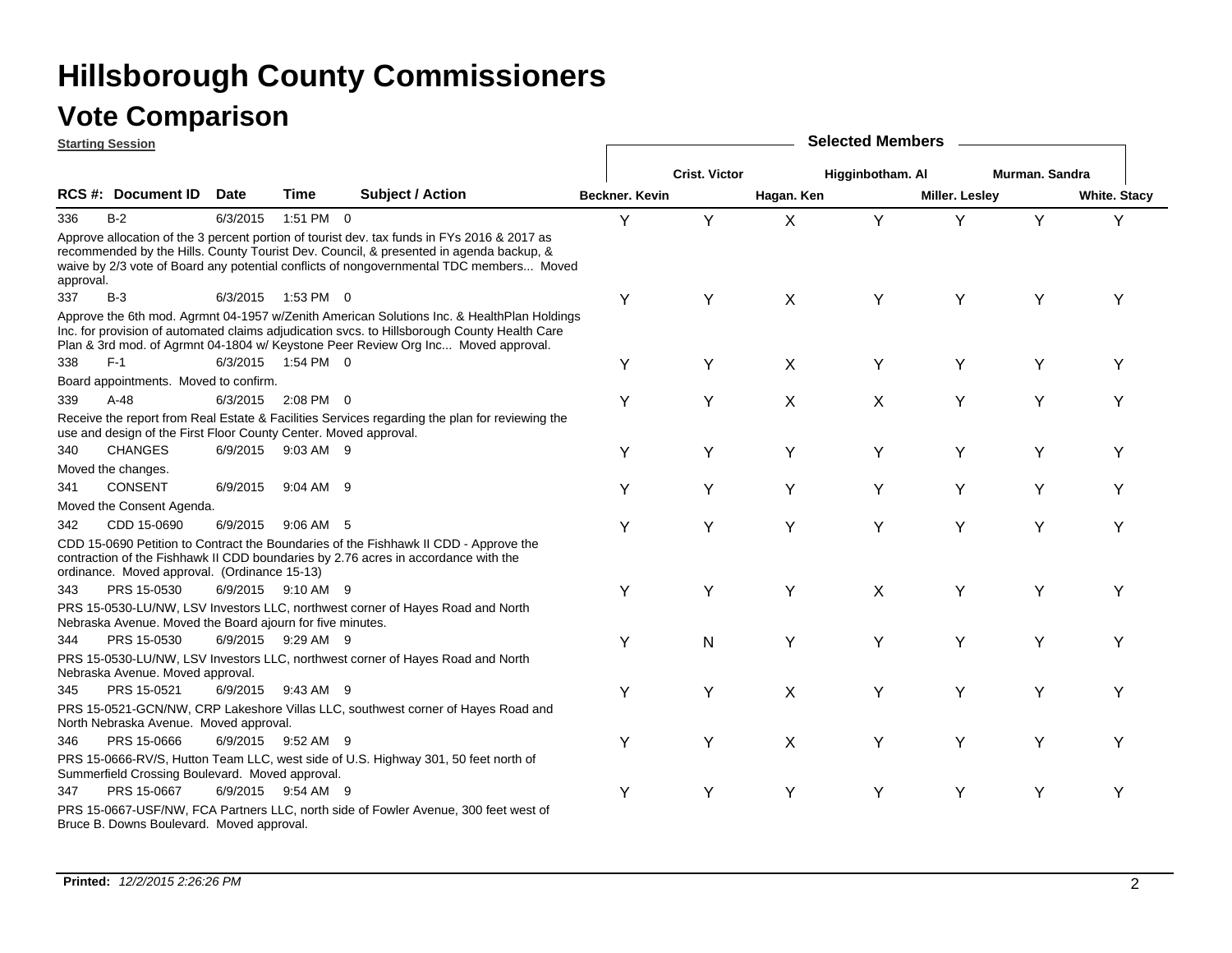### **Vote Comparison**

| <b>Starting Session</b> |                                                                  |             |                     |                                                                                                                                                                                                                                                                                            |                |                      |                           | <b>Selected Members</b> |                       |                |                     |
|-------------------------|------------------------------------------------------------------|-------------|---------------------|--------------------------------------------------------------------------------------------------------------------------------------------------------------------------------------------------------------------------------------------------------------------------------------------|----------------|----------------------|---------------------------|-------------------------|-----------------------|----------------|---------------------|
|                         |                                                                  |             |                     |                                                                                                                                                                                                                                                                                            |                | <b>Crist. Victor</b> |                           | Higginbotham. Al        |                       | Murman. Sandra |                     |
|                         | RCS #: Document ID                                               | <b>Date</b> | Time                | <b>Subject / Action</b>                                                                                                                                                                                                                                                                    | Beckner. Kevin |                      | Hagan. Ken                |                         | <b>Miller. Lesley</b> |                | <b>White. Stacy</b> |
| 348                     | PRS 15-0674                                                      | 6/9/2015    | 9:56 AM 9           |                                                                                                                                                                                                                                                                                            | Y              | Y                    | Y                         | Y                       | Y                     | Y              | Υ                   |
| approval.               |                                                                  |             |                     | PRS 15-0674-ELOP/C, Nilesh Patel, 6202 East Dr. Martin Luther King Jr. Boulevard. Moved                                                                                                                                                                                                    |                |                      |                           |                         |                       |                |                     |
| 349                     | PRS 15-0691                                                      | 6/9/2015    | 10:01 AM 9          |                                                                                                                                                                                                                                                                                            | Υ              | Y                    | X                         | Y                       | Y                     | Υ              | Y                   |
|                         | Symmes Road. Moved approval.                                     |             |                     | PRS 15-0691-RV/S, 33511 LLC, west side of U.S. Highway 301, 700 feet southwest of                                                                                                                                                                                                          |                |                      |                           |                         |                       |                |                     |
| 350                     | PRS 15-0714                                                      |             | 6/9/2015 10:03 AM 9 |                                                                                                                                                                                                                                                                                            | Y              | Υ                    | Υ                         | Υ                       | Υ                     | Υ              | Y                   |
|                         | Road. Moved approval.                                            |             |                     | PRS 15-0714-VR/C, Sean P. Cashen, north side of Silver Lane, 1,000 feet west of Mulrennan                                                                                                                                                                                                  |                |                      |                           |                         |                       |                |                     |
| 351                     | RZ 13-0853                                                       | 6/9/2015    | 10:05 AM 9          |                                                                                                                                                                                                                                                                                            | Υ              | Υ                    | Y                         | Y                       | Y                     | Y              | Υ                   |
|                         | west of Jaudon Road. Moved to open for oral argument.            |             |                     | RZ 13-0853-ER/C (REMAND), Cross Creek Ranch Inc., north side of Wheeler Road, 1/4 mile                                                                                                                                                                                                     |                |                      |                           |                         |                       |                |                     |
| 352                     | RZ 13-0853                                                       |             | 6/9/2015 10:08 AM 9 |                                                                                                                                                                                                                                                                                            | Y              | Y                    | Y                         | Y                       | Y                     | Y              | Υ                   |
|                         | to speak by 5 min. to 15 min.                                    |             |                     | RZ 13-0853-ER/C (REMAND), Cross Creek Ranch Inc., north side of Wheeler Rd, 1/4 mile<br>west of Jaudon Rd. Moved to increase time for the actual oral argument to allow the speakers                                                                                                       |                |                      |                           |                         |                       |                |                     |
| 353                     | RZ 13-0853                                                       |             | 6/9/2015 11:28 AM 9 |                                                                                                                                                                                                                                                                                            | Υ              | Υ                    | Υ                         | Υ                       | Y                     | Y              | Υ                   |
|                         | weddings/other events                                            |             |                     | RZ 13-0853-ER/C (REMAND), Cross Creek Ranch Inc, north side Wheeler Rd, 1/4 mile west<br>Jaudon Rd. Proposed addtnl monitoring condition: property owner provide EPC staff access to<br>property to conduct noise monitoring & other inspections & a monthly schedule of                   |                |                      |                           |                         |                       |                |                     |
| 354                     | RZ 13-0853                                                       |             | 6/9/2015 11:34 AM 9 |                                                                                                                                                                                                                                                                                            | Y              | Y                    | Y                         | Y                       | Y                     | Υ              | Y                   |
| 30.6.                   |                                                                  |             |                     | RZ 13-0853-ER/C (REMAND), Cross Creek Ranch Inc, north side Wheeler Rd, 1/4 mile west<br>Jaudon Rd. Moved apprvl of requested waiver of locational criteria based on findings in rec. &<br>supporting policies found in future land use element of Comp Plan, citing Objectives 29,29.8, & |                |                      |                           |                         |                       |                |                     |
| 355                     | RZ 15-0051                                                       |             | 6/9/2015 11:38 AM 9 |                                                                                                                                                                                                                                                                                            | Υ              | Y                    | Y                         | X                       | Y                     | Υ              | Υ                   |
|                         | 50 feet north of Fairlea Drive. Moved to open for oral argument. |             |                     | RZ 15-0051-VR/C (REMAND), Charles Anderst Slowey Trustee et al, west side of Little Road,                                                                                                                                                                                                  |                |                      |                           |                         |                       |                |                     |
| 356                     | RZ 15-0051                                                       |             | 6/9/2015 12:12 PM 9 |                                                                                                                                                                                                                                                                                            | Y              | Y                    | Y                         | Y                       | Y                     | Y              | Υ                   |
|                         | 50 feet north of Fairlea Drive. Moved for denial.                |             |                     | RZ 15-0051-VR/C (REMAND), Charles Anderst Slowey Trustee et al, west side of Little Road,                                                                                                                                                                                                  |                |                      |                           |                         |                       |                |                     |
| 357                     | H.1A/H.1B                                                        |             | 6/9/2015 12:15 PM 9 |                                                                                                                                                                                                                                                                                            | Υ              | Y                    | Y                         | Y                       | Y                     | Y              | X                   |
|                         | Boulevard, 1/4 mile east of Bell Shoals Road. Moved approval.    |             |                     | DRI 15-0676-Lake Hutto DRI 259 - Staff recomd'd Board approve proposed changes for Lake<br>Hutto DRI and PRS 15-0672-BYT/S, NNP IV-Lake Hutto LLC, southside of Fishhawk                                                                                                                   |                |                      |                           |                         |                       |                |                     |
| 358                     | RZ 15-0175                                                       |             | 6/9/2015 12:18 PM 9 |                                                                                                                                                                                                                                                                                            | Υ              | Y                    | $\boldsymbol{\mathsf{X}}$ | Υ                       | Y                     | Υ              | Υ                   |
|                         | West Lumsden Road. Moved to open for oral argument.              |             |                     | RZ 15-0175-BR/C (REMAND), Vincent A. Marchetti, Southeast corner of Kings Avenue and                                                                                                                                                                                                       |                |                      |                           |                         |                       |                |                     |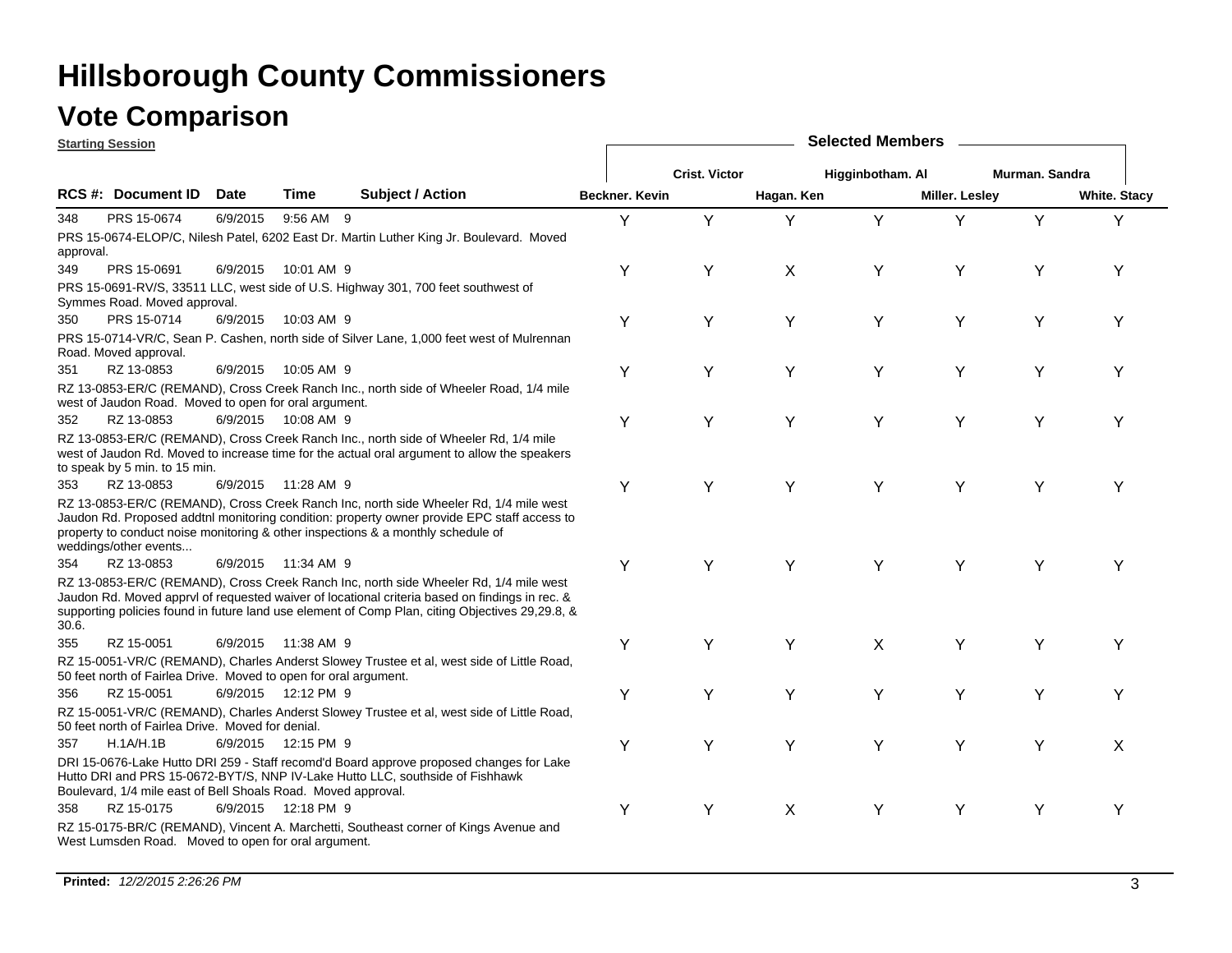|           | <b>Starting Session</b>                             |             |                      |                                                                                                                                                                                                                                                                                      |                |                      |            | <b>Selected Members</b> |                |                |                     |
|-----------|-----------------------------------------------------|-------------|----------------------|--------------------------------------------------------------------------------------------------------------------------------------------------------------------------------------------------------------------------------------------------------------------------------------|----------------|----------------------|------------|-------------------------|----------------|----------------|---------------------|
|           |                                                     |             |                      |                                                                                                                                                                                                                                                                                      |                | <b>Crist. Victor</b> |            | Higginbotham. Al        |                | Murman. Sandra |                     |
|           | RCS #: Document ID                                  | <b>Date</b> | Time                 | <b>Subject / Action</b>                                                                                                                                                                                                                                                              | Beckner, Kevin |                      | Hagan. Ken |                         | Miller. Lesley |                | <b>White. Stacy</b> |
| 359       | RZ 15-0175                                          | 6/9/2015    | 1:13 PM 9            |                                                                                                                                                                                                                                                                                      | Y              | Y                    | X          | Y                       | Y              | Y              | Y                   |
|           |                                                     |             |                      | RZ 15-0175-BR/C (REMAND), Vincent A. Marchetti, Southeast corner Kings Ave & W.<br>Lumsden Rd. Moved the Board continue the item to the 7/21/15 land use meeting & have EPC<br>present wetland impact evaluation details subsequent to a rezoning approval.                          |                |                      |            |                         |                |                |                     |
| 360       | <b>CHANGES</b>                                      |             | 6/17/2015 9:40 AM 0  |                                                                                                                                                                                                                                                                                      | Υ              | Y                    | X          | Υ                       | Y              | Y              | Y                   |
|           | Moved the changes.                                  |             |                      |                                                                                                                                                                                                                                                                                      |                |                      |            |                         |                |                |                     |
| 361       | <b>CONSENT</b>                                      |             | 6/17/2015 9:57 AM 0  |                                                                                                                                                                                                                                                                                      | Y              | Y                    | X          | Υ                       | Y              | Y              | Y                   |
|           | Moved the Consent Agenda.                           |             |                      |                                                                                                                                                                                                                                                                                      |                |                      |            |                         |                |                |                     |
| 362       | $B-1$                                               |             | 6/17/2015 9:59 AM 0  |                                                                                                                                                                                                                                                                                      | Υ              | Y                    | X          | X                       | Υ              | Y              | Y                   |
|           |                                                     |             |                      | Approve FY 2016 Head Start (HS) grant application for federal funding from US Dept of Health<br>& Human Svcs of \$23,574,406, providing local matching funds of \$5,893,602 for total HS<br>funding \$29,468,008 for the period of 10/1/2015 through 9/30/2016. Moved approval.      |                |                      |            |                         |                |                |                     |
| 363       | $B-3$                                               |             | 6/17/2015 9:59 AM 0  |                                                                                                                                                                                                                                                                                      | Υ              | Υ                    | X          | X                       | Υ              | Y              | Y                   |
|           |                                                     |             |                      | Approve Head Start (HS)/Early HS program 2014-2015 annual self-assessment, pursuant to<br>the HS Act, 42, U.S.C. 9831 et. seq. & applicable federal law. Moved the item.                                                                                                             |                |                      |            |                         |                |                |                     |
| 364       | $D-1$                                               |             | 6/17/2015 10:01 AM 0 |                                                                                                                                                                                                                                                                                      | Υ              | Y                    | X          | X                       | Y              | Y              | Y                   |
|           |                                                     |             |                      | Conduct a public hearing to approve a resolution to state the Board intent to use the uniform<br>method for collecting non-ad valorem assessments that would result in assessment of<br>properties located within the Bent Tree reclaimed water improvement unit. Moved approval.    |                |                      |            |                         |                |                |                     |
| 365       | $D-2$                                               |             | 6/17/2015 10:02 AM 0 |                                                                                                                                                                                                                                                                                      | Υ              | Υ                    | X          | Υ                       | Y              | Υ              | Y                   |
| approval. |                                                     |             |                      | Conduct a public hearing to approve a resolution to state the Board intent to use the uniform<br>method for collecting non-ad valorem assessments that would result in assessment of<br>properties located within the St. Cloud Landings reclaimed water improvement unit. Moved     |                |                      |            |                         |                |                |                     |
| 366       | $D-3$                                               |             | 6/17/2015 10:03 AM 0 |                                                                                                                                                                                                                                                                                      | Υ              | Y                    | X          | Υ                       | Y              | Υ              | Y                   |
|           | Morrision of FL Inc., & the County. Moved approval. |             |                      | Conduct the second of two required public hearings for a second amendment to the<br>development agreement w/Landside Investment LLC, Winthrop Barn Theatre LLC, Taylor                                                                                                               |                |                      |            |                         |                |                |                     |
| 367       | $D-4$                                               |             | 6/17/2015 10:04 AM 5 |                                                                                                                                                                                                                                                                                      | Υ              | Y                    | X          | Υ                       | Y              | Y              | Y                   |
| $15-14)$  |                                                     |             |                      | Conduct a public hearing & adopt an ordinance amending the Hillsborough County Construction<br>Code, Chapter 8, Article I, County Code of Ordinances, Part A. Moved approval. (Ordinance                                                                                             |                |                      |            |                         |                |                |                     |
| 368       | $B-2$                                               |             | 6/17/2015 10:05 AM 0 |                                                                                                                                                                                                                                                                                      | Υ              | Y                    | X          | Υ                       | Υ              | Y              | Y                   |
|           |                                                     |             |                      | Approve Contract CCL-SR15-16 in amt. of \$1,058,904 w/Early Learning Coalition of Hills.<br>County Inc. for child care licensing svcs which included regulation, technical asst., training,<br>inspections, & enforcement of County ordinances & State Statutes. Moved approval.     |                |                      |            |                         |                |                |                     |
| 369       | $B-4$                                               |             | 6/17/2015 10:09 AM 0 |                                                                                                                                                                                                                                                                                      | Υ              | Υ                    | X          | Υ                       | Y              | Y              | Y                   |
|           |                                                     |             |                      | Approve Hills. County Public Schools' request to transfer \$19 million of previously approved<br>disbursement for Middle School TT to fund the construction costs & acquisition of capital<br>equipment for Braulio Alonso High School & Joe E. Newsome High School. Moved approval. |                |                      |            |                         |                |                |                     |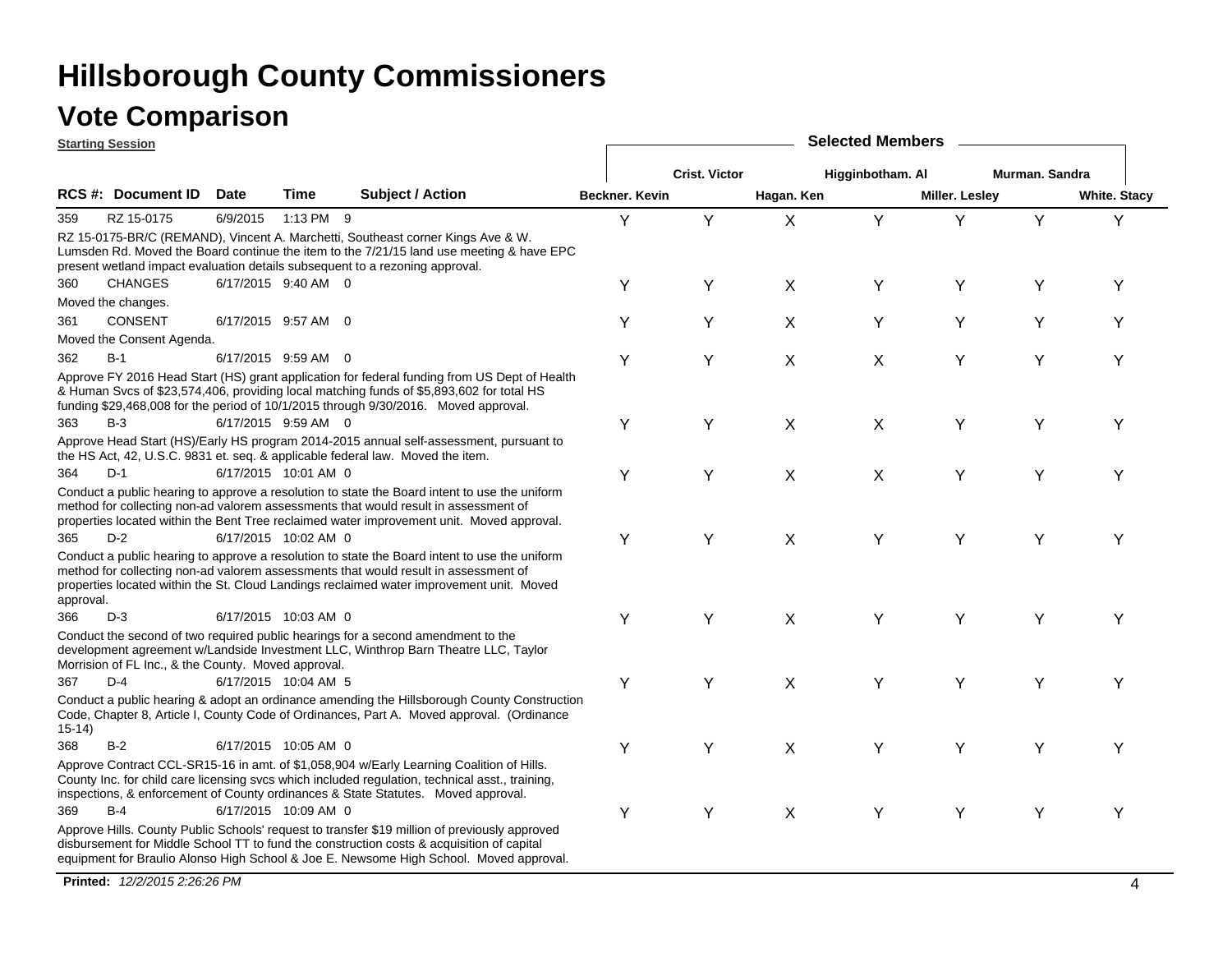|              | <b>Starting Session</b>                   |             |                      |                                                                                                                                                                                                                                                                                        |                |                      |                           | <b>Selected Members</b> |                       |                |                     |
|--------------|-------------------------------------------|-------------|----------------------|----------------------------------------------------------------------------------------------------------------------------------------------------------------------------------------------------------------------------------------------------------------------------------------|----------------|----------------------|---------------------------|-------------------------|-----------------------|----------------|---------------------|
|              |                                           |             |                      |                                                                                                                                                                                                                                                                                        |                | <b>Crist. Victor</b> |                           | Higginbotham. Al        |                       | Murman, Sandra |                     |
|              | <b>RCS #: Document ID</b>                 | <b>Date</b> | Time                 | <b>Subject / Action</b>                                                                                                                                                                                                                                                                | Beckner, Kevin |                      | Hagan. Ken                |                         | <b>Miller. Lesley</b> |                | <b>White. Stacy</b> |
| 370          | B-5                                       |             | 6/17/2015 10:10 AM 0 |                                                                                                                                                                                                                                                                                        | Υ              | Y                    | X                         | Y                       | Y                     | Y              | Y                   |
|              |                                           |             |                      | Accept the grant award of \$10,282,968 from the U.S. Dept of Health & Human Svcs, Health<br>Resources & Svcs Admin., for the period of 3/1/2015 through 2/29/2016. Moved approval.                                                                                                     |                |                      |                           |                         |                       |                |                     |
| 371          | $B-6$                                     |             | 6/17/2015 10:11 AM 0 |                                                                                                                                                                                                                                                                                        | Υ              | Y                    | $\mathsf{X}$              | Y                       | Υ                     | Y              | Y                   |
|              |                                           |             |                      | Approve amndmnts to agrmnts w/Florida Agency for Health Care Admin. for participation in low-<br>income pool, disproportionate share, & related intergovernmental transfer programs, which<br>increased agrmnts by \$17,000,000, from \$19,122,384 to \$36,122,384 Moved approval.     |                |                      |                           |                         |                       |                |                     |
| 372          | B-7                                       |             | 6/17/2015 10:13 AM 0 |                                                                                                                                                                                                                                                                                        | Υ              | Y                    | X                         | Y                       | Υ                     | Y              | Y                   |
|              |                                           |             |                      | Adopt a supplemental resolution providing for, among other things, issuance of County's CIT<br>Refunding Revenue Bonds, Series 2015, in the aggregate principal amt not to exceed \$170 M<br>to refinance a portion of costs of various CIT-eligible projects & Moved the item.        |                |                      |                           |                         |                       |                |                     |
| 373          | $B-8$                                     |             | 6/17/2015 10:14 AM 0 |                                                                                                                                                                                                                                                                                        | Υ              | Y                    | $\mathsf{X}$              | Y                       | Y                     | Y              | Υ                   |
| approval.    |                                           |             |                      | Approved continued use of svc. arrangement with Employee Family Protection Inc. for County's<br>July-Aug 2015 open enrollment for FY 2016 voluntary benefits, previously arranged by<br>Gallagher Benefits Svcs Inc. & approved by Board on 6/18/2014, & expanded Moved                |                |                      |                           |                         |                       |                |                     |
| 374          | <b>B-10</b>                               |             | 6/17/2015 10:15 AM 0 |                                                                                                                                                                                                                                                                                        | Υ              | Υ                    | X                         | Y                       | Y                     | Υ              | Y                   |
|              | million. Moved approval.                  |             |                      | Approve the FDOT transportation regional incentive program agreement in the amount of \$5                                                                                                                                                                                              |                |                      |                           |                         |                       |                |                     |
| 375          | $G-1$                                     |             | 6/17/2015 10:16 AM 0 |                                                                                                                                                                                                                                                                                        | Υ              | Y                    | $\sf X$                   | Y                       | Y                     | Y              | Υ                   |
|              |                                           |             |                      | Receive the May 2015 monthly report from the Head Start (HS)/Early HS Divisions, Children &<br>Youth Services, & the Hillsborough HS Policy Council. Moved approval.                                                                                                                   |                |                      |                           |                         |                       |                |                     |
| 376          | $F-2$                                     |             | 6/17/2015 10:48 AM 0 |                                                                                                                                                                                                                                                                                        | Υ              | Y                    | X                         | X                       | Υ                     | Y              | Υ                   |
| Warren Elly. |                                           |             |                      | Moved to name the media room in the George E. Edgecomb Courthouse in honor of Mr.                                                                                                                                                                                                      |                |                      |                           |                         |                       |                |                     |
| 377          | $F-3$                                     |             | 6/17/2015 10:50 AM 0 |                                                                                                                                                                                                                                                                                        | Υ              | Y                    | $\boldsymbol{\mathsf{X}}$ | X                       | Y                     | Υ              | Y                   |
|              |                                           |             |                      | Moved to approve letter from Chairman to Governor, Pres. of Senate, Speaker of House, &<br>Chair of Hills. County Legislative Delegation regarding any changes in Medicaid proposal that<br>would affect the County Health Care Plan & add the minority leaders of the House & Senate. |                |                      |                           |                         |                       |                |                     |
| 378          | $B-11$                                    |             | 6/17/2015 10:50 AM 0 |                                                                                                                                                                                                                                                                                        | Υ              | Y                    | X                         | X                       | Y                     | Y              | Υ                   |
|              |                                           |             |                      | Presentation by the Clerk of the Circuit Court/Comptroller Pat Frank on Hillsborough County<br>financial highlights, including the FY 2014 Comprehensive Annual Financial Report and<br>financial summary report. Moved to waive the rules to take up Item B-11.                       |                |                      |                           |                         |                       |                |                     |
| 379          | <b>EPC</b>                                |             | 6/18/2015 9:09 AM 2  |                                                                                                                                                                                                                                                                                        | Υ              | X                    | X                         | Υ                       | Y                     | Υ              | Υ                   |
|              | Changes to the agenda. Moved the changes. |             |                      |                                                                                                                                                                                                                                                                                        |                |                      |                           |                         |                       |                |                     |
| 380          | EPC                                       |             | 6/18/2015 9:18 AM 2  |                                                                                                                                                                                                                                                                                        | Υ              | X                    | X                         | Y                       | Υ                     | Υ              | Υ                   |
|              | Consent Agenda. Moved the Consent Agenda. |             |                      |                                                                                                                                                                                                                                                                                        |                |                      |                           |                         |                       |                |                     |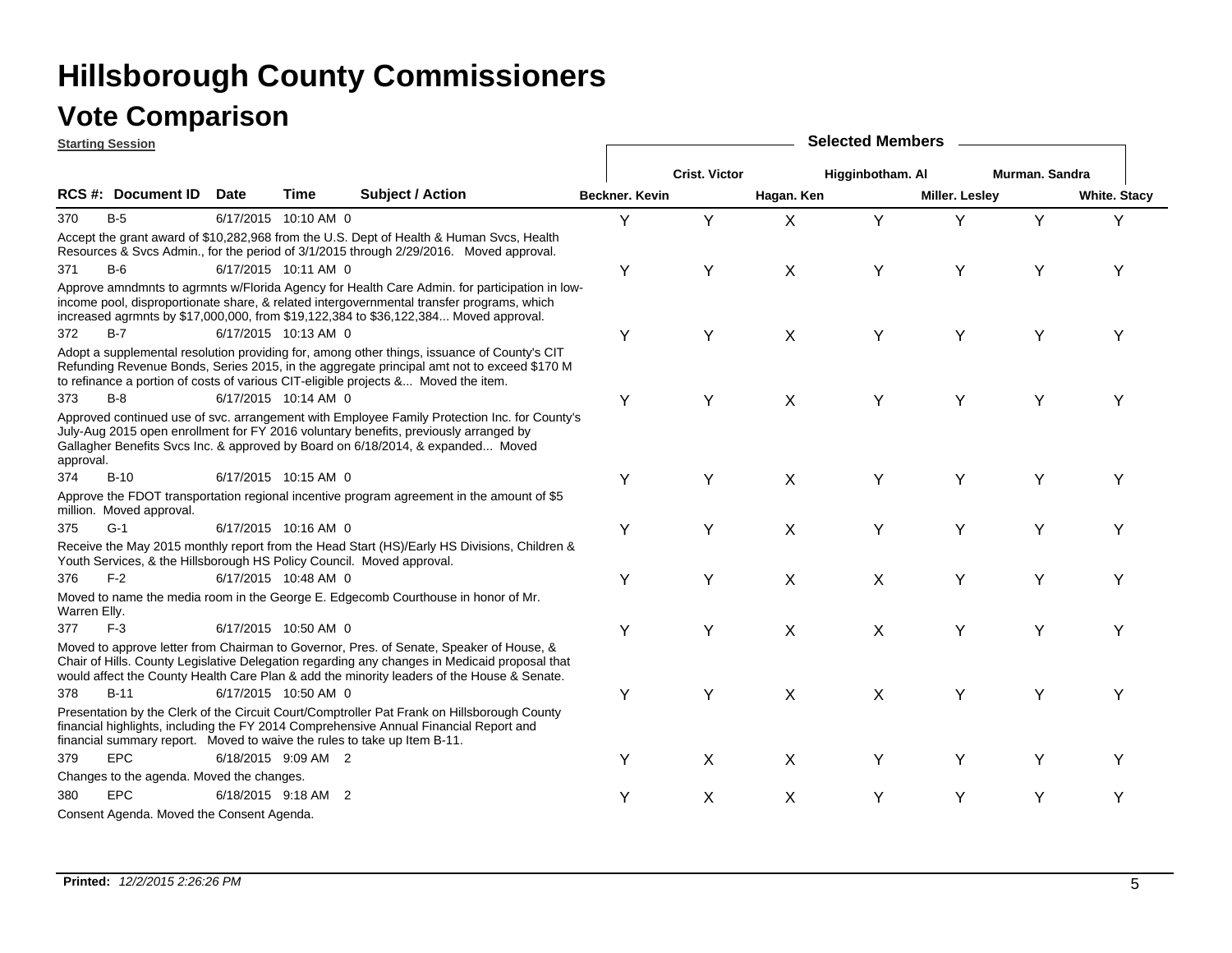clarification regarding any proposed/potential campaign activity, EPC attorney shall provide...

### **Vote Comparison**

|     | <b>Starting Session</b>                                 |             |                      |                                                                                                                                                                                                                                                                                         |                       |                      |            | <b>Selected Members</b> |                       |                |                     |
|-----|---------------------------------------------------------|-------------|----------------------|-----------------------------------------------------------------------------------------------------------------------------------------------------------------------------------------------------------------------------------------------------------------------------------------|-----------------------|----------------------|------------|-------------------------|-----------------------|----------------|---------------------|
|     |                                                         |             |                      |                                                                                                                                                                                                                                                                                         |                       | <b>Crist. Victor</b> |            | Higginbotham. Al        |                       | Murman. Sandra |                     |
|     | <b>RCS #: Document ID</b>                               | <b>Date</b> | <b>Time</b>          | <b>Subject / Action</b>                                                                                                                                                                                                                                                                 | <b>Beckner, Kevin</b> |                      | Hagan. Ken |                         | <b>Miller. Lesley</b> |                | <b>White. Stacy</b> |
| 381 | <b>EPC</b>                                              |             | 6/18/2015 9:24 AM 2  |                                                                                                                                                                                                                                                                                         | Y                     | X                    | X          | Y                       | Y                     | Y              | Y                   |
|     | defer the item to the end of the meeting.               |             |                      | Employment agreement for EPC Executive Director Services with Janet L. Dougherty. Moved to                                                                                                                                                                                              |                       |                      |            |                         |                       |                |                     |
| 382 | <b>EPC</b>                                              |             | 6/18/2015 10:10 AM 2 |                                                                                                                                                                                                                                                                                         | Υ                     | Χ                    | X          | Υ                       | Υ                     | Υ              | Υ                   |
|     |                                                         |             |                      | Final order hearing: Ogden, et al. vs. Truex and EPC (Case 12-EPC-005, Consolidated - an<br>appeal of a dock permit issued by EPC) - Moved to allow rebuttal to allow the one side to have<br>5 minutes, 23 seconds left, & allowed the other side to have rebuttal, also, 5 minutes.   |                       |                      |            |                         |                       |                |                     |
| 383 | <b>EPC</b>                                              |             | 6/18/2015 10:20 AM 2 |                                                                                                                                                                                                                                                                                         | Y                     | X                    | X          | Y                       | Y                     | N              | Υ                   |
|     |                                                         |             |                      | Final order hearing: Ogden, et al. vs. Truex and EPC (Case 12-EPC-005, Consolidated - an<br>appeal of a dock permit issued by EPC) - Moved the EPC's recommendation.                                                                                                                    |                       |                      |            |                         |                       |                |                     |
| 384 | EPC                                                     |             | 6/18/2015 10:20 AM 2 |                                                                                                                                                                                                                                                                                         | Υ                     | X                    | $\sf X$    | Y                       | Y                     | N              | Y                   |
|     | order prepared by staff, based on the EPC Board ruling. |             |                      | Final order hearing: Ogden, et al. vs. Truex and EPC (Case 12-EPC-005, Consolidated - an<br>appeal of a dock permit issued by EPC) Moved to authorize the Chairman to execute a final                                                                                                   |                       |                      |            |                         |                       |                |                     |
| 385 | EPC                                                     |             | 6/18/2015 10:31 AM 2 |                                                                                                                                                                                                                                                                                         | Y                     | X                    | X          | Υ                       | Υ                     | Y              | Y                   |
|     | TBEP interlocal agreement.                              |             |                      | Tampa Bay Estuary Program (TBEP) interlocal agreement. Moved approval of the amended                                                                                                                                                                                                    |                       |                      |            |                         |                       |                |                     |
| 386 | <b>EPC</b>                                              |             | 6/18/2015 10:32 AM 2 |                                                                                                                                                                                                                                                                                         | Y                     | X                    | X          | Υ                       | Y                     | Υ              | ٧                   |
|     | the agreement on behalf of the EPC by the Chairman.     |             |                      | Tampa Bay Estuary Program (TBEP) interlocal agreement. Moved to authorize the execution of                                                                                                                                                                                              |                       |                      |            |                         |                       |                |                     |
| 387 | EPC                                                     |             | 6/18/2015 10:48 AM 2 |                                                                                                                                                                                                                                                                                         | $\sf X$               | X                    | X          | Y                       | Y                     | Υ              | Y                   |
|     | Services & Planning commission).                        |             |                      | Climate adaptation report. Moved to direct staff to come back with further reports after staff had<br>meetings with the parties that had been mentioned by the other commissioners (Development                                                                                         |                       |                      |            |                         |                       |                |                     |
| 388 | <b>EPC</b>                                              |             | 6/18/2015 10:54 AM 2 |                                                                                                                                                                                                                                                                                         | X                     | X                    | X          | Y                       | Υ                     | Υ              | Y                   |
|     | and political activity.                                 |             |                      | Employment agreement for EPC Executive Director services with Janet L. Dougherty. Moved<br>the EPC approve the employment contract and add the two provisions dealing with residency                                                                                                    |                       |                      |            |                         |                       |                |                     |
| 389 | PH/LDC                                                  |             | 6/18/2015 6:17 PM 5  |                                                                                                                                                                                                                                                                                         | Y                     | X                    | Y          | Y                       | X                     | Y              | Υ                   |
|     |                                                         |             |                      | Moved to adopt the ordinance to incorporate Amndmnts LDC 15-0461, 15-0491, 15-0492, 15-<br>0497, 15-0498, 15-0499 & 15-0502 into the LDC to include updated text sent to Board re: LDC<br>15-0498, temp pole banners; eff. date would be upon filing w/Dept of State. (Ordinance 15-15) |                       |                      |            |                         |                       |                |                     |
| 390 | EPC                                                     |             | 6/24/2015 3:07 PM 2  |                                                                                                                                                                                                                                                                                         | Υ                     | Υ                    | Y          | Υ                       | Υ                     | Υ              | Υ                   |
|     |                                                         |             |                      | Moved changes to revised agrmnt language stating "Exec. Dir. shall not hold any political office<br>nor take part in any political campaign activity other than voting; in event Exec. Dir. requires                                                                                    |                       |                      |            |                         |                       |                |                     |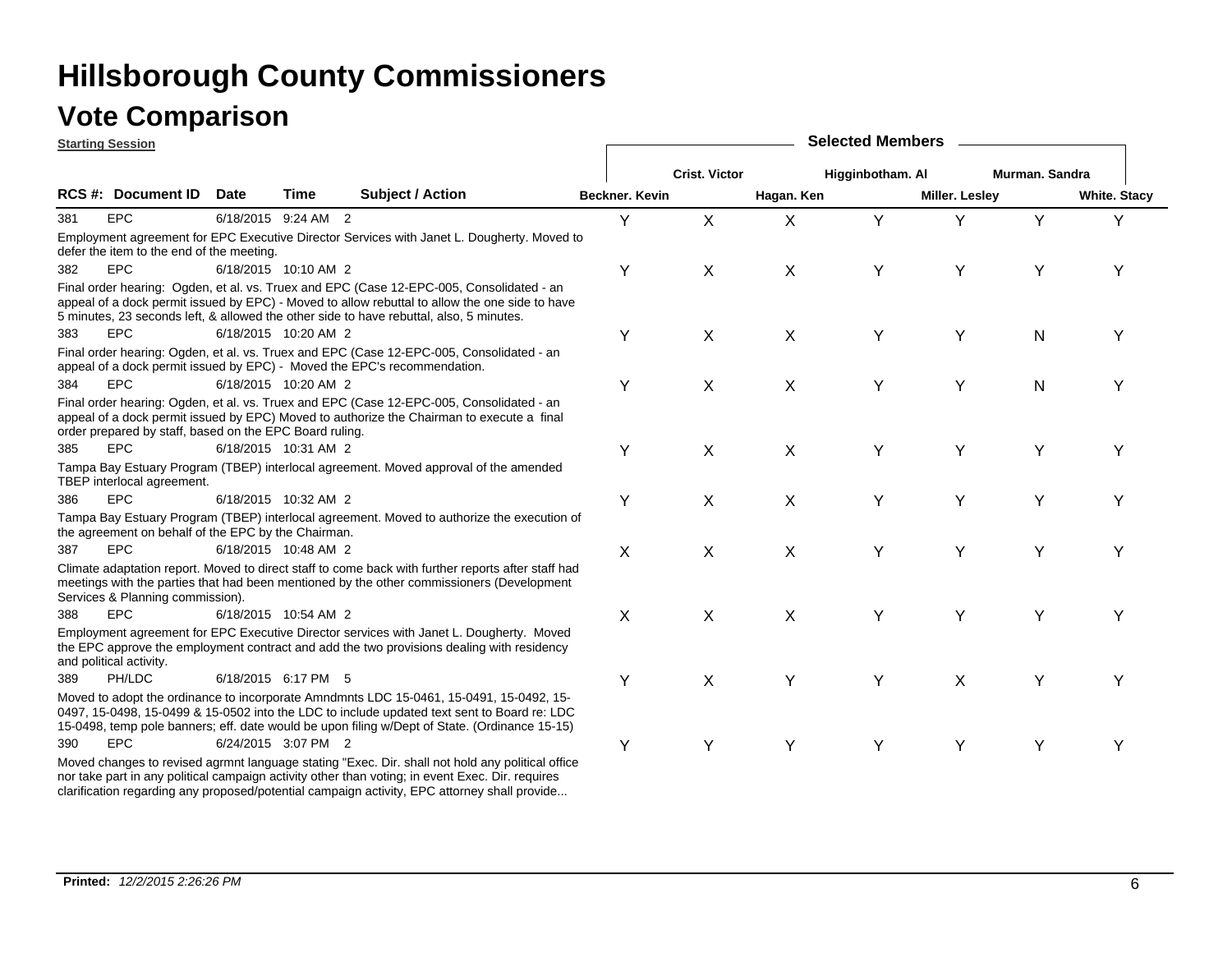| <b>Starting Session</b>                  |                                 |                                        | <b>Selected Members</b>                          |                                       |
|------------------------------------------|---------------------------------|----------------------------------------|--------------------------------------------------|---------------------------------------|
| <b>RCS #: Document ID</b><br><b>Date</b> | <b>Subject / Action</b><br>Time | <b>Crist. Victor</b><br>Beckner, Kevin | Higginbotham. Al<br>Miller. Lesley<br>Hagan. Ken | Murman, Sandra<br><b>White. Stacy</b> |
|                                          |                                 |                                        |                                                  |                                       |
| <b>Begin Date: 6/1/2015</b>              | <b>Bills: ALL</b>               |                                        |                                                  |                                       |
| <b>End Date: 6/30/2015</b>               |                                 |                                        |                                                  |                                       |
| Vote Types: ALL                          | <b>Actions: ALL</b>             |                                        |                                                  |                                       |
| Sort Order: RCS #:                       | Subjects: ALL                   |                                        |                                                  |                                       |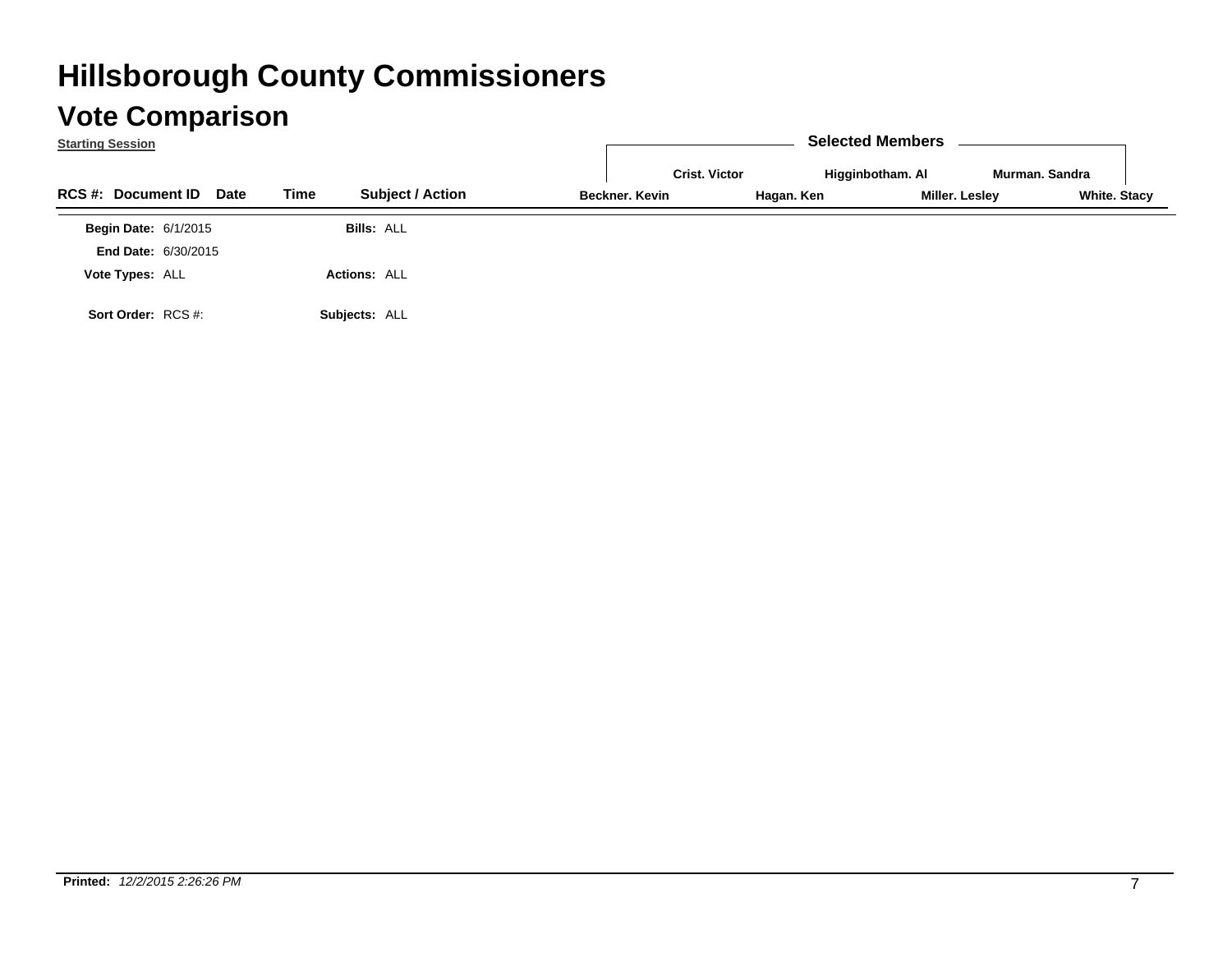### **Vote Comparison**

**Starting Session**

|     | <u>otarting bession</u>                      |             |                      |                                                                                                                                                                                                                                                                                           |                       |                      |            | <b>OUIGULUM INGITIOUS</b> |                       |                |                     |
|-----|----------------------------------------------|-------------|----------------------|-------------------------------------------------------------------------------------------------------------------------------------------------------------------------------------------------------------------------------------------------------------------------------------------|-----------------------|----------------------|------------|---------------------------|-----------------------|----------------|---------------------|
|     |                                              |             |                      |                                                                                                                                                                                                                                                                                           |                       | <b>Crist. Victor</b> |            | Higginbotham. Al          |                       | Murman. Sandra |                     |
|     | <b>RCS #: Document ID</b>                    | <b>Date</b> | <b>Time</b>          | <b>Subject / Action</b>                                                                                                                                                                                                                                                                   | <b>Beckner, Kevin</b> |                      | Hagan. Ken |                           | <b>Miller. Lesley</b> |                | <b>White. Stacy</b> |
| 391 | <b>CHANGES</b>                               |             | 7/15/2015 9:13 AM 0  |                                                                                                                                                                                                                                                                                           | Y                     | Y                    | Y          | Y                         | Y                     | Y              | Y                   |
|     | Moved the changes.                           |             |                      |                                                                                                                                                                                                                                                                                           |                       |                      |            |                           |                       |                |                     |
| 392 | <b>CONSENT</b>                               |             | 7/15/2015 10:03 AM 0 |                                                                                                                                                                                                                                                                                           | Υ                     | Υ                    | Y          | Y                         | Υ                     | Υ              | Υ                   |
|     | Moved the Consent Agenda.                    |             |                      |                                                                                                                                                                                                                                                                                           |                       |                      |            |                           |                       |                |                     |
| 393 | $D-2$                                        |             | 7/15/2015 10:27 AM 5 |                                                                                                                                                                                                                                                                                           | Y                     | Υ                    | Υ          | Υ                         | Y                     | Y              | Υ                   |
|     |                                              |             |                      | PH to consider amending County Code of Ordinances and Laws, Part A, Chapter 8, Article V, to<br>require drowning prevention signage at certain swimming pool locations, including apt<br>complexes, multiunit apt. buildgs Moved approval of item. Ordinance 15-16                        |                       |                      |            |                           |                       |                |                     |
| 394 | $D-3$                                        |             | 7/15/2015 11:14 AM 0 |                                                                                                                                                                                                                                                                                           | Υ                     | N                    | Y          | Y                         | Y                     | Υ              | Υ                   |
| yrs |                                              |             |                      | PH to adopt resolution establishing stormwater mgmt non-ad valorem assessment rates/non-ad<br>valorem assessment roll. Moved to pass Item D-3 as Board had it & include language Comm.<br>White put forth asking staff bring back a \$1 per yr. increase or increase by \$1 every couple  |                       |                      |            |                           |                       |                |                     |
| 395 | $C-1$                                        |             | 7/15/2015 12:13 PM 0 |                                                                                                                                                                                                                                                                                           | Y                     | Υ                    | Y          | Υ                         | Y                     | Υ              | Υ                   |
|     |                                              |             |                      | County Administrator briefing on flag display in County Center lobby. Moved to remove flags<br>displayed in 1st floor lobby of Frederick B. Karl County Ctr, at 601 E. Kennedy Blvd, at 12 noon<br>on Thurs. 7/16/15 & give to Tampa Bay History Ctr to incorporate in permanent display. |                       |                      |            |                           |                       |                |                     |
| 396 | $B-5$                                        |             | 7/15/2015 12:49 PM 0 |                                                                                                                                                                                                                                                                                           | Y                     | Υ                    | X          | Υ                         | Y                     | Υ              | Y                   |
| on  |                                              |             |                      | Award & execute agrmnt w/highest-ranked proposer Sentinel Offender Services LLC to provide<br>ongoing misdemeanor probation svcs. Moved to defer Item B-5 to 8/19/15 & Sheriff come to<br>mtg w/propsal; Sheriff present proposal to screening comm. to evaluate before coming to Board   |                       |                      |            |                           |                       |                |                     |
| 397 | $B-10$                                       |             | 7/15/2015 1:59 PM 0  |                                                                                                                                                                                                                                                                                           | Y                     | Υ                    | Υ          | Υ                         | Y                     | Y              | Y                   |
|     |                                              |             |                      | Approve real estate purchase agrmnt for Hunters Lake Tampa LLC to purchase 17.6 acres of<br>County-owned property along Bruce B. Downs Blvd known as New Tampa Park for \$2,020,000.<br>plus public facilities & infrastructure to be constructed by Hunters Lake. Moved approval.        |                       |                      |            |                           |                       |                |                     |
| 398 | $B-1$                                        |             | 7/15/2015 2:03 PM 0  |                                                                                                                                                                                                                                                                                           | Y                     | Y                    | Y          | Y                         | Y                     | Υ              | Y                   |
|     | program income of \$250,000. Moved approval. |             |                      | Approve a budget amendment to appropriate FY 2015-2016 SHIP grant revenues &<br>expenditures by \$4,550,840 to bring the budget in line with actual revenue received & estimated                                                                                                          |                       |                      |            |                           |                       |                |                     |
| 399 | $B-2$                                        |             | 7/15/2015 2:06 PM 0  |                                                                                                                                                                                                                                                                                           | Y                     | Υ                    | Y          | Y                         | Y                     | Y              | Y                   |
|     |                                              |             |                      | Adopt the proposed resolution ratifying the settlement of all claims against BP and related<br>entities arising from the Deepwater Horizon/BP oil spill. Moved the resolution for approval.                                                                                               |                       |                      |            |                           |                       |                |                     |
| 400 | $B-3$                                        |             | 7/15/2015 2:07 PM 0  |                                                                                                                                                                                                                                                                                           | Υ                     | Υ                    | Y          | Υ                         | Υ                     | Υ              | Υ                   |
|     | Moved approval.                              |             |                      | Approve agrmnt between County & Tampa JCC/ Federation Inc. (\$100,000) for window<br>replacemnt & related repairs; a preservation/restricted use agrmnt between County/JCC Fed<br>req'ing repayment of grant funds; & adopt a resolution allocating hist. pres. grant funds to            |                       |                      |            |                           |                       |                |                     |

**Selected Members**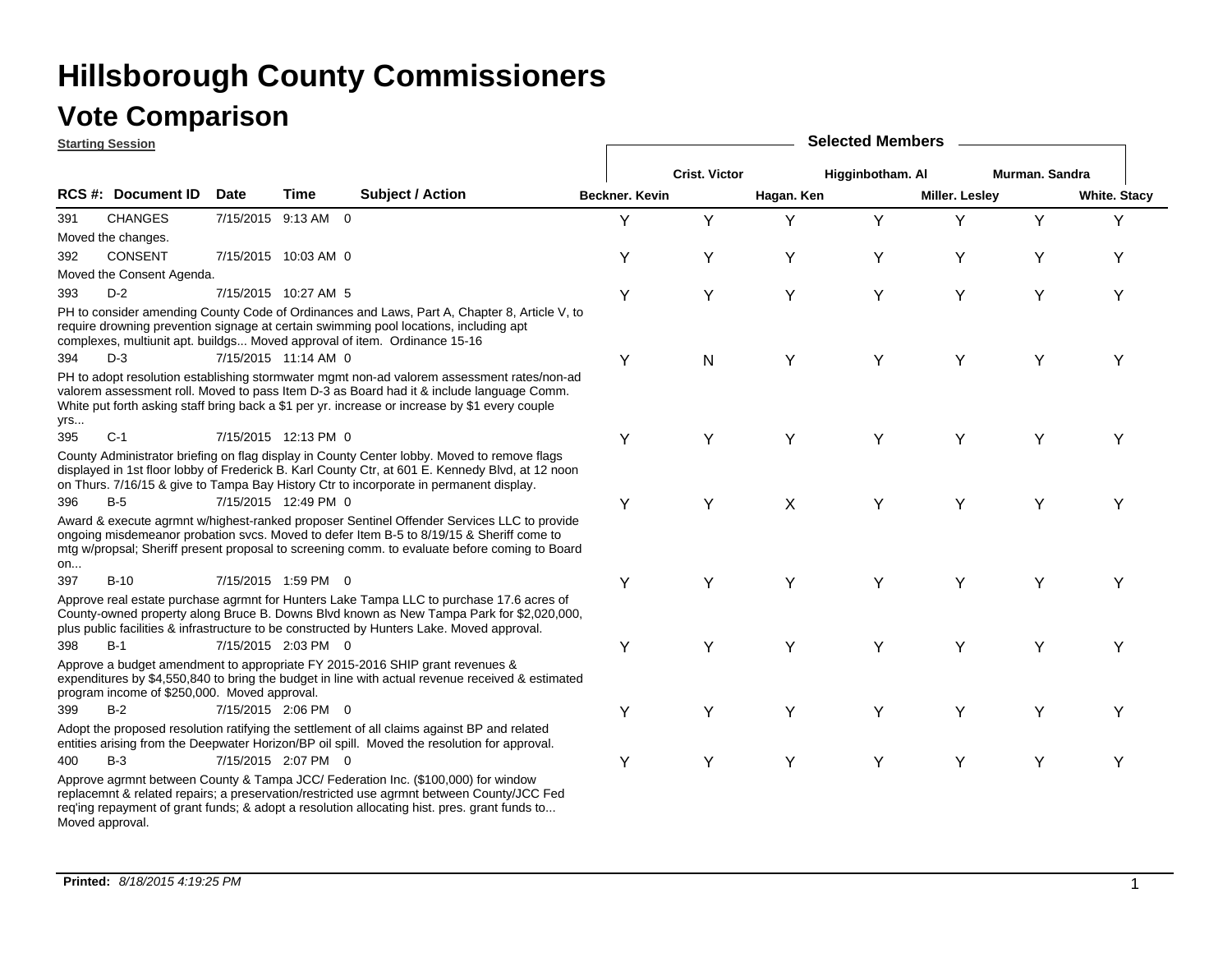|           | <b>Starting Session</b>                                           |             |                      |                                                                                                                                                                                                                                                                                           |                       | <b>Selected Members</b> |            |                  |                |                |                     |  |  |
|-----------|-------------------------------------------------------------------|-------------|----------------------|-------------------------------------------------------------------------------------------------------------------------------------------------------------------------------------------------------------------------------------------------------------------------------------------|-----------------------|-------------------------|------------|------------------|----------------|----------------|---------------------|--|--|
|           |                                                                   |             |                      |                                                                                                                                                                                                                                                                                           |                       | <b>Crist. Victor</b>    |            | Higginbotham. Al |                | Murman, Sandra |                     |  |  |
|           | <b>RCS#: Document ID</b>                                          | <b>Date</b> | <b>Time</b>          | <b>Subject / Action</b>                                                                                                                                                                                                                                                                   | <b>Beckner, Kevin</b> |                         | Hagan. Ken |                  | Miller. Lesley |                | <b>White. Stacy</b> |  |  |
| 401       | $B-4$                                                             |             | 7/15/2015 2:08 PM 0  |                                                                                                                                                                                                                                                                                           | Υ                     | Y                       | Υ          | Y                | Y              | Y              | Υ                   |  |  |
|           |                                                                   |             |                      | In accordance with the approved bond resolution, R15-100, appropriate \$164,011,922.55 in<br>proceeds from Series 2015 CIT refunding revenue bonds. Moved approval.                                                                                                                       |                       |                         |            |                  |                |                |                     |  |  |
| 402       | $B-6$                                                             |             | 7/15/2015 2:09 PM 0  |                                                                                                                                                                                                                                                                                           | Υ                     | Y                       | Υ          | Y                | Υ              | Υ              | Υ                   |  |  |
|           | Moved approval.                                                   |             |                      | Award & execute agreement w/lowest, responsive & responsible bidder, T B Landmark<br>Construction Inc., for the Countryway Blvd force main replacement project for Public Utilities.                                                                                                      |                       |                         |            |                  |                |                |                     |  |  |
| 403       | $B-7$                                                             |             | 7/15/2015 2:10 PM 0  |                                                                                                                                                                                                                                                                                           | Υ                     | Υ                       | Y          | Y                | Υ              | Υ              | Y                   |  |  |
|           | required by Public Works. Moved approval.                         |             |                      | Award & execute an agreement with the lowest, responsive, and responsible bidder, Kamminga<br>& Roodvoets Inc., for the Bloomingdale Ave. & Culbreath Road intersection improvements                                                                                                      |                       |                         |            |                  |                |                |                     |  |  |
| 404       | $B-8$                                                             |             | 7/15/2015 2:11 PM 0  |                                                                                                                                                                                                                                                                                           | Υ                     | Υ                       | Υ          | Y                | Υ              | Υ              | Υ                   |  |  |
|           |                                                                   |             |                      | Award & execute an agreement with Environmental Systems Research Institute Inc. for ongoing<br>& as-needed maintenance of County's current GIS, required by ITS. Moved approval.                                                                                                          |                       |                         |            |                  |                |                |                     |  |  |
| 405       | $B-9$                                                             |             | 7/15/2015 2:12 PM 0  |                                                                                                                                                                                                                                                                                           | Υ                     | Υ                       | Y          | Y                | Υ              | Υ              | Υ                   |  |  |
|           |                                                                   |             |                      | Approve budget amendmnt to appropriate \$5M from FDOT regional incentive program funds &<br>realign \$5M of currently available County appropriations w/in unincorporated ad valorem tax<br>transportation fund into project grant fund to satisfy County match requrmnt. Moved approval. |                       |                         |            |                  |                |                |                     |  |  |
| 406       | $G-1$                                                             |             | 7/15/2015 2:13 PM 0  |                                                                                                                                                                                                                                                                                           | Υ                     | Υ                       | Y          | Y                | Υ              | Y              | Υ                   |  |  |
|           |                                                                   |             |                      | Receive the June 2015 monthly report from the Head Start/Early Head Start Division, Children<br>and Youth Services, and Hillsborough Head Start Policy Council. Moved approval.                                                                                                           |                       |                         |            |                  |                |                |                     |  |  |
| 407       | <b>CHANGES</b>                                                    |             | 7/21/2015 9:14 AM 9  |                                                                                                                                                                                                                                                                                           | Y                     | Y                       | Y          | Y                | X              | Y              | Υ                   |  |  |
|           | Moved the changes.                                                |             |                      |                                                                                                                                                                                                                                                                                           |                       |                         |            |                  |                |                |                     |  |  |
| 408       | <b>CONSENT</b>                                                    |             | 7/21/2015 9:14 AM 9  |                                                                                                                                                                                                                                                                                           | Y                     | Y                       | Y          | Y                | X              | Y              | Υ                   |  |  |
|           | Moved the Consent Agenda.                                         |             |                      |                                                                                                                                                                                                                                                                                           |                       |                         |            |                  |                |                |                     |  |  |
| 409       | <b>PRS150677NW</b>                                                |             | 7/21/2015 9:50 AM 9  |                                                                                                                                                                                                                                                                                           | Y                     | Y                       | Y          | Y                | X              | Y              | Y                   |  |  |
|           | Crest Drive. Moved to deny the request in favor of the community. |             |                      | PRS 15-0677-NWH/NW, Beazer Homes Corp, Intersection of Royal Enclave Blvd & Cameron                                                                                                                                                                                                       |                       |                         |            |                  |                |                |                     |  |  |
| 410       | PRS150679LU                                                       |             | 7/21/2015 9:55 AM 9  |                                                                                                                                                                                                                                                                                           | Υ                     | Υ                       | Υ          | Υ                | X              | Υ              | Υ                   |  |  |
| approval. |                                                                   |             |                      | PRS 15-0679-LU/NW, Hillsborough County School Board, 5595 Lutz Lake Fern Road. Moved                                                                                                                                                                                                      |                       |                         |            |                  |                |                |                     |  |  |
| 411       | PRS150770BR                                                       |             | 7/21/2015 9:59 AM 9  |                                                                                                                                                                                                                                                                                           | Υ                     | Y                       | Υ          | Y                | X              | Y              | Υ                   |  |  |
|           | Moved approval.                                                   |             |                      | PRS 15-0770-BR/C, P & M Consulting Group, Northwest corner of Hilltop Road & S.R. 60.                                                                                                                                                                                                     |                       |                         |            |                  |                |                |                     |  |  |
| 412       | PRS150820NW                                                       |             | 7/21/2015 10:02 AM 9 |                                                                                                                                                                                                                                                                                           | Y                     | Y                       | Υ          | Y                | X              | Y              | Υ                   |  |  |
| approval. |                                                                   |             |                      | PRS 15-0820-NWH/NW, Altman Development Corporation, 14101 Race Track Road. Moved                                                                                                                                                                                                          |                       |                         |            |                  |                |                |                     |  |  |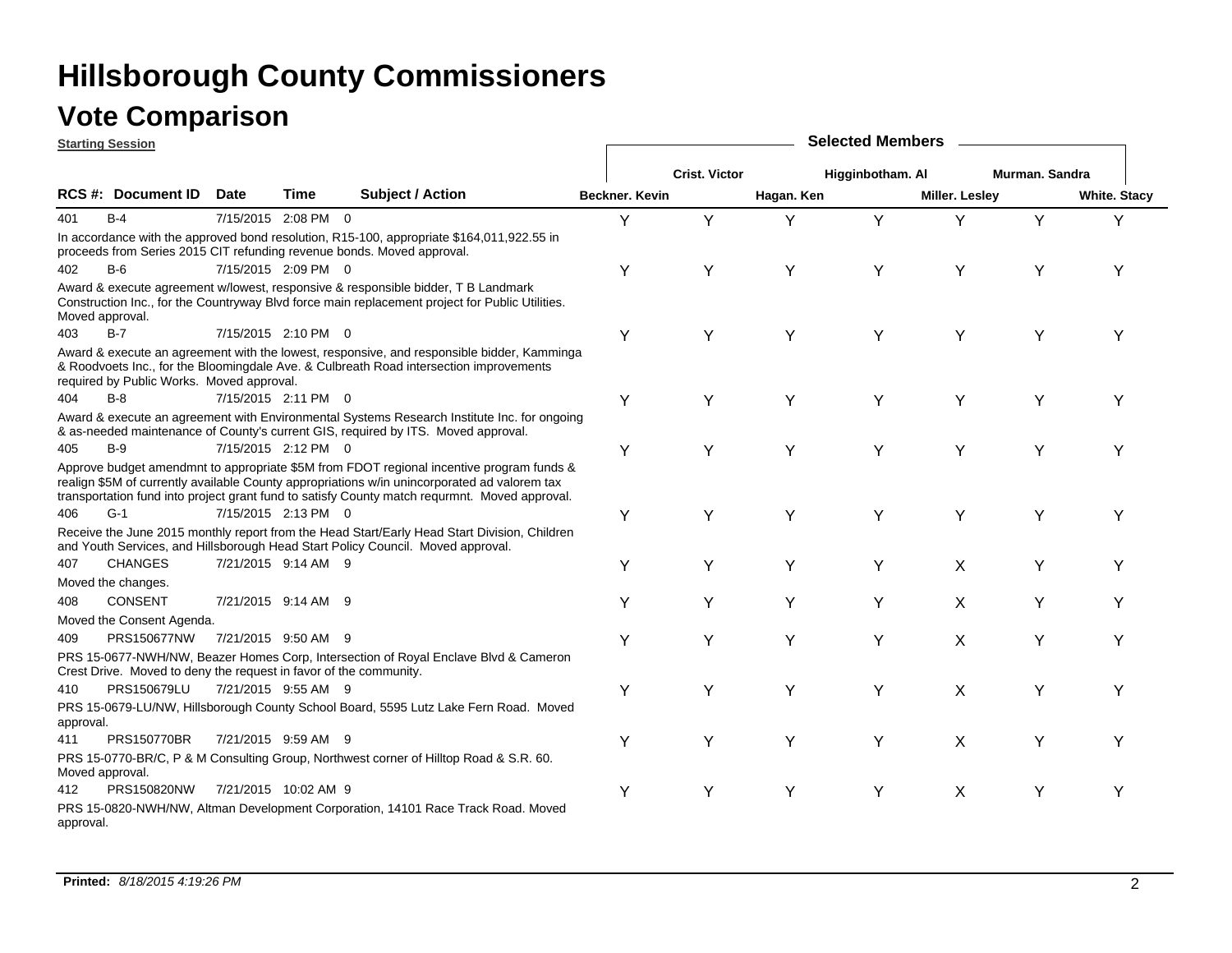### **Vote Comparison**

**Starting Session**

|          | <u>Starting Session</u>                                  |             |                      |                                                                                                                                                                                                                                                                                                 |                       |                      |            |                  |                |                |                     |  |
|----------|----------------------------------------------------------|-------------|----------------------|-------------------------------------------------------------------------------------------------------------------------------------------------------------------------------------------------------------------------------------------------------------------------------------------------|-----------------------|----------------------|------------|------------------|----------------|----------------|---------------------|--|
|          |                                                          |             |                      |                                                                                                                                                                                                                                                                                                 |                       | <b>Crist. Victor</b> |            | Higginbotham. Al |                | Murman. Sandra |                     |  |
|          | RCS #: Document ID                                       | <b>Date</b> | <b>Time</b>          | <b>Subject / Action</b>                                                                                                                                                                                                                                                                         | <b>Beckner, Kevin</b> |                      | Hagan. Ken |                  | Miller. Lesley |                | <b>White. Stacy</b> |  |
| 413      | PRS150823US                                              |             | 7/21/2015 10:04 AM 9 |                                                                                                                                                                                                                                                                                                 | Υ                     | Y                    | Υ          | Y                | X              | Y              | Y                   |  |
|          |                                                          |             |                      | PRS 15-0823-USF/NW, USF SPE DE LLC, 12708 Bruce B. Downs Blvd. Moved approval.                                                                                                                                                                                                                  |                       |                      |            |                  |                |                |                     |  |
| 414      | PRS150826BA                                              |             | 7/21/2015 10:05 AM 9 |                                                                                                                                                                                                                                                                                                 | Υ                     | Υ                    | Y          | Υ                | X              | Υ              | Υ                   |  |
|          | U.S. Highway 301. Moved approval.                        |             |                      | PRS 15-0826-BA/S, Highway 301 Investors LLC, Northside of Sumner Road, 3/4 mile east of                                                                                                                                                                                                         |                       |                      |            |                  |                |                |                     |  |
| 415      | CDD140406                                                |             | 7/21/2015 10:08 AM 5 |                                                                                                                                                                                                                                                                                                 | Υ                     | Υ                    | Y          | Υ                | X              | Υ              | Υ                   |  |
|          | (Ordinance 15-17)                                        |             |                      | CDD 14-0406 - Petition to expand the boundaries of The Highlands CDD. Moved approval                                                                                                                                                                                                            |                       |                      |            |                  |                |                |                     |  |
| 416      | CDD150489                                                |             | 7/21/2015 10:10 AM 5 |                                                                                                                                                                                                                                                                                                 | Υ                     | Υ                    | Υ          | Υ                | X              | Υ              | Υ                   |  |
|          | (Ordinance 15-18)                                        |             |                      | CDD 15-0489 - Petition to expand the boundaries of the Triple Creek CDD. Moved approval.                                                                                                                                                                                                        |                       |                      |            |                  |                |                |                     |  |
| 417      | RZ150175BR                                               |             | 7/21/2015 10:19 AM 9 |                                                                                                                                                                                                                                                                                                 | Υ                     | Y                    | N          | Y                | Χ              | Υ              | Υ                   |  |
|          |                                                          |             |                      | RZ 15-0175-BR/C (Remand), Vincent A. Marchetti, Southeast corner of Kings Avenue and<br>West Lumsden Road. Moved for approval based on the conditions that were on the record.                                                                                                                  |                       |                      |            |                  |                |                |                     |  |
| 418      | RZ150515SM                                               |             | 7/21/2015 10:22 AM 9 |                                                                                                                                                                                                                                                                                                 | Υ                     | Y                    | Υ          | Y                | X              | Υ              | Υ                   |  |
|          | north of Coade Stone Drive. Moved to open oral argument. |             |                      | RZ 15-0515-SM/C, Highland Equities Incorporated, Westside of North Parsons Avenue, 500 ft                                                                                                                                                                                                       |                       |                      |            |                  |                |                |                     |  |
| 419      | RZ150515SM                                               |             | 7/21/2015 10:31 AM 9 |                                                                                                                                                                                                                                                                                                 | Υ                     | N                    | Υ          | Υ                | X              | Υ              | Υ                   |  |
|          | north of Coade Stone Drive. Moved approval.              |             |                      | RZ 15-0515-SM/C, Highland Equities Incorporated, Westside of North Parsons Avenue, 500 ft                                                                                                                                                                                                       |                       |                      |            |                  |                |                |                     |  |
| 420      | DRI150786                                                |             | 7/21/2015 10:34 AM 9 |                                                                                                                                                                                                                                                                                                 | Υ                     | Υ                    | Υ          | Υ                | X              | Υ              | Υ                   |  |
|          |                                                          |             |                      | DRI 15-0786, Crosstown DRI 151, and PRS 15-0554-BR/C, Delaney Realty Group LLC,<br>Northeast corner of Delaney Creek Blvd. and U.S. Hwy. 301. Moved approval.                                                                                                                                   |                       |                      |            |                  |                |                |                     |  |
| 421      | $V15-0028$                                               |             | 7/21/2015 10:38 AM 9 |                                                                                                                                                                                                                                                                                                 | Y                     | Y                    | Y          | Y                | X              | Y              | Υ                   |  |
|          | South Tampa subdivision (PB 6/PG 3). Moved approval.     |             |                      | V15-0028 - Petition to vacate certain unimproved platted rights of way, pursuant to the plat of                                                                                                                                                                                                 |                       |                      |            |                  |                |                |                     |  |
| 422      | RZ150439GP                                               |             | 7/21/2015 10:38 AM 9 |                                                                                                                                                                                                                                                                                                 | Υ                     | Y                    | Y          | Y                | X              | Y              | Υ                   |  |
|          | Causeway Boulevard. Moved approval.                      |             |                      | RZ 15-0439-GPR/C, The Villages at Crosstown LLC, northwest corner of U.S. Highway 301 &                                                                                                                                                                                                         |                       |                      |            |                  |                |                |                     |  |
| 423      | WS/GPFFG                                                 |             | 7/29/2015 2:00 PM 0  |                                                                                                                                                                                                                                                                                                 | Υ                     | Y                    | Y          | Y                | Y              | Y              | Υ                   |  |
|          | would take moving forward.                               |             |                      | Moved to endorse the guiding principles and recognized the next steps were the direction they                                                                                                                                                                                                   |                       |                      |            |                  |                |                |                     |  |
| 424      | <b>BUDGET/WS</b>                                         |             | 7/30/2015 9:40 AM 0  |                                                                                                                                                                                                                                                                                                 | Υ                     | Y                    | Y          | Y                | Υ              | Y              | Υ                   |  |
|          |                                                          |             |                      | Amended motion that funds go into a specific line item for the BP oil spill fund created by<br>County's financial team & that County Atty's Office draft resolution stating no expenditures be<br>made from fund until Board approved specific appropriations of funds at the appropriate time. |                       |                      |            |                  |                |                |                     |  |
| 425      | <b>BUDGET/WS</b>                                         |             | 7/30/2015 9:45 AM 0  |                                                                                                                                                                                                                                                                                                 | Y                     | Υ                    | Y          | Y                | Y              | Y              | Υ                   |  |
| process. |                                                          |             |                      | Moved the Board hold the BP settlement in abeyance until the FY 2017 budget planning                                                                                                                                                                                                            |                       |                      |            |                  |                |                |                     |  |

**Selected Members**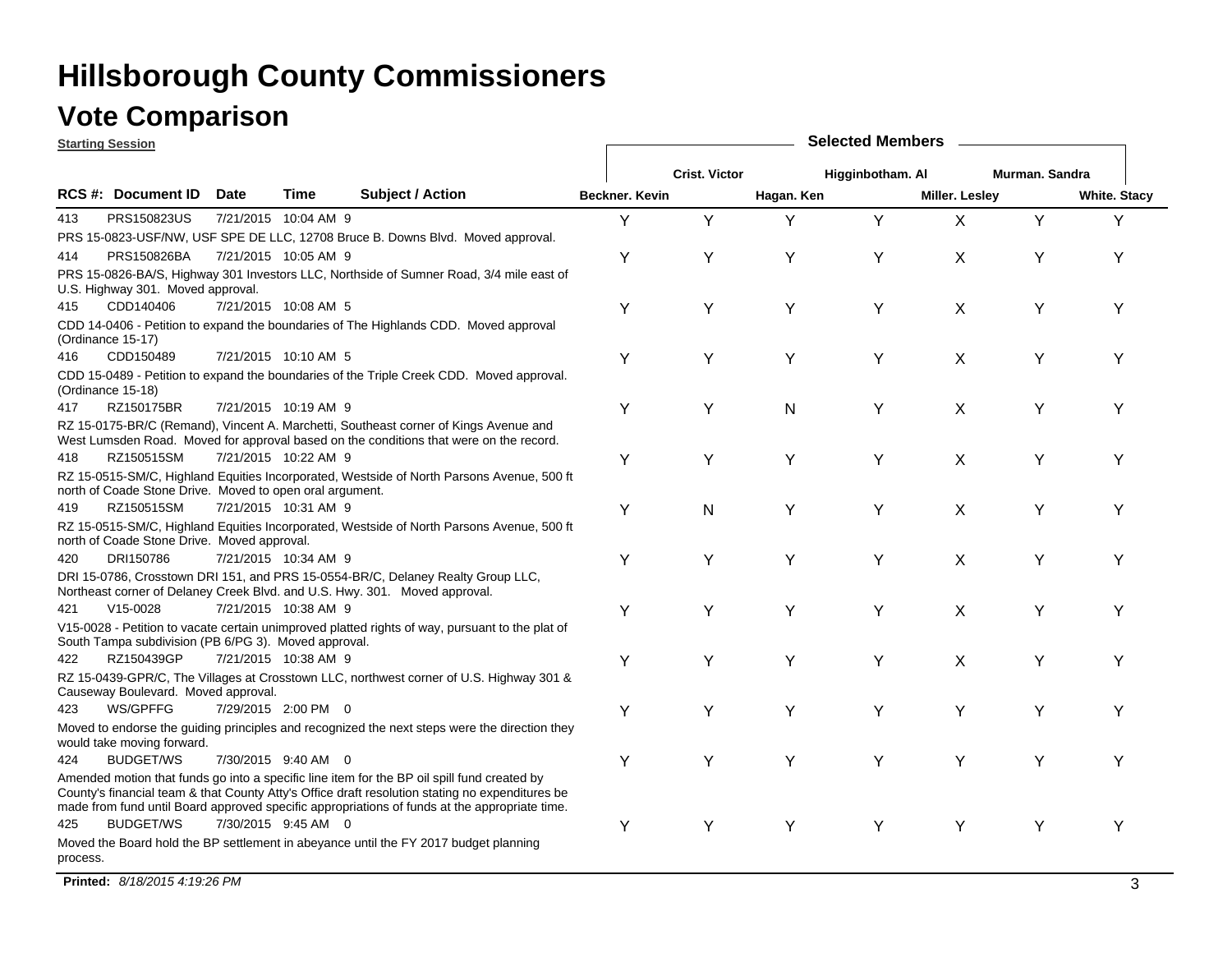|     | <b>Starting Session</b>     |                                                  |                     |               |                                                                                                                       |                       |                      |            | <b>Selected Members</b> |                |                |                     |
|-----|-----------------------------|--------------------------------------------------|---------------------|---------------|-----------------------------------------------------------------------------------------------------------------------|-----------------------|----------------------|------------|-------------------------|----------------|----------------|---------------------|
|     |                             |                                                  |                     |               |                                                                                                                       |                       | <b>Crist. Victor</b> |            | Higginbotham. Al        |                | Murman, Sandra |                     |
|     | <b>RCS #: Document ID</b>   | <b>Date</b>                                      | Time                |               | <b>Subject / Action</b>                                                                                               | <b>Beckner, Kevin</b> |                      | Hagan. Ken |                         | Miller. Lesley |                | <b>White. Stacy</b> |
| 426 | <b>BUDGET/WS</b>            |                                                  | 7/30/2015 9:49 AM 7 |               |                                                                                                                       |                       |                      |            | N                       | Y              | Y              |                     |
|     | <b>Begin Date: 7/1/2015</b> | budgetCountywide Millages Noncountywide Millages |                     |               | and set the date, time, and place of the first public hearing on the Hillsborough County FY 2016<br><b>Bills: ALL</b> |                       |                      |            |                         |                |                |                     |
|     | End Date: 7/30/2015         |                                                  |                     |               |                                                                                                                       |                       |                      |            |                         |                |                |                     |
|     | Vote Types: ALL             |                                                  |                     |               | <b>Actions: ALL</b>                                                                                                   |                       |                      |            |                         |                |                |                     |
|     | Sort Order: RCS #:          |                                                  |                     | Subiects: ALL |                                                                                                                       |                       |                      |            |                         |                |                |                     |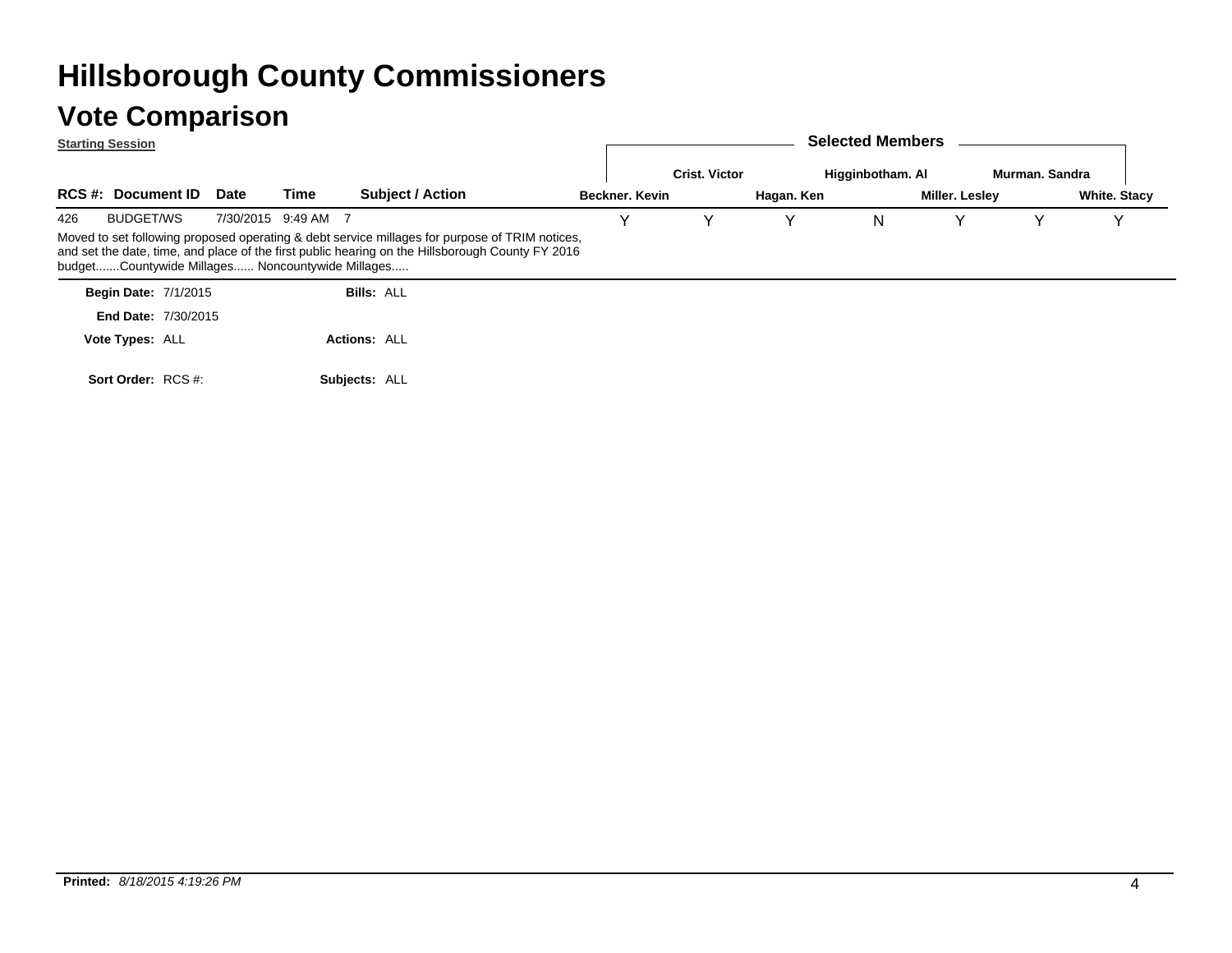### **Vote Comparison**

|           | <b>Starting Session</b>                                                                                                                                                                                                                                                                                                                                                                                                                                                                                                                                                                                                                                                                                                                                                                                                                                                                                                                                                                                                                                                                                                                                                                                                                                                                                                                                                                                                                                                                                                                                                                                                                                                                                                                                                                                                                                                                                                                                                                                                                                                                                                                                                                                                                                                                                                                                                                                                                                                                                                                                                                                                                                                                                                                                                                                                                                                                                                                                                                                                                                                                                                                                                                                                               |  |  | <b>Selected Members</b> |                      |  |  |  |  |  |  |
|-----------|---------------------------------------------------------------------------------------------------------------------------------------------------------------------------------------------------------------------------------------------------------------------------------------------------------------------------------------------------------------------------------------------------------------------------------------------------------------------------------------------------------------------------------------------------------------------------------------------------------------------------------------------------------------------------------------------------------------------------------------------------------------------------------------------------------------------------------------------------------------------------------------------------------------------------------------------------------------------------------------------------------------------------------------------------------------------------------------------------------------------------------------------------------------------------------------------------------------------------------------------------------------------------------------------------------------------------------------------------------------------------------------------------------------------------------------------------------------------------------------------------------------------------------------------------------------------------------------------------------------------------------------------------------------------------------------------------------------------------------------------------------------------------------------------------------------------------------------------------------------------------------------------------------------------------------------------------------------------------------------------------------------------------------------------------------------------------------------------------------------------------------------------------------------------------------------------------------------------------------------------------------------------------------------------------------------------------------------------------------------------------------------------------------------------------------------------------------------------------------------------------------------------------------------------------------------------------------------------------------------------------------------------------------------------------------------------------------------------------------------------------------------------------------------------------------------------------------------------------------------------------------------------------------------------------------------------------------------------------------------------------------------------------------------------------------------------------------------------------------------------------------------------------------------------------------------------------------------------------------------|--|--|-------------------------|----------------------|--|--|--|--|--|--|
|           |                                                                                                                                                                                                                                                                                                                                                                                                                                                                                                                                                                                                                                                                                                                                                                                                                                                                                                                                                                                                                                                                                                                                                                                                                                                                                                                                                                                                                                                                                                                                                                                                                                                                                                                                                                                                                                                                                                                                                                                                                                                                                                                                                                                                                                                                                                                                                                                                                                                                                                                                                                                                                                                                                                                                                                                                                                                                                                                                                                                                                                                                                                                                                                                                                                       |  |  |                         | <b>Crist. Victor</b> |  |  |  |  |  |  |
|           | Higginbotham. Al<br>Murman. Sandra<br><b>RCS #: Document ID</b><br><b>Date</b><br>Time<br><b>Subject / Action</b><br><b>Beckner, Kevin</b><br>Hagan. Ken<br>Miller. Lesley<br><b>White. Stacy</b><br><b>CHANGES</b><br>9:08 AM 0<br>X<br>Y<br>8/5/2015<br>Y<br>Υ<br>Y<br>Y<br>Y<br>Moved the changes.<br><b>CONSENT</b><br>8/5/2015<br>9:26 AM 0<br>Y<br>Υ<br>Y<br>Y<br>Υ<br>Υ<br>Y<br>Moved the Consent.<br>$B-1$<br>8/5/2015<br>$9:38$ AM 0<br>Υ<br>Υ<br>Υ<br>Y<br>Υ<br>Υ<br>Y<br>Approve the amendments to the Board Rules of Order as reviewed & recommended by the<br>Rules of Order Review Committee. Moved approval.<br>$B-2$<br>8/5/2015 9:49 AM 0<br>Y<br>Y<br>Y<br>Y<br>Y<br>Y<br>N<br>Direct the County Attorney to prepare an ordinance setting a referendum for November 2016 to<br>approve levy of a one-half percent Charter County & Regional Transportation System Surtax in<br>Hills County for a period of 30 years Moved for the item to go forward.<br>$B-4$<br>8/5/2015 9:51 AM 0<br>Y<br>Y<br>Y<br>Y<br>Y<br>Υ<br>Y<br>(a) Approve an agreement w/ Tampa JCC/Federation Inc. in the amount of \$1 million for the<br>purpose of assisting in the transformation of the 83,500-square-feet Hesterly Armory into a<br>100,000-square-feet community center. Approve resolution allocatingMoved approval.<br>$B-5$<br>8/5/2015 9:54 AM 0<br>Y<br>Y<br>Y<br>Y<br>Y<br>Υ<br>Y<br>(a) Approve an agreement w/ the Greater Hills County Fair Association Inc. in the amount of<br>\$707,000 for the purpose of making facility improvements to the HC Fair site located at the<br>corner of State Road 60 & Sydney Washer Road. So moved to waive Item C, waive the<br>$B-5$<br>8/5/2015 9:54 AM 0<br>Y<br>Y<br>Y<br>Y<br>Y<br>Υ<br>Y<br>(a) Approve an agreement w/ the Greater Hills County Fair Association Inc. in the amount of<br>\$707,000 for the purpose of making facility improvements to the HC Fair site located at the<br>corner of State Road 60 & Sydney Washer Road. Moved approval.<br>$B-6$<br>8/5/2015 9:55 AM 0<br>Y<br>Y<br>Υ<br>Υ<br>Y<br>Υ<br>Υ<br>Award and execute agreement with the lowest, responsive, and responsible bidder, Metro<br>Equipment Service Inc. in the amount of \$2,984,564 for the Northdale Reclaimed Water<br>Transmission Main Replacement and Dawnview Force Main Replacement Moved approval.<br>$D-1$<br>Υ<br>Υ<br>Y<br>8/5/2015 10:02 AM 0<br>Υ<br>Y<br>Y<br>Y<br>(a) Conduct a public hearing to accept comments on the proposed Program Year (PY) 2015/16<br>Annual Action Plan and PY 2011/12, 2012/13, 2013/14 & 2014/15 substantial amendment<br>required by the US Dept. of Housing & Urban Devel., in connection w/ grant-funded Moved<br>$D-2$<br>8/5/2015<br>Y<br>Υ<br>Υ<br>10:03 AM 0<br>Υ<br>Υ<br>Υ<br>Υ<br>Conduct the second of two required public hearings for a development agreement between<br>Vaughn Family LP and the County. Moved approval.<br>$F-2$<br>8/5/2015 10:04 AM 0<br>Υ<br>Υ<br>Υ<br>Υ<br>Y<br>Y<br>Υ<br>Presentation by Mr. Frank Strom, Interim Director, Consumer and Veterans Services, regarding<br>a new initiative for veterans in collaboration with the Tampa Bay Rays. Moved to waive the<br>rules and take up Item F-2. |  |  |                         |                      |  |  |  |  |  |  |
| 427       |                                                                                                                                                                                                                                                                                                                                                                                                                                                                                                                                                                                                                                                                                                                                                                                                                                                                                                                                                                                                                                                                                                                                                                                                                                                                                                                                                                                                                                                                                                                                                                                                                                                                                                                                                                                                                                                                                                                                                                                                                                                                                                                                                                                                                                                                                                                                                                                                                                                                                                                                                                                                                                                                                                                                                                                                                                                                                                                                                                                                                                                                                                                                                                                                                                       |  |  |                         |                      |  |  |  |  |  |  |
|           |                                                                                                                                                                                                                                                                                                                                                                                                                                                                                                                                                                                                                                                                                                                                                                                                                                                                                                                                                                                                                                                                                                                                                                                                                                                                                                                                                                                                                                                                                                                                                                                                                                                                                                                                                                                                                                                                                                                                                                                                                                                                                                                                                                                                                                                                                                                                                                                                                                                                                                                                                                                                                                                                                                                                                                                                                                                                                                                                                                                                                                                                                                                                                                                                                                       |  |  |                         |                      |  |  |  |  |  |  |
| 428       |                                                                                                                                                                                                                                                                                                                                                                                                                                                                                                                                                                                                                                                                                                                                                                                                                                                                                                                                                                                                                                                                                                                                                                                                                                                                                                                                                                                                                                                                                                                                                                                                                                                                                                                                                                                                                                                                                                                                                                                                                                                                                                                                                                                                                                                                                                                                                                                                                                                                                                                                                                                                                                                                                                                                                                                                                                                                                                                                                                                                                                                                                                                                                                                                                                       |  |  |                         |                      |  |  |  |  |  |  |
|           |                                                                                                                                                                                                                                                                                                                                                                                                                                                                                                                                                                                                                                                                                                                                                                                                                                                                                                                                                                                                                                                                                                                                                                                                                                                                                                                                                                                                                                                                                                                                                                                                                                                                                                                                                                                                                                                                                                                                                                                                                                                                                                                                                                                                                                                                                                                                                                                                                                                                                                                                                                                                                                                                                                                                                                                                                                                                                                                                                                                                                                                                                                                                                                                                                                       |  |  |                         |                      |  |  |  |  |  |  |
| 429       |                                                                                                                                                                                                                                                                                                                                                                                                                                                                                                                                                                                                                                                                                                                                                                                                                                                                                                                                                                                                                                                                                                                                                                                                                                                                                                                                                                                                                                                                                                                                                                                                                                                                                                                                                                                                                                                                                                                                                                                                                                                                                                                                                                                                                                                                                                                                                                                                                                                                                                                                                                                                                                                                                                                                                                                                                                                                                                                                                                                                                                                                                                                                                                                                                                       |  |  |                         |                      |  |  |  |  |  |  |
|           |                                                                                                                                                                                                                                                                                                                                                                                                                                                                                                                                                                                                                                                                                                                                                                                                                                                                                                                                                                                                                                                                                                                                                                                                                                                                                                                                                                                                                                                                                                                                                                                                                                                                                                                                                                                                                                                                                                                                                                                                                                                                                                                                                                                                                                                                                                                                                                                                                                                                                                                                                                                                                                                                                                                                                                                                                                                                                                                                                                                                                                                                                                                                                                                                                                       |  |  |                         |                      |  |  |  |  |  |  |
| 430       |                                                                                                                                                                                                                                                                                                                                                                                                                                                                                                                                                                                                                                                                                                                                                                                                                                                                                                                                                                                                                                                                                                                                                                                                                                                                                                                                                                                                                                                                                                                                                                                                                                                                                                                                                                                                                                                                                                                                                                                                                                                                                                                                                                                                                                                                                                                                                                                                                                                                                                                                                                                                                                                                                                                                                                                                                                                                                                                                                                                                                                                                                                                                                                                                                                       |  |  |                         |                      |  |  |  |  |  |  |
|           |                                                                                                                                                                                                                                                                                                                                                                                                                                                                                                                                                                                                                                                                                                                                                                                                                                                                                                                                                                                                                                                                                                                                                                                                                                                                                                                                                                                                                                                                                                                                                                                                                                                                                                                                                                                                                                                                                                                                                                                                                                                                                                                                                                                                                                                                                                                                                                                                                                                                                                                                                                                                                                                                                                                                                                                                                                                                                                                                                                                                                                                                                                                                                                                                                                       |  |  |                         |                      |  |  |  |  |  |  |
| 431       |                                                                                                                                                                                                                                                                                                                                                                                                                                                                                                                                                                                                                                                                                                                                                                                                                                                                                                                                                                                                                                                                                                                                                                                                                                                                                                                                                                                                                                                                                                                                                                                                                                                                                                                                                                                                                                                                                                                                                                                                                                                                                                                                                                                                                                                                                                                                                                                                                                                                                                                                                                                                                                                                                                                                                                                                                                                                                                                                                                                                                                                                                                                                                                                                                                       |  |  |                         |                      |  |  |  |  |  |  |
|           |                                                                                                                                                                                                                                                                                                                                                                                                                                                                                                                                                                                                                                                                                                                                                                                                                                                                                                                                                                                                                                                                                                                                                                                                                                                                                                                                                                                                                                                                                                                                                                                                                                                                                                                                                                                                                                                                                                                                                                                                                                                                                                                                                                                                                                                                                                                                                                                                                                                                                                                                                                                                                                                                                                                                                                                                                                                                                                                                                                                                                                                                                                                                                                                                                                       |  |  |                         |                      |  |  |  |  |  |  |
| 432       |                                                                                                                                                                                                                                                                                                                                                                                                                                                                                                                                                                                                                                                                                                                                                                                                                                                                                                                                                                                                                                                                                                                                                                                                                                                                                                                                                                                                                                                                                                                                                                                                                                                                                                                                                                                                                                                                                                                                                                                                                                                                                                                                                                                                                                                                                                                                                                                                                                                                                                                                                                                                                                                                                                                                                                                                                                                                                                                                                                                                                                                                                                                                                                                                                                       |  |  |                         |                      |  |  |  |  |  |  |
| financial |                                                                                                                                                                                                                                                                                                                                                                                                                                                                                                                                                                                                                                                                                                                                                                                                                                                                                                                                                                                                                                                                                                                                                                                                                                                                                                                                                                                                                                                                                                                                                                                                                                                                                                                                                                                                                                                                                                                                                                                                                                                                                                                                                                                                                                                                                                                                                                                                                                                                                                                                                                                                                                                                                                                                                                                                                                                                                                                                                                                                                                                                                                                                                                                                                                       |  |  |                         |                      |  |  |  |  |  |  |
| 433       |                                                                                                                                                                                                                                                                                                                                                                                                                                                                                                                                                                                                                                                                                                                                                                                                                                                                                                                                                                                                                                                                                                                                                                                                                                                                                                                                                                                                                                                                                                                                                                                                                                                                                                                                                                                                                                                                                                                                                                                                                                                                                                                                                                                                                                                                                                                                                                                                                                                                                                                                                                                                                                                                                                                                                                                                                                                                                                                                                                                                                                                                                                                                                                                                                                       |  |  |                         |                      |  |  |  |  |  |  |
|           |                                                                                                                                                                                                                                                                                                                                                                                                                                                                                                                                                                                                                                                                                                                                                                                                                                                                                                                                                                                                                                                                                                                                                                                                                                                                                                                                                                                                                                                                                                                                                                                                                                                                                                                                                                                                                                                                                                                                                                                                                                                                                                                                                                                                                                                                                                                                                                                                                                                                                                                                                                                                                                                                                                                                                                                                                                                                                                                                                                                                                                                                                                                                                                                                                                       |  |  |                         |                      |  |  |  |  |  |  |
| 434       |                                                                                                                                                                                                                                                                                                                                                                                                                                                                                                                                                                                                                                                                                                                                                                                                                                                                                                                                                                                                                                                                                                                                                                                                                                                                                                                                                                                                                                                                                                                                                                                                                                                                                                                                                                                                                                                                                                                                                                                                                                                                                                                                                                                                                                                                                                                                                                                                                                                                                                                                                                                                                                                                                                                                                                                                                                                                                                                                                                                                                                                                                                                                                                                                                                       |  |  |                         |                      |  |  |  |  |  |  |
|           |                                                                                                                                                                                                                                                                                                                                                                                                                                                                                                                                                                                                                                                                                                                                                                                                                                                                                                                                                                                                                                                                                                                                                                                                                                                                                                                                                                                                                                                                                                                                                                                                                                                                                                                                                                                                                                                                                                                                                                                                                                                                                                                                                                                                                                                                                                                                                                                                                                                                                                                                                                                                                                                                                                                                                                                                                                                                                                                                                                                                                                                                                                                                                                                                                                       |  |  |                         |                      |  |  |  |  |  |  |
| 435       |                                                                                                                                                                                                                                                                                                                                                                                                                                                                                                                                                                                                                                                                                                                                                                                                                                                                                                                                                                                                                                                                                                                                                                                                                                                                                                                                                                                                                                                                                                                                                                                                                                                                                                                                                                                                                                                                                                                                                                                                                                                                                                                                                                                                                                                                                                                                                                                                                                                                                                                                                                                                                                                                                                                                                                                                                                                                                                                                                                                                                                                                                                                                                                                                                                       |  |  |                         |                      |  |  |  |  |  |  |
| the item. |                                                                                                                                                                                                                                                                                                                                                                                                                                                                                                                                                                                                                                                                                                                                                                                                                                                                                                                                                                                                                                                                                                                                                                                                                                                                                                                                                                                                                                                                                                                                                                                                                                                                                                                                                                                                                                                                                                                                                                                                                                                                                                                                                                                                                                                                                                                                                                                                                                                                                                                                                                                                                                                                                                                                                                                                                                                                                                                                                                                                                                                                                                                                                                                                                                       |  |  |                         |                      |  |  |  |  |  |  |
| 436       |                                                                                                                                                                                                                                                                                                                                                                                                                                                                                                                                                                                                                                                                                                                                                                                                                                                                                                                                                                                                                                                                                                                                                                                                                                                                                                                                                                                                                                                                                                                                                                                                                                                                                                                                                                                                                                                                                                                                                                                                                                                                                                                                                                                                                                                                                                                                                                                                                                                                                                                                                                                                                                                                                                                                                                                                                                                                                                                                                                                                                                                                                                                                                                                                                                       |  |  |                         |                      |  |  |  |  |  |  |
|           |                                                                                                                                                                                                                                                                                                                                                                                                                                                                                                                                                                                                                                                                                                                                                                                                                                                                                                                                                                                                                                                                                                                                                                                                                                                                                                                                                                                                                                                                                                                                                                                                                                                                                                                                                                                                                                                                                                                                                                                                                                                                                                                                                                                                                                                                                                                                                                                                                                                                                                                                                                                                                                                                                                                                                                                                                                                                                                                                                                                                                                                                                                                                                                                                                                       |  |  |                         |                      |  |  |  |  |  |  |
| 437       |                                                                                                                                                                                                                                                                                                                                                                                                                                                                                                                                                                                                                                                                                                                                                                                                                                                                                                                                                                                                                                                                                                                                                                                                                                                                                                                                                                                                                                                                                                                                                                                                                                                                                                                                                                                                                                                                                                                                                                                                                                                                                                                                                                                                                                                                                                                                                                                                                                                                                                                                                                                                                                                                                                                                                                                                                                                                                                                                                                                                                                                                                                                                                                                                                                       |  |  |                         |                      |  |  |  |  |  |  |
|           |                                                                                                                                                                                                                                                                                                                                                                                                                                                                                                                                                                                                                                                                                                                                                                                                                                                                                                                                                                                                                                                                                                                                                                                                                                                                                                                                                                                                                                                                                                                                                                                                                                                                                                                                                                                                                                                                                                                                                                                                                                                                                                                                                                                                                                                                                                                                                                                                                                                                                                                                                                                                                                                                                                                                                                                                                                                                                                                                                                                                                                                                                                                                                                                                                                       |  |  |                         |                      |  |  |  |  |  |  |

**Printed:** *9/14/2015 1:33:14 PM* $\blacksquare$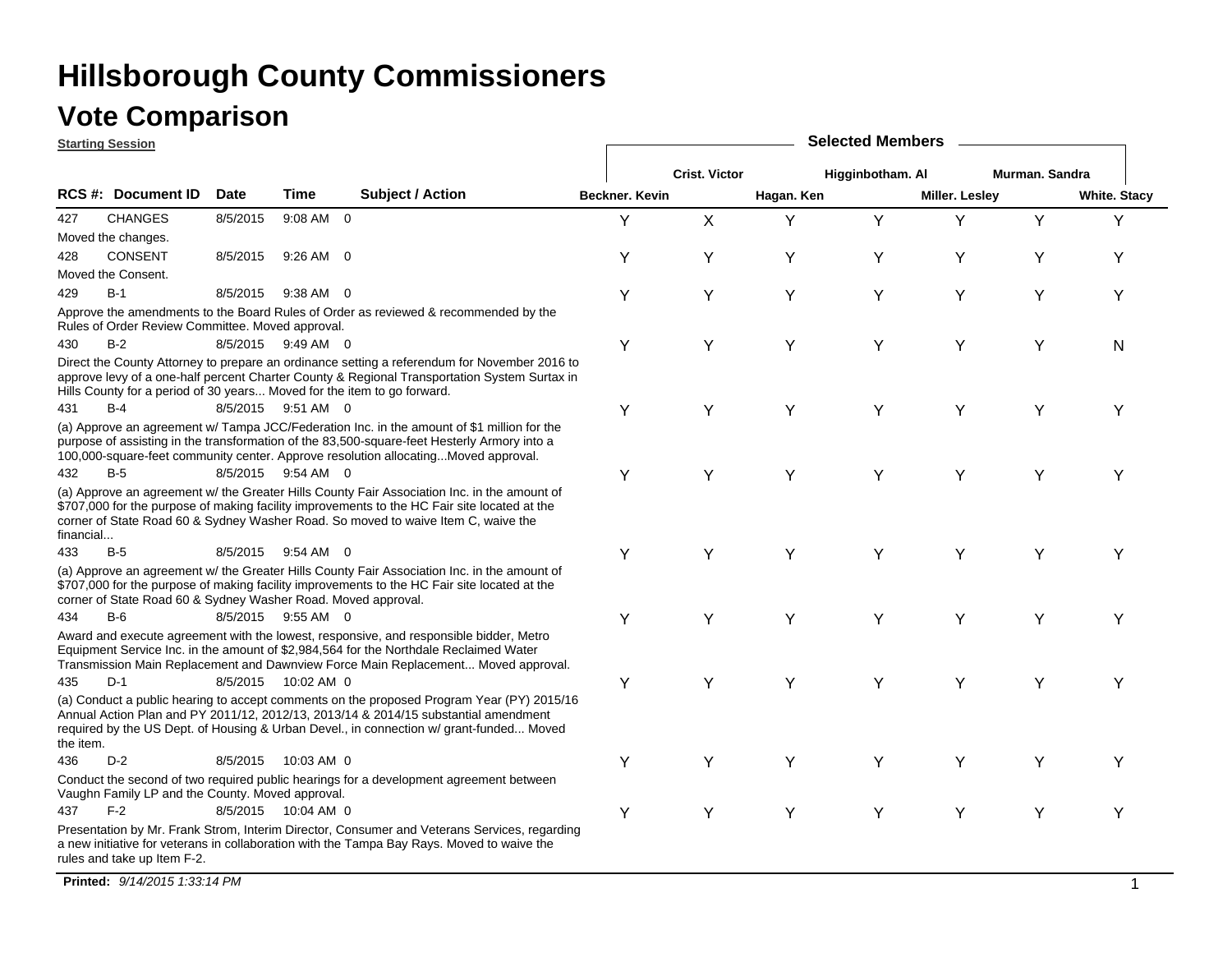|     | <b>Starting Session</b>                                                  |             |                      |                                                                                                                                                                                                                                                                                 |                | <b>Selected Members</b> |            |                  |                |                |                     |  |  |
|-----|--------------------------------------------------------------------------|-------------|----------------------|---------------------------------------------------------------------------------------------------------------------------------------------------------------------------------------------------------------------------------------------------------------------------------|----------------|-------------------------|------------|------------------|----------------|----------------|---------------------|--|--|
|     |                                                                          |             |                      |                                                                                                                                                                                                                                                                                 |                | <b>Crist. Victor</b>    |            | Higginbotham. Al |                | Murman, Sandra |                     |  |  |
|     | RCS #: Document ID                                                       | <b>Date</b> | <b>Time</b>          | <b>Subject / Action</b>                                                                                                                                                                                                                                                         | Beckner. Kevin |                         | Hagan. Ken |                  | Miller. Lesley |                | <b>White. Stacy</b> |  |  |
| 438 | $E-1$                                                                    | 8/5/2015    | 10:17 AM 0           |                                                                                                                                                                                                                                                                                 | Y              | Y                       | X          | X                | Y              | Υ              | Y                   |  |  |
|     | Bay, to present the quarterly activity report. Moved to waive the rules. |             |                      | Special appearance by Mr. Santiago Corrada, president/chief executive officer, Visit Tampa                                                                                                                                                                                      |                |                         |            |                  |                |                |                     |  |  |
| 439 | $B-3$                                                                    |             | 8/5/2015  10:33 AM 0 |                                                                                                                                                                                                                                                                                 | Y              | Y                       | Υ          | Υ                | Y              | Y              | Υ                   |  |  |
|     | Internal Auditor. Moved to waive the rules.                              |             |                      | Receive a quarterly update on the Internal Auditor's activity from Ms. Peggy Caskey, Interim                                                                                                                                                                                    |                |                         |            |                  |                |                |                     |  |  |
| 440 | $B-3$                                                                    |             | 8/5/2015  10:39 AM 0 |                                                                                                                                                                                                                                                                                 | Υ              | Υ                       | Υ          | Υ                | Υ              | Y              | Υ                   |  |  |
|     | Internal Auditor. Moved to accept the report.                            |             |                      | Receive a quarterly update on the Internal Auditor's activity from Ms. Peggy Caskey, Interim                                                                                                                                                                                    |                |                         |            |                  |                |                |                     |  |  |
| 441 | $E-2$                                                                    |             | 8/5/2015 10:39 AM 0  |                                                                                                                                                                                                                                                                                 | Y              | Υ                       | Y          | Υ                | Υ              | Y              | Υ                   |  |  |
|     | Moved to waive the rules.                                                |             |                      | Special appearance by HC Diversity Advisory Committee Chairman Hung Mai, and Tampa Bay<br>Area Refugee Task Force Chair Janet Blair, requesting HC to become a welcoming community.                                                                                             |                |                         |            |                  |                |                |                     |  |  |
| 442 | $E-2$                                                                    |             | 8/5/2015 11:18 AM 0  |                                                                                                                                                                                                                                                                                 | $\mathsf{N}$   | Υ                       | Υ          | Υ                | N              | Υ              | Y                   |  |  |
|     |                                                                          |             |                      | Special appearance by HC Diversity Advisory Committee Chairman Hung Mai Moved to put<br>forth an amendment that the Board ask the County Administrator to take a look at whether or<br>not there would be any indirect costs &, if so, report back what they would be.          |                |                         |            |                  |                |                |                     |  |  |
| 443 | $E-2$                                                                    |             | 8/5/2015 11:19 AM 0  |                                                                                                                                                                                                                                                                                 | Y              | Y                       | Y          | Y                | Y              | Y              | Υ                   |  |  |
|     |                                                                          |             |                      | Special appearance by HC Diversity Advisory Committee Chairman Hung Mai, and Tampa Bay<br>Area Refugee Task Force Chair Janet Blair, requesting HC to become a welcoming community.<br>Moved the Board join the Welcoming America League and become part of the vital effort to |                |                         |            |                  |                |                |                     |  |  |
| 444 | PH/CPA                                                                   |             | 8/6/2015 6:13 PM 5   |                                                                                                                                                                                                                                                                                 | Υ              | Υ                       | Υ          | Υ                | X              | Υ              | N                   |  |  |
|     | Urban Service Area. So moved. (Ordinance 15-19)                          |             |                      | Consideration of ordinance - Adoption of CPA 14-10-4-M - Future Land Use Map Change. Lutz                                                                                                                                                                                       |                |                         |            |                  |                |                |                     |  |  |
| 445 | PH/CPA                                                                   |             | 8/6/2015 6:13 PM 5   |                                                                                                                                                                                                                                                                                 | Y              | Y                       | Y          | Υ                | X              | Y              | Y                   |  |  |
|     |                                                                          |             |                      | Consideration of ordinance - Adoption of CPAs 14-9-Q, 14-10-3-M, 14-10-6-M, 14-10-7-M, 14-<br>10-8-M, 14-10-9-M, 15-01, 15-02, and 15-03. So moved. (Ordinances 15-20 and 15-21)                                                                                                |                |                         |            |                  |                |                |                     |  |  |
| 446 | <b>CHANGES</b>                                                           |             | 8/11/2015 9:07 AM 9  |                                                                                                                                                                                                                                                                                 | Y              | X                       | Υ          | Υ                | Y              | Y              | Υ                   |  |  |
|     | Moved the changes.                                                       |             |                      |                                                                                                                                                                                                                                                                                 |                |                         |            |                  |                |                |                     |  |  |
| 447 | <b>CONSENT</b>                                                           |             | 8/11/2015 9:07 AM 9  |                                                                                                                                                                                                                                                                                 | Υ              | X                       | Υ          | Y                | Y              | Y              | Y                   |  |  |
|     | Moved the Consent Agenda.                                                |             |                      |                                                                                                                                                                                                                                                                                 |                |                         |            |                  |                |                |                     |  |  |
| 448 | C.1                                                                      |             | 8/11/2015 9:13 AM 9  |                                                                                                                                                                                                                                                                                 | Y              | $\mathsf{X}$            | Υ          | Y                | Y              | Y              | Y                   |  |  |
|     | plat of Keystone Park Colony. Moved approval.                            |             |                      | V15-0029 - Vacate unimproved platted right of way, pursuant to the plan of Keystone Park<br>Colony - Adopt a resolution to vacate the certain unimproved platted right of way as shown on                                                                                       |                |                         |            |                  |                |                |                     |  |  |
| 449 | 614.03                                                                   |             | 8/11/2015 9:20 AM 9  |                                                                                                                                                                                                                                                                                 | Y              | X                       | X          | Y                | Y              | Y              | Υ                   |  |  |
|     | 23. Moved approval.                                                      |             |                      | 614.03P, Mosaic Fertilizer LLC, Consolidated Mines, Lonesome Area, approval of mining Unit                                                                                                                                                                                      |                |                         |            |                  |                |                |                     |  |  |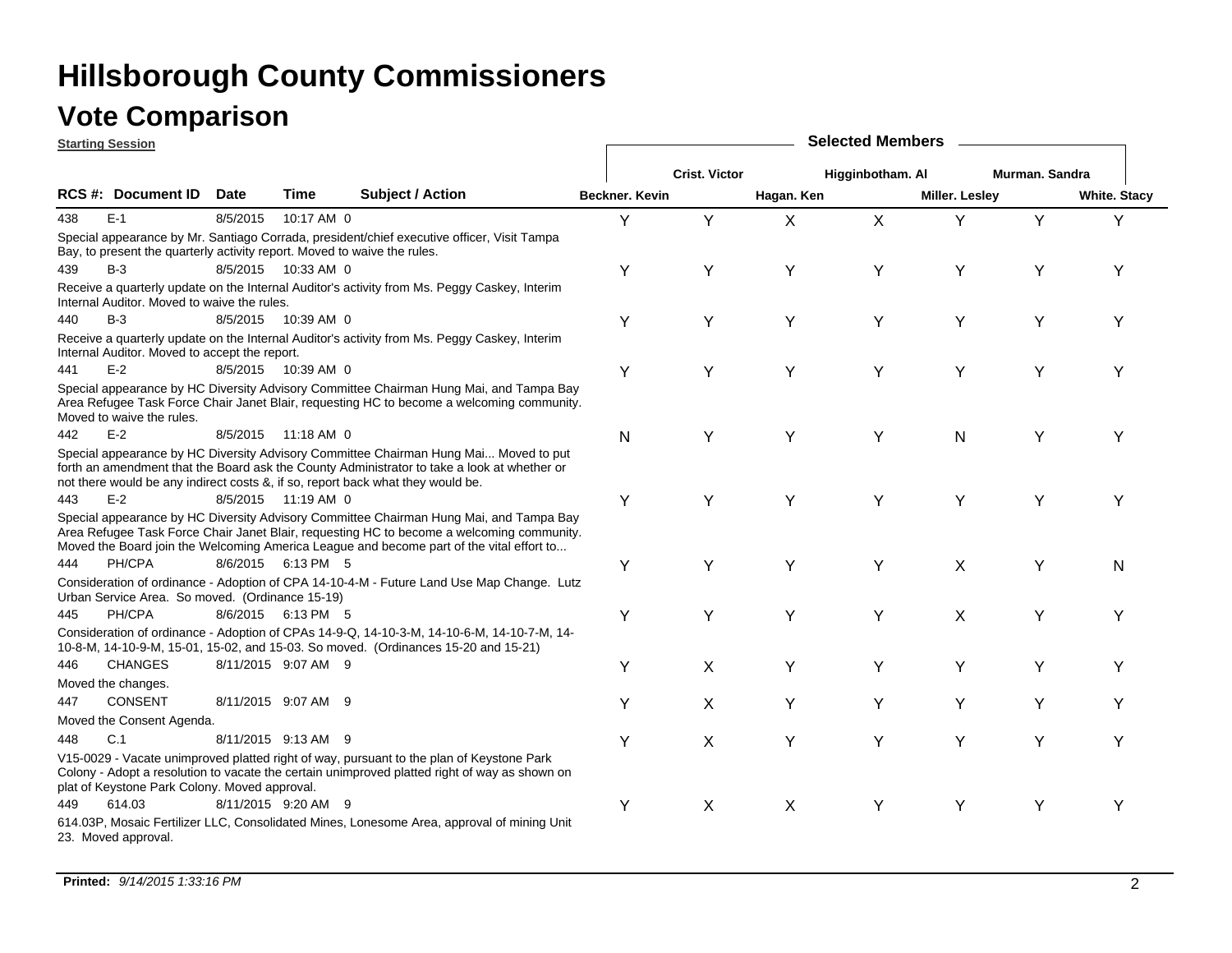### **Vote Comparison**

**Starting Session**

|     | <u>starting session</u>                                                                                                                                                                                                                                                                                                                                                                                                                                                                                                                                                                                                                                                                                                                                                                                                                                                                                                                                                                                                                                                                                                                                                                                                                                                                                                                                                                                                                                                                                                                                                                                                                                                                                                                                                                                                                                                                                                                                                                                                                                                                                                                                                                                                                                                                                                                                                                                                                                                                                                                                                                                                                                                                                             |             |      |                         |                       |                      |            | <b>OVIGOLOG INIGHTING</b> |                |                |                     |
|-----|---------------------------------------------------------------------------------------------------------------------------------------------------------------------------------------------------------------------------------------------------------------------------------------------------------------------------------------------------------------------------------------------------------------------------------------------------------------------------------------------------------------------------------------------------------------------------------------------------------------------------------------------------------------------------------------------------------------------------------------------------------------------------------------------------------------------------------------------------------------------------------------------------------------------------------------------------------------------------------------------------------------------------------------------------------------------------------------------------------------------------------------------------------------------------------------------------------------------------------------------------------------------------------------------------------------------------------------------------------------------------------------------------------------------------------------------------------------------------------------------------------------------------------------------------------------------------------------------------------------------------------------------------------------------------------------------------------------------------------------------------------------------------------------------------------------------------------------------------------------------------------------------------------------------------------------------------------------------------------------------------------------------------------------------------------------------------------------------------------------------------------------------------------------------------------------------------------------------------------------------------------------------------------------------------------------------------------------------------------------------------------------------------------------------------------------------------------------------------------------------------------------------------------------------------------------------------------------------------------------------------------------------------------------------------------------------------------------------|-------------|------|-------------------------|-----------------------|----------------------|------------|---------------------------|----------------|----------------|---------------------|
|     |                                                                                                                                                                                                                                                                                                                                                                                                                                                                                                                                                                                                                                                                                                                                                                                                                                                                                                                                                                                                                                                                                                                                                                                                                                                                                                                                                                                                                                                                                                                                                                                                                                                                                                                                                                                                                                                                                                                                                                                                                                                                                                                                                                                                                                                                                                                                                                                                                                                                                                                                                                                                                                                                                                                     |             |      |                         |                       | <b>Crist. Victor</b> |            | Higginbotham. Al          |                | Murman. Sandra |                     |
|     | <b>RCS #: Document ID</b>                                                                                                                                                                                                                                                                                                                                                                                                                                                                                                                                                                                                                                                                                                                                                                                                                                                                                                                                                                                                                                                                                                                                                                                                                                                                                                                                                                                                                                                                                                                                                                                                                                                                                                                                                                                                                                                                                                                                                                                                                                                                                                                                                                                                                                                                                                                                                                                                                                                                                                                                                                                                                                                                                           | <b>Date</b> | Time | <b>Subject / Action</b> | <b>Beckner, Kevin</b> |                      | Hagan. Ken |                           | Miller. Lesley |                | <b>White. Stacy</b> |
| 450 | PRS15-0025                                                                                                                                                                                                                                                                                                                                                                                                                                                                                                                                                                                                                                                                                                                                                                                                                                                                                                                                                                                                                                                                                                                                                                                                                                                                                                                                                                                                                                                                                                                                                                                                                                                                                                                                                                                                                                                                                                                                                                                                                                                                                                                                                                                                                                                                                                                                                                                                                                                                                                                                                                                                                                                                                                          |             |      |                         | Υ                     | $\mathsf{X}$         | Y          | Y                         | Y              | Y              | Y                   |
|     |                                                                                                                                                                                                                                                                                                                                                                                                                                                                                                                                                                                                                                                                                                                                                                                                                                                                                                                                                                                                                                                                                                                                                                                                                                                                                                                                                                                                                                                                                                                                                                                                                                                                                                                                                                                                                                                                                                                                                                                                                                                                                                                                                                                                                                                                                                                                                                                                                                                                                                                                                                                                                                                                                                                     |             |      |                         |                       |                      |            |                           |                |                |                     |
| 451 | 8/11/2015 10:10 AM 9<br>PRS 15-0025 SCC & WM/S, Hillsborough County Assoc II LLP and Hillsborough County Assoc.<br>IV LLLP. Moved approval.<br>PRS 15-0822<br>8/11/2015 10:16 AM 9<br>Υ<br>X<br>Y<br>Υ<br>Y<br>Υ<br>Y<br>PRS 15-0822-BYT/S, River Springs LLC, Southside of Fishhawk boulevard, 400 ft east of<br>Boyette Road. Moved approval.<br>PRS 15-0902<br>8/11/2015 10:18 AM 9<br>Υ<br>X<br>Υ<br>Υ<br>Υ<br>Υ<br>Υ<br>PRS 15-0902-RV/S, Eisenhower Property Group LLC, eastside of Fern Hill Drive, 1/4 mile<br>southest of Kenlake Drive. Moved approval.<br>PRS 15-0905<br>8/11/2015 10:20 AM 9<br>X<br>Y<br>Y<br>Υ<br>Y<br>Υ<br>Y<br>PRS 15-0905-TH/C, Florida Safety Contractors Inc., northeast corner of Jackson Road and<br>U.S. Highway 301. Moved approval.<br>PRS 15-0907<br>8/11/2015 10:22 AM 9<br>X<br>Y<br>Y<br>Y<br>Y<br>Y<br>Y<br>PRS 15-0907-RV/S, Jeff Hills, Parcel O LLC, east of U.S. Highway 301 by Ambleside<br>Boulevard. Moved approval.<br>RZ 15-0167<br>8/11/2015 10:29 AM 9<br>Y<br>Υ<br>X<br>Υ<br>Υ<br>Y<br>Υ<br>RZ 15-0167-RV/S, Susanne Johnson, Southwest side of Balm-Riverview Road, 100 ft<br>northwest of Kevin Street. Moved approval.<br>RZ 14-1103<br>8/11/2015 10:31 AM 9<br>Υ<br>X<br>Υ<br>Υ<br>Y<br>Υ<br>Υ<br>RZ 14-1103-ELOP/C, CWK Family Partnership LTD, east side of Raulerson Ranch Road, 1/4<br>mile north of Navajo Avenue. Moved to open oral argument.<br>RZ 14-1103<br>8/11/2015 10:46 AM 9<br>Y<br>X<br>Y<br>Y<br>Υ<br>Y<br>Υ<br>RZ 14-1103-ELOP/C, CWK Family Partnership LTD, east side of Raulerson Ranch Road, 1/4<br>mil north of Navajo Avenue. Moved to approve the approval with Condition 5, being truck traffic<br>on Saturdays from 12 p.m. to 5 p.m. and no traffic on Sunday.<br>RZ 15-0522<br>8/11/2015 10:47 AM 9<br>Υ<br>X<br>X<br>Y<br>Y<br>Y<br>Υ<br>RZ 15-0522 GPR/C, Rifaat Ahmad, northwest corner of Winham Drive & Palm River Road.<br>Moved to open oral argument.<br>RZ 15-0522<br>8/11/2015 10:48 AM 9<br>Υ<br>X<br>X<br>Υ<br>Υ<br>Υ<br>Υ<br>RZ 15-0522 GPR/C, Rifaat Ahmad, northwest corner of Winham Drive & Palm River Road.<br>Moved to continue the item.<br>MM 15-0534<br>8/11/2015 10:50 AM 9<br>Υ<br>X<br>Y<br>Υ<br>Y<br>Υ<br>X<br>MM 15-0534-BR/C, KMDG-2901 Brucken LLC, east side of Brucken Road, 100 ft south of<br>Cambron Drive. Moved to open oral argument.<br>MM 15-0534<br>8/11/2015 10:50 AM 9<br>Υ<br>X<br>X<br>Υ<br>Y<br>Υ<br>N<br>MM 15-0534-BR/C, KMDG-2901 Brucken LLC, east side of Brucken Road, 100 ft south of<br>Cambron Drive. Moved to deny the additional evidence request submitted by Mr. James Gibbs,<br>opponent, for failure to meet the standards for additional evidence submittal. |             |      |                         |                       |                      |            |                           |                |                |                     |
|     |                                                                                                                                                                                                                                                                                                                                                                                                                                                                                                                                                                                                                                                                                                                                                                                                                                                                                                                                                                                                                                                                                                                                                                                                                                                                                                                                                                                                                                                                                                                                                                                                                                                                                                                                                                                                                                                                                                                                                                                                                                                                                                                                                                                                                                                                                                                                                                                                                                                                                                                                                                                                                                                                                                                     |             |      |                         |                       |                      |            |                           |                |                |                     |
| 452 |                                                                                                                                                                                                                                                                                                                                                                                                                                                                                                                                                                                                                                                                                                                                                                                                                                                                                                                                                                                                                                                                                                                                                                                                                                                                                                                                                                                                                                                                                                                                                                                                                                                                                                                                                                                                                                                                                                                                                                                                                                                                                                                                                                                                                                                                                                                                                                                                                                                                                                                                                                                                                                                                                                                     |             |      |                         |                       |                      |            |                           |                |                |                     |
|     |                                                                                                                                                                                                                                                                                                                                                                                                                                                                                                                                                                                                                                                                                                                                                                                                                                                                                                                                                                                                                                                                                                                                                                                                                                                                                                                                                                                                                                                                                                                                                                                                                                                                                                                                                                                                                                                                                                                                                                                                                                                                                                                                                                                                                                                                                                                                                                                                                                                                                                                                                                                                                                                                                                                     |             |      |                         |                       |                      |            |                           |                |                |                     |
| 453 |                                                                                                                                                                                                                                                                                                                                                                                                                                                                                                                                                                                                                                                                                                                                                                                                                                                                                                                                                                                                                                                                                                                                                                                                                                                                                                                                                                                                                                                                                                                                                                                                                                                                                                                                                                                                                                                                                                                                                                                                                                                                                                                                                                                                                                                                                                                                                                                                                                                                                                                                                                                                                                                                                                                     |             |      |                         |                       |                      |            |                           |                |                |                     |
|     |                                                                                                                                                                                                                                                                                                                                                                                                                                                                                                                                                                                                                                                                                                                                                                                                                                                                                                                                                                                                                                                                                                                                                                                                                                                                                                                                                                                                                                                                                                                                                                                                                                                                                                                                                                                                                                                                                                                                                                                                                                                                                                                                                                                                                                                                                                                                                                                                                                                                                                                                                                                                                                                                                                                     |             |      |                         |                       |                      |            |                           |                |                |                     |
| 454 |                                                                                                                                                                                                                                                                                                                                                                                                                                                                                                                                                                                                                                                                                                                                                                                                                                                                                                                                                                                                                                                                                                                                                                                                                                                                                                                                                                                                                                                                                                                                                                                                                                                                                                                                                                                                                                                                                                                                                                                                                                                                                                                                                                                                                                                                                                                                                                                                                                                                                                                                                                                                                                                                                                                     |             |      |                         |                       |                      |            |                           |                |                |                     |
|     |                                                                                                                                                                                                                                                                                                                                                                                                                                                                                                                                                                                                                                                                                                                                                                                                                                                                                                                                                                                                                                                                                                                                                                                                                                                                                                                                                                                                                                                                                                                                                                                                                                                                                                                                                                                                                                                                                                                                                                                                                                                                                                                                                                                                                                                                                                                                                                                                                                                                                                                                                                                                                                                                                                                     |             |      |                         |                       |                      |            |                           |                |                |                     |
| 455 |                                                                                                                                                                                                                                                                                                                                                                                                                                                                                                                                                                                                                                                                                                                                                                                                                                                                                                                                                                                                                                                                                                                                                                                                                                                                                                                                                                                                                                                                                                                                                                                                                                                                                                                                                                                                                                                                                                                                                                                                                                                                                                                                                                                                                                                                                                                                                                                                                                                                                                                                                                                                                                                                                                                     |             |      |                         |                       |                      |            |                           |                |                |                     |
|     |                                                                                                                                                                                                                                                                                                                                                                                                                                                                                                                                                                                                                                                                                                                                                                                                                                                                                                                                                                                                                                                                                                                                                                                                                                                                                                                                                                                                                                                                                                                                                                                                                                                                                                                                                                                                                                                                                                                                                                                                                                                                                                                                                                                                                                                                                                                                                                                                                                                                                                                                                                                                                                                                                                                     |             |      |                         |                       |                      |            |                           |                |                |                     |
| 456 |                                                                                                                                                                                                                                                                                                                                                                                                                                                                                                                                                                                                                                                                                                                                                                                                                                                                                                                                                                                                                                                                                                                                                                                                                                                                                                                                                                                                                                                                                                                                                                                                                                                                                                                                                                                                                                                                                                                                                                                                                                                                                                                                                                                                                                                                                                                                                                                                                                                                                                                                                                                                                                                                                                                     |             |      |                         |                       |                      |            |                           |                |                |                     |
|     |                                                                                                                                                                                                                                                                                                                                                                                                                                                                                                                                                                                                                                                                                                                                                                                                                                                                                                                                                                                                                                                                                                                                                                                                                                                                                                                                                                                                                                                                                                                                                                                                                                                                                                                                                                                                                                                                                                                                                                                                                                                                                                                                                                                                                                                                                                                                                                                                                                                                                                                                                                                                                                                                                                                     |             |      |                         |                       |                      |            |                           |                |                |                     |
| 457 |                                                                                                                                                                                                                                                                                                                                                                                                                                                                                                                                                                                                                                                                                                                                                                                                                                                                                                                                                                                                                                                                                                                                                                                                                                                                                                                                                                                                                                                                                                                                                                                                                                                                                                                                                                                                                                                                                                                                                                                                                                                                                                                                                                                                                                                                                                                                                                                                                                                                                                                                                                                                                                                                                                                     |             |      |                         |                       |                      |            |                           |                |                |                     |
|     |                                                                                                                                                                                                                                                                                                                                                                                                                                                                                                                                                                                                                                                                                                                                                                                                                                                                                                                                                                                                                                                                                                                                                                                                                                                                                                                                                                                                                                                                                                                                                                                                                                                                                                                                                                                                                                                                                                                                                                                                                                                                                                                                                                                                                                                                                                                                                                                                                                                                                                                                                                                                                                                                                                                     |             |      |                         |                       |                      |            |                           |                |                |                     |
| 458 |                                                                                                                                                                                                                                                                                                                                                                                                                                                                                                                                                                                                                                                                                                                                                                                                                                                                                                                                                                                                                                                                                                                                                                                                                                                                                                                                                                                                                                                                                                                                                                                                                                                                                                                                                                                                                                                                                                                                                                                                                                                                                                                                                                                                                                                                                                                                                                                                                                                                                                                                                                                                                                                                                                                     |             |      |                         |                       |                      |            |                           |                |                |                     |
|     |                                                                                                                                                                                                                                                                                                                                                                                                                                                                                                                                                                                                                                                                                                                                                                                                                                                                                                                                                                                                                                                                                                                                                                                                                                                                                                                                                                                                                                                                                                                                                                                                                                                                                                                                                                                                                                                                                                                                                                                                                                                                                                                                                                                                                                                                                                                                                                                                                                                                                                                                                                                                                                                                                                                     |             |      |                         |                       |                      |            |                           |                |                |                     |
| 459 |                                                                                                                                                                                                                                                                                                                                                                                                                                                                                                                                                                                                                                                                                                                                                                                                                                                                                                                                                                                                                                                                                                                                                                                                                                                                                                                                                                                                                                                                                                                                                                                                                                                                                                                                                                                                                                                                                                                                                                                                                                                                                                                                                                                                                                                                                                                                                                                                                                                                                                                                                                                                                                                                                                                     |             |      |                         |                       |                      |            |                           |                |                |                     |
|     |                                                                                                                                                                                                                                                                                                                                                                                                                                                                                                                                                                                                                                                                                                                                                                                                                                                                                                                                                                                                                                                                                                                                                                                                                                                                                                                                                                                                                                                                                                                                                                                                                                                                                                                                                                                                                                                                                                                                                                                                                                                                                                                                                                                                                                                                                                                                                                                                                                                                                                                                                                                                                                                                                                                     |             |      |                         |                       |                      |            |                           |                |                |                     |
| 460 |                                                                                                                                                                                                                                                                                                                                                                                                                                                                                                                                                                                                                                                                                                                                                                                                                                                                                                                                                                                                                                                                                                                                                                                                                                                                                                                                                                                                                                                                                                                                                                                                                                                                                                                                                                                                                                                                                                                                                                                                                                                                                                                                                                                                                                                                                                                                                                                                                                                                                                                                                                                                                                                                                                                     |             |      |                         |                       |                      |            |                           |                |                |                     |
|     |                                                                                                                                                                                                                                                                                                                                                                                                                                                                                                                                                                                                                                                                                                                                                                                                                                                                                                                                                                                                                                                                                                                                                                                                                                                                                                                                                                                                                                                                                                                                                                                                                                                                                                                                                                                                                                                                                                                                                                                                                                                                                                                                                                                                                                                                                                                                                                                                                                                                                                                                                                                                                                                                                                                     |             |      |                         |                       |                      |            |                           |                |                |                     |
| 461 |                                                                                                                                                                                                                                                                                                                                                                                                                                                                                                                                                                                                                                                                                                                                                                                                                                                                                                                                                                                                                                                                                                                                                                                                                                                                                                                                                                                                                                                                                                                                                                                                                                                                                                                                                                                                                                                                                                                                                                                                                                                                                                                                                                                                                                                                                                                                                                                                                                                                                                                                                                                                                                                                                                                     |             |      |                         |                       |                      |            |                           |                |                |                     |
|     |                                                                                                                                                                                                                                                                                                                                                                                                                                                                                                                                                                                                                                                                                                                                                                                                                                                                                                                                                                                                                                                                                                                                                                                                                                                                                                                                                                                                                                                                                                                                                                                                                                                                                                                                                                                                                                                                                                                                                                                                                                                                                                                                                                                                                                                                                                                                                                                                                                                                                                                                                                                                                                                                                                                     |             |      |                         |                       |                      |            |                           |                |                |                     |

**Selected Members**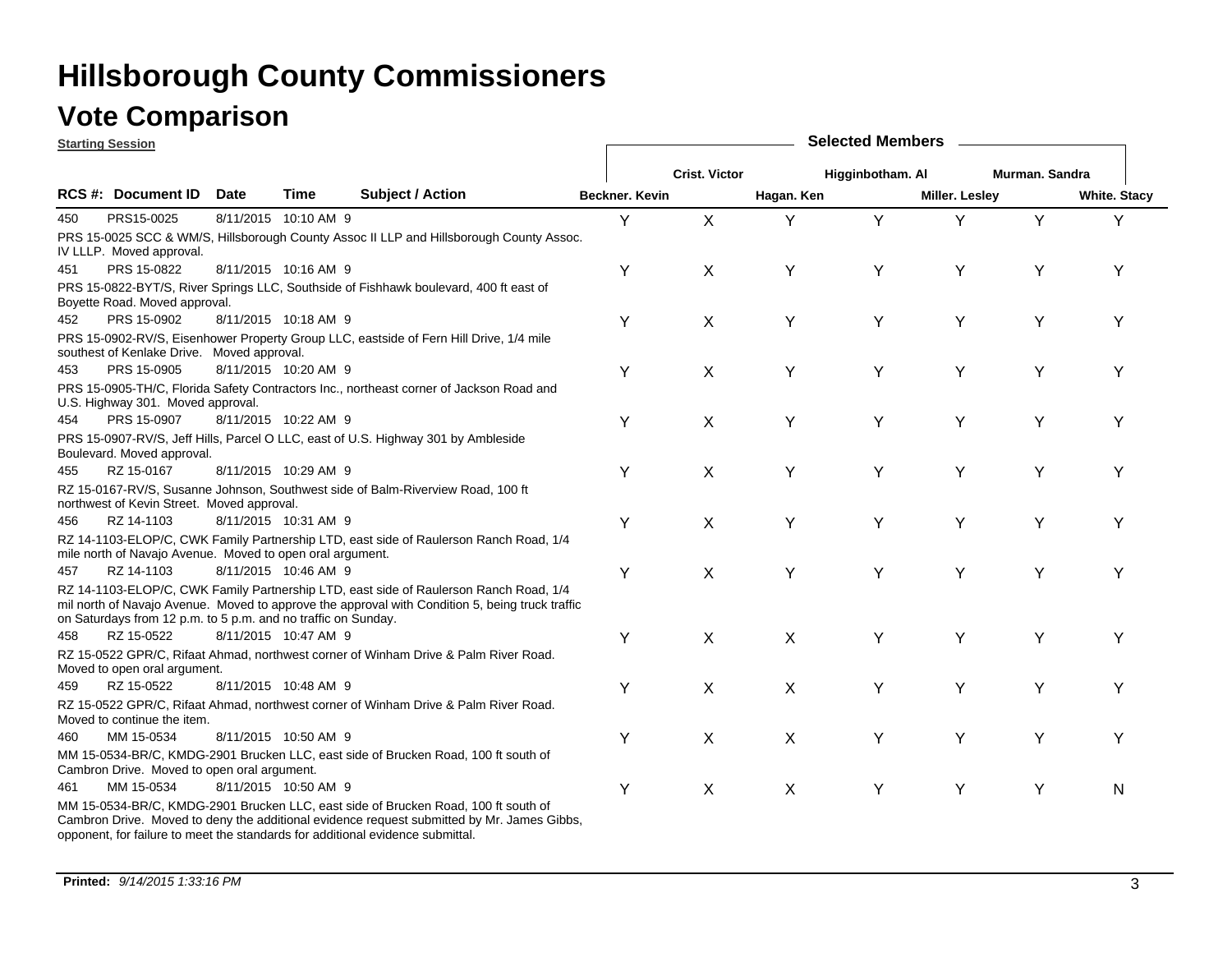### **Vote Comparison**

| <b>Starting Session</b> |                                                                                                                                                                                                                                                                                                                                                                                                                                                                                                                                                                                                                                                                                                                                                                                                                                                                                                                                                                                                                                                                                                                                                                                                                                                                                                                                                                                                                                                                                                                                                                                                                                                                                                                                                                                                                                                                                                                                                                                                                                                                             |                                                                                                                                                                                                                                                                                                                                                                                                                                                                                                                                                                                                                                                                                                                                                                  |             |                         |   | <b>Selected Members</b> |            |   |                       |   |                     |  |  |
|-------------------------|-----------------------------------------------------------------------------------------------------------------------------------------------------------------------------------------------------------------------------------------------------------------------------------------------------------------------------------------------------------------------------------------------------------------------------------------------------------------------------------------------------------------------------------------------------------------------------------------------------------------------------------------------------------------------------------------------------------------------------------------------------------------------------------------------------------------------------------------------------------------------------------------------------------------------------------------------------------------------------------------------------------------------------------------------------------------------------------------------------------------------------------------------------------------------------------------------------------------------------------------------------------------------------------------------------------------------------------------------------------------------------------------------------------------------------------------------------------------------------------------------------------------------------------------------------------------------------------------------------------------------------------------------------------------------------------------------------------------------------------------------------------------------------------------------------------------------------------------------------------------------------------------------------------------------------------------------------------------------------------------------------------------------------------------------------------------------------|------------------------------------------------------------------------------------------------------------------------------------------------------------------------------------------------------------------------------------------------------------------------------------------------------------------------------------------------------------------------------------------------------------------------------------------------------------------------------------------------------------------------------------------------------------------------------------------------------------------------------------------------------------------------------------------------------------------------------------------------------------------|-------------|-------------------------|---|-------------------------|------------|---|-----------------------|---|---------------------|--|--|
|                         |                                                                                                                                                                                                                                                                                                                                                                                                                                                                                                                                                                                                                                                                                                                                                                                                                                                                                                                                                                                                                                                                                                                                                                                                                                                                                                                                                                                                                                                                                                                                                                                                                                                                                                                                                                                                                                                                                                                                                                                                                                                                             |                                                                                                                                                                                                                                                                                                                                                                                                                                                                                                                                                                                                                                                                                                                                                                  |             |                         |   | <b>Crist. Victor</b>    |            |   |                       |   |                     |  |  |
|                         |                                                                                                                                                                                                                                                                                                                                                                                                                                                                                                                                                                                                                                                                                                                                                                                                                                                                                                                                                                                                                                                                                                                                                                                                                                                                                                                                                                                                                                                                                                                                                                                                                                                                                                                                                                                                                                                                                                                                                                                                                                                                             | <b>Date</b>                                                                                                                                                                                                                                                                                                                                                                                                                                                                                                                                                                                                                                                                                                                                                      | <b>Time</b> | <b>Subject / Action</b> |   |                         | Hagan. Ken |   | <b>Miller. Lesley</b> |   | <b>White. Stacy</b> |  |  |
| 462                     | MM 15-0534                                                                                                                                                                                                                                                                                                                                                                                                                                                                                                                                                                                                                                                                                                                                                                                                                                                                                                                                                                                                                                                                                                                                                                                                                                                                                                                                                                                                                                                                                                                                                                                                                                                                                                                                                                                                                                                                                                                                                                                                                                                                  |                                                                                                                                                                                                                                                                                                                                                                                                                                                                                                                                                                                                                                                                                                                                                                  |             |                         | Y | X                       | N          | Y | Υ                     | Y | Y                   |  |  |
|                         |                                                                                                                                                                                                                                                                                                                                                                                                                                                                                                                                                                                                                                                                                                                                                                                                                                                                                                                                                                                                                                                                                                                                                                                                                                                                                                                                                                                                                                                                                                                                                                                                                                                                                                                                                                                                                                                                                                                                                                                                                                                                             |                                                                                                                                                                                                                                                                                                                                                                                                                                                                                                                                                                                                                                                                                                                                                                  |             |                         |   |                         |            |   |                       |   |                     |  |  |
| 463                     | RZ 15-0522                                                                                                                                                                                                                                                                                                                                                                                                                                                                                                                                                                                                                                                                                                                                                                                                                                                                                                                                                                                                                                                                                                                                                                                                                                                                                                                                                                                                                                                                                                                                                                                                                                                                                                                                                                                                                                                                                                                                                                                                                                                                  | Murman. Sandra<br>Higginbotham. Al<br>Beckner. Kevin<br>8/11/2015 11:10 AM 9<br>8/11/2015 11:22 AM 9<br>Υ<br>X<br>Y<br>Υ<br>Υ<br>Y<br>Υ<br>8/11/2015 11:23 AM 9<br>Y<br>X<br>Υ<br>Υ<br>Υ<br>Υ<br>Y<br>8/11/2015 11:48 AM 9<br>Υ<br>X<br>Y<br>Υ<br>Y<br>Y<br>Y<br>8/11/2015 11:48 AM 9<br>Υ<br>$\pmb{\times}$<br>Y<br>Υ<br>Υ<br>Y<br>Y<br>8/11/2015 11:49 AM 9<br>Υ<br>X<br>X<br>Υ<br>Υ<br>Υ<br>Y<br>8/11/2015 12:37 PM 9<br>Υ<br>Y<br>Y<br>Υ<br>Y<br>X<br>Υ<br>8/11/2015 12:37 PM 9<br>Υ<br>X<br>Y<br>Υ<br>Υ<br>Υ<br>Υ<br>8/11/2015 12:40 PM 9<br>Υ<br>X<br>Υ<br>Υ<br>Y<br>Υ<br>Y<br>8/19/2015 9:29 AM 0<br>Υ<br>Υ<br>Y<br>Υ<br>X.<br>Y<br>Y<br>8/19/2015 9:53 AM 0<br>X<br>Y<br>Y<br>Υ<br>X<br>Υ<br>Υ<br>8/19/2015 9:59 AM 0<br>Υ<br>Υ<br>X<br>Υ<br>X<br>Υ<br>Υ |             |                         |   |                         |            |   |                       |   |                     |  |  |
|                         |                                                                                                                                                                                                                                                                                                                                                                                                                                                                                                                                                                                                                                                                                                                                                                                                                                                                                                                                                                                                                                                                                                                                                                                                                                                                                                                                                                                                                                                                                                                                                                                                                                                                                                                                                                                                                                                                                                                                                                                                                                                                             |                                                                                                                                                                                                                                                                                                                                                                                                                                                                                                                                                                                                                                                                                                                                                                  |             |                         |   |                         |            |   |                       |   |                     |  |  |
| 464                     | RCS #: Document ID<br>MM 15-0534-BR/C, KMDG-2901 Brucken LLC, east side of Brucken Road, 100 ft south of<br>Cambron Drive. Moved approval.<br>RZ 15-0522 GPR/C, Rifaat Ahmad, northwest corner of Winham Drive & Palm River Road.<br>Moved to deny Item G.2.<br>MM 15-0538<br>MM 15-0538 VR/C, National Properties Trust, southwest corner of S.R. 60 & Miller Road.<br>Moved to open oral argument.<br>MM 15-0538<br>MM 15-0538 VR/C, National Properties Trust, southwest corner of S.R. 60 & Miller Road.<br>Moved to amend the motion to add 2 addt'l conditions the developer build a westbound turn<br>lane at the median opening on SR 60 as approved by FDOT & developer build northbound turn<br>MM 15-0538<br>MM 15-0538 VR/C, National Properties Trust, southwest corner of S.R. 60 & Miller Road.<br>Moved for approval.<br>RZ 15-0708<br>RZ 15-0708-BR/C, Greenberg Traurig PA, northeast corner of South Kings Avenue and Ronele<br>Drive. Moved to open for oral argument.<br>RZ 15-0708<br>RZ 15-0708-BR/C, Greenberg Traurig PA, northeast corner of South Kings Avenue and Ronele<br>Drive. Moved to have a restricted entrance only from Ronele to prevent the ability to exit.<br>RZ 15-0708<br>RZ 15-0708-BR/C, Greenberg Traurig PA, northeast corner of South Kings Avenue & Ronele<br>Drive. Motion amended to implement the following land use restrictions farmworker housing and<br>tobacco shop, & also the following operational restrictions be implemented access to Ronele<br>RZ 15-0708<br>RZ 15-0708-BR/C, Greenberg Traurig PA, northeast corner of South Kings Avenue and Ronele<br>Drive. Moved for approval and include access condition.<br><b>CHANGES</b><br>Moved the changes.<br><b>CONSENT</b><br>Moved the Consent Agenda.<br>$B-2$<br>Approve a letter of agreement w/ Florida Agency for Health Care Administration for participation<br>in low-income pool, disproportionate share, statewide issues, & related intergovernmental<br>transfer programs in amount of \$3,322,203 on behalf of Florida Health Moved approval. |                                                                                                                                                                                                                                                                                                                                                                                                                                                                                                                                                                                                                                                                                                                                                                  |             |                         |   |                         |            |   |                       |   |                     |  |  |
|                         |                                                                                                                                                                                                                                                                                                                                                                                                                                                                                                                                                                                                                                                                                                                                                                                                                                                                                                                                                                                                                                                                                                                                                                                                                                                                                                                                                                                                                                                                                                                                                                                                                                                                                                                                                                                                                                                                                                                                                                                                                                                                             |                                                                                                                                                                                                                                                                                                                                                                                                                                                                                                                                                                                                                                                                                                                                                                  |             |                         |   |                         |            |   |                       |   |                     |  |  |
| 465                     |                                                                                                                                                                                                                                                                                                                                                                                                                                                                                                                                                                                                                                                                                                                                                                                                                                                                                                                                                                                                                                                                                                                                                                                                                                                                                                                                                                                                                                                                                                                                                                                                                                                                                                                                                                                                                                                                                                                                                                                                                                                                             |                                                                                                                                                                                                                                                                                                                                                                                                                                                                                                                                                                                                                                                                                                                                                                  |             |                         |   |                         |            |   |                       |   |                     |  |  |
| lane                    |                                                                                                                                                                                                                                                                                                                                                                                                                                                                                                                                                                                                                                                                                                                                                                                                                                                                                                                                                                                                                                                                                                                                                                                                                                                                                                                                                                                                                                                                                                                                                                                                                                                                                                                                                                                                                                                                                                                                                                                                                                                                             |                                                                                                                                                                                                                                                                                                                                                                                                                                                                                                                                                                                                                                                                                                                                                                  |             |                         |   |                         |            |   |                       |   |                     |  |  |
| 466                     |                                                                                                                                                                                                                                                                                                                                                                                                                                                                                                                                                                                                                                                                                                                                                                                                                                                                                                                                                                                                                                                                                                                                                                                                                                                                                                                                                                                                                                                                                                                                                                                                                                                                                                                                                                                                                                                                                                                                                                                                                                                                             |                                                                                                                                                                                                                                                                                                                                                                                                                                                                                                                                                                                                                                                                                                                                                                  |             |                         |   |                         |            |   |                       |   |                     |  |  |
|                         |                                                                                                                                                                                                                                                                                                                                                                                                                                                                                                                                                                                                                                                                                                                                                                                                                                                                                                                                                                                                                                                                                                                                                                                                                                                                                                                                                                                                                                                                                                                                                                                                                                                                                                                                                                                                                                                                                                                                                                                                                                                                             |                                                                                                                                                                                                                                                                                                                                                                                                                                                                                                                                                                                                                                                                                                                                                                  |             |                         |   |                         |            |   |                       |   |                     |  |  |
| 467                     |                                                                                                                                                                                                                                                                                                                                                                                                                                                                                                                                                                                                                                                                                                                                                                                                                                                                                                                                                                                                                                                                                                                                                                                                                                                                                                                                                                                                                                                                                                                                                                                                                                                                                                                                                                                                                                                                                                                                                                                                                                                                             |                                                                                                                                                                                                                                                                                                                                                                                                                                                                                                                                                                                                                                                                                                                                                                  |             |                         |   |                         |            |   |                       |   |                     |  |  |
|                         |                                                                                                                                                                                                                                                                                                                                                                                                                                                                                                                                                                                                                                                                                                                                                                                                                                                                                                                                                                                                                                                                                                                                                                                                                                                                                                                                                                                                                                                                                                                                                                                                                                                                                                                                                                                                                                                                                                                                                                                                                                                                             |                                                                                                                                                                                                                                                                                                                                                                                                                                                                                                                                                                                                                                                                                                                                                                  |             |                         |   |                         |            |   |                       |   |                     |  |  |
| 468                     |                                                                                                                                                                                                                                                                                                                                                                                                                                                                                                                                                                                                                                                                                                                                                                                                                                                                                                                                                                                                                                                                                                                                                                                                                                                                                                                                                                                                                                                                                                                                                                                                                                                                                                                                                                                                                                                                                                                                                                                                                                                                             |                                                                                                                                                                                                                                                                                                                                                                                                                                                                                                                                                                                                                                                                                                                                                                  |             |                         |   |                         |            |   |                       |   |                     |  |  |
|                         |                                                                                                                                                                                                                                                                                                                                                                                                                                                                                                                                                                                                                                                                                                                                                                                                                                                                                                                                                                                                                                                                                                                                                                                                                                                                                                                                                                                                                                                                                                                                                                                                                                                                                                                                                                                                                                                                                                                                                                                                                                                                             |                                                                                                                                                                                                                                                                                                                                                                                                                                                                                                                                                                                                                                                                                                                                                                  |             |                         |   |                         |            |   |                       |   |                     |  |  |
| 469                     |                                                                                                                                                                                                                                                                                                                                                                                                                                                                                                                                                                                                                                                                                                                                                                                                                                                                                                                                                                                                                                                                                                                                                                                                                                                                                                                                                                                                                                                                                                                                                                                                                                                                                                                                                                                                                                                                                                                                                                                                                                                                             |                                                                                                                                                                                                                                                                                                                                                                                                                                                                                                                                                                                                                                                                                                                                                                  |             |                         |   |                         |            |   |                       |   |                     |  |  |
| Dr.                     |                                                                                                                                                                                                                                                                                                                                                                                                                                                                                                                                                                                                                                                                                                                                                                                                                                                                                                                                                                                                                                                                                                                                                                                                                                                                                                                                                                                                                                                                                                                                                                                                                                                                                                                                                                                                                                                                                                                                                                                                                                                                             |                                                                                                                                                                                                                                                                                                                                                                                                                                                                                                                                                                                                                                                                                                                                                                  |             |                         |   |                         |            |   |                       |   |                     |  |  |
| 470                     |                                                                                                                                                                                                                                                                                                                                                                                                                                                                                                                                                                                                                                                                                                                                                                                                                                                                                                                                                                                                                                                                                                                                                                                                                                                                                                                                                                                                                                                                                                                                                                                                                                                                                                                                                                                                                                                                                                                                                                                                                                                                             |                                                                                                                                                                                                                                                                                                                                                                                                                                                                                                                                                                                                                                                                                                                                                                  |             |                         |   |                         |            |   |                       |   |                     |  |  |
|                         |                                                                                                                                                                                                                                                                                                                                                                                                                                                                                                                                                                                                                                                                                                                                                                                                                                                                                                                                                                                                                                                                                                                                                                                                                                                                                                                                                                                                                                                                                                                                                                                                                                                                                                                                                                                                                                                                                                                                                                                                                                                                             |                                                                                                                                                                                                                                                                                                                                                                                                                                                                                                                                                                                                                                                                                                                                                                  |             |                         |   |                         |            |   |                       |   |                     |  |  |
| 471                     |                                                                                                                                                                                                                                                                                                                                                                                                                                                                                                                                                                                                                                                                                                                                                                                                                                                                                                                                                                                                                                                                                                                                                                                                                                                                                                                                                                                                                                                                                                                                                                                                                                                                                                                                                                                                                                                                                                                                                                                                                                                                             |                                                                                                                                                                                                                                                                                                                                                                                                                                                                                                                                                                                                                                                                                                                                                                  |             |                         |   |                         |            |   |                       |   |                     |  |  |
|                         |                                                                                                                                                                                                                                                                                                                                                                                                                                                                                                                                                                                                                                                                                                                                                                                                                                                                                                                                                                                                                                                                                                                                                                                                                                                                                                                                                                                                                                                                                                                                                                                                                                                                                                                                                                                                                                                                                                                                                                                                                                                                             |                                                                                                                                                                                                                                                                                                                                                                                                                                                                                                                                                                                                                                                                                                                                                                  |             |                         |   |                         |            |   |                       |   |                     |  |  |
| 472                     |                                                                                                                                                                                                                                                                                                                                                                                                                                                                                                                                                                                                                                                                                                                                                                                                                                                                                                                                                                                                                                                                                                                                                                                                                                                                                                                                                                                                                                                                                                                                                                                                                                                                                                                                                                                                                                                                                                                                                                                                                                                                             |                                                                                                                                                                                                                                                                                                                                                                                                                                                                                                                                                                                                                                                                                                                                                                  |             |                         |   |                         |            |   |                       |   |                     |  |  |
|                         |                                                                                                                                                                                                                                                                                                                                                                                                                                                                                                                                                                                                                                                                                                                                                                                                                                                                                                                                                                                                                                                                                                                                                                                                                                                                                                                                                                                                                                                                                                                                                                                                                                                                                                                                                                                                                                                                                                                                                                                                                                                                             |                                                                                                                                                                                                                                                                                                                                                                                                                                                                                                                                                                                                                                                                                                                                                                  |             |                         |   |                         |            |   |                       |   |                     |  |  |
| 473                     |                                                                                                                                                                                                                                                                                                                                                                                                                                                                                                                                                                                                                                                                                                                                                                                                                                                                                                                                                                                                                                                                                                                                                                                                                                                                                                                                                                                                                                                                                                                                                                                                                                                                                                                                                                                                                                                                                                                                                                                                                                                                             |                                                                                                                                                                                                                                                                                                                                                                                                                                                                                                                                                                                                                                                                                                                                                                  |             |                         |   |                         |            |   |                       |   |                     |  |  |
|                         |                                                                                                                                                                                                                                                                                                                                                                                                                                                                                                                                                                                                                                                                                                                                                                                                                                                                                                                                                                                                                                                                                                                                                                                                                                                                                                                                                                                                                                                                                                                                                                                                                                                                                                                                                                                                                                                                                                                                                                                                                                                                             |                                                                                                                                                                                                                                                                                                                                                                                                                                                                                                                                                                                                                                                                                                                                                                  |             |                         |   |                         |            |   |                       |   |                     |  |  |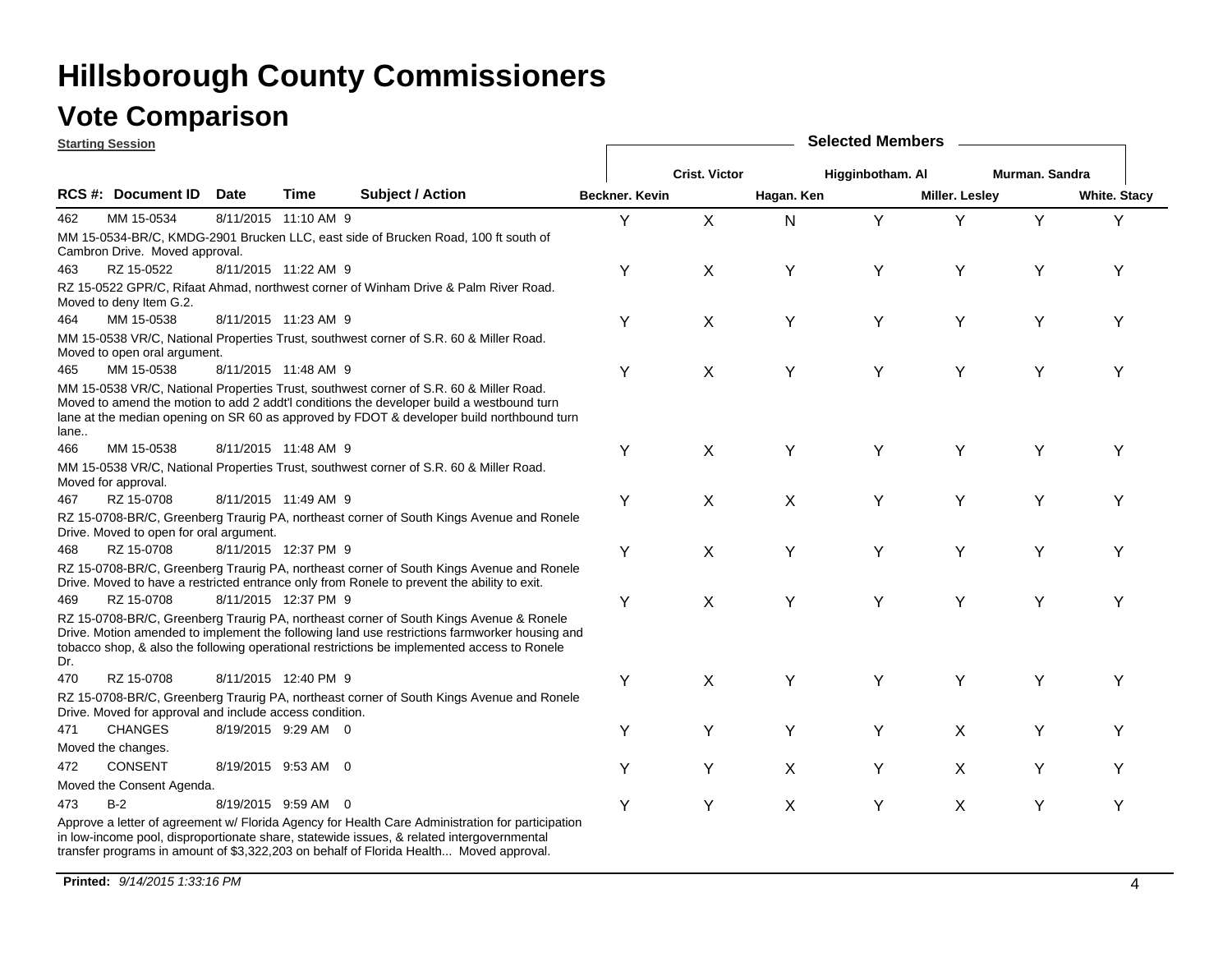|               | <b>Starting Session</b> |                                                                                                                                                                                                                                                                                                                                                                                                                                                                                                                                                                                                                                                                                                                                                                                                                                                                                                                                                                                                                                                                                                                                                                                                                                                                                                                                                                                                                                                                                                                                                                                                                                                                                                                                                                                                                                                                                                                                                                                                                                                                                                                                                                                                                                                                                                                                                                                                                                                                                                                                                                                                                                                                                                                                                                                                                                   |      |                  | <b>Selected Members</b> |                      |            |                  |                       |                |                     |  |
|---------------|-------------------------|-----------------------------------------------------------------------------------------------------------------------------------------------------------------------------------------------------------------------------------------------------------------------------------------------------------------------------------------------------------------------------------------------------------------------------------------------------------------------------------------------------------------------------------------------------------------------------------------------------------------------------------------------------------------------------------------------------------------------------------------------------------------------------------------------------------------------------------------------------------------------------------------------------------------------------------------------------------------------------------------------------------------------------------------------------------------------------------------------------------------------------------------------------------------------------------------------------------------------------------------------------------------------------------------------------------------------------------------------------------------------------------------------------------------------------------------------------------------------------------------------------------------------------------------------------------------------------------------------------------------------------------------------------------------------------------------------------------------------------------------------------------------------------------------------------------------------------------------------------------------------------------------------------------------------------------------------------------------------------------------------------------------------------------------------------------------------------------------------------------------------------------------------------------------------------------------------------------------------------------------------------------------------------------------------------------------------------------------------------------------------------------------------------------------------------------------------------------------------------------------------------------------------------------------------------------------------------------------------------------------------------------------------------------------------------------------------------------------------------------------------------------------------------------------------------------------------------------|------|------------------|-------------------------|----------------------|------------|------------------|-----------------------|----------------|---------------------|--|
|               |                         |                                                                                                                                                                                                                                                                                                                                                                                                                                                                                                                                                                                                                                                                                                                                                                                                                                                                                                                                                                                                                                                                                                                                                                                                                                                                                                                                                                                                                                                                                                                                                                                                                                                                                                                                                                                                                                                                                                                                                                                                                                                                                                                                                                                                                                                                                                                                                                                                                                                                                                                                                                                                                                                                                                                                                                                                                                   |      |                  |                         | <b>Crist. Victor</b> |            | Higginbotham. Al |                       | Murman. Sandra |                     |  |
|               | RCS #: Document ID      | <b>Date</b>                                                                                                                                                                                                                                                                                                                                                                                                                                                                                                                                                                                                                                                                                                                                                                                                                                                                                                                                                                                                                                                                                                                                                                                                                                                                                                                                                                                                                                                                                                                                                                                                                                                                                                                                                                                                                                                                                                                                                                                                                                                                                                                                                                                                                                                                                                                                                                                                                                                                                                                                                                                                                                                                                                                                                                                                                       | Time | Subject / Action |                         |                      | Hagan. Ken |                  | <b>Miller. Lesley</b> |                | <b>White. Stacy</b> |  |
| 474           | $B-5$                   |                                                                                                                                                                                                                                                                                                                                                                                                                                                                                                                                                                                                                                                                                                                                                                                                                                                                                                                                                                                                                                                                                                                                                                                                                                                                                                                                                                                                                                                                                                                                                                                                                                                                                                                                                                                                                                                                                                                                                                                                                                                                                                                                                                                                                                                                                                                                                                                                                                                                                                                                                                                                                                                                                                                                                                                                                                   |      |                  | Y                       | Y                    | Y          | Y                | X                     | Y              | Y                   |  |
|               |                         |                                                                                                                                                                                                                                                                                                                                                                                                                                                                                                                                                                                                                                                                                                                                                                                                                                                                                                                                                                                                                                                                                                                                                                                                                                                                                                                                                                                                                                                                                                                                                                                                                                                                                                                                                                                                                                                                                                                                                                                                                                                                                                                                                                                                                                                                                                                                                                                                                                                                                                                                                                                                                                                                                                                                                                                                                                   |      |                  |                         |                      |            |                  |                       |                |                     |  |
| 475           | $D-1$                   |                                                                                                                                                                                                                                                                                                                                                                                                                                                                                                                                                                                                                                                                                                                                                                                                                                                                                                                                                                                                                                                                                                                                                                                                                                                                                                                                                                                                                                                                                                                                                                                                                                                                                                                                                                                                                                                                                                                                                                                                                                                                                                                                                                                                                                                                                                                                                                                                                                                                                                                                                                                                                                                                                                                                                                                                                                   |      |                  | Υ                       | Y                    | X          | Υ                | X                     | Y              | Y                   |  |
|               |                         |                                                                                                                                                                                                                                                                                                                                                                                                                                                                                                                                                                                                                                                                                                                                                                                                                                                                                                                                                                                                                                                                                                                                                                                                                                                                                                                                                                                                                                                                                                                                                                                                                                                                                                                                                                                                                                                                                                                                                                                                                                                                                                                                                                                                                                                                                                                                                                                                                                                                                                                                                                                                                                                                                                                                                                                                                                   |      |                  |                         |                      |            |                  |                       |                |                     |  |
| 476           | $D-2$                   |                                                                                                                                                                                                                                                                                                                                                                                                                                                                                                                                                                                                                                                                                                                                                                                                                                                                                                                                                                                                                                                                                                                                                                                                                                                                                                                                                                                                                                                                                                                                                                                                                                                                                                                                                                                                                                                                                                                                                                                                                                                                                                                                                                                                                                                                                                                                                                                                                                                                                                                                                                                                                                                                                                                                                                                                                                   |      |                  | Υ                       | Υ                    | X          | Υ                | X                     | Υ              | Y                   |  |
|               |                         |                                                                                                                                                                                                                                                                                                                                                                                                                                                                                                                                                                                                                                                                                                                                                                                                                                                                                                                                                                                                                                                                                                                                                                                                                                                                                                                                                                                                                                                                                                                                                                                                                                                                                                                                                                                                                                                                                                                                                                                                                                                                                                                                                                                                                                                                                                                                                                                                                                                                                                                                                                                                                                                                                                                                                                                                                                   |      |                  |                         |                      |            |                  |                       |                |                     |  |
| 477           | $F-2$                   | Beckner. Kevin<br>8/19/2015 10:00 AM 0<br>Approve agreement w/ Hillsborough County Sheriff's Office & School Board of Hillsborough<br>County whereby School Board would reimburse Board an amount not to exceed \$3,392,951 as<br>School Board share of cost for Sheriff's Office to provide Moved approval.<br>8/19/2015 10:01 AM 0<br>Conduct public hearing to approve final assessment resolution/roll to create water & wastewater<br>impact fee assesment Unit 15301. Moved approval.<br>8/19/2015 10:02 AM 0<br>Conduct public hearing to adopt a resolution which established solid waste non-ad valorem<br>disposal & collection assessment rates, other user fees & charges, & solid waste disposal &<br>collection rolls. Moved approval.<br>8/19/2015 10:03 AM 0<br>Υ<br>X<br>Υ<br>Υ<br>X<br>Υ<br>Υ<br>Receive an update from Attorney Steve Anderson, president, Friends of the Riverwalk<br>Incorporated. Moved to waive the rules to take up the time certain item.<br>8/19/2015 10:21 AM 0<br>Υ<br>Υ<br>Υ<br>X<br>Υ<br>X<br>Υ<br>Realign Public Utilities budget to increase revenue fund (\$3 million) & landfill closure fund (\$2<br>million) & reduce rate stabilization fund by \$5 million to accomodate two changes that had<br>occurred after original approval of FY 2015 budget. Moved approval.<br>8/19/2015 10:21 AM 0<br>Υ<br>Υ<br>Υ<br>X<br>X<br>Υ<br>Y<br>Special appearance by Mr. Rick Homans, president & chief executive officer, Tampa<br>Hillsborough Economic Development Corporation, to present quarterly activity report. Moved to<br>waive the rules & proceed to Item E-1.<br>Y<br>Υ<br>8/19/2015 10:37 AM 0<br>Υ<br>Υ<br>X<br>Υ<br>Y<br>Receive a presentation from Hillsborough County Sheriff's Office regarding the plan to<br>implement misdemeanor probation svcs w/in the County. Moved to waive the rules & proceed<br>Y<br>8/19/2015 11:15 AM 0<br>Υ<br>Υ<br>Y<br>X<br>Y<br>Υ<br>Receive a presentation from Hillsborough County Sheriff's Office regarding the plan to<br>implement misdemeanor probation svcs w/in the County. Moved the Board contract w/the<br>Sheriff's Office & move forward.<br>8/19/2015 11:16 AM 0<br>Υ<br>Υ<br>Y<br>Υ<br>X<br>Y<br>Y<br>Award & execute agreement w/ highest-ranked proposer, Sentinel Offender Services LLC, in<br>amount of \$2.4 million per year to provide ongoing misdemeanor probation svcs for Strategic<br>Initiatives, Human Resources, & Grants. Moved to accept staff recommendation.<br>8/19/2015 11:18 AM 0<br>Υ<br>Υ<br>Υ<br>Y<br>Υ<br>X<br>Y<br>Adopt each of the resolutions in background material, which authorized redemption of County<br>reclaimed water special assessment revenue bonds, Series 2000, & capacity assessment<br>special assessment revenue bonds, Series 2000, respectively. Moved approval. |      |                  |                         |                      |            |                  |                       |                |                     |  |
|               |                         |                                                                                                                                                                                                                                                                                                                                                                                                                                                                                                                                                                                                                                                                                                                                                                                                                                                                                                                                                                                                                                                                                                                                                                                                                                                                                                                                                                                                                                                                                                                                                                                                                                                                                                                                                                                                                                                                                                                                                                                                                                                                                                                                                                                                                                                                                                                                                                                                                                                                                                                                                                                                                                                                                                                                                                                                                                   |      |                  |                         |                      |            |                  |                       |                |                     |  |
| 478           | $B-12$                  |                                                                                                                                                                                                                                                                                                                                                                                                                                                                                                                                                                                                                                                                                                                                                                                                                                                                                                                                                                                                                                                                                                                                                                                                                                                                                                                                                                                                                                                                                                                                                                                                                                                                                                                                                                                                                                                                                                                                                                                                                                                                                                                                                                                                                                                                                                                                                                                                                                                                                                                                                                                                                                                                                                                                                                                                                                   |      |                  |                         |                      |            |                  |                       |                |                     |  |
|               |                         |                                                                                                                                                                                                                                                                                                                                                                                                                                                                                                                                                                                                                                                                                                                                                                                                                                                                                                                                                                                                                                                                                                                                                                                                                                                                                                                                                                                                                                                                                                                                                                                                                                                                                                                                                                                                                                                                                                                                                                                                                                                                                                                                                                                                                                                                                                                                                                                                                                                                                                                                                                                                                                                                                                                                                                                                                                   |      |                  |                         |                      |            |                  |                       |                |                     |  |
| 479           | $E-1$                   |                                                                                                                                                                                                                                                                                                                                                                                                                                                                                                                                                                                                                                                                                                                                                                                                                                                                                                                                                                                                                                                                                                                                                                                                                                                                                                                                                                                                                                                                                                                                                                                                                                                                                                                                                                                                                                                                                                                                                                                                                                                                                                                                                                                                                                                                                                                                                                                                                                                                                                                                                                                                                                                                                                                                                                                                                                   |      |                  |                         |                      |            |                  |                       |                |                     |  |
|               |                         |                                                                                                                                                                                                                                                                                                                                                                                                                                                                                                                                                                                                                                                                                                                                                                                                                                                                                                                                                                                                                                                                                                                                                                                                                                                                                                                                                                                                                                                                                                                                                                                                                                                                                                                                                                                                                                                                                                                                                                                                                                                                                                                                                                                                                                                                                                                                                                                                                                                                                                                                                                                                                                                                                                                                                                                                                                   |      |                  |                         |                      |            |                  |                       |                |                     |  |
| 480           | $B-13$                  |                                                                                                                                                                                                                                                                                                                                                                                                                                                                                                                                                                                                                                                                                                                                                                                                                                                                                                                                                                                                                                                                                                                                                                                                                                                                                                                                                                                                                                                                                                                                                                                                                                                                                                                                                                                                                                                                                                                                                                                                                                                                                                                                                                                                                                                                                                                                                                                                                                                                                                                                                                                                                                                                                                                                                                                                                                   |      |                  |                         |                      |            |                  |                       |                |                     |  |
| to Item B-13. |                         |                                                                                                                                                                                                                                                                                                                                                                                                                                                                                                                                                                                                                                                                                                                                                                                                                                                                                                                                                                                                                                                                                                                                                                                                                                                                                                                                                                                                                                                                                                                                                                                                                                                                                                                                                                                                                                                                                                                                                                                                                                                                                                                                                                                                                                                                                                                                                                                                                                                                                                                                                                                                                                                                                                                                                                                                                                   |      |                  |                         |                      |            |                  |                       |                |                     |  |
| 481           | $B-13$                  |                                                                                                                                                                                                                                                                                                                                                                                                                                                                                                                                                                                                                                                                                                                                                                                                                                                                                                                                                                                                                                                                                                                                                                                                                                                                                                                                                                                                                                                                                                                                                                                                                                                                                                                                                                                                                                                                                                                                                                                                                                                                                                                                                                                                                                                                                                                                                                                                                                                                                                                                                                                                                                                                                                                                                                                                                                   |      |                  |                         |                      |            |                  |                       |                |                     |  |
|               |                         |                                                                                                                                                                                                                                                                                                                                                                                                                                                                                                                                                                                                                                                                                                                                                                                                                                                                                                                                                                                                                                                                                                                                                                                                                                                                                                                                                                                                                                                                                                                                                                                                                                                                                                                                                                                                                                                                                                                                                                                                                                                                                                                                                                                                                                                                                                                                                                                                                                                                                                                                                                                                                                                                                                                                                                                                                                   |      |                  |                         |                      |            |                  |                       |                |                     |  |
| 482           | B-6                     |                                                                                                                                                                                                                                                                                                                                                                                                                                                                                                                                                                                                                                                                                                                                                                                                                                                                                                                                                                                                                                                                                                                                                                                                                                                                                                                                                                                                                                                                                                                                                                                                                                                                                                                                                                                                                                                                                                                                                                                                                                                                                                                                                                                                                                                                                                                                                                                                                                                                                                                                                                                                                                                                                                                                                                                                                                   |      |                  |                         |                      |            |                  |                       |                |                     |  |
|               |                         |                                                                                                                                                                                                                                                                                                                                                                                                                                                                                                                                                                                                                                                                                                                                                                                                                                                                                                                                                                                                                                                                                                                                                                                                                                                                                                                                                                                                                                                                                                                                                                                                                                                                                                                                                                                                                                                                                                                                                                                                                                                                                                                                                                                                                                                                                                                                                                                                                                                                                                                                                                                                                                                                                                                                                                                                                                   |      |                  |                         |                      |            |                  |                       |                |                     |  |
| 483           | $B-3$                   |                                                                                                                                                                                                                                                                                                                                                                                                                                                                                                                                                                                                                                                                                                                                                                                                                                                                                                                                                                                                                                                                                                                                                                                                                                                                                                                                                                                                                                                                                                                                                                                                                                                                                                                                                                                                                                                                                                                                                                                                                                                                                                                                                                                                                                                                                                                                                                                                                                                                                                                                                                                                                                                                                                                                                                                                                                   |      |                  |                         |                      |            |                  |                       |                |                     |  |
|               |                         |                                                                                                                                                                                                                                                                                                                                                                                                                                                                                                                                                                                                                                                                                                                                                                                                                                                                                                                                                                                                                                                                                                                                                                                                                                                                                                                                                                                                                                                                                                                                                                                                                                                                                                                                                                                                                                                                                                                                                                                                                                                                                                                                                                                                                                                                                                                                                                                                                                                                                                                                                                                                                                                                                                                                                                                                                                   |      |                  |                         |                      |            |                  |                       |                |                     |  |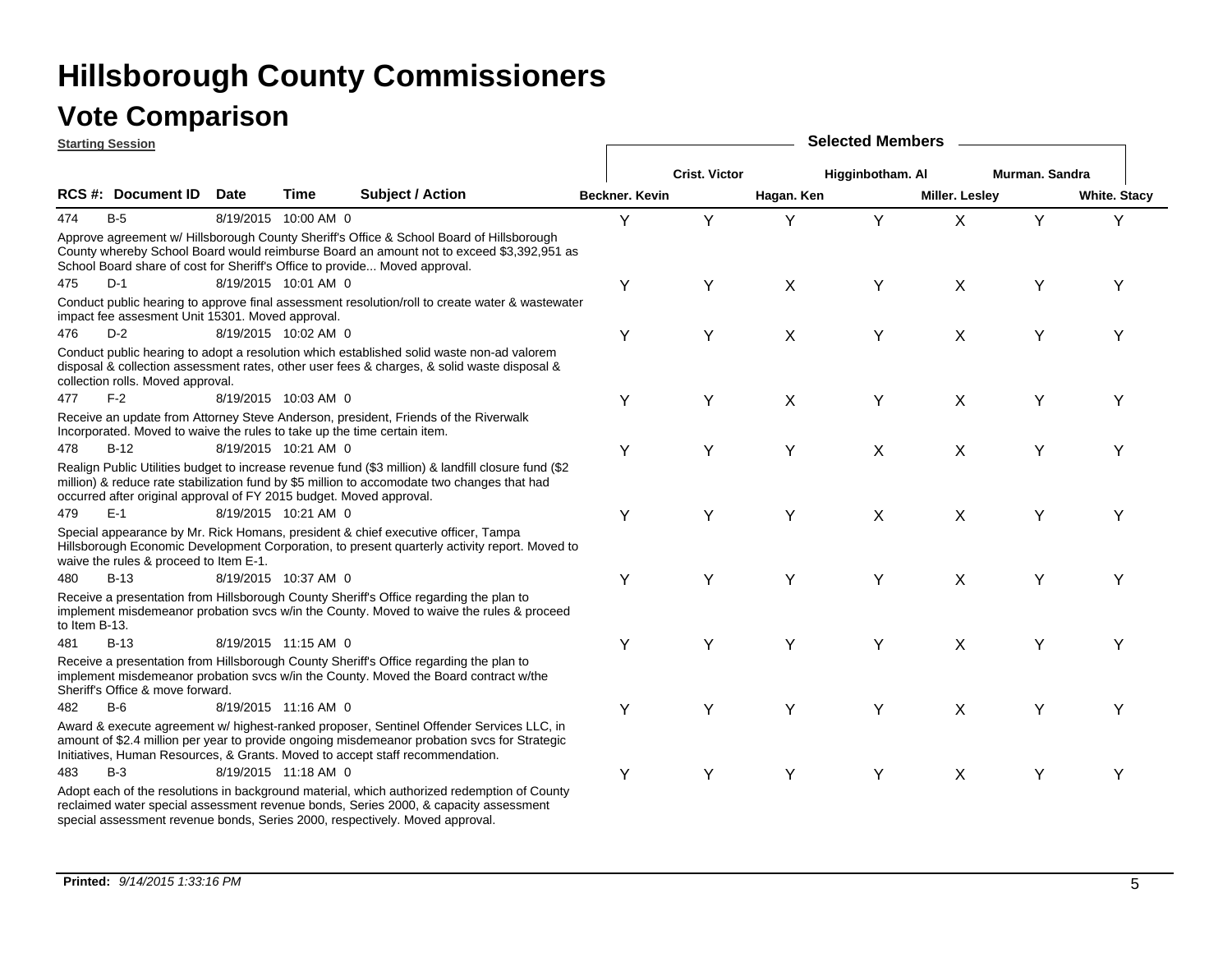|           | <b>Starting Session</b>                                      |             |                      |                                                                                                                                                                                                                                                                                   |                |                      |            | <b>Selected Members</b> |                |                |                     |
|-----------|--------------------------------------------------------------|-------------|----------------------|-----------------------------------------------------------------------------------------------------------------------------------------------------------------------------------------------------------------------------------------------------------------------------------|----------------|----------------------|------------|-------------------------|----------------|----------------|---------------------|
|           |                                                              |             |                      |                                                                                                                                                                                                                                                                                   |                | <b>Crist. Victor</b> |            | Higginbotham. Al        |                | Murman, Sandra |                     |
|           | <b>RCS #: Document ID</b>                                    | <b>Date</b> | Time                 | <b>Subject / Action</b>                                                                                                                                                                                                                                                           | Beckner. Kevin |                      | Hagan. Ken |                         | Miller. Lesley |                | <b>White. Stacy</b> |
| 484       | $B-4$                                                        |             | 8/19/2015 11:20 AM 0 |                                                                                                                                                                                                                                                                                   | Y              | Y                    | Y          | Y                       | $\mathsf{X}$   | Y              | Y                   |
|           | special Moved approval.                                      |             |                      | Adopt the supplemental resolution authorizing, among other things, issuance of County<br>capacity assessment special assessment refunding revenue note, Series 2015, in principal<br>amount of not to exceed \$45,000,000 to refund County outstanding capacity assessment        |                |                      |            |                         |                |                |                     |
| 485       | $B-1$                                                        |             | 8/19/2015 11:37 AM 0 |                                                                                                                                                                                                                                                                                   | Υ              | Y                    | Y          | Y                       | X              | Y              | Y                   |
| approval. |                                                              |             |                      | Approve first modification to agreement w/ Tampa Hillsborough Homeless Initiative Inc.<br>(Document 15-0292), for provision of homeless assistance & continuance of care svcs for<br>County residents, increasing funding from \$237,500 to \$475,000, for the period of Moved    |                |                      |            |                         |                |                |                     |
| 486       | $B-7$                                                        |             | 8/19/2015 11:39 AM 0 |                                                                                                                                                                                                                                                                                   | Y              | Y                    | Y          | Y                       | $\mathsf{X}$   | Y              | Υ                   |
|           | County website at a cost of \$516,000. Moved approval.       |             |                      | Authorize & execute a statement of work using Contract VA-120416-CAPT, between Virginia<br>Information Technologies Agency & CapTach Ventures Inc, to build a new Sitecore-based                                                                                                  |                |                      |            |                         |                |                |                     |
| 487       | $B-8$                                                        |             | 8/19/2015 11:40 AM 0 |                                                                                                                                                                                                                                                                                   | Υ              | Y                    | Υ          | Y                       | X              | Υ              | Υ                   |
|           |                                                              |             |                      | Award & execute a construction-manager-at-risk agreement w/ highest-ranked firm, Q.G.S.<br>Development Inc., for expansion of Fishhawk Sports Complex, Phase I (RFP-C-0040-0-<br>2015/ST), at a cost of \$2,193,000 for Real Estate & Facilities Svcs. Moved approval.            |                |                      |            |                         |                |                |                     |
| 488       | $B-9$                                                        |             | 8/19/2015 11:41 AM 0 |                                                                                                                                                                                                                                                                                   | Υ              | Y                    | Υ          | Υ                       | X              | Y              | Υ                   |
|           |                                                              |             |                      | Select & execute negotiated agreement w/ highest-ranked firm, WPC Industrial Contractors<br>LLC, in amount of \$10,982,000 for design-build of Phase II, Dale Mabry Hwy diversion; design-<br>build of Dale Mabry Hwy diversion force main; and Brushy Creek pump Moved approval. |                |                      |            |                         |                |                |                     |
| 489       | $B-10$                                                       |             | 8/19/2015 11:42 AM 0 |                                                                                                                                                                                                                                                                                   | Υ              | Y                    | Y          | Υ                       | X              | Y              | Y                   |
|           | which increased existing agreement amount by Moved approval. |             |                      | Approve Change Order 4 to File SS-P-0279-0-2010/RM, for ongoing & as-needed sole source<br>purchases of ultraviolet disinfection direct-replacement parts from Trojan Technologies Inc.,                                                                                          |                |                      |            |                         |                |                |                     |
| 490       | $B-11$                                                       |             | 8/19/2015 11:43 AM 0 |                                                                                                                                                                                                                                                                                   | Υ              | Y                    | Y          | Y                       | X              | Y              | Y                   |
|           | svcs for Public Works. Moved approval.                       |             |                      | Award & execute agreements w/ lowest, responsive, & responsible bidders, QRC Inc. & QGS<br>Development Inc., in the amount of \$3.5 million each for stormwater work order construction                                                                                           |                |                      |            |                         |                |                |                     |
| 491       | $F-1$                                                        |             | 8/19/2015 11:52 AM 0 |                                                                                                                                                                                                                                                                                   | Υ              | Υ                    | Υ          | Y                       | X              | Υ              | Υ                   |
|           | Board appointments. Moved to confirm.                        |             |                      |                                                                                                                                                                                                                                                                                   |                |                      |            |                         |                |                |                     |
| 492       | $G-1$                                                        |             | 8/19/2015 11:59 AM 0 |                                                                                                                                                                                                                                                                                   | Υ              | Υ                    | Υ          | Υ                       | X              | Υ              | Υ                   |
|           | Moved to receive the report.                                 |             |                      | Receive the July 2015 monthly report from Head Start (HS)/Early HS and HS Policy Council.                                                                                                                                                                                         |                |                      |            |                         |                |                |                     |
| 493       | <b>ITEM</b>                                                  |             | 8/19/2015 12:10 PM 0 |                                                                                                                                                                                                                                                                                   | Υ              | Y                    | X          | Y                       | X              | Υ              | Υ                   |
|           | Board was seeing in flooding.                                |             |                      | Moved to give Mr. Merrill authorization to spend \$5 million of the reserve fund to relieve what                                                                                                                                                                                  |                |                      |            |                         |                |                |                     |
| 494       | <b>EPC</b>                                                   |             | 8/20/2015 9:07 AM 2  |                                                                                                                                                                                                                                                                                   | Υ              | Y                    | Y          | Y                       | X              | Υ              | X                   |
|           | Changes to the agenda. Moved the changes.                    |             |                      |                                                                                                                                                                                                                                                                                   |                |                      |            |                         |                |                |                     |

**Printed:** *9/14/2015 1:33:16 PM*м на последните се постани на политичките се постани на политичките се постани на политичките се постани на б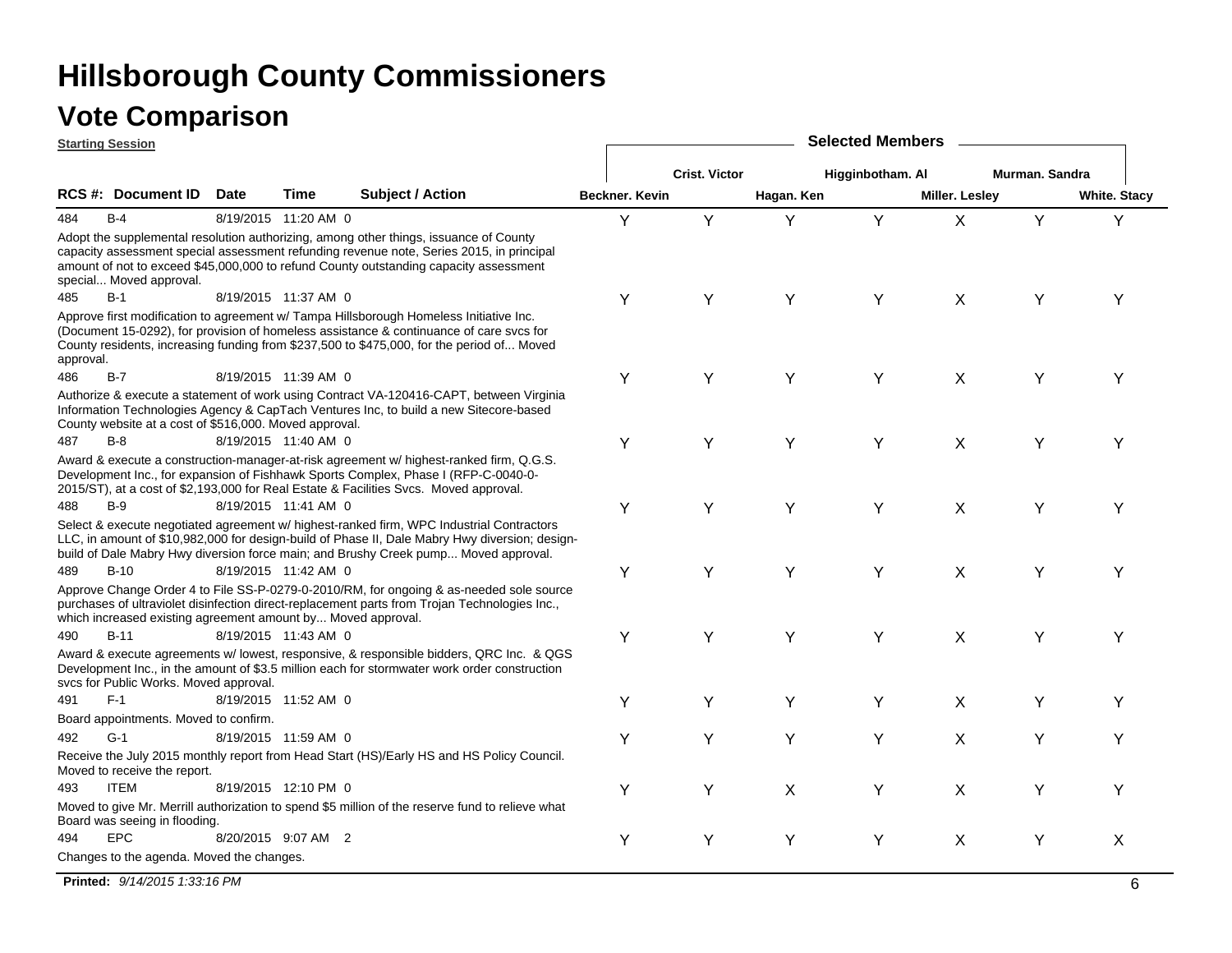### **Vote Comparison**

**Starting Session**

|              | <u>Jianing Jessiun</u>                                                |             |                      |                                                                                                                                                                                                                                                                                             |                |                      |            |                  |                |                |                     |
|--------------|-----------------------------------------------------------------------|-------------|----------------------|---------------------------------------------------------------------------------------------------------------------------------------------------------------------------------------------------------------------------------------------------------------------------------------------|----------------|----------------------|------------|------------------|----------------|----------------|---------------------|
|              |                                                                       |             |                      |                                                                                                                                                                                                                                                                                             |                | <b>Crist. Victor</b> |            | Higginbotham. Al |                | Murman, Sandra |                     |
|              | RCS #: Document ID                                                    | <b>Date</b> | Time                 | <b>Subject / Action</b>                                                                                                                                                                                                                                                                     | Beckner, Kevin |                      | Hagan. Ken |                  | Miller. Lesley |                | <b>White. Stacy</b> |
| 495          | <b>EPC</b>                                                            |             | 8/20/2015 9:09 AM 2  |                                                                                                                                                                                                                                                                                             | v              | Y                    | ٧          | Y                | X              | Y              | X                   |
|              | Public Comment. Moved to close that portion of the meeting.           |             |                      |                                                                                                                                                                                                                                                                                             |                |                      |            |                  |                |                |                     |
| 496          | <b>EPC</b>                                                            |             | 8/20/2015 9:11 AM 2  |                                                                                                                                                                                                                                                                                             | Υ              | Y                    | Υ          | Y                | X              | Υ              | X                   |
|              | Consent Agenda. Moved to adopt the Consent Agenda.                    |             |                      |                                                                                                                                                                                                                                                                                             |                |                      |            |                  |                |                |                     |
| 497          | <b>EPC</b>                                                            |             | 8/20/2015 9:20 AM 2  |                                                                                                                                                                                                                                                                                             |                | Y                    | Υ          | Y                | X              | Υ              | X                   |
| approval.    |                                                                       |             |                      | GF Financial LLC/LIST Developers LLC waste management rule waiver request. Moved                                                                                                                                                                                                            |                |                      |            |                  |                |                |                     |
| 498          | <b>EPC</b>                                                            |             | 8/20/2015 9:46 AM 2  |                                                                                                                                                                                                                                                                                             | Υ              | Y                    | Υ          | $\mathsf{N}$     | X              | Y              | X                   |
|              | make to budget & moving forward, & EPC could discuss it at that time. |             |                      | Budget request. Support the request to be added to list of other changes EPC could potentially                                                                                                                                                                                              |                |                      |            |                  |                |                |                     |
| 499          | <b>EPC</b>                                                            |             | 8/20/2015 10:37 AM 2 |                                                                                                                                                                                                                                                                                             | Υ              | Y                    | Υ          | Y                | X              | Y              | X                   |
| final order. |                                                                       |             |                      | Final Order Vance Vs. Vath & EPC (Case 15-EPC-001) dock permit appeal. Moved to adopt the                                                                                                                                                                                                   |                |                      |            |                  |                |                |                     |
| 500          | <b>EPC</b>                                                            |             | 8/20/2015 10:51 AM 2 |                                                                                                                                                                                                                                                                                             | Υ              | Y                    | Υ          | Y                | X              | Y              | X                   |
|              |                                                                       |             |                      | Request public hearing for open burn rule (October EPC meeting). Moved approval.                                                                                                                                                                                                            |                |                      |            |                  |                |                |                     |
| 501          | PH/CPA                                                                |             | 8/27/2015 6:09 PM 6  |                                                                                                                                                                                                                                                                                             | Υ              | X                    | Υ          | X                | Y              | Y              | Υ                   |
| reviews.     |                                                                       |             |                      | Moved approval of consideration of resolution at conclusion of transmittal (County Atty's Off.) -<br>resolution to transmit April 2015 plan amendment submittal to State land planning agency &<br>other agencies, in accordance w/FL Statutes, laws, & Administrative Code for consistency |                |                      |            |                  |                |                |                     |
|              | <b>Begin Date: 8/1/2015</b>                                           |             |                      | <b>Bills: ALL</b>                                                                                                                                                                                                                                                                           |                |                      |            |                  |                |                |                     |
|              | <b>End Date: 8/27/2015</b>                                            |             |                      |                                                                                                                                                                                                                                                                                             |                |                      |            |                  |                |                |                     |
|              | Vote Types: ALL                                                       |             |                      | <b>Actions: ALL</b>                                                                                                                                                                                                                                                                         |                |                      |            |                  |                |                |                     |

**Selected Members**

**Subjects:** ALL **Sort Order:** RCS #: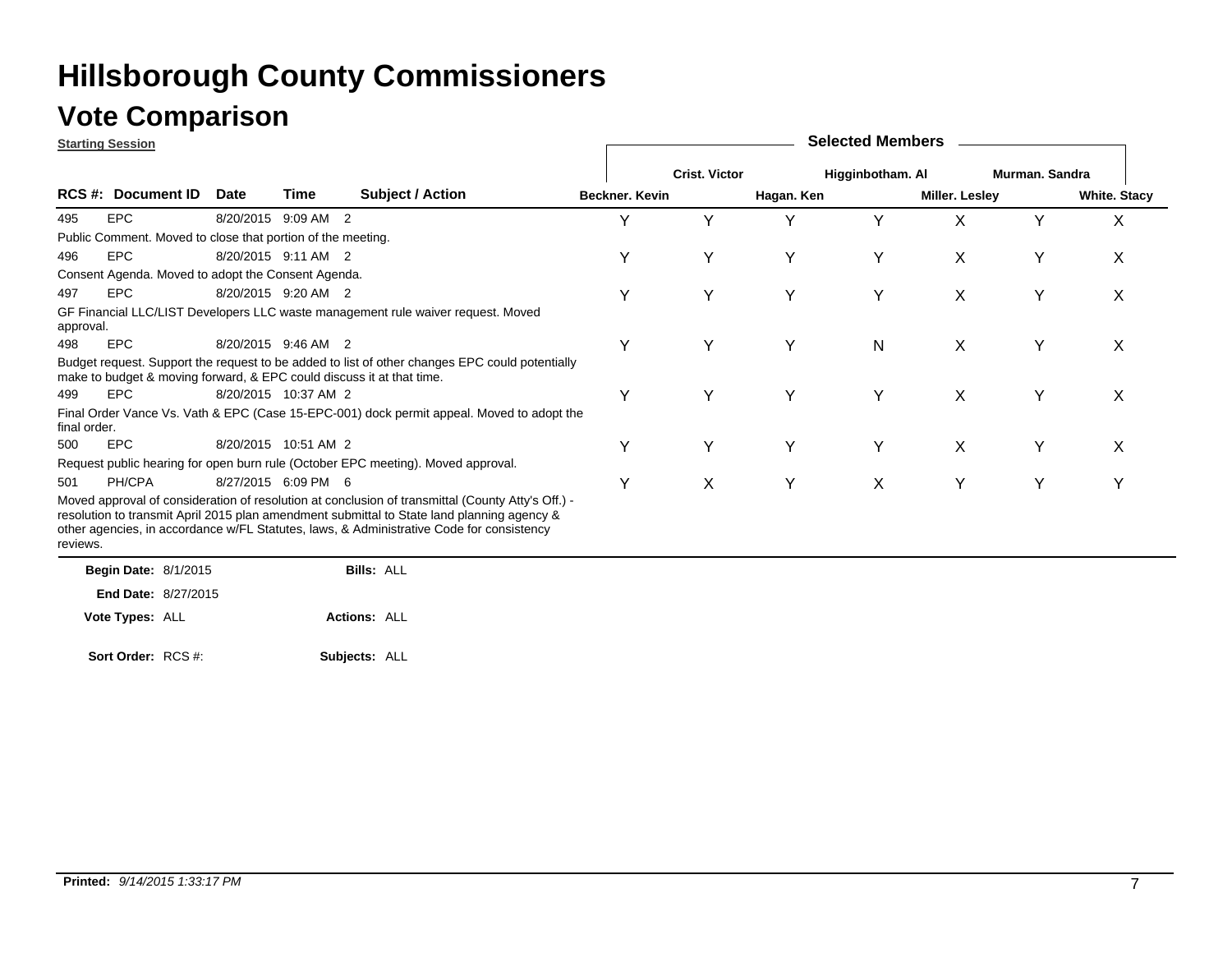#### **Vote Comparison**

| <b>Starting Session</b> |                                                                    |             |                     |                                                                                                                                                                                                                                                                                   | <b>Selected Members</b> |                      |            |                  |                |                |                     |  |  |
|-------------------------|--------------------------------------------------------------------|-------------|---------------------|-----------------------------------------------------------------------------------------------------------------------------------------------------------------------------------------------------------------------------------------------------------------------------------|-------------------------|----------------------|------------|------------------|----------------|----------------|---------------------|--|--|
|                         |                                                                    |             |                     |                                                                                                                                                                                                                                                                                   |                         | <b>Crist. Victor</b> |            | Higginbotham. Al |                | Murman, Sandra |                     |  |  |
|                         | RCS #: Document ID                                                 | <b>Date</b> | Time                | <b>Subject / Action</b>                                                                                                                                                                                                                                                           | <b>Beckner, Kevin</b>   |                      | Hagan. Ken |                  | Miller. Lesley |                | <b>White. Stacy</b> |  |  |
| 502                     | <b>CHANGES</b>                                                     | 9/2/2015    | 9:26 AM 0           |                                                                                                                                                                                                                                                                                   | Υ                       | Y                    | Υ          | Y                | Υ              | Y              | Y                   |  |  |
|                         | Moved the changes.                                                 |             |                     |                                                                                                                                                                                                                                                                                   |                         |                      |            |                  |                |                |                     |  |  |
| 503                     | <b>CONSENT</b>                                                     | 9/2/2015    | 10:03 AM 0          |                                                                                                                                                                                                                                                                                   | Υ                       | Υ                    | Υ          | Υ                | Y              | Υ              | Υ                   |  |  |
|                         | Moved the Consent Agenda.                                          |             |                     |                                                                                                                                                                                                                                                                                   |                         |                      |            |                  |                |                |                     |  |  |
| 504                     | $D-1$                                                              | 9/2/2015    | 10:04 AM 0          |                                                                                                                                                                                                                                                                                   | Y                       | Y                    | Υ          | Υ                | Y              | Υ              | Υ                   |  |  |
|                         | material Moved approval.                                           |             |                     | Conduct public hearing to establish separate, uniform rates for the various street lighting<br>classifications for the 2015 tax year, by approving the enclosed rate schedule in background                                                                                       |                         |                      |            |                  |                |                |                     |  |  |
| 505                     | $F-3$                                                              | 9/2/2015    | 10:05 AM 0          |                                                                                                                                                                                                                                                                                   | Y                       | Y                    | Υ          | Υ                | Y              | Υ              | Υ                   |  |  |
|                         |                                                                    |             |                     | Recognize the invaluable contributions to the County of the Honorable John F. Germany &<br>present his family with a special memoriam Moved to waive the time certain.                                                                                                            |                         |                      |            |                  |                |                |                     |  |  |
| 506                     | $B-1$                                                              | 9/2/2015    | $10:14$ AM $\,$ 0   |                                                                                                                                                                                                                                                                                   | Y                       | Y                    | Υ          | Υ                | Y              | Υ              | Y                   |  |  |
|                         |                                                                    |             |                     | Adopt a resolution amending the fee schedule for building & construction services to support<br>economic development by providing for a limited-duration 45 percent reduction in fees for<br>building & construction-related permit applications Moved to waive the time certain. |                         |                      |            |                  |                |                |                     |  |  |
| 507                     | $B-1$                                                              |             | 9/2/2015 10:17 AM 0 |                                                                                                                                                                                                                                                                                   | Υ                       | Υ                    | Y          | Y                | Y              | Υ              | Υ                   |  |  |
|                         |                                                                    |             |                     | Adopt a resolution amending the fee schedule for building & construction services to support<br>economic development by providing for a limited-duration 45 percent reduction in fees for<br>building & construction-related permit applications Moved for approval.              |                         |                      |            |                  |                |                |                     |  |  |
| 508                     | $F-1$                                                              |             | 9/2/2015 10:18 AM 0 |                                                                                                                                                                                                                                                                                   | Y                       | Y                    | Y          | Y                | Y              | Υ              | Y                   |  |  |
|                         | mills. Moved to waive the time certain.                            |             |                     | Direct the County Administrator to prepare for consideration at the final budget public hearing<br>on September 17, 2015, a proposed Countywide General Fund millage decrease of 0.0017                                                                                           |                         |                      |            |                  |                |                |                     |  |  |
| 509                     | $F-1$                                                              | 9/2/2015    | 10:23 AM 0          |                                                                                                                                                                                                                                                                                   | Υ                       | Y                    | Y          | Υ                | Y              | Y              | Υ                   |  |  |
|                         |                                                                    |             |                     | Moved to direct the County Administrator to prepare for consideration at the final budget<br>hearing on 9/17/2015, a proposed Countywide General Fund millage decrease of 0.0017.                                                                                                 |                         |                      |            |                  |                |                |                     |  |  |
| 510                     | $F-2$                                                              |             | 9/2/2015 10:24 AM 0 |                                                                                                                                                                                                                                                                                   | Y                       | Y                    | Y          | Y                | Y              | Υ              | Y                   |  |  |
|                         | County Center, First Floor Lobby. Moved to waive the time certain. |             |                     | Authorize & direct staff to establish & install a POW/MIA Chair of Honor in the County Center,<br>Second Floor Boardroom, & to display the flags of the five armed service branches in the                                                                                        |                         |                      |            |                  |                |                |                     |  |  |
| 511                     | $F-2$                                                              |             | 9/2/2015 10:27 AM 0 |                                                                                                                                                                                                                                                                                   | Y                       | Y                    | Υ          | Υ                | Y              | Υ              | Υ                   |  |  |
|                         | the County Center on the First Floor Lobby.                        |             |                     | Moved to authorize & direct staff to establish & install a POW/MIA Chair of Honor in the County<br>Center, Second Floor Boardroom, & to display the flags of the five armed service branches in                                                                                   |                         |                      |            |                  |                |                |                     |  |  |
| 512                     | $B-2$                                                              | 9/2/2015    | 10:28 AM 0          |                                                                                                                                                                                                                                                                                   | Y                       | Y                    | Υ          | Υ                | Y              | Υ              | Y                   |  |  |
|                         |                                                                    |             |                     | Approve the Head Start (HS) 2015-2016 state of Florida statewide voluntary prekindergarten<br>provider contract with the Early Learning Coalition of HC for qualified children being served in<br>the HS program during the 2015-2016 VPK school program year Moved approval.     |                         |                      |            |                  |                |                |                     |  |  |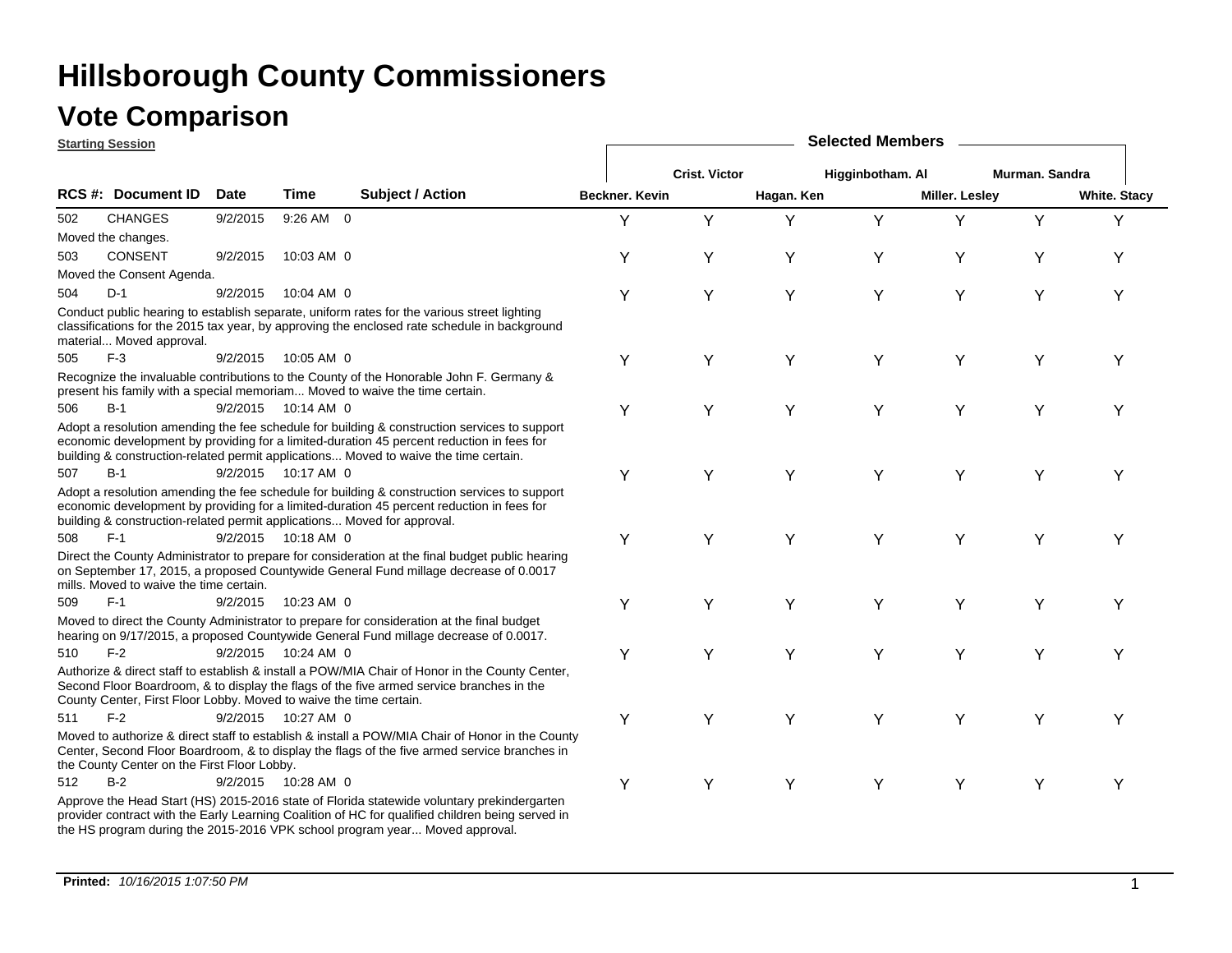|           | <b>Starting Session</b>                           |             |                     |                                                                                                                                                                                                                                                                                             |                       | <b>Selected Members</b> |            |                  |                |                |                     |  |  |  |
|-----------|---------------------------------------------------|-------------|---------------------|---------------------------------------------------------------------------------------------------------------------------------------------------------------------------------------------------------------------------------------------------------------------------------------------|-----------------------|-------------------------|------------|------------------|----------------|----------------|---------------------|--|--|--|
|           |                                                   |             |                     |                                                                                                                                                                                                                                                                                             |                       | <b>Crist. Victor</b>    |            | Higginbotham. Al |                | Murman, Sandra |                     |  |  |  |
|           | RCS #: Document ID                                | <b>Date</b> | <b>Time</b>         | <b>Subject / Action</b>                                                                                                                                                                                                                                                                     | <b>Beckner, Kevin</b> |                         | Hagan. Ken |                  | Miller. Lesley |                | <b>White. Stacy</b> |  |  |  |
| 513       | $B-3$                                             | 9/2/2015    | 10:29 AM 0          |                                                                                                                                                                                                                                                                                             | Y                     | Y                       | Υ          | Y                | Y              | Y              | Y                   |  |  |  |
|           | of the Town 'N Country Recreation Moved approval. |             |                     | Select & execute a negotiated construction-manager-at-risk agreement with the highest-ranked<br>firm, Bandes Construction Construction Co. Inc., in the amount of \$1,545,000 for the expansion                                                                                             |                       |                         |            |                  |                |                |                     |  |  |  |
| 514       | $B-4$                                             |             | 9/2/2015 10:31 AM 0 |                                                                                                                                                                                                                                                                                             | Υ                     | Y                       | Y          | Υ                | Y              | Y              | Y                   |  |  |  |
|           | expenditures. Moved approval.                     |             |                     | Realign \$3,620,030 within various Public Utilities project funds to provide adequate funding<br>levels for capital improvement projects for FY 2015 & to align budgets w/ projections &                                                                                                    |                       |                         |            |                  |                |                |                     |  |  |  |
| 515       | $F-4$                                             | 9/2/2015    | 10:38 AM 0          |                                                                                                                                                                                                                                                                                             | Y                     | Y                       | Y          | Y                | Y              | Y              | Υ                   |  |  |  |
|           |                                                   |             |                     | Consider the appointment of Ms. Peggy Caskey to serve as the County Internal Auditor<br>pursuant to County Charter Sec. 4.10. Moved the Board appoint Ms. Caskey as the County<br>internal auditor, waive the Board policies regarding the process for the hiring of the position           |                       |                         |            |                  |                |                |                     |  |  |  |
| 516       | <b>CHANGES</b>                                    |             | 9/8/2015 9:11 AM 9  |                                                                                                                                                                                                                                                                                             | Υ                     | Y                       | Y          | Y                | X              | Υ              | Υ                   |  |  |  |
|           | Moved the changes.                                |             |                     |                                                                                                                                                                                                                                                                                             |                       |                         |            |                  |                |                |                     |  |  |  |
| 517       | <b>CONSENT</b>                                    | 9/8/2015    | $9:12$ AM 9         |                                                                                                                                                                                                                                                                                             | Y                     | Y                       | Y          | Y                | X              | Υ              | Υ                   |  |  |  |
|           | buffer to protect the neighbors.                  |             |                     | Moved approval but w/ one change, Type B, to simply require additional buffer trees around                                                                                                                                                                                                  |                       |                         |            |                  |                |                |                     |  |  |  |
| 518       | C.1.                                              |             | 9/8/2015 9:19 AM 9  |                                                                                                                                                                                                                                                                                             | Y                     | Y                       | Υ          | Y                | X              | Υ              | Υ                   |  |  |  |
|           |                                                   |             |                     | Vacating Petition V15-2026 - Petition to vacate south 4 feet of platted drainage easement over<br>north 10 feet of Lot 16, Block 11, pursuant to the plat of Westwood Lakes, Phase 2B, Unit 1<br>Moved the Board waive the rule to hear the rest of Mr. Brian O'Connor's statements.        |                       |                         |            |                  |                |                |                     |  |  |  |
| 519       | $C.1$ .                                           |             | 9/8/2015 9:41 AM 9  |                                                                                                                                                                                                                                                                                             | Y                     | Υ                       | Y          | Y                | X              | Y              | Υ                   |  |  |  |
|           |                                                   |             |                     | Vacating Petition V15-2026 - Petition to vacate south 4 feet of platted drainage easement over<br>north 10 feet of Lot 16, Block 11, pursuant to the plat of Westwood Lakes, Phase 2B Moved to<br>approve the item & direct staff to bring back a report/policy on easements going forward. |                       |                         |            |                  |                |                |                     |  |  |  |
| 520       | C.2.                                              |             | 9/8/2015 9:43 AM 9  |                                                                                                                                                                                                                                                                                             | Υ                     | Y                       | Y          | Y                | X              | Y              | Υ                   |  |  |  |
|           | Book 5, page 63). Moved approval.                 |             |                     | Vacating Petition V15-0027 - Petition to vacate certain NE 18th Street platted 40-feet-wide right<br>of way located east of Tracts 237 & 245, pursuant to the plat of Ruskin Colony Farms (Plat                                                                                             |                       |                         |            |                  |                |                |                     |  |  |  |
| 521       | PRS 15-0532                                       | 9/8/2015    | 10:48 AM 9          |                                                                                                                                                                                                                                                                                             | N                     | Υ                       | Y          | Y                | X              | Y              | Υ                   |  |  |  |
|           | Lakeshore Roads. Moved staff recommendation.      |             |                     | PRS 15-0532-GCN/NW - K. Hovnanian Windward Homes LLC - Northwest corner of Wilcox &                                                                                                                                                                                                         |                       |                         |            |                  |                |                |                     |  |  |  |
| 522       | PRS 15-0903                                       | 9/8/2015    | 10:50 AM 9          |                                                                                                                                                                                                                                                                                             | Υ                     | Υ                       | Y          | Y                | X              | Y              | Υ                   |  |  |  |
|           | Road 60. Moved approval.                          |             |                     | PRS 15-0903-VR/C - 301 Tampa LLC - East side of South Dover Road, 500 feet south of State                                                                                                                                                                                                   |                       |                         |            |                  |                |                |                     |  |  |  |
| 523       | PRS 15-0101                                       |             | 9/8/2015 10:53 AM 9 |                                                                                                                                                                                                                                                                                             | Υ                     | Y                       | Υ          | Y                | X              | Υ              | Y                   |  |  |  |
| approval. |                                                   |             |                     | PRS 15-01011-ER/C - Boggs Engineering LLC - 4950 West U.S. Highway 92. Moved                                                                                                                                                                                                                |                       |                         |            |                  |                |                |                     |  |  |  |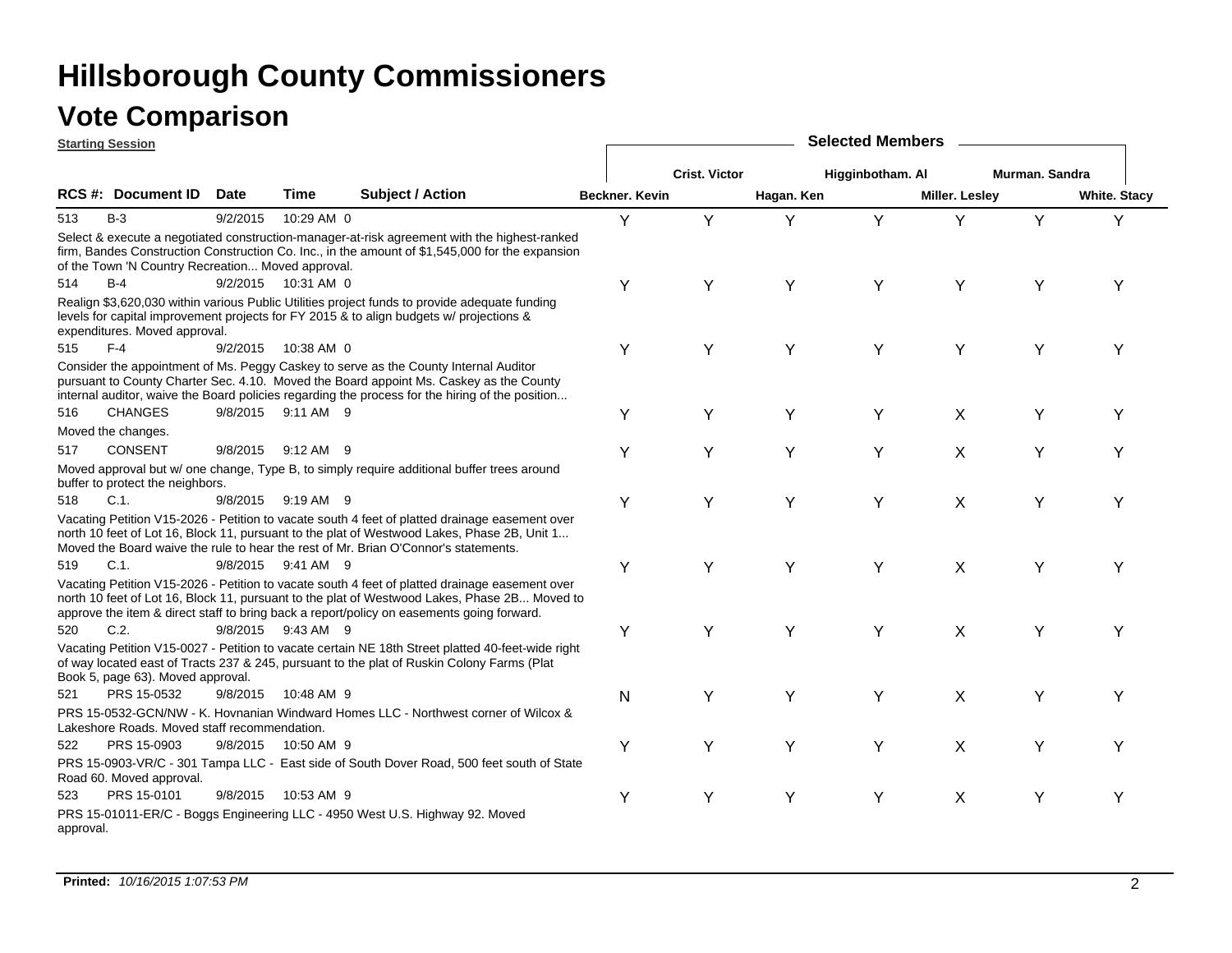### **Vote Comparison**

|     | <b>Starting Session</b>                                       |             |                      | <b>Selected Members</b>                                                                                                                                                                                                                                                                   |                       |                      |            |                  |                       |                |                     |
|-----|---------------------------------------------------------------|-------------|----------------------|-------------------------------------------------------------------------------------------------------------------------------------------------------------------------------------------------------------------------------------------------------------------------------------------|-----------------------|----------------------|------------|------------------|-----------------------|----------------|---------------------|
|     |                                                               |             |                      |                                                                                                                                                                                                                                                                                           |                       | <b>Crist. Victor</b> |            | Higginbotham. Al |                       | Murman, Sandra |                     |
|     | <b>RCS #: Document ID</b>                                     | <b>Date</b> | Time                 | <b>Subject / Action</b>                                                                                                                                                                                                                                                                   | <b>Beckner. Kevin</b> |                      | Hagan. Ken |                  | <b>Miller. Lesley</b> |                | <b>White. Stacy</b> |
| 524 | PRS 15-1022                                                   | 9/8/2015    | 10:54 AM 9           |                                                                                                                                                                                                                                                                                           | Y                     | Y                    | Y          | Y                | X                     | Y              | Y                   |
|     | feet south of Progress Blvd. Moved approval.                  |             |                      | PRS 15-1022-GPR/C - Petitt Worrell Wolfe Rocha LLC - East side of Falkenburg Road, 700                                                                                                                                                                                                    |                       |                      |            |                  |                       |                |                     |
| 525 | PRS 15-1028                                                   |             | 9/8/2015 11:24 AM 9  |                                                                                                                                                                                                                                                                                           | Y                     | Y                    | Υ          | Υ                | X                     | Y              | Y                   |
|     | 8-foot as was in the original rezoning.                       |             |                      | PRS 15-1028-GCN/NW - Mobley Homes of Florida Inc - North side of Barclay Road, 50 feet<br>east of Orange Grove Drive. Moved approval of the application w/ the one change to require the                                                                                                  |                       |                      |            |                  |                       |                |                     |
| 526 | PRS 15-1027                                                   |             | 9/8/2015 11:27 AM 9  |                                                                                                                                                                                                                                                                                           | Y                     | Υ                    | Y          | Υ                | X                     | Y              | Υ                   |
|     | Moved approval.                                               |             |                      | PRS 15-1027-WM/S - Dune FB Debt LLC - Northwest corner of Bishop and Lake Roads.                                                                                                                                                                                                          |                       |                      |            |                  |                       |                |                     |
| 527 | PRS 15-1030                                                   | 9/8/2015    | 11:28 AM 9           |                                                                                                                                                                                                                                                                                           | Υ                     | Υ                    | Υ          | Υ                | X                     | Y              | Υ                   |
|     | U.S. Highway 301. Moved approval.                             |             |                      | PRS 15-1030-WM/S - Lennar Homes LLC - Southeast of Hidden Creek Blvd., 1/4 mile east of                                                                                                                                                                                                   |                       |                      |            |                  |                       |                |                     |
| 528 | $G.1$ .                                                       |             | 9/8/2015 11:32 AM 9  |                                                                                                                                                                                                                                                                                           | Y                     | Υ                    | Υ          | Υ                | X                     | Υ              | Υ                   |
|     | Auditor. Moved approval.                                      |             |                      | Employment agreement between Board & Ms. Peggy Caskey for svcs as County Internal                                                                                                                                                                                                         |                       |                      |            |                  |                       |                |                     |
| 529 | BOCC/PH                                                       |             | 9/10/2015 6:36 PM 0  |                                                                                                                                                                                                                                                                                           | Y                     | Y                    | Y          | Y                | Y                     | Υ              | Υ                   |
|     |                                                               |             |                      | Moved the Board increase the line item to \$217,702 for the two entities Ms. Dougherty & Mr.<br>Campbell brought forth, bringing \$97,702 to return the existing admin staff to the General Fund<br>from the air pollution specialty funds & \$120,000 to upgrade the Microsoft 365, same |                       |                      |            |                  |                       |                |                     |
| 530 | BOCC/PH                                                       |             | 9/10/2015 6:49 PM 0  |                                                                                                                                                                                                                                                                                           | Υ                     | Υ                    | Y          | Y                | Υ                     | Y              | Υ                   |
|     | Moved to adopt the millage resolution, as presented by staff. |             |                      |                                                                                                                                                                                                                                                                                           |                       |                      |            |                  |                       |                |                     |
| 531 | BOCC/PH                                                       |             | 9/10/2015 6:49 PM 0  |                                                                                                                                                                                                                                                                                           | Υ                     | Y                    | Y          | Υ                | Y                     | Y              | Υ                   |
|     | Moved to adopt the budget resolution, as presented by staff.  |             |                      |                                                                                                                                                                                                                                                                                           |                       |                      |            |                  |                       |                |                     |
| 532 | <b>CHANGES</b>                                                |             | 9/16/2015 9:37 AM 0  |                                                                                                                                                                                                                                                                                           | Υ                     | Y                    | Y          | Υ                | Υ                     | Y              | Y                   |
|     | Moved the changes.                                            |             |                      |                                                                                                                                                                                                                                                                                           |                       |                      |            |                  |                       |                |                     |
| 533 | <b>CONSENT</b>                                                |             | 9/16/2015 10:03 AM 0 |                                                                                                                                                                                                                                                                                           | Y                     | Y                    | Y          | Υ                | Y                     | Υ              | Υ                   |
|     | Moved the Consent Agenda.                                     |             |                      |                                                                                                                                                                                                                                                                                           |                       |                      |            |                  |                       |                |                     |
| 534 | $B-1$                                                         |             | 9/16/2015 10:05 AM 0 |                                                                                                                                                                                                                                                                                           | Υ                     | Y                    | Y          | Υ                | Υ                     | Y              | A                   |
|     | 09.01.01.05. Moved Board action on Item B-1.                  |             |                      | Approve, by supermajority vote, relief for a sum total of \$25,000 of transportation & fire svc<br>impact fees for Suncoast Community Health Centers, in accordance w/ Board Policy                                                                                                       |                       |                      |            |                  |                       |                |                     |
| 535 | B-6                                                           |             | 9/16/2015 10:06 AM 0 |                                                                                                                                                                                                                                                                                           | Y                     | Y                    | Υ          | Y                | Y                     | Υ              | A                   |
|     |                                                               |             |                      | Approve the first modification agreement w/ Suncoast Community Health Centers Inc for the<br>provision of a mental health pilot program for Hillsborough County Health Care Plan clients.                                                                                                 |                       |                      |            |                  |                       |                |                     |

Moved approval.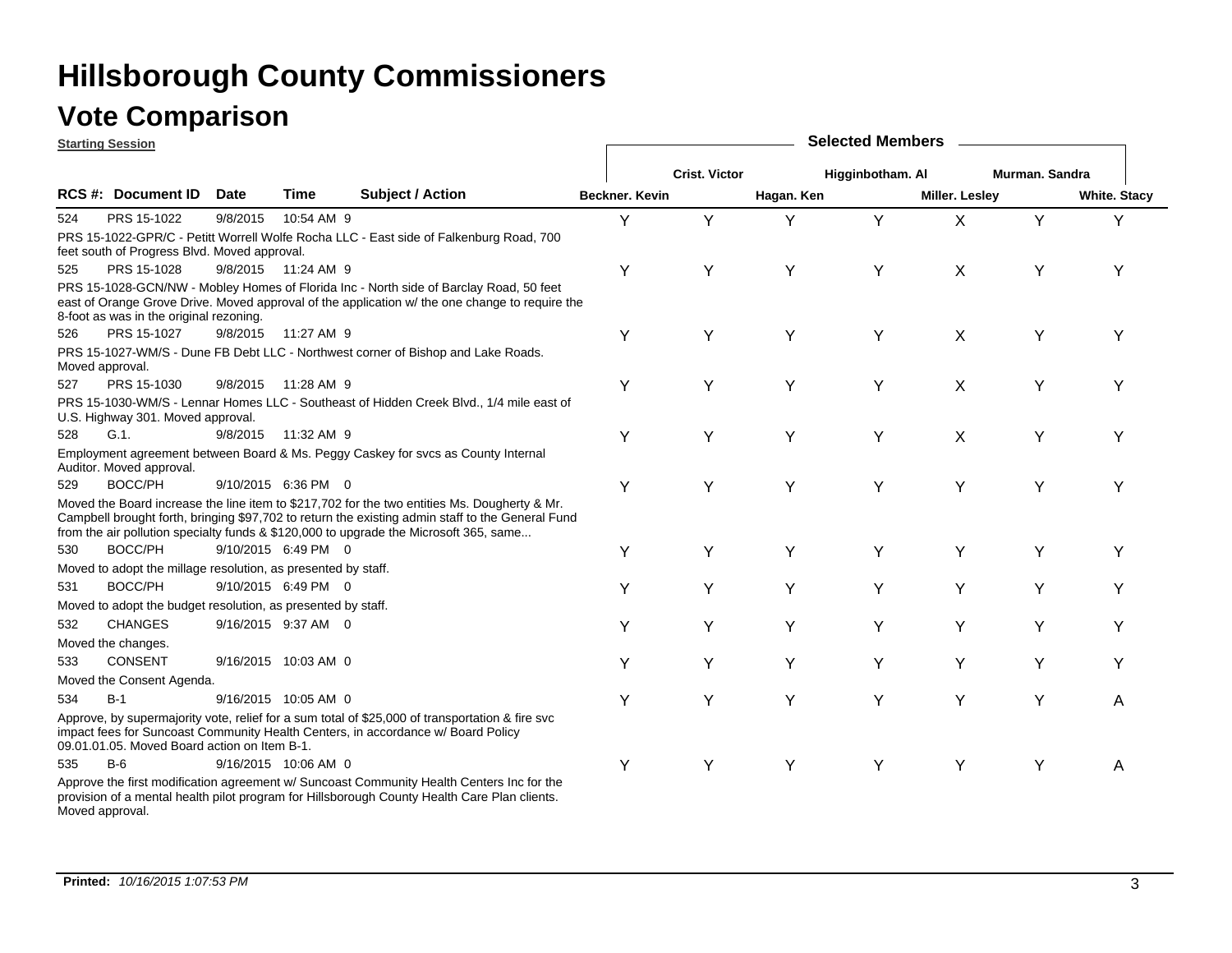|           | <b>Starting Session</b>                                         |             |                      |                                                                                                                                                                                                                                                                                       | <b>Selected Members</b> |                      |            |                  |                       |                |                     |  |  |
|-----------|-----------------------------------------------------------------|-------------|----------------------|---------------------------------------------------------------------------------------------------------------------------------------------------------------------------------------------------------------------------------------------------------------------------------------|-------------------------|----------------------|------------|------------------|-----------------------|----------------|---------------------|--|--|
|           |                                                                 |             |                      |                                                                                                                                                                                                                                                                                       |                         | <b>Crist. Victor</b> |            | Higginbotham. Al |                       | Murman. Sandra |                     |  |  |
|           | RCS #: Document ID                                              | <b>Date</b> | Time                 | <b>Subject / Action</b>                                                                                                                                                                                                                                                               | Beckner. Kevin          |                      | Hagan. Ken |                  | <b>Miller. Lesley</b> |                | <b>White. Stacy</b> |  |  |
| 536       | $B-2$                                                           |             | 9/16/2015 10:07 AM 0 |                                                                                                                                                                                                                                                                                       | Y                       | Y                    | X          | Y                | Y                     | Y              | Υ                   |  |  |
|           |                                                                 |             |                      | Approve agreement between the County & Tampa Metropolitan Area YMCA Inc. for Early Head<br>Start (EHS) Svcs & delegation of program operating funds for EHS program for 2015-2016<br>program year for a total not-to-exceed amount of \$983,968. Moved approval.                      |                         |                      |            |                  |                       |                |                     |  |  |
| 537       | $B-3$                                                           |             | 9/16/2015 10:08 AM 0 |                                                                                                                                                                                                                                                                                       | Υ                       | Y                    | X          | Y                | Y                     | Υ              | Υ                   |  |  |
|           |                                                                 |             |                      | Approve agreement between the County & Lutheran Svcs Florida Inc. for Early Head Start<br>(EHS) svcs & delegation of program operating funds for EHS program for the 2015-2016<br>program year for a total not-to-exceed amount of \$1,467,093. Moved approval.                       |                         |                      |            |                  |                       |                |                     |  |  |
| 538       | $B-4$                                                           |             | 9/16/2015 10:08 AM 0 |                                                                                                                                                                                                                                                                                       | Υ                       | Y                    | Y          | Y                | Y                     | Υ              | Y                   |  |  |
|           |                                                                 |             |                      | Approve an interlocal agreement between the County & Hillsborough County School Board for<br>Head Start (HS) svcs & delegation of program operating funds for HS program for the 2015-<br>2016 program year for a total not-to-exceed amount of \$11,269,700. Moved approval.         |                         |                      |            |                  |                       |                |                     |  |  |
| 539       | $B-5$                                                           |             | 9/16/2015 10:09 AM 0 |                                                                                                                                                                                                                                                                                       | Υ                       | Y                    | Y          | Y                | Y                     | Y              | Υ                   |  |  |
| approval. |                                                                 |             |                      | Execute child care food program renewal catering contract for FY 2016 w/ G.A. Food Svcs of<br>Pinellas County Inc. in the amount of \$1,482,127.10 for Head Start (HS)/Early HS. Moved                                                                                                |                         |                      |            |                  |                       |                |                     |  |  |
| 540       | $B-7$                                                           |             | 9/16/2015 10:20 AM 0 |                                                                                                                                                                                                                                                                                       | Υ                       | Y                    | Y          | Y                | Y                     | Υ              | Y                   |  |  |
|           | Legislative Delegation for their meeting on 9/25/2015.          |             |                      | Adopt the proposed 2016 County State & federal legislative programs. Moved a letter of support<br>be prepared & signed by the Board Chairman in time to be presented prior to all members of                                                                                          |                         |                      |            |                  |                       |                |                     |  |  |
| 541       | $B-7$                                                           |             | 9/16/2015 10:22 AM 0 |                                                                                                                                                                                                                                                                                       | Υ                       | Y                    | Y          | Y                | Y                     | Υ              | Υ                   |  |  |
|           |                                                                 |             |                      | Adopt the proposed 2016 County State & federal legislative programs. Moved the Board adopt<br>the 2016 Hillsborough County State & federal legislative programs w/ an addition the County<br>would oppose any legislation that transferred any liabilities to the County, & wanted to |                         |                      |            |                  |                       |                |                     |  |  |
| 542       | $B-8$                                                           |             | 9/16/2015 10:23 AM 0 |                                                                                                                                                                                                                                                                                       | Υ                       | Υ                    | Υ          | X                | Υ                     | Υ              | Υ                   |  |  |
|           |                                                                 |             |                      | Award & execute a construction manager at-risk agreement w/ highest-ranked firm, Walbridge<br>Aldinger LLC, for the replacement of Public Utilities environmental laboratory (RFP-C-0076-0-<br>2015/ST) at cost of \$5,924,647 for Real Estate & Facilities Svcs. Moved approval.     |                         |                      |            |                  |                       |                |                     |  |  |
| 543       | $B-9$                                                           |             | 9/16/2015 10:24 AM 0 |                                                                                                                                                                                                                                                                                       | Υ                       | Y                    | Y          | X                | Y                     | Y              | Y                   |  |  |
|           | activities (RPS-5499) for Public Works. Moved approval.         |             |                      | Select Stearns, Conrad & Schmidt, Consulting Engineers Inc., deemed to be the most highly-<br>qualifed firm, to perform misc. professional engineering svcs for active & proposed landfill                                                                                            |                         |                      |            |                  |                       |                |                     |  |  |
| 544       | $B-10$                                                          |             | 9/16/2015 10:27 AM 0 |                                                                                                                                                                                                                                                                                       | Υ                       | Y                    | Y          | X                | Y                     | Y              | Υ                   |  |  |
|           | \$425,000 to the Public Works operating budget. Moved approval. |             |                      | Approve budget amendment resolution to appropriate, by supermajority vote, in accordance w/<br>Board Policy 03.02.05.00, from reserves for contingency in Countywide General Fund,                                                                                                    |                         |                      |            |                  |                       |                |                     |  |  |
| 545       | $B-11$                                                          |             | 9/16/2015 10:28 AM 0 |                                                                                                                                                                                                                                                                                       | Υ                       | Υ                    | Y          | X                | Υ                     | Υ              | Υ                   |  |  |
|           |                                                                 |             |                      | Approve the first modification agreement to the contract w/ Progressive Waste Solutions of FL<br>Inc. dated 1/24/2013, concerning ITB S-0299-0-2012/JSW, entitled processing & marketing of<br>recyclable materials, to adjust terms for processing & Moved approval.                 |                         |                      |            |                  |                       |                |                     |  |  |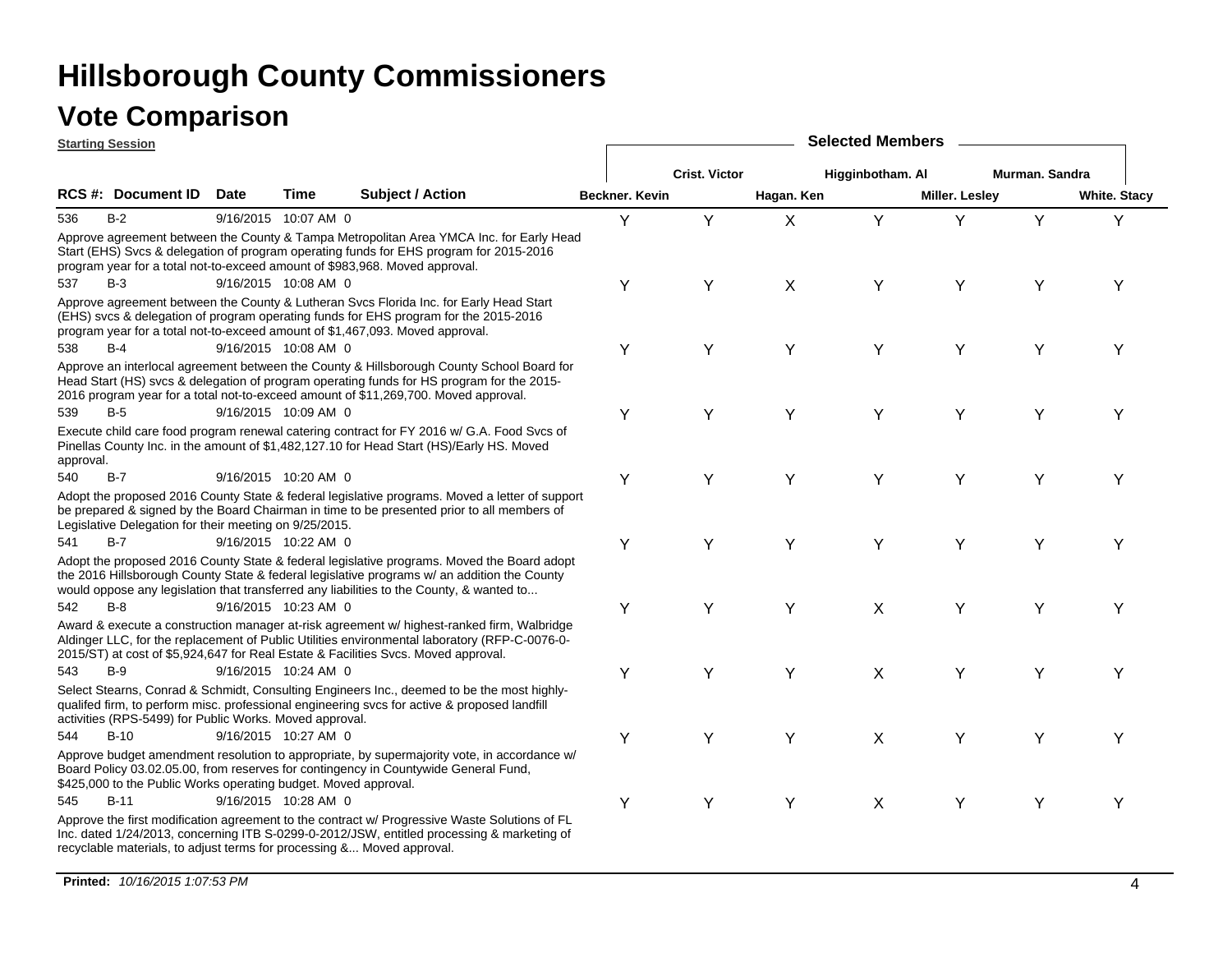| <b>Starting Session</b>                                      |                            |                      |                                                                                                                                                                                                                                                                         |                |                      |            | <b>Selected Members</b> |                       |                |                     |
|--------------------------------------------------------------|----------------------------|----------------------|-------------------------------------------------------------------------------------------------------------------------------------------------------------------------------------------------------------------------------------------------------------------------|----------------|----------------------|------------|-------------------------|-----------------------|----------------|---------------------|
|                                                              |                            |                      |                                                                                                                                                                                                                                                                         |                | <b>Crist. Victor</b> |            | Higginbotham. Al        |                       | Murman, Sandra |                     |
| <b>RCS #: Document ID</b>                                    | <b>Date</b>                | Time                 | <b>Subject / Action</b>                                                                                                                                                                                                                                                 | Beckner, Kevin |                      | Hagan. Ken |                         | <b>Miller. Lesley</b> |                | <b>White. Stacy</b> |
| $B-12$<br>546                                                |                            | 9/16/2015 10:47 AM 0 |                                                                                                                                                                                                                                                                         | Υ              | Y                    | Y          | Y                       | Υ                     | Y              | v                   |
| probation svcs in the County. Moved approval of Item B-12.   |                            |                      | Approve agreement w/ Hillsborough County Sheriff's Office to implement misdemeanor                                                                                                                                                                                      |                |                      |            |                         |                       |                |                     |
| $G-1$<br>547                                                 |                            | 9/16/2015 10:48 AM 0 |                                                                                                                                                                                                                                                                         | Υ              | Υ                    | Y          | Y                       | Υ                     | Υ              | Υ                   |
| HS Policy Council. Moved approval of the update.             |                            |                      | Receive the August 2015 monthly report from Head Start (HS)/Early HS and the Hillsborough                                                                                                                                                                               |                |                      |            |                         |                       |                |                     |
| $G-2$<br>548                                                 |                            | 9/16/2015 10:48 AM 0 |                                                                                                                                                                                                                                                                         | Y              | Y                    | Y          | Y                       | Y                     | Y              | Y                   |
|                                                              |                            |                      | Receive the 2013-2014 annual report from the Head Start (HS)/Early HS. Moved approval.                                                                                                                                                                                  |                |                      |            |                         |                       |                |                     |
| $A-6$<br>549                                                 |                            | 9/16/2015 10:50 AM 0 |                                                                                                                                                                                                                                                                         | Υ              | Y                    | Y          | Y                       | Y                     | Y              | Y                   |
| Moved approval.                                              |                            |                      | Accept a monetary donation of funds in an amount of \$93,094.59 from Bass Pro Shops Inc. in<br>support of the County Jan K. Platt Environmental Lands Acquisition & Protection Program.                                                                                 |                |                      |            |                         |                       |                |                     |
| $F-2$<br>550                                                 |                            | 9/16/2015 10:51 AM 0 |                                                                                                                                                                                                                                                                         | Υ              | Y                    | Y          | Y                       | Y                     | Y              | Υ                   |
|                                                              |                            |                      | Receive an update from Messrs. Gordon Gillette, Charles Sykes, & Richard Homans of the<br>Tampa Hillsborough Economic Develpment Corp. on the organization's corporate recruitment<br>strategy. Moved to waive the rules so the Board could go ahead and hear the item. |                |                      |            |                         |                       |                |                     |
| <b>PH</b><br>551                                             |                            | 9/17/2015 6:40 PM 0  |                                                                                                                                                                                                                                                                         | Υ              | Υ                    | Y          | Y                       | Y                     | Y              | Υ                   |
| Moved to adopt the millage resolution as presented by staff. |                            |                      |                                                                                                                                                                                                                                                                         |                |                      |            |                         |                       |                |                     |
| PH<br>552                                                    |                            | 9/17/2015 6:42 PM 0  |                                                                                                                                                                                                                                                                         | Υ              | Υ                    | Υ          | Y                       | Y                     | Y              |                     |
| Moved to adopt the budget resolution as presented by staff.  |                            |                      |                                                                                                                                                                                                                                                                         |                |                      |            |                         |                       |                |                     |
| <b>PH</b><br>553                                             |                            | 9/17/2015 6:55 PM 0  |                                                                                                                                                                                                                                                                         | Υ              | Υ                    | Y          | Y                       | Υ                     | Y              | Υ                   |
|                                                              |                            |                      | Moved to adopt the Capital Improvement Program resolution as presented by staff.                                                                                                                                                                                        |                |                      |            |                         |                       |                |                     |
| <b>BOCC</b><br>554                                           |                            | 9/17/2015 7:04 PM 0  |                                                                                                                                                                                                                                                                         | Υ              | Υ                    | Y          | Y                       | Y                     | Y              | Υ                   |
| schedule for Fire Rescue ambulance svcs.                     |                            |                      | Special Meeting. Moved to approve the resolution amending the emergency medical svcs fee                                                                                                                                                                                |                |                      |            |                         |                       |                |                     |
| <b>Begin Date: 9/1/2015</b>                                  |                            |                      | <b>Bills: ALL</b>                                                                                                                                                                                                                                                       |                |                      |            |                         |                       |                |                     |
|                                                              | <b>End Date: 9/17/2015</b> |                      |                                                                                                                                                                                                                                                                         |                |                      |            |                         |                       |                |                     |
| Vote Types: ALL                                              |                            |                      | <b>Actions: ALL</b>                                                                                                                                                                                                                                                     |                |                      |            |                         |                       |                |                     |
|                                                              |                            |                      |                                                                                                                                                                                                                                                                         |                |                      |            |                         |                       |                |                     |

**Subjects:** ALL **Sort Order:** RCS #: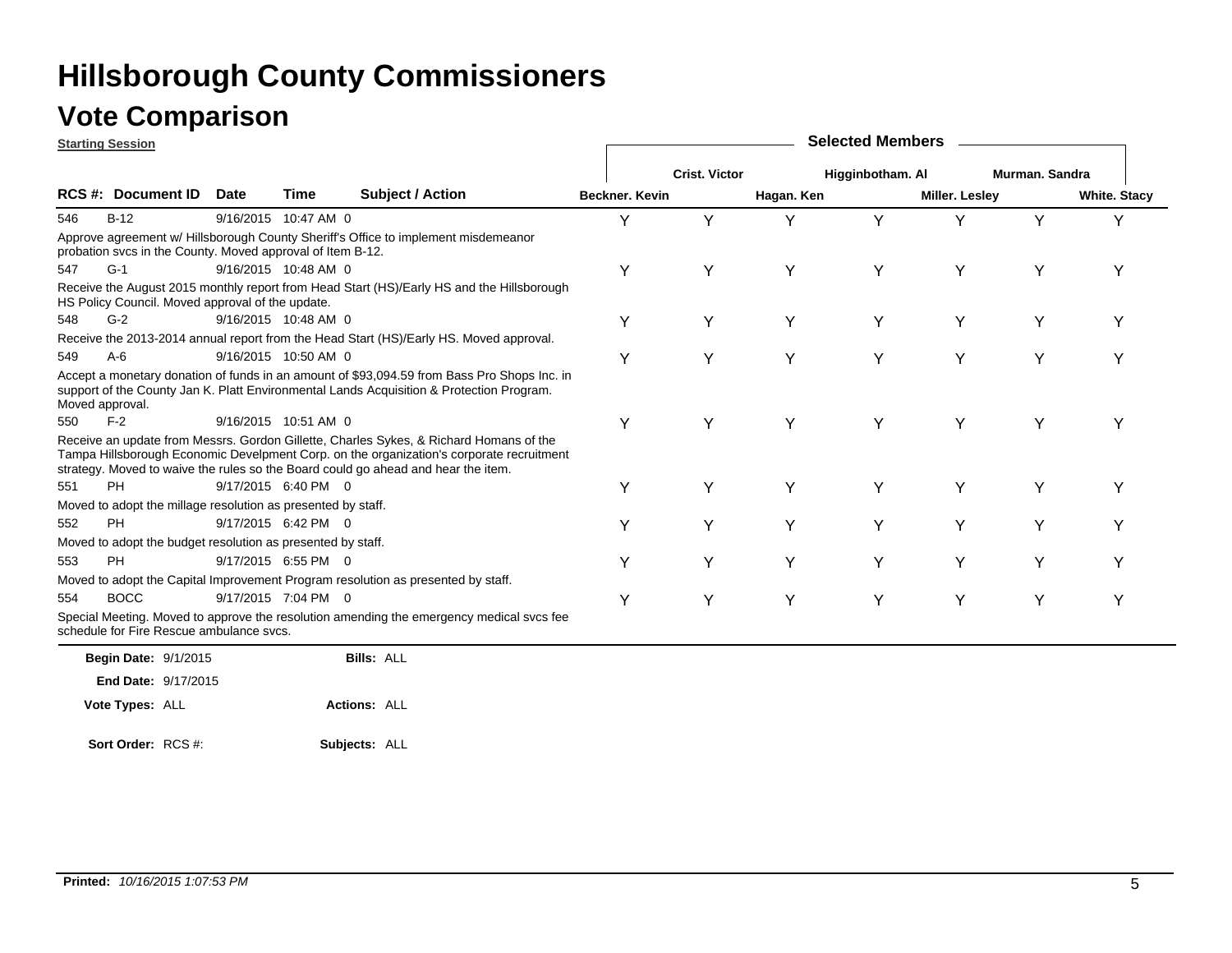### **Vote Comparison**

**Starting Session**

| <u>starting session</u> |                                                                    |             |                      |                                                                                                                                                                                                                                                                                            |                       | <b>OUIGULUM INGITIOU</b> |            |                  |                       |                |                     |
|-------------------------|--------------------------------------------------------------------|-------------|----------------------|--------------------------------------------------------------------------------------------------------------------------------------------------------------------------------------------------------------------------------------------------------------------------------------------|-----------------------|--------------------------|------------|------------------|-----------------------|----------------|---------------------|
|                         |                                                                    |             |                      |                                                                                                                                                                                                                                                                                            |                       | <b>Crist. Victor</b>     |            | Higginbotham. Al |                       | Murman. Sandra |                     |
|                         | RCS #: Document ID                                                 | <b>Date</b> | Time                 | <b>Subject / Action</b>                                                                                                                                                                                                                                                                    | <b>Beckner, Kevin</b> |                          | Hagan. Ken |                  | <b>Miller. Lesley</b> |                | <b>White. Stacy</b> |
| 555                     | <b>CHANGES</b>                                                     |             | 10/7/2015 9:23 AM 0  |                                                                                                                                                                                                                                                                                            | Υ                     | Y                        | Y          | Y                | Υ                     | Y              | Y                   |
|                         | Moved the changes.                                                 |             |                      |                                                                                                                                                                                                                                                                                            |                       |                          |            |                  |                       |                |                     |
| 556                     | <b>CONSENT</b>                                                     |             | 10/7/2015 10:07 AM 0 |                                                                                                                                                                                                                                                                                            | Υ                     | Y                        | Y          | Υ                | Y                     | Y              | Υ                   |
|                         | Item A-27 was deferred. Moved to approve the Consent Agenda.       |             |                      |                                                                                                                                                                                                                                                                                            |                       |                          |            |                  |                       |                |                     |
| 557                     | D-1                                                                |             | 10/7/2015 10:09 AM 0 |                                                                                                                                                                                                                                                                                            | Υ                     | Y                        | Y          | Υ                | Υ                     | Y              | Y                   |
|                         |                                                                    |             |                      | Conduct a public hearing to accept comments on proposed substantial amendment to program<br>years 2012, 2014, & 2015 annual action plans required by U.S. Dept. of Housing & Urban<br>Development in connection with grant-funded projects. Moved approval.                                |                       |                          |            |                  |                       |                |                     |
| 558                     | $D-2$                                                              |             | 10/7/2015 10:10 AM 0 |                                                                                                                                                                                                                                                                                            | Y                     | Y                        | Y          | Y                | Y                     | Y              | Υ                   |
|                         | San Remo franchise service area. Moved approval.                   |             |                      | Conduct a public hearing to adopt a resolution establishing fees & charges which the County<br>might charge customers for potable water services in the former Calm Harbor, Cypress Cove, &                                                                                                |                       |                          |            |                  |                       |                |                     |
| 559                     | $F-1$                                                              |             | 10/7/2015 10:11 AM 0 |                                                                                                                                                                                                                                                                                            | Υ                     | Y                        | Y          | Y                | Υ                     | Y              | Υ                   |
|                         | Center and Gymnasium. Moved to waive the time certain rules.       |             |                      | Renaming the Progress Village Center to the Emanuel P. Johnson Progress Village Community                                                                                                                                                                                                  |                       |                          |            |                  |                       |                |                     |
| 560                     | $F-1$                                                              |             | 10/7/2015 10:13 AM 0 |                                                                                                                                                                                                                                                                                            | Υ                     | Y                        | Y          | Υ                | Y                     | Υ              | Y                   |
| Johnson.                |                                                                    |             |                      | Renaming the Progress Village Center to the Emanuel P. Johnson Progress Village Community<br>Center and Gymnasium. Moved the Board approve the naming of the gymnasium for Mr.                                                                                                             |                       |                          |            |                  |                       |                |                     |
| 561                     | $B-2$                                                              |             | 10/7/2015 11:18 AM 0 |                                                                                                                                                                                                                                                                                            | Υ                     | Y                        | Y          | Y                | Y                     | Y              | Υ                   |
|                         |                                                                    |             |                      | Discuss available options & obtain direction from the Board on the GO Hillsborough initiative<br>assessment. Moved the Internal Auditor (IA) recommendation Board honor Sheriff's Office<br>preference & direct IA to discontinue evaluation strategy until Sheriff's Office complete work |                       |                          |            |                  |                       |                |                     |
| 562                     | $B-2$                                                              |             | 10/7/2015 11:49 AM 0 |                                                                                                                                                                                                                                                                                            | Y                     | Y                        | Y          | Y                | Y                     | Y              | N                   |
|                         | have the workshop that Commissioner Hagan had brought forth after. |             |                      | Discuss available options & obtain direction from the Board on the GO Hillsborough initiative<br>assessment. Amended motion Board move forward w/ 11/5/15, leadership group meeting but                                                                                                    |                       |                          |            |                  |                       |                |                     |
| 563                     | $B-2$                                                              |             | 10/7/2015 11:49 AM 0 |                                                                                                                                                                                                                                                                                            | Υ                     | Υ                        | Y          | Υ                | Υ                     | Υ              | N                   |
| for                     |                                                                    |             |                      | Discuss available options & direction from Board on GO Hillsborough initiative assessment.<br>Asked for Parsons present findings 11/2015, favoring a workshop, wanting staff come back w/<br>mobility fee options/referendum language & deliverables from Parsons, & also wanting options  |                       |                          |            |                  |                       |                |                     |
| 564                     | $B-1$                                                              |             | 10/7/2015 12:03 PM 0 |                                                                                                                                                                                                                                                                                            | Υ                     | Y                        | X          | Υ                | Υ                     | Y              | Υ                   |
|                         | the rules and take up Item B-1 at that time.                       |             |                      | Direct staff as to which option the Board desired to pursue to resolve wage disputes between<br>employees, including independent contractors, and employers with the County. Moved to waive                                                                                                |                       |                          |            |                  |                       |                |                     |
| 565                     | $B-1$                                                              |             | 10/7/2015 12:16 PM 0 |                                                                                                                                                                                                                                                                                            | Υ                     | Y                        | Y          | N                | Υ                     | Y              | Υ                   |
|                         |                                                                    |             |                      | Direct staff as to which option the Board desired to pursue to resolve wage disputes between<br>employees, including independent contractors, and employers with the County. Moved the<br>Board accept Option 1 & move forward w/public hearing scheduled for next reg Bd mtg.             |                       |                          |            |                  |                       |                |                     |

**Selected Members**

**Printed:** *11/13/2015 11:10:31 AM* $\overline{M}$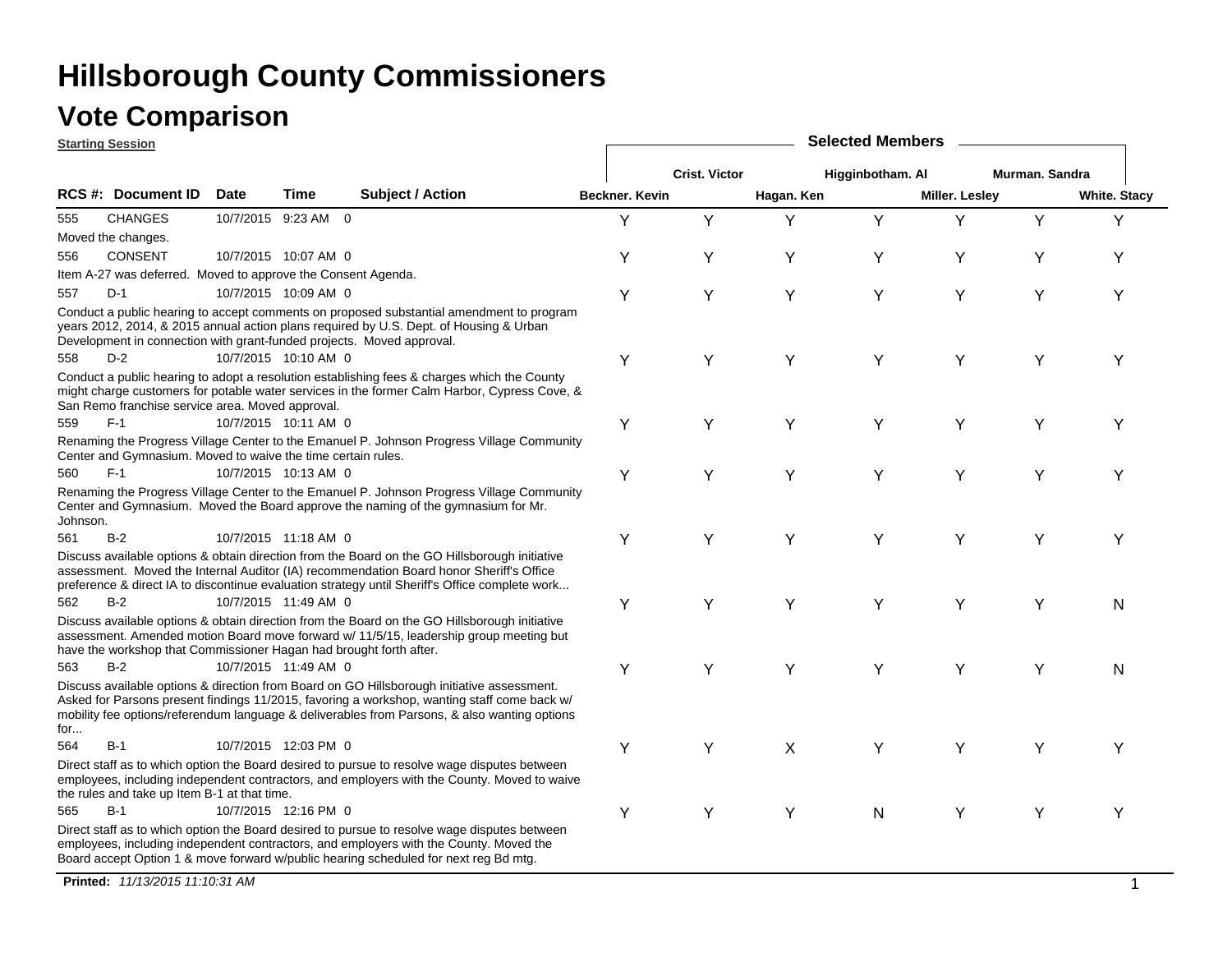|         | <b>Starting Session</b>                                                    |             |                      |                                                                                                                                                                                                                                                                                            | <b>Selected Members</b> |                      |            |                  |                |                |                     |  |  |
|---------|----------------------------------------------------------------------------|-------------|----------------------|--------------------------------------------------------------------------------------------------------------------------------------------------------------------------------------------------------------------------------------------------------------------------------------------|-------------------------|----------------------|------------|------------------|----------------|----------------|---------------------|--|--|
|         |                                                                            |             |                      |                                                                                                                                                                                                                                                                                            |                         | <b>Crist. Victor</b> |            | Higginbotham. Al |                | Murman. Sandra |                     |  |  |
|         | RCS #: Document ID                                                         | <b>Date</b> | Time                 | <b>Subject / Action</b>                                                                                                                                                                                                                                                                    | Beckner. Kevin          |                      | Hagan. Ken |                  | Miller. Lesley |                | <b>White. Stacy</b> |  |  |
| 566     | $B-3$                                                                      |             | 10/7/2015 12:22 PM 0 |                                                                                                                                                                                                                                                                                            | Y                       | Y                    | X          | Y                | Y              | Y              | Y                   |  |  |
| report. |                                                                            |             |                      | Discuss and accept the peformance audit report of Social Services (Report 15-01) performed by<br>the contracted firm CliftonLarsenAllen LLP for County Internal Audit. Moved to accept the                                                                                                 |                         |                      |            |                  |                |                |                     |  |  |
| 567     | $F-2$                                                                      |             | 10/7/2015 1:50 PM 0  |                                                                                                                                                                                                                                                                                            | Υ                       | Y                    | Y          | Y                | Υ              | Υ              | Υ                   |  |  |
|         |                                                                            |             |                      | Request Co. Atty Office draft ordinance to add new regulations/safeguards to protect public by<br>creating a registry & accountability guidelines for lobbyists who make contact w/Co. elected<br>officials Direct Co. Atty draft ordinance & come back w/points mentioned, in addition to |                         |                      |            |                  |                |                |                     |  |  |
| 568     | $B-4$                                                                      |             | 10/7/2015 1:52 PM 0  |                                                                                                                                                                                                                                                                                            | Υ                       | Y                    | Y          | Y                | Y              | Y              | X                   |  |  |
|         | \$1,097,839 to reflect actual collections & distributions. Moved approval. |             |                      | Approve a FY 2015 budget amendment resolution to increase CIT revenue & expenditure<br>appropriation by \$10.5 million & the 9th cent fuel tax revenue & expenditure appropriations by                                                                                                     |                         |                      |            |                  |                |                |                     |  |  |
| 569     | $B-5$                                                                      |             | 10/7/2015 1:53 PM 0  |                                                                                                                                                                                                                                                                                            | Υ                       | Y                    | Y          | Y                | Y              | Υ              | X                   |  |  |
|         | Caribbean Isles in the County for Public Utilities. Moved adoption.        |             |                      | Award & execute agreement w/lowest, responsive, & responsible bidder, Harris-McBurney Co.,<br>for the installation of new water supply main & fire hydrants throughout Herchel Heights &                                                                                                   |                         |                      |            |                  |                |                |                     |  |  |
| 570     | $B-6$                                                                      |             | 10/7/2015 1:55 PM 0  |                                                                                                                                                                                                                                                                                            | Υ                       | Y                    | Y          | Y                | Y              | Y              | X                   |  |  |
|         | E.G. Simmons Park Moved the item.                                          |             |                      | Select & execute a negotiated agreement w/highest-ranked firm, Tampa Contracting Services<br>for design-build of erosion control/breakwater system to protect beach area and shoreline at                                                                                                  |                         |                      |            |                  |                |                |                     |  |  |
| 571     | $B-7$                                                                      |             | 10/7/2015 1:56 PM 0  |                                                                                                                                                                                                                                                                                            | Υ                       | Y                    | Y          | Y                | Y              | Y              | X                   |  |  |
|         | Works. Moved approval.                                                     |             |                      | Award & execute an agreement with the lowest, responsive, & responsible bidder, Kamminga &<br>Roodvoets, for intersection improvements at Hillsborough Avenue and Webb Road for Public                                                                                                     |                         |                      |            |                  |                |                |                     |  |  |
| 572     | $B-8$                                                                      |             | 10/7/2015 1:57 PM 0  |                                                                                                                                                                                                                                                                                            | Υ                       | Y                    | Y          | Y                | Y              | Y              | X                   |  |  |
|         |                                                                            |             |                      | Approve budget amendment resolution to appropriate, by supermajority vote, in accordance w/<br>Board Policy 03.02.05.00, from reserves in the unincorporated area general operating fund<br>\$850,000 to appropriate \$300,000 in personal svcs & \$550,000 Moved approval.                |                         |                      |            |                  |                |                |                     |  |  |
| 573     | $G-1$                                                                      |             | 10/7/2015 2:13 PM 0  |                                                                                                                                                                                                                                                                                            | Υ                       | Y                    | X          | Y                | Y              | Y              | X                   |  |  |
|         |                                                                            |             |                      | Receive a verbal report from Fire Rescue regarding fire station code compliance. Moved the<br>Board direct staff to take a look at that & bring back a recommendation that moved the<br>inspection of the Fire Rescue stations to another entity other than themselves.                    |                         |                      |            |                  |                |                |                     |  |  |
| 574     | $G-2$                                                                      |             | 10/7/2015 2:15 PM 0  |                                                                                                                                                                                                                                                                                            | Υ                       | Y                    | X          | Y                | Y              | Y              | X                   |  |  |
|         | of September 17, 2015. Moved approval.                                     |             |                      | Receive a report regarding the status of reserves for contingencies in the tax fund FY 2015, as                                                                                                                                                                                            |                         |                      |            |                  |                |                |                     |  |  |
| 575     | PH/CPA                                                                     |             | 10/8/2015 6:04 PM 5  |                                                                                                                                                                                                                                                                                            | Υ                       | Y                    | Y          | Y                | Y              | Y              | Y                   |  |  |
|         | Ordinance 15-23                                                            |             |                      | CPA 15-05 - Future Land Use Map Change - Geraci Road & N Dale Mabry Highway - Proposed<br>change on 22.2 acres from Residental (RES) 1 to RES-9 plan designation. Moved approval.                                                                                                          |                         |                      |            |                  |                |                |                     |  |  |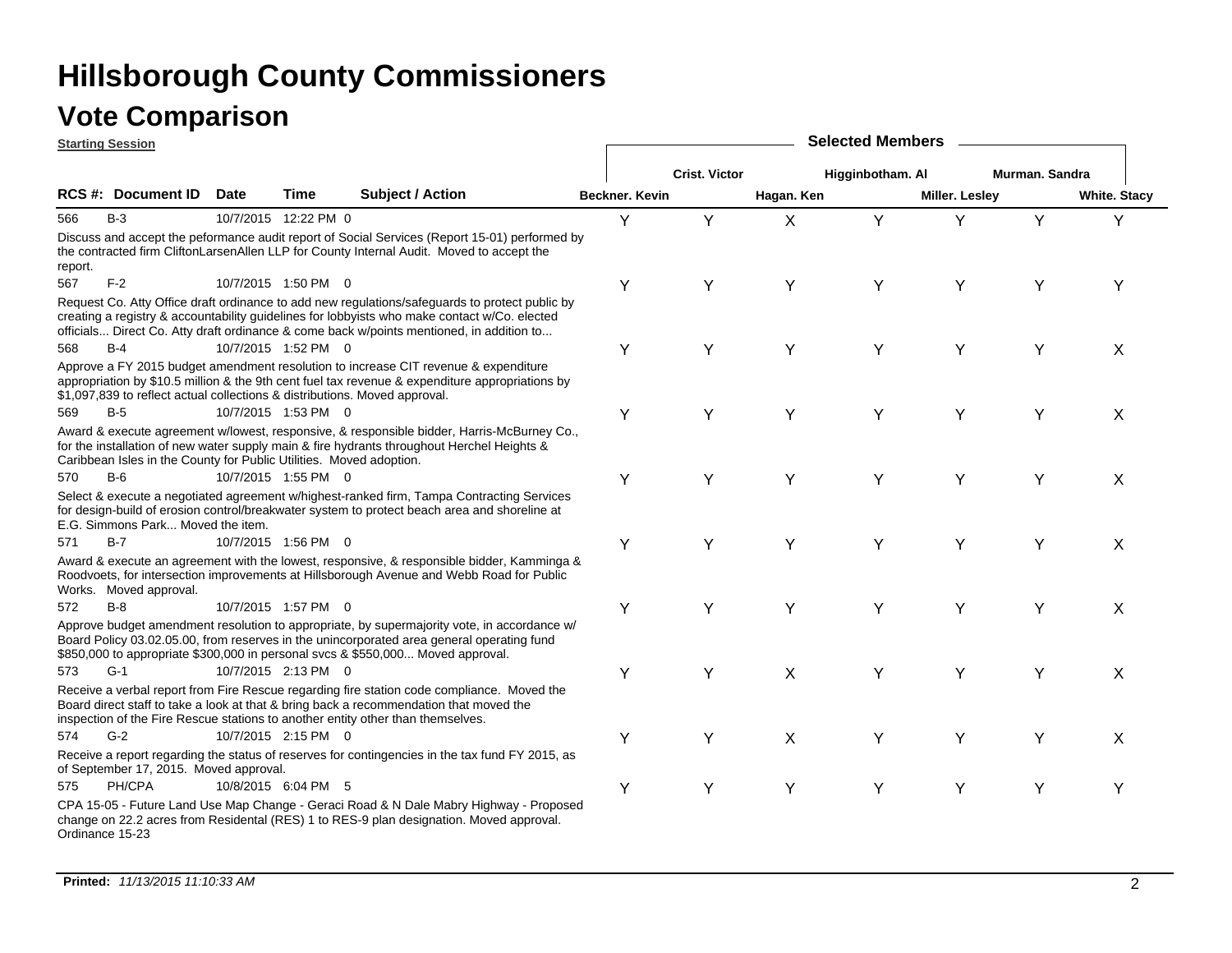### **Vote Comparison**

|                    | <b>Starting Session</b>                                |                       |             |                                                                                                                                                                                                                                                                                      | <b>Selected Members</b> |                      |            |                  |                |                |                     |  |  |
|--------------------|--------------------------------------------------------|-----------------------|-------------|--------------------------------------------------------------------------------------------------------------------------------------------------------------------------------------------------------------------------------------------------------------------------------------|-------------------------|----------------------|------------|------------------|----------------|----------------|---------------------|--|--|
|                    |                                                        |                       |             |                                                                                                                                                                                                                                                                                      |                         | <b>Crist. Victor</b> |            | Higginbotham. Al |                | Murman. Sandra |                     |  |  |
|                    | RCS #: Document ID                                     | Date                  | <b>Time</b> | <b>Subject / Action</b>                                                                                                                                                                                                                                                              | Beckner. Kevin          |                      | Hagan. Ken |                  | Miller. Lesley |                | <b>White. Stacy</b> |  |  |
| 576                | PH/CIE                                                 | 10/8/2015 6:09 PM 5   |             |                                                                                                                                                                                                                                                                                      | Y                       | Y                    | Υ          | Y                | Y              | Y              | Υ                   |  |  |
|                    | through FY 2020. Moved approval. Ordinance 15-24       |                       |             | CIE Schedule of projects update & the capital improvement program fiscal year (FY) 2016                                                                                                                                                                                              |                         |                      |            |                  |                |                |                     |  |  |
| 577                | $V15-0033$                                             | 10/13/2015 9:28 AM 9  |             |                                                                                                                                                                                                                                                                                      | Y                       | Υ                    | Y          | Y                | Y              | Υ              | Υ                   |  |  |
|                    | Book 24/pg 83). Moved the item.                        |                       |             | V15-0033 - Petition to vacate Leslie Road right of way, whether existing by deed, plat,<br>maintenance or otherwise, lying west of Block 5, pursuant to the plat of Palm River Park (Plat                                                                                            |                         |                      |            |                  |                |                |                     |  |  |
| 578                | $V15-0034$                                             | 10/13/2015 9:30 AM 9  |             |                                                                                                                                                                                                                                                                                      | Y                       | Y                    | Υ          | Y                | Y              | Υ              | Y                   |  |  |
|                    |                                                        |                       |             | V15-0034 - Petition to vacate 20-ft. right of way (alley) lying between Lots 1-4, Block 30,<br>pursuant to plat of revised map of town of Wimauma (Plat Book 1/pg 136). Moved approval.                                                                                              |                         |                      |            |                  |                |                |                     |  |  |
| 579                | CDD15-0867                                             | 10/13/2015 9:31 AM 5  |             |                                                                                                                                                                                                                                                                                      | Y                       | Y                    | Y          | Y                | Y              | Y              | Υ                   |  |  |
|                    | background material. Moved approval. (Ordinance 15-22) |                       |             | CDD 15-0867 - Petition to establish South Fork III CDD in accordance w/ordinance in                                                                                                                                                                                                  |                         |                      |            |                  |                |                |                     |  |  |
| 580                | PRS150840BR                                            | 10/13/2015 9:34 AM 9  |             |                                                                                                                                                                                                                                                                                      | Y                       | Y                    | Υ          | Υ                | Υ              | Υ              | Y                   |  |  |
|                    | Lane. Moved approval.                                  |                       |             | PRS 15-0840-BR/C Trademark Nitrogen Corp. - SE corner E. Columbus Dr. & Regional Water                                                                                                                                                                                               |                         |                      |            |                  |                |                |                     |  |  |
| 581                | PRS150909RV                                            | 10/13/2015 9:52 AM 9  |             |                                                                                                                                                                                                                                                                                      | Y                       | Y                    | Υ          | Υ                | Y              | Υ              | Υ                   |  |  |
|                    |                                                        |                       |             | PRS 15-0909-RV/S - MG3 Bloomingdale LLC - US Hwy 301. Moved Board continue item to<br>11/10/15 Land Use meeting so County staff, in coop. w/other agencies' staff, could work<br>w/applicant to analyze traffic circulation around site, especially during dropoff & pickup times, & |                         |                      |            |                  |                |                |                     |  |  |
| 582                | PRS151084NW                                            | 10/13/2015 10:31 AM 9 |             |                                                                                                                                                                                                                                                                                      | Y                       | Υ                    | Υ          | $\mathsf{N}$     | N              | Y              | Y                   |  |  |
|                    |                                                        |                       |             | PRS 15-1084-NWH/NW - Beazer Homes Corp - Lake Sunset Dr & Sheldon Rd. Moved                                                                                                                                                                                                          |                         |                      |            |                  |                |                |                     |  |  |
| acceptance.<br>583 | PRS151119NW                                            | 10/13/2015 10:35 AM 9 |             |                                                                                                                                                                                                                                                                                      | Y                       | Υ                    |            |                  |                |                |                     |  |  |
|                    |                                                        |                       |             | PRS 15-1119-NWH/NW - Stearns Weaver Miller et al - Sheldon Rd and W. Linebaugh Ave.                                                                                                                                                                                                  |                         |                      | Υ          | X                | Y              | Υ              | Υ                   |  |  |
| Moved approval.    |                                                        |                       |             |                                                                                                                                                                                                                                                                                      |                         |                      |            |                  |                |                |                     |  |  |
| 584                | PRS151129BR                                            | 10/13/2015 10:36 AM 9 |             |                                                                                                                                                                                                                                                                                      | Y                       | Y                    | Y          | Υ                | X              | Y              | Υ                   |  |  |
| approval.          |                                                        |                       |             | PRS 15-1129-BR/C - Belleair Development Group - Watson Rd & Bloomingdale Ave. Moved                                                                                                                                                                                                  |                         |                      |            |                  |                |                |                     |  |  |
| 585                | PRS151132EL                                            | 10/13/2015 10:39 AM 9 |             |                                                                                                                                                                                                                                                                                      | Y                       | Y                    | Υ          | Y                | Y              | Y              | Y                   |  |  |
| approval.          |                                                        |                       |             | PRS 15-1132-ELOP/C Nelish Patel - 6202 East Dr. Martin Luther King Jr. Blvd. Moved                                                                                                                                                                                                   |                         |                      |            |                  |                |                |                     |  |  |
| 586                | PRS151138GC                                            | 10/13/2015 10:40 AM 9 |             |                                                                                                                                                                                                                                                                                      | Υ                       | Υ                    | Y          | Υ                | Υ              | Υ              | Υ                   |  |  |
| approval.          |                                                        |                       |             | PRS 15-1138-GCN/NW Morningstar Church Inc. - Hutchison & Tobacco Rds. Moved                                                                                                                                                                                                          |                         |                      |            |                  |                |                |                     |  |  |
| 587                | MM150775RVS                                            | 10/13/2015 10:42 AM 9 |             |                                                                                                                                                                                                                                                                                      | Y                       | Y                    | Y          | Y                | Y              | Y              | Y                   |  |  |
|                    | open for oral argument.                                |                       |             | MM 15-0775-RVS - Eisenhower Property Group LLC - Balm Rd and US Hwy 301. Moved to                                                                                                                                                                                                    |                         |                      |            |                  |                |                |                     |  |  |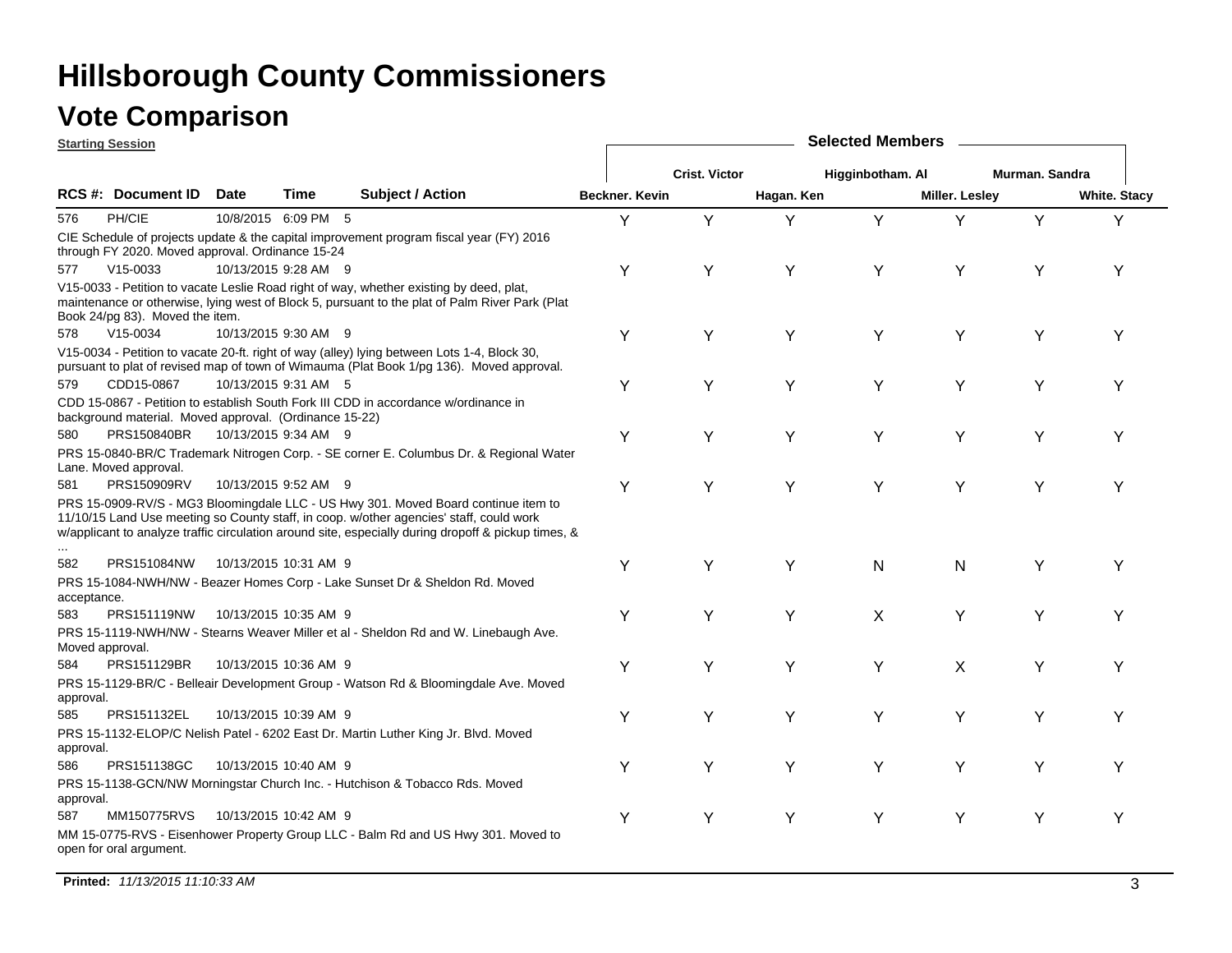### **Vote Comparison**

|           | <b>Starting Session</b>                                  |             |                       |                                                                                                                                                                    | <b>Selected Members</b> |                      |            |                  |                       |                |                     |  |  |  |
|-----------|----------------------------------------------------------|-------------|-----------------------|--------------------------------------------------------------------------------------------------------------------------------------------------------------------|-------------------------|----------------------|------------|------------------|-----------------------|----------------|---------------------|--|--|--|
|           |                                                          |             |                       |                                                                                                                                                                    |                         | <b>Crist. Victor</b> |            | Higginbotham. Al |                       | Murman. Sandra |                     |  |  |  |
|           | <b>RCS #: Document ID</b>                                | <b>Date</b> | <b>Time</b>           | <b>Subject / Action</b>                                                                                                                                            | <b>Beckner, Kevin</b>   |                      | Hagan. Ken |                  | <b>Miller. Lesley</b> |                | <b>White. Stacy</b> |  |  |  |
| 588       | MM150775RVS                                              |             | 10/13/2015 10:46 AM 9 |                                                                                                                                                                    | Y                       | Υ                    | Y          | Υ                |                       | Y              | Υ                   |  |  |  |
| approal.  |                                                          |             |                       | MM 15-0775-RV/S - Eisenhower Property Group LLC - Balm Rd and US Hwy 301. Moved                                                                                    |                         |                      |            |                  |                       |                |                     |  |  |  |
| 589       | PRS151136NW                                              |             | 10/13/2015 10:51 AM 9 |                                                                                                                                                                    | Y                       | Y                    | Υ          | Υ                | Y                     | Υ              | Υ                   |  |  |  |
|           |                                                          |             |                       | PRS 15-1136-NWH/NW and PRS 15-1137-NWH/NW - Autumn Westchase Assisted Living<br>Facility - Citrus Park Dr. & Countryway Blvd. Moved approval of Items H.1a & H.1b. |                         |                      |            |                  |                       |                |                     |  |  |  |
| 590       | LDC151270                                                |             | 10/13/2015 10:55 AM 9 |                                                                                                                                                                    | Υ                       | Υ                    | Υ          | Υ                | Υ                     | Υ              | Υ                   |  |  |  |
|           | the November 10 and December 8, 2015, land use meetings. |             |                       | LDC 15-1268, LDC 15-1269, and 15-1270 - Moved to incorporate the LDC amendments into                                                                               |                         |                      |            |                  |                       |                |                     |  |  |  |
| 591       | <b>EPC</b>                                               |             | 10/15/2015 9:05 AM 2  |                                                                                                                                                                    | X                       | X                    | X          | Υ                | Y                     | Υ              | Y                   |  |  |  |
|           | Changes to the agenda. Moved the changes.                |             |                       |                                                                                                                                                                    |                         |                      |            |                  |                       |                |                     |  |  |  |
| 592       | EPC                                                      |             | 10/15/2015 9:06 AM 2  |                                                                                                                                                                    | X                       | Y                    | X          | Y                | Y                     | Y              | Υ                   |  |  |  |
| approval. |                                                          |             |                       | Removal of Consent Agenda items for questions, comments, or seperate vote. So moved                                                                                |                         |                      |            |                  |                       |                |                     |  |  |  |
| 593       | EPC                                                      |             | 10/15/2015 9:08 AM 2  |                                                                                                                                                                    | X                       | Y                    | X          | Υ                | Y                     | Υ              | Y                   |  |  |  |
|           | Consent Agenda. So moved approval.                       |             |                       |                                                                                                                                                                    |                         |                      |            |                  |                       |                |                     |  |  |  |
| 594       | EPC                                                      |             | 10/15/2015 9:31 AM 2  |                                                                                                                                                                    | X                       | Υ                    | X          | Υ                | Y                     | Υ              | Υ                   |  |  |  |
|           | open burning w/ the scrivener's error.                   |             |                       | Open Burning Rule Chapter 1-4 revisions. Moved approval of the revisions, Chapter 1-4, to the                                                                      |                         |                      |            |                  |                       |                |                     |  |  |  |
| 595       | EPC                                                      |             | 10/15/2015 10:10 AM 2 |                                                                                                                                                                    | X                       | Υ                    | X          | X                | Y                     | Y              | Υ                   |  |  |  |
| projects. |                                                          |             |                       | PRF Grant Approvals for 2015-2016. Moved approval of the recommendations for all the                                                                               |                         |                      |            |                  |                       |                |                     |  |  |  |
| 596       | EPC                                                      |             | 10/15/2015 10:10 AM 2 |                                                                                                                                                                    | X                       | Υ                    | X          | X                | Y                     | Y              | Υ                   |  |  |  |
|           | changes. Moved approval of both recommendations.         |             |                       | Request the EPC authorize the Chairman to execute the grant agreements & make nonmaterial                                                                          |                         |                      |            |                  |                       |                |                     |  |  |  |
| 597       | <b>VOID</b>                                              |             | 10/21/2015 8:53 AM 0  |                                                                                                                                                                    | X                       | X                    | X          | X                | X                     | X              | X                   |  |  |  |
|           | Vote taken in error.                                     |             |                       |                                                                                                                                                                    |                         |                      |            |                  |                       |                |                     |  |  |  |
| 598       | <b>CHANGES</b>                                           |             | 10/21/2015 9:36 AM 0  |                                                                                                                                                                    | Y                       | Y                    | X          | X                | Y                     | Y              | Υ                   |  |  |  |
|           | Moved the changes.                                       |             |                       |                                                                                                                                                                    |                         |                      |            |                  |                       |                |                     |  |  |  |
| 599       | <b>CONSENT</b>                                           |             | 10/21/2015 10:03 AM 0 |                                                                                                                                                                    | Y                       | Y                    | X          | X                | Y                     | Y              | Y                   |  |  |  |
|           | Moved to approve the Consent Agenda.                     |             |                       |                                                                                                                                                                    |                         |                      |            |                  |                       |                |                     |  |  |  |
| 600       | $D-1$                                                    |             | 10/21/2015 10:18 AM 0 |                                                                                                                                                                    | Υ                       | Y                    | X          | X                | Y                     | Υ              | Υ                   |  |  |  |
|           |                                                          |             |                       | Conduct a public hearing to enact a County wage recovery ordinance which est a process to                                                                          |                         |                      |            |                  |                       |                |                     |  |  |  |

Conduct a public hearing to enact a County wage recovery ordinance, which est. a process to assist in resolving wage disputes between... Moved the Board approve the item as presented today but also schedule a report to come to the Board on 1/17/2016, a report on the program.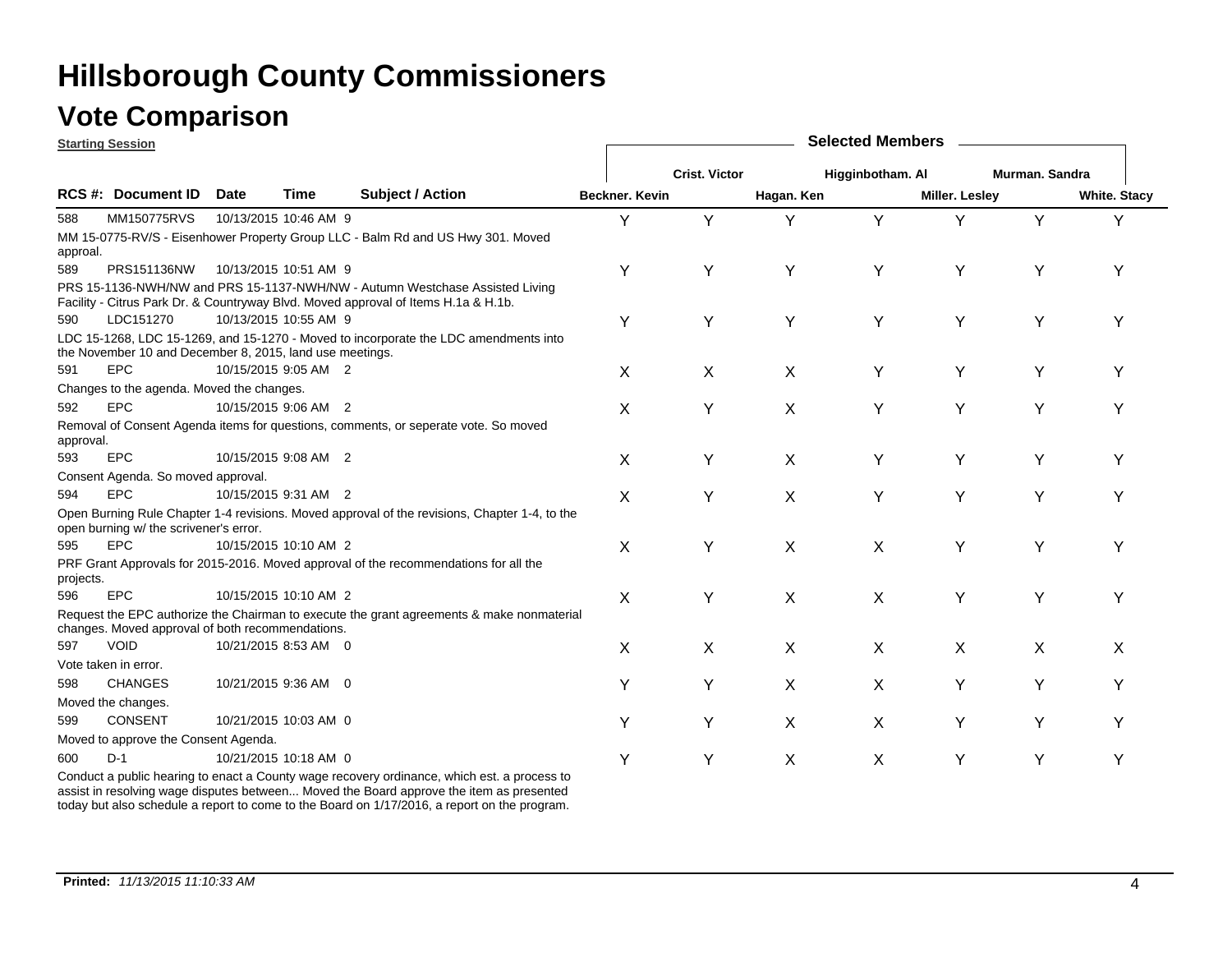| <b>Starting Session</b> |                                                            |             |                       |                                                                                                                                                                                                                                                                                             | <b>Selected Members</b> |                      |                           |                  |                       |                |                     |  |  |  |
|-------------------------|------------------------------------------------------------|-------------|-----------------------|---------------------------------------------------------------------------------------------------------------------------------------------------------------------------------------------------------------------------------------------------------------------------------------------|-------------------------|----------------------|---------------------------|------------------|-----------------------|----------------|---------------------|--|--|--|
|                         |                                                            |             |                       |                                                                                                                                                                                                                                                                                             |                         | <b>Crist. Victor</b> |                           | Higginbotham. Al |                       | Murman. Sandra |                     |  |  |  |
|                         | RCS #: Document ID                                         | <b>Date</b> | Time                  | <b>Subject / Action</b>                                                                                                                                                                                                                                                                     | Beckner. Kevin          |                      | Hagan. Ken                |                  | <b>Miller. Lesley</b> |                | <b>White. Stacy</b> |  |  |  |
| 601                     | $D-1$                                                      |             | 10/21/2015 10:18 AM 5 |                                                                                                                                                                                                                                                                                             | Y                       | Y                    | X                         | X                | Y                     | Y              | Υ                   |  |  |  |
|                         | employers w/in the County. Moved approval. Ordinance 15-25 |             |                       | Conduct a public hearing to enact a County wage recovery ordinance, which est. a process to<br>assist in resolving wage disputes between employees, including independent contractors, &                                                                                                    |                         |                      |                           |                  |                       |                |                     |  |  |  |
| 602                     | $D-2$                                                      |             | 10/21/2015 10:22 AM 0 |                                                                                                                                                                                                                                                                                             | Υ                       | Υ                    | X                         | X                | Υ                     | Υ              | Y                   |  |  |  |
|                         | Ordinance 15-26                                            |             |                       | Hold a public hearing & adopt amendments to the County Cross Connection & Backflow<br>Prevention Ordinance, Ch. 121, Part B, Hillsborough County Code of Ordinances & Laws,<br>including the cross-connection control panel incrpted therein by reference. Moved approval.                  |                         |                      |                           |                  |                       |                |                     |  |  |  |
| 603                     | $D-3$                                                      |             | 10/21/2015 10:30 AM 0 |                                                                                                                                                                                                                                                                                             | Υ                       | Y                    | X                         | X                | Υ                     | Υ              | Υ                   |  |  |  |
|                         |                                                            |             |                       | Conduct the first of two required public hearings for an amendment to the development<br>Moved to do a letter to the Legislative Delegation to really point out/show the legislators how<br>damaging the proportionate share agreement had been for County local communities.               |                         |                      |                           |                  |                       |                |                     |  |  |  |
| 604                     | $F-5$                                                      |             | 10/21/2015 10:45 AM 0 |                                                                                                                                                                                                                                                                                             | Υ                       | Υ                    | X                         | X                | Υ                     | Υ              | Y                   |  |  |  |
|                         | Tampa/Hillsborough County.                                 |             |                       | Receive a presentation from Mr. Robert Rohrlack, CEO, Greater Tampa Chamber of<br>Commerce Inc., regarding a Cuban consulate in the city of Tampa (Tampa). Moved the Board<br>join w/ Tampa & develop a resolution supporting the consulate for Cuba to come to                             |                         |                      |                           |                  |                       |                |                     |  |  |  |
| 605                     | $B-9$                                                      |             | 10/21/2015 11:34 AM 0 |                                                                                                                                                                                                                                                                                             | Y                       | Υ                    | X                         | X                | Y                     | Υ              | Υ                   |  |  |  |
|                         |                                                            |             |                       | Approve the agreement w/ Election Systems & Software LLC. Moved to waive the rules.                                                                                                                                                                                                         |                         |                      |                           |                  |                       |                |                     |  |  |  |
| 606                     | $B-9$                                                      |             | 10/21/2015 11:38 AM 0 |                                                                                                                                                                                                                                                                                             | Υ                       | Υ                    | $\boldsymbol{\mathsf{X}}$ | X                | Υ                     | Y              | Υ                   |  |  |  |
| request.                |                                                            |             |                       | Approve the agreement w/ Election Systems & Software LLC. Moved approval of Mr. Latimers'                                                                                                                                                                                                   |                         |                      |                           |                  |                       |                |                     |  |  |  |
| 607                     | $B-3$                                                      |             | 10/21/2015 11:41 AM 0 |                                                                                                                                                                                                                                                                                             | Υ                       | Υ                    | X                         | X                | Y                     | Υ              | Υ                   |  |  |  |
|                         |                                                            |             |                       | Approve an agreement w/ Cuban Club Foundation Inc. in the amount of \$226,500 for purpose<br>of making capital improvements to the organizations building, including roofing & waterproofing<br>needs; partial heating, ventilating, & air conditioning replacement Moved approval.         |                         |                      |                           |                  |                       |                |                     |  |  |  |
| 608                     | $F-4$                                                      |             | 10/21/2015 11:41 AM 0 |                                                                                                                                                                                                                                                                                             | Υ                       | Υ                    | X                         | X                | Y                     | Y              | Υ                   |  |  |  |
|                         |                                                            |             |                       | Mr. Craig Kopp, general manager, WMNF-885 radio would like to thank the Board for funding<br>needed for the new studio transmitter link tower & provide further details as to how the<br>investment would benefit the residents of the County. Moved to waive the time certain rules.       |                         |                      |                           |                  |                       |                |                     |  |  |  |
| 609                     | $F-2$                                                      |             | 10/21/2015 11:58 AM 0 |                                                                                                                                                                                                                                                                                             | Υ                       | Y                    | X                         | X                | Y                     | Y              | Υ                   |  |  |  |
| further                 |                                                            |             |                       | Moved the Board adopt the Board policy on the capital asset preservation matching grant<br>program to promote economic development w/in the County through preserving community<br>capital assets that enhanced tourism, arts & culture, entertainment, & community education;              |                         |                      |                           |                  |                       |                |                     |  |  |  |
| 610                     | $B-1$                                                      |             | 10/21/2015 12:01 PM 0 |                                                                                                                                                                                                                                                                                             | Υ                       | Y                    | X                         | X                | Y                     | Y              | Υ                   |  |  |  |
|                         |                                                            |             |                       | Adopt a supplemental resolution authorizing, among other things, the issuance of the County<br>Court Facilities Refunding Revenue Note, Series 2015, in the principal amount of not to exceed<br>\$20 million to refund the County's outstanding Court Facilities Refunding Moved approval. |                         |                      |                           |                  |                       |                |                     |  |  |  |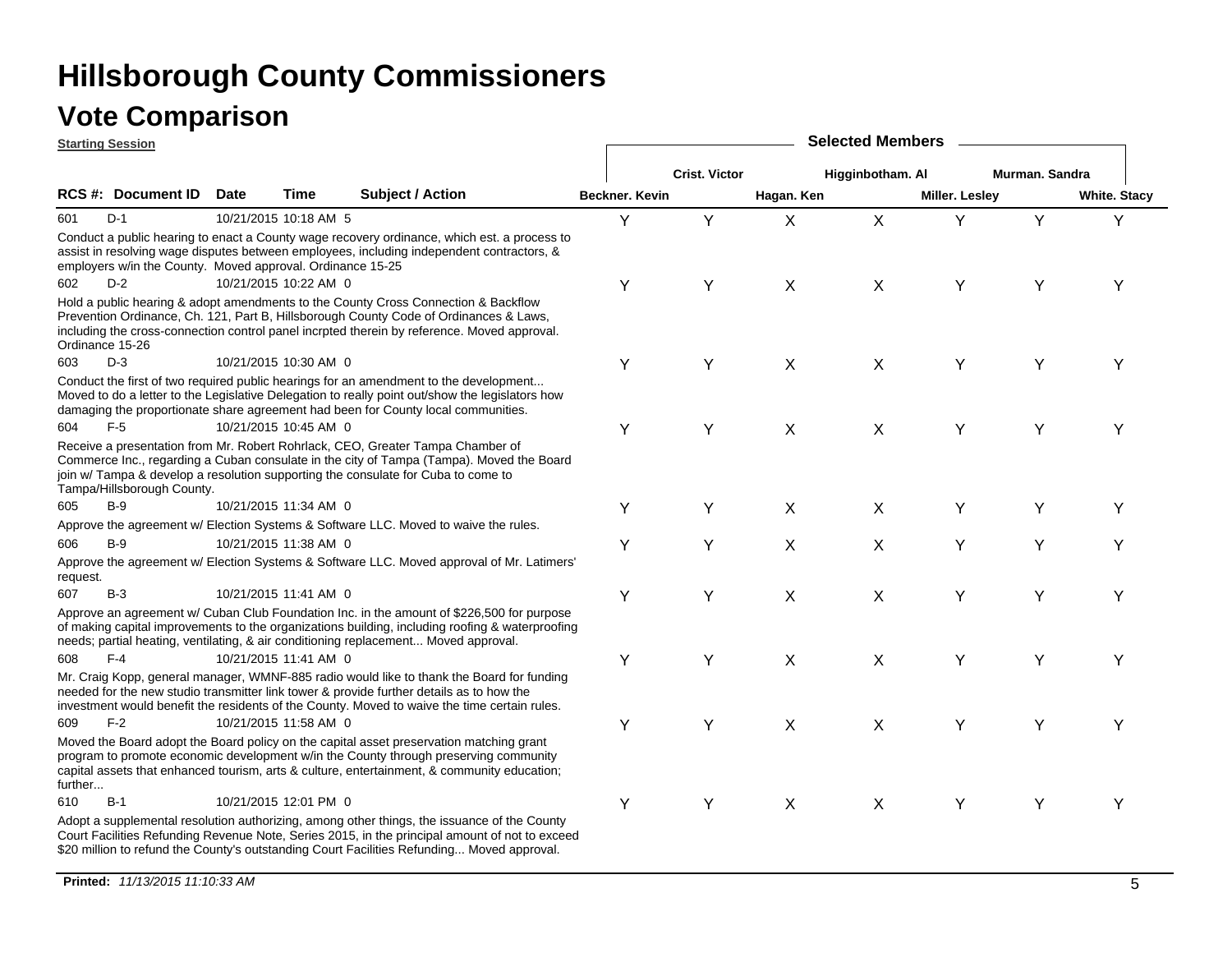|           | <b>Starting Session</b>                       |             |                       |                                                                                                                                                                                                                                                                                         | <b>Selected Members</b> |                      |            |                  |                       |                |                     |  |  |  |  |
|-----------|-----------------------------------------------|-------------|-----------------------|-----------------------------------------------------------------------------------------------------------------------------------------------------------------------------------------------------------------------------------------------------------------------------------------|-------------------------|----------------------|------------|------------------|-----------------------|----------------|---------------------|--|--|--|--|
|           |                                               |             |                       |                                                                                                                                                                                                                                                                                         |                         | <b>Crist. Victor</b> |            | Higginbotham. Al |                       | Murman, Sandra |                     |  |  |  |  |
|           | <b>RCS #: Document ID</b>                     | <b>Date</b> | Time                  | <b>Subject / Action</b>                                                                                                                                                                                                                                                                 | <b>Beckner, Kevin</b>   |                      | Hagan. Ken |                  | <b>Miller. Lesley</b> |                | <b>White. Stacy</b> |  |  |  |  |
| 611       | B-2                                           |             | 10/21/2015 12:02 PM 0 |                                                                                                                                                                                                                                                                                         | Y                       | Y                    | X          | X                | Y                     | Y              | Y                   |  |  |  |  |
| approval. |                                               |             |                       | Adopt a supplemental resolution authorizing the issuance of the County Tampa Bay Arena<br>Refunding Revenue Note, Series 2015, in the principal amount of not to exceed \$12 million to<br>refund the County's outstanding Tampa Bay Arena Refunding Revenue Bonds Moved                |                         |                      |            |                  |                       |                |                     |  |  |  |  |
| 612       | $B-4$                                         |             | 10/21/2015 12:04 PM 0 |                                                                                                                                                                                                                                                                                         | Υ                       | Υ                    | X          | X                | Υ                     | Υ              | Υ                   |  |  |  |  |
|           |                                               |             |                       | Award & execute an agreement w/ the lowest, responsive, & responsible bidder, RoyaleAire<br>Mechanical Svcs Inc in the amount of \$1,286,283 to provide annual & semiannual inspections,<br>svcs, & repairs of heating, ventilation, & air conditioning systems at  Moved approval.     |                         |                      |            |                  |                       |                |                     |  |  |  |  |
| 613       | $B-5$                                         |             | 10/21/2015 12:04 PM 0 |                                                                                                                                                                                                                                                                                         | Υ                       | Υ                    | X          | X                | Υ                     | Υ              | Y                   |  |  |  |  |
|           |                                               |             |                       | Award & execute agreements w/ the lowest, responsive, & responsible bidders, AB5<br>Enterprises LLC in the amount of \$312,019.03 & Marks Excavating Inc in the amount of<br>\$478,875.68 for Public Utilities, & A.J. Landscaping LLC in the amountMoved approval.                     |                         |                      |            |                  |                       |                |                     |  |  |  |  |
| 614       | B-7                                           |             | 10/21/2015 12:05 PM 0 |                                                                                                                                                                                                                                                                                         | Υ                       | Υ                    | X          | X                | Υ                     | Υ              | Y                   |  |  |  |  |
|           | Moved approval.                               |             |                       | Award & execute a sole source agreement w/ Genuine Parts Company, National Automotive<br>Parts Assoc., in the amount of \$13,904,497.75 for the continuation of an automotive parts<br>supply & inventory management system utilizing the M5 Software for Fleet Management.             |                         |                      |            |                  |                       |                |                     |  |  |  |  |
| 615       | $B-8$                                         |             | 10/21/2015 12:07 PM 0 |                                                                                                                                                                                                                                                                                         | Υ                       | Y                    | X          | X                | Y                     | Υ              | Υ                   |  |  |  |  |
|           | \$1,794,089 in federal funds. Moved approval. |             |                       | Approve for Social Services the Community Svcs Block Grant subgrant agreement, Contract<br>16BSB-0D-08-39-01-010, for the period 10/1/2015 through 9/30/2015 in the amount of                                                                                                           |                         |                      |            |                  |                       |                |                     |  |  |  |  |
| 616       | $F-1$                                         |             | 10/21/2015 12:11 PM 0 |                                                                                                                                                                                                                                                                                         | Υ                       | Y                    | X          | X                | Y                     | Υ              | Υ                   |  |  |  |  |
|           | Board appointments. Moved to confirm.         |             |                       |                                                                                                                                                                                                                                                                                         |                         |                      |            |                  |                       |                |                     |  |  |  |  |
| 617       | $F-7$                                         |             | 10/21/2015 12:20 PM 0 |                                                                                                                                                                                                                                                                                         | Υ                       | Υ                    | X          | X                | Y                     | Υ              | Y                   |  |  |  |  |
|           |                                               |             |                       | Moved to direct staff to develop a plan for a three-year pet tag to be brought to the Board<br>meeting & for a three-year pet tag to be brought to the Board at the 11/4/2015 Board meeting &<br>for the Hillsborough County Code of Laws & Ordinances, Part A, Ch. 6, to be amended to |                         |                      |            |                  |                       |                |                     |  |  |  |  |
| 618       | $G-2$                                         |             | 10/21/2015 12:21 PM 0 |                                                                                                                                                                                                                                                                                         | Υ                       | Υ                    | X          | X                | Y                     | Υ              | Y                   |  |  |  |  |
|           | Policy Council. Moved to receive the report.  |             |                       | Receive the September 2015 monthly report from Head Start (HS)/Early HS & Hillsborough HS                                                                                                                                                                                               |                         |                      |            |                  |                       |                |                     |  |  |  |  |
|           | Begin Date: 10/1/2015                         |             |                       | <b>Bills: ALL</b>                                                                                                                                                                                                                                                                       |                         |                      |            |                  |                       |                |                     |  |  |  |  |
|           | End Date: 10/21/2015                          |             |                       |                                                                                                                                                                                                                                                                                         |                         |                      |            |                  |                       |                |                     |  |  |  |  |
|           | Vote Types: ALL                               |             |                       | <b>Actions: ALL</b>                                                                                                                                                                                                                                                                     |                         |                      |            |                  |                       |                |                     |  |  |  |  |
|           | Sort Order: RCS #:                            |             |                       | Subjects: ALL                                                                                                                                                                                                                                                                           |                         |                      |            |                  |                       |                |                     |  |  |  |  |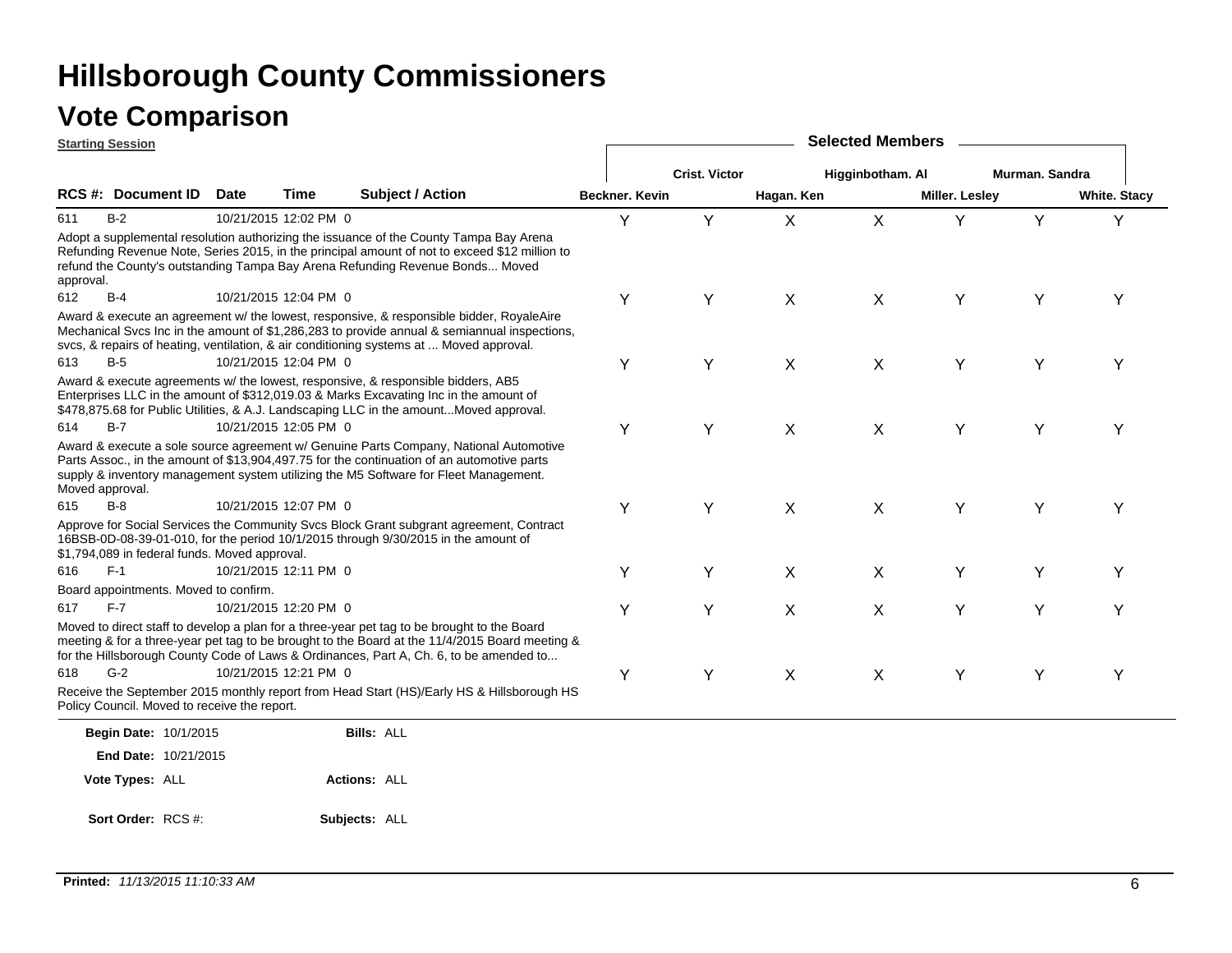### **Vote Comparison**

|           | <b>Starting Session</b>                                 |             |                      |                                                                                                                                                                                                                                                                                              | <b>Selected Members</b> |                      |            |                  |                |                |                     |  |  |
|-----------|---------------------------------------------------------|-------------|----------------------|----------------------------------------------------------------------------------------------------------------------------------------------------------------------------------------------------------------------------------------------------------------------------------------------|-------------------------|----------------------|------------|------------------|----------------|----------------|---------------------|--|--|
|           |                                                         |             |                      |                                                                                                                                                                                                                                                                                              |                         | <b>Crist. Victor</b> |            | Higginbotham. Al |                | Murman, Sandra |                     |  |  |
|           | <b>RCS #: Document ID</b>                               | <b>Date</b> | Time                 | <b>Subject / Action</b>                                                                                                                                                                                                                                                                      | Beckner. Kevin          |                      | Hagan. Ken |                  | Miller. Lesley |                | <b>White. Stacy</b> |  |  |
| 619       | <b>CHANGES</b>                                          |             | 11/4/2015 9:34 AM 0  |                                                                                                                                                                                                                                                                                              | Y                       | Y                    | Y          | Y                | Y              | Y              | Υ                   |  |  |
|           | Moved the changes.                                      |             |                      |                                                                                                                                                                                                                                                                                              |                         |                      |            |                  |                |                |                     |  |  |
| 620       | PUBLIC COMM                                             |             | 11/4/2015 9:54 AM 0  |                                                                                                                                                                                                                                                                                              | Y                       | Υ                    | Υ          | Υ                | Y              | Y              | Y                   |  |  |
|           | license policy only issued to veterans.                 |             |                      | Moved to have staff draft a letter to bring back to Board at next meeting in support of veteran's                                                                                                                                                                                            |                         |                      |            |                  |                |                |                     |  |  |
| 621       | <b>CONSENT</b>                                          |             | 11/4/2015 10:08 AM 0 |                                                                                                                                                                                                                                                                                              | Y                       | Υ                    | Υ          | Υ                | Y              | Υ              | Υ                   |  |  |
|           | Moved the Consent Agenda.                               |             |                      |                                                                                                                                                                                                                                                                                              |                         |                      |            |                  |                |                |                     |  |  |
| 622       | $D-1$                                                   |             | 11/4/2015 10:11 AM 0 |                                                                                                                                                                                                                                                                                              | Υ                       | Y                    | Υ          | Υ                | Υ              | Υ              | Υ                   |  |  |
|           | M Tampa Citrus Park LLC and the County. Moved approval. |             |                      | Conduct the second of two required public hearings for a development agreement between M &                                                                                                                                                                                                   |                         |                      |            |                  |                |                |                     |  |  |
| 623       | $D-2$                                                   |             | 11/4/2015 10:55 AM 0 |                                                                                                                                                                                                                                                                                              | Y                       | Y                    | Y          | Y                | Y              | Y              | Υ                   |  |  |
| & seek    |                                                         |             |                      | Conduct second of two required public hearings for amendment to development agreement<br>w/Duke Realty LTD Prtshp & other property owners - DA 15-1055. Moved to continue the item<br>& ask Co. Atty's Office to meet w/folks who represent Duke Realty & come back w/stronger plan          |                         |                      |            |                  |                |                |                     |  |  |
| 624       | $D-3$                                                   |             | 11/4/2015 10:56 AM 0 |                                                                                                                                                                                                                                                                                              | Y                       | Υ                    | Y          | Y                | Y              | Y              | Υ                   |  |  |
|           | valorem assessment for property Moved approval.         |             |                      | Conduct a public hearing to approve a resolution establishing the Board's intent to use the<br>uniform method of collecting an assessment for levy, collection, and enforcement of a non-ad                                                                                                  |                         |                      |            |                  |                |                |                     |  |  |
| 625       | $B-3$                                                   |             | 11/4/2015 12:12 PM 0 |                                                                                                                                                                                                                                                                                              | Y                       | Υ                    | Y          | Y                | Y              | Υ              | Υ                   |  |  |
| approval. |                                                         |             |                      | The Internal Auditor requests Board approval and acceptance of the Internal Audit Department<br>quarterly report ending September 30, 2015, and the 15-month audit plan. Moved for                                                                                                           |                         |                      |            |                  |                |                |                     |  |  |
| 626       | $F-1$                                                   |             | 11/4/2015 12:41 PM 0 |                                                                                                                                                                                                                                                                                              | Y                       | Υ                    | Y          | Y                | Y              | Υ              | Υ                   |  |  |
| Farris    |                                                         |             |                      | To have County Atty's Office bring back proposed amendment to Board Policy 01.16.01.00,<br>public records request process Moved to increase the ethics training from four hours to eight<br>hours, that the requirement would go into effect in the calander year of 2016, that Mary Helen   |                         |                      |            |                  |                |                |                     |  |  |
| 627       | $F-1$                                                   |             | 11/4/2015 12:53 PM 0 |                                                                                                                                                                                                                                                                                              | Y                       | Υ                    | Y          | Y                | Υ              | Υ              | Y                   |  |  |
|           |                                                         |             |                      | To have County Atty's Office bring back proposed amendment to Board Policy 01.16.01.00,<br>public records request process Moved to direct the County Atty's Office to research the issue,<br>incorporate the items identified, & bring back an amendment to the Board's current              |                         |                      |            |                  |                |                |                     |  |  |
| 628       | $B-5$                                                   |             | 11/4/2015 12:55 PM 0 |                                                                                                                                                                                                                                                                                              | Y                       | Y                    | Y          | Υ                | Y              | Υ              | Y                   |  |  |
|           | Facilities Services. Moved approval.                    |             |                      | Award and execute a construction-manager-at-risk agreement with the highest-ranked firm,<br>CRS Building Corporation, for replacement of the Wimauma Fire Station 22 for Real Estate and                                                                                                     |                         |                      |            |                  |                |                |                     |  |  |
| 629       | $B-6$                                                   |             | 11/4/2015 12:56 PM 0 |                                                                                                                                                                                                                                                                                              | Y                       | Y                    | Y          | Y                | Y              | Y              | Y                   |  |  |
|           |                                                         |             |                      | Approve a change order to the construction term contract w/ Kimmins Contracting Corporation<br>Inc. that would increase the total contract dollar award amount for the first renewel period by \$2<br>mill, from \$2.5 mill to \$4.5 mill, w/ no time extension, in order to Moved approval. |                         |                      |            |                  |                |                |                     |  |  |

**Printed:** *12/11/2015 11:42:16 AM* $\overline{M}$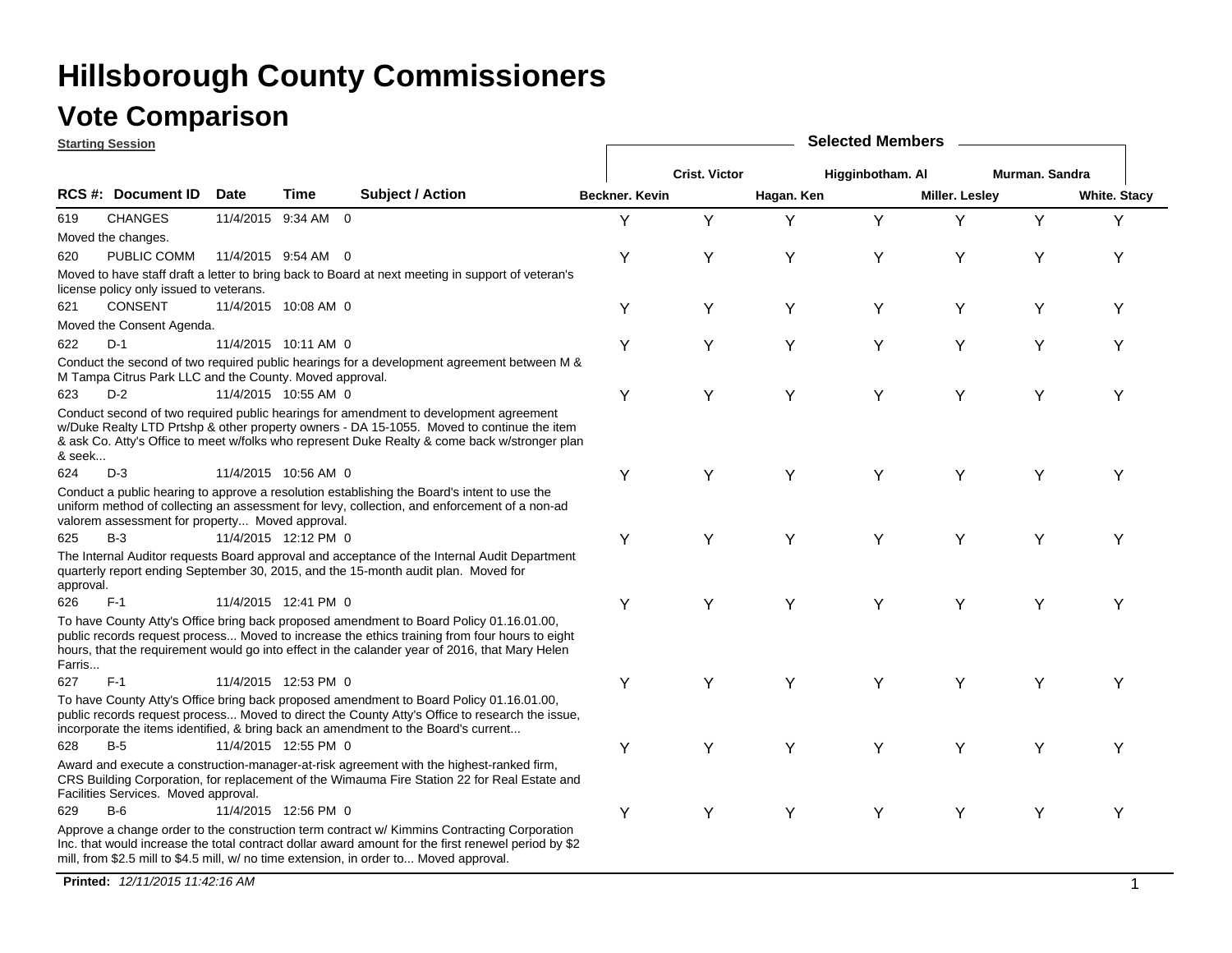|     | <b>Starting Session</b>                               |                      |                      |                                                                                                                                                                                                                                                                            |                       | <b>Selected Members</b> |            |                  |                       |                |                     |  |  |  |
|-----|-------------------------------------------------------|----------------------|----------------------|----------------------------------------------------------------------------------------------------------------------------------------------------------------------------------------------------------------------------------------------------------------------------|-----------------------|-------------------------|------------|------------------|-----------------------|----------------|---------------------|--|--|--|
|     |                                                       |                      |                      |                                                                                                                                                                                                                                                                            |                       | <b>Crist. Victor</b>    |            | Higginbotham. Al |                       | Murman, Sandra |                     |  |  |  |
|     | <b>RCS #: Document ID</b>                             | <b>Date</b>          | Time                 | <b>Subject / Action</b>                                                                                                                                                                                                                                                    | <b>Beckner, Kevin</b> |                         | Hagan. Ken |                  | <b>Miller. Lesley</b> |                | <b>White. Stacy</b> |  |  |  |
| 630 | $G-1$                                                 |                      | 11/4/2015 1:00 PM 0  |                                                                                                                                                                                                                                                                            | Y                     | Y                       | Y          | Y                | Y                     | Y              | Y                   |  |  |  |
|     |                                                       |                      |                      | Receive a report regarding the possible acquisition of environmentally sensitive lands to create<br>stormwater storage capacity to alleviate future flooding. Moved to receive the report.                                                                                 |                       |                         |            |                  |                       |                |                     |  |  |  |
| 631 | $G-2$                                                 |                      | 11/4/2015 1:01 PM 0  |                                                                                                                                                                                                                                                                            | Y                     | Y                       | Y          | Y                | Y                     | Y              | Υ                   |  |  |  |
|     |                                                       |                      |                      | Receive a report regarding multiyear pet licensing analysis and estimated timeline. Moved to<br>accept the report and to direct staff move forward with a multi-year rabies tag option to include<br>drafting of necessary ordinance changes for Board's consideration and |                       |                         |            |                  |                       |                |                     |  |  |  |
| 632 | PH/CPA                                                |                      | 11/5/2015 7:04 PM 5  |                                                                                                                                                                                                                                                                            | Y                     | Υ                       | Y          | Υ                | Υ                     | Υ              | Y                   |  |  |  |
|     | CPA 15-09. Ordinance 15-28                            |                      |                      | CPA 15-09 - Future Land Use Map Change. Gibsonton Drive and U.S. Highway 41 (small<br>scale) - Proposed change from Res-6 to Suburban Mixed Use 6 on 5.27 acres. Moved to adopt                                                                                            |                       |                         |            |                  |                       |                |                     |  |  |  |
| 633 | PH/CPA                                                |                      | 11/5/2015 7:08 PM 5  |                                                                                                                                                                                                                                                                            | Y                     | Y                       | Y          | X                | X                     | Y              |                     |  |  |  |
|     | Use 35 on 4.74 acres. Moved to adopt. Ordinance 15-27 |                      |                      | CPA 15-07 - Future Land Use Map Change - East Fletcher Avenue and USF Magnolia Drive<br>(Small Scale Amendment) - Proposed change from Office Commercial 20 to Regional Mixed                                                                                              |                       |                         |            |                  |                       |                |                     |  |  |  |
| 634 | PH/CPA                                                |                      | 11/5/2015 7:15 PM 6  |                                                                                                                                                                                                                                                                            | Y                     | Υ                       | Y          | Υ                | X                     | Y              | Υ                   |  |  |  |
|     |                                                       |                      |                      | CPA 15-06 - Future Land Use Map Change - Veterans Expressway and Gunn Highway -<br>Proposed change from Residential (RES) 4 to RES-20 on 14.14 acres. Moved approval.                                                                                                      |                       |                         |            |                  |                       |                |                     |  |  |  |
| 635 | PH/CPA                                                |                      | 11/5/2015 7:17 PM 6  |                                                                                                                                                                                                                                                                            | Y                     | Y                       | Y          | Y                | X                     | Y              | Υ                   |  |  |  |
|     | slips. Moved the item.                                |                      |                      | CPA 15-08 - Definition Section Change - Update marina definition - to recognize current<br>conditions in which private docks that were not considered a marina may have up to two wet                                                                                      |                       |                         |            |                  |                       |                |                     |  |  |  |
| 636 | <b>CHANGES</b>                                        |                      | 11/10/2015 9:04 AM 9 |                                                                                                                                                                                                                                                                            | Y                     | X                       | Y          | Υ                | Υ                     | Y              | Υ                   |  |  |  |
|     | Moved the changes.                                    |                      |                      |                                                                                                                                                                                                                                                                            |                       |                         |            |                  |                       |                |                     |  |  |  |
| 637 | <b>CONSENT</b>                                        |                      | 11/10/2015 9:05 AM 9 |                                                                                                                                                                                                                                                                            | Υ                     | X                       | Y          | Y                | Y                     | Υ              | Υ                   |  |  |  |
|     | Moved the Consent Agenda.                             |                      |                      |                                                                                                                                                                                                                                                                            |                       |                         |            |                  |                       |                |                     |  |  |  |
| 638 | $C.1$ .                                               |                      | 11/10/2015 9:30 AM 9 |                                                                                                                                                                                                                                                                            | N                     | Χ                       | Υ          | Y                | N                     | N              | Y                   |  |  |  |
|     | denial & the Board grant the request of the Carusos.  |                      |                      | Vacating Petition V15-0035 - Petition to vacate certain portions of platted drainage easements<br>over Lot 19, pursuant to the plat of Cobia Cay (Plat Book 53, page 20). Moved to deny staff's                                                                            |                       |                         |            |                  |                       |                |                     |  |  |  |
| 639 | $C.1$ .                                               |                      | 11/10/2015 9:33 AM 9 |                                                                                                                                                                                                                                                                            | Y                     | X                       | Y          | Υ                | N                     | Y              | Υ                   |  |  |  |
|     | vote of which the Board took on Item C.1.             |                      |                      | Vacating Petition V15-0035 - Petition to vacate certain portions of platted drainage easements<br>over Lot 19, pursuant to the plat of Cobia Cay (Plat Book 53, page 20). Moved to reconsider the                                                                          |                       |                         |            |                  |                       |                |                     |  |  |  |
| 640 | $C.1$ .                                               | 11/10/2015 9:33 AM 9 |                      |                                                                                                                                                                                                                                                                            | N                     | X                       | Υ          | Υ                | ${\sf N}$             | Υ              | Y                   |  |  |  |
|     | applicant to go against the denial.                   |                      |                      | Vacating Petition V15-0035 - Petition to vacate certain portions of platted drainage easements<br>over Lot 19, pursuant to the plat of Cobia Cay (Plat Book 53, page 20). Moved in favor of the                                                                            |                       |                         |            |                  |                       |                |                     |  |  |  |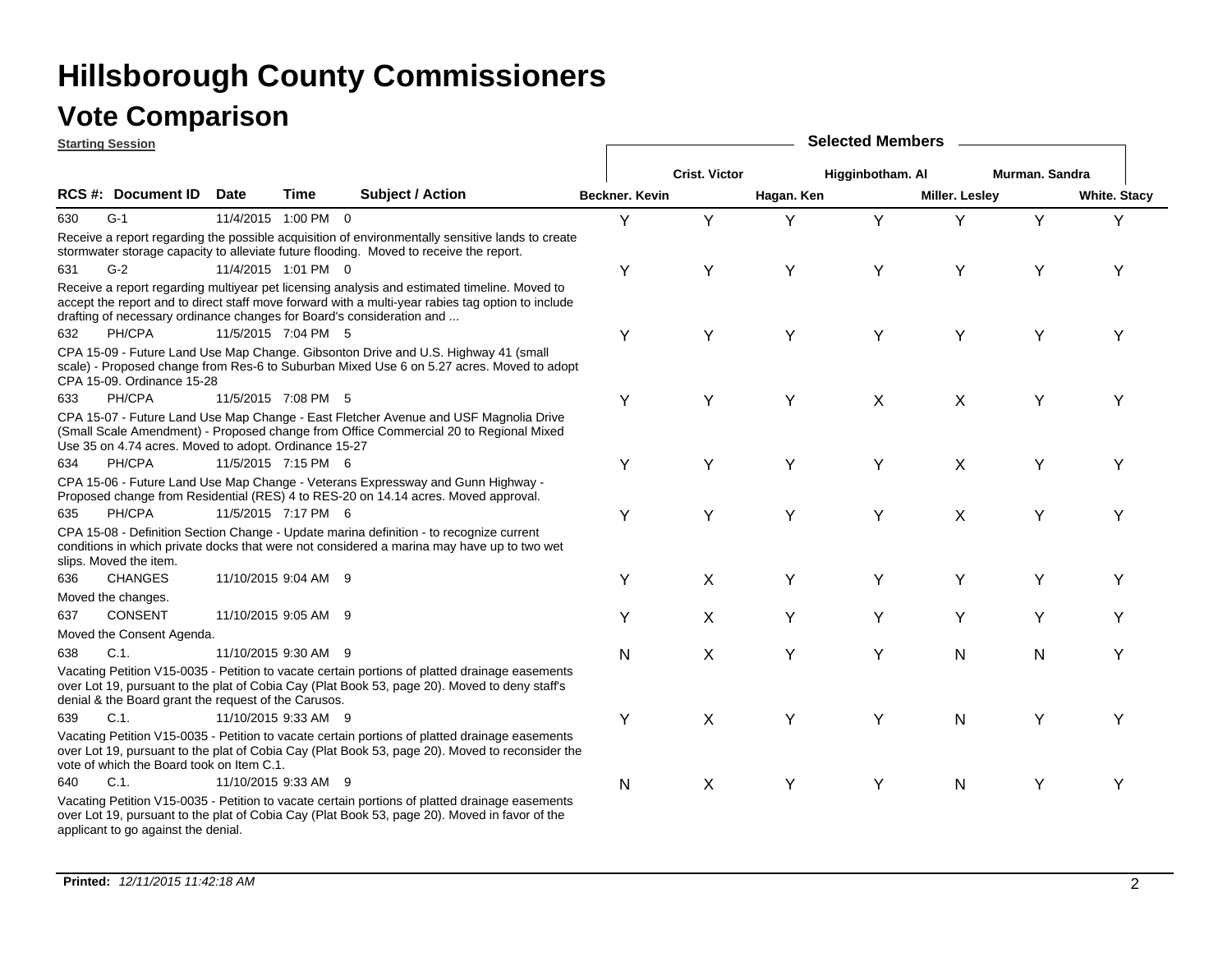### **Vote Comparison**

**Starting Session**

| <b>Starting Session</b> |                                                             |             |                       |                                                                                                                                                                                             |                |                      |              | <b>OUIGULU MULLINGES</b> |                |                |                     |
|-------------------------|-------------------------------------------------------------|-------------|-----------------------|---------------------------------------------------------------------------------------------------------------------------------------------------------------------------------------------|----------------|----------------------|--------------|--------------------------|----------------|----------------|---------------------|
|                         |                                                             |             |                       |                                                                                                                                                                                             |                | <b>Crist. Victor</b> |              | Higginbotham. Al         |                | Murman. Sandra |                     |
|                         | <b>RCS #: Document ID</b>                                   | <b>Date</b> | Time                  | <b>Subject / Action</b>                                                                                                                                                                     | Beckner, Kevin |                      | Hagan. Ken   |                          | Miller. Lesley |                | <b>White. Stacy</b> |
| 641                     | PRS150909RV                                                 |             | 11/10/2015 9:39 AM 9  |                                                                                                                                                                                             | Υ              | X                    | N            |                          | v              | v              | v                   |
|                         | southeast of Progress Blvd. Moved for approval of the item. |             |                       | PRS 15-0909-RV/S - MG3 Bloomingdale LLC - Southwestern side of U.S. Hwy 301, 500 feet                                                                                                       |                |                      |              |                          |                |                |                     |
| 642                     | <b>PRS151152AB</b>                                          |             | 11/10/2015 9:44 AM 9  |                                                                                                                                                                                             | Υ              | $\chi$               | Y            | Y                        | Y              | Y              |                     |
|                         | Paseo Al Mar Blvd. Moved approval.                          |             |                       | PRS 15-1152-ABP/S - Belmont Real Estate LLC - West side of U.S. Hwy 301, north & south of                                                                                                   |                |                      |              |                          |                |                |                     |
| 643                     | PRS151238GP                                                 |             | 11/10/2015 9:47 AM 9  |                                                                                                                                                                                             | Υ              | X                    |              | Υ                        | Υ              | Y              |                     |
|                         | Progress Blvd. Moved approval.                              |             |                       | PRS 15-1238-GPR/C - Centex Homes - East side of S. Falkenburg Road, 500 ft. north of                                                                                                        |                |                      |              |                          |                |                |                     |
| 644                     | RZ151057GCN                                                 |             | 11/10/2015 9:48 AM 9  |                                                                                                                                                                                             | Υ              | X                    | $\mathsf{X}$ | Υ                        | Y              | Υ              |                     |
|                         | of Glenside Circle. Moved to open oral argument.            |             |                       | RZ 15-1057-GCN/NW - Mobley Homes of Florida Inc - South side of Lowell Road, 50 feet west                                                                                                   |                |                      |              |                          |                |                |                     |
| 645                     | RZ151057GCN                                                 |             | 11/10/2015 9:56 AM 9  |                                                                                                                                                                                             | Υ              | X                    | X            | Υ                        | Y              | Y              |                     |
|                         | of Glenside Circle. Moved to continue.                      |             |                       | RZ 15-1057-GCN/NW - Mobley Homes of Florida Inc - South side of Lowell Road, 50 feet west                                                                                                   |                |                      |              |                          |                |                |                     |
| 646                     | RZ151057GCN                                                 |             | 11/10/2015 10:13 AM 9 |                                                                                                                                                                                             | Υ              | X                    | X            | Y                        | Y              | Υ              | Y                   |
|                         |                                                             |             |                       | RZ 15-1057-GCN/NW - Mobley Homes of Florida Inc - South side of Lowell Road, 50 feet west<br>of Glenside Circle. Moved approval w/all conditions, including the one that was just accepted. |                |                      |              |                          |                |                |                     |

**Selected Members**

**Begin Date: 11/1/2015** 11/10/2015**End Date: Bills:** ALL**Actions:** ALL**Vote Types:** ALL

**Subjects:** ALL **Sort Order:** RCS #: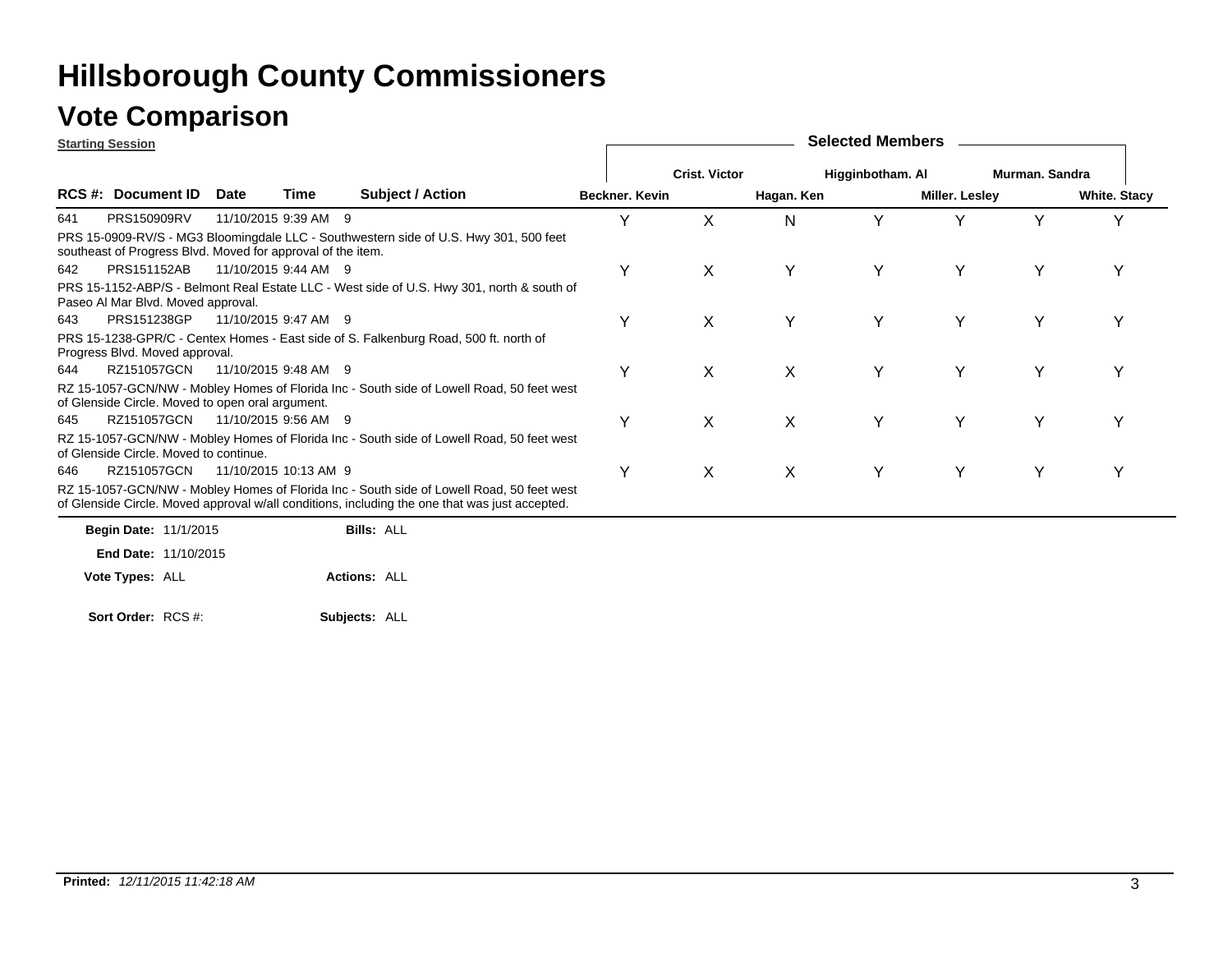### **Vote Comparison**

|     | <b>Starting Session</b>                                         |                      |      |                                                                                                                                                                                                                                                                                 | <b>Selected Members</b> |                      |            |                  |                |                |                     |  |  |
|-----|-----------------------------------------------------------------|----------------------|------|---------------------------------------------------------------------------------------------------------------------------------------------------------------------------------------------------------------------------------------------------------------------------------|-------------------------|----------------------|------------|------------------|----------------|----------------|---------------------|--|--|
|     |                                                                 |                      |      |                                                                                                                                                                                                                                                                                 |                         | <b>Crist. Victor</b> |            | Higginbotham. Al |                | Murman, Sandra |                     |  |  |
|     | RCS #: Document ID                                              | <b>Date</b>          | Time | <b>Subject / Action</b>                                                                                                                                                                                                                                                         | Beckner. Kevin          |                      | Hagan. Ken |                  | Miller. Lesley |                | <b>White. Stacy</b> |  |  |
| 647 | <b>CHANGES</b>                                                  | 12/2/2015 9:27 AM 0  |      |                                                                                                                                                                                                                                                                                 | Y                       | Y                    | Y          | Y                | Y              | Y              | Υ                   |  |  |
|     | Moved the changes.                                              |                      |      |                                                                                                                                                                                                                                                                                 |                         |                      |            |                  |                |                |                     |  |  |
| 648 | <b>CONSENT</b>                                                  | 12/2/2015 10:14 AM 0 |      |                                                                                                                                                                                                                                                                                 | Y                       | Y                    | Y          | Υ                | Y              | Y              | Y                   |  |  |
|     |                                                                 |                      |      | Items A-41, A-54, A-55, A-56, A-57, and A-58 were withheld. Moved the Consent Agenda.                                                                                                                                                                                           |                         |                      |            |                  |                |                |                     |  |  |
| 649 | $D-1$                                                           | 12/2/2015 10:49 AM 0 |      |                                                                                                                                                                                                                                                                                 | Y                       | N                    | N          | $\mathsf{N}$     | Y              | N              | Y                   |  |  |
|     |                                                                 |                      |      | Conduct the second of two required public hearings for an amendment to development<br>agreement w/ Duke Realty Limited Partnership. Moved to retain the existing Paragraph H of the<br>agreement and to add at the end of that paragraph: "The foregoing provisions shall       |                         |                      |            |                  |                |                |                     |  |  |
| 650 | $D-1$                                                           | 12/2/2015 10:49 AM 0 |      |                                                                                                                                                                                                                                                                                 | N                       | Y                    | Y          | Y                | Y              | Υ              | N                   |  |  |
|     | Realty Limited Partnership. Moved approval of the item.         |                      |      | Conduct the second of two required public hearings for an amendment to the DA with Duke                                                                                                                                                                                         |                         |                      |            |                  |                |                |                     |  |  |
| 651 | $D-2$                                                           | 12/2/2015 10:50 AM 5 |      |                                                                                                                                                                                                                                                                                 | Υ                       | Y                    | Y          | Υ                | Y              | Υ              | Υ                   |  |  |
|     |                                                                 |                      |      | Conduct a public hearing to consider enactment of an ordinance amending County Code of<br>Ordinances and Laws, Part A, Chapter 6, Article II to allow County to offer pet registration<br>license tags that match duration of vaccination Moved approval. Ordinance 15-29       |                         |                      |            |                  |                |                |                     |  |  |
| 652 | $B-7$                                                           | 12/2/2015 11:07 AM 0 |      |                                                                                                                                                                                                                                                                                 | Y                       | Y                    | Υ          | Υ                | Y              | Υ              | Y                   |  |  |
|     |                                                                 |                      |      | Reject all 3 proposals submitted for the purchase of real property for construction of an amateur<br>multipurpose sports complex for Real Estate and Facilities Services. Moved approval.                                                                                       |                         |                      |            |                  |                |                |                     |  |  |
| 653 | $F-2$                                                           | 12/2/2015 11:10 AM 0 |      |                                                                                                                                                                                                                                                                                 | Y                       | Υ                    | Y          | Y                | Y              | Υ              | Y                   |  |  |
|     |                                                                 |                      |      | Presentation by Rob Higgins, Executive Director, Tampa Bay Sports Commission and request<br>letter from Board to Peter O'Reilly, SVP of events for National Football League supporting<br>Tampa Bay efforts to host a fifth Super Bowl in 2019/2020. Moved approval.            |                         |                      |            |                  |                |                |                     |  |  |
| 654 | $F-4$                                                           | 12/2/2015 11:12 AM 0 |      |                                                                                                                                                                                                                                                                                 | X                       | Y                    | Y          | Y                | Y              | Υ              | Υ                   |  |  |
|     | process at Enterprise Florida. Moved to approve the resolution. |                      |      | Request Board consider a resolution presented to Legislative Delegation supporting the<br>Governor's proposal to create the Florida Enterprise Fund and improve economic development                                                                                            |                         |                      |            |                  |                |                |                     |  |  |
| 655 | $B-3$                                                           | 12/2/2015 11:15 AM 0 |      |                                                                                                                                                                                                                                                                                 | Y                       | Y                    | Y          | Y                | Y              | Υ              | Y                   |  |  |
|     |                                                                 |                      |      | Staff recommended approval of the County Industrial Development Authority's not to exceed<br>\$187 million hospital revenue refunding bond (Tampa General Hospital Project) Series 2015,<br>based upon a review of the application & subject to: Adherence to & Moved the item. |                         |                      |            |                  |                |                |                     |  |  |
| 656 | $B-1$                                                           | 12/2/2015 11:16 AM 0 |      |                                                                                                                                                                                                                                                                                 | Y                       | Y                    | Y          | Υ                | Y              | Υ              | Y                   |  |  |
|     | actual expenditures. Moved approval.                            |                      |      | Realign \$1,421,673 with FY 2012, FY 2013, and FY 2015 SHIP grant to align the budget with                                                                                                                                                                                      |                         |                      |            |                  |                |                |                     |  |  |
| 657 | $B-2$                                                           | 12/2/2015 11:17 AM 0 |      |                                                                                                                                                                                                                                                                                 | Y                       | Y                    | Y          | Y                | Y              | Υ              | Υ                   |  |  |
|     |                                                                 |                      |      | Adopt a resolution approving a plan of financing involving issuance by Housing Finance<br>Authority of its single family mortgage revenue bonds or notes. Moved approval.                                                                                                       |                         |                      |            |                  |                |                |                     |  |  |
| 658 | $B-4$                                                           | 12/2/2015 11:18 AM 0 |      |                                                                                                                                                                                                                                                                                 | Υ                       | Υ                    | Y          | Υ                | Y              | Y              | Y                   |  |  |
|     | of hospital health care services. Moved approval.               |                      |      | Approve agreement H. Lee Moffit Cancer Center and Research Institute Hospital for provision                                                                                                                                                                                     |                         |                      |            |                  |                |                |                     |  |  |

**Printed:** *1/19/2016 1:10:37 PM* $\blacksquare$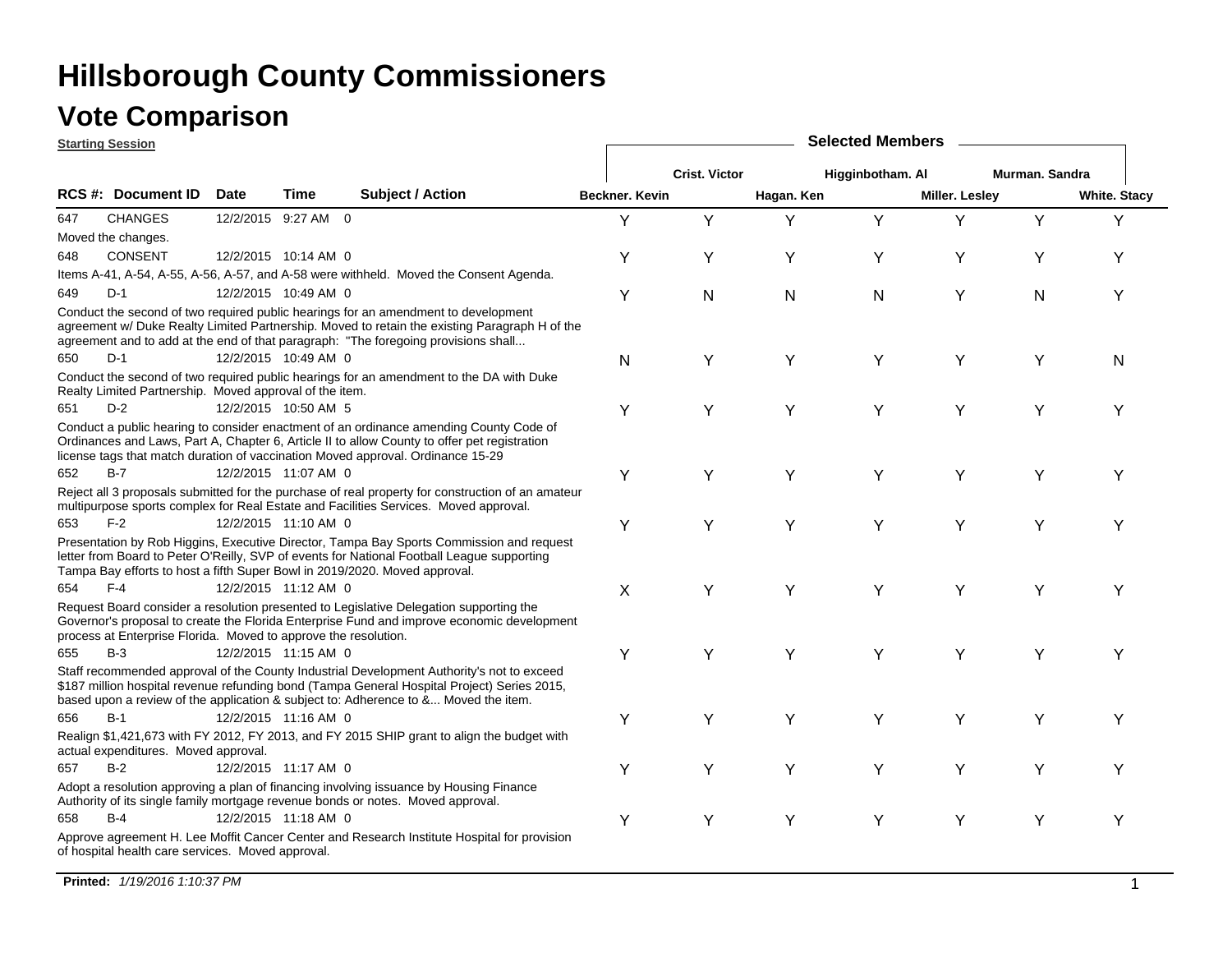| <b>Starting Session</b> |                                                  |      |                      |                                                                                                                                                                                                                                                                                  |                | <b>Selected Members</b> |            |                  |                |                |                     |  |  |  |  |
|-------------------------|--------------------------------------------------|------|----------------------|----------------------------------------------------------------------------------------------------------------------------------------------------------------------------------------------------------------------------------------------------------------------------------|----------------|-------------------------|------------|------------------|----------------|----------------|---------------------|--|--|--|--|
|                         |                                                  |      |                      |                                                                                                                                                                                                                                                                                  |                | <b>Crist. Victor</b>    |            | Higginbotham. Al |                | Murman. Sandra |                     |  |  |  |  |
|                         | <b>RCS #: Document ID</b>                        | Date | Time                 | <b>Subject / Action</b>                                                                                                                                                                                                                                                          | Beckner, Kevin |                         | Hagan. Ken |                  | Miller. Lesley |                | <b>White. Stacy</b> |  |  |  |  |
| 659                     | $B-5$                                            |      | 12/2/2015 11:19 AM 0 |                                                                                                                                                                                                                                                                                  | Y              | Y                       | Υ          | Y                | Υ              | Y              | Y                   |  |  |  |  |
| approve.                |                                                  |      |                      | Complete annual performance appraisal process for Chip Fletcher, County Attorney. Moved to                                                                                                                                                                                       |                |                         |            |                  |                |                |                     |  |  |  |  |
| 660                     | $B-6$                                            |      | 12/2/2015 11:21 AM 0 |                                                                                                                                                                                                                                                                                  | Y              | Y                       | Υ          | Υ                | Y              | Y              | Y                   |  |  |  |  |
|                         | to approve Item B-6.                             |      |                      | Complete annual peformance appraisal process for Mike Merrill, County Administrator. Moved                                                                                                                                                                                       |                |                         |            |                  |                |                |                     |  |  |  |  |
| 661                     | $B-8$                                            |      | 12/2/2015 11:22 AM 0 |                                                                                                                                                                                                                                                                                  | Y              | Y                       | Υ          | Y                | Y              | Y              | Υ                   |  |  |  |  |
|                         | associated electrical apparatus. Moved approval. |      |                      | Award & execute agreement with overall lowest, responsive, and responsbile bidder for all<br>items, Granger Maintenance & Construction Inc., for replacement of existing control panels and                                                                                      |                |                         |            |                  |                |                |                     |  |  |  |  |
| 662                     | $B-9$                                            |      | 12/2/2015 11:23 AM 0 |                                                                                                                                                                                                                                                                                  | Υ              | Y                       | Y          | Υ                | Y              | Y              | Y                   |  |  |  |  |
|                         | improvements for Public Works. Moved approval.   |      |                      | Award & execute an agreement with lowest, responsive, and responsible bidder, Pepper<br>Contracting Services Inc., for Gunn Highway and Linebaugh Avenue intersection construction                                                                                               |                |                         |            |                  |                |                |                     |  |  |  |  |
| 663                     | $B-10$                                           |      | 12/2/2015 11:28 AM 0 |                                                                                                                                                                                                                                                                                  | Y              | Y                       | Y          | Y                | Y              | Y              | Y                   |  |  |  |  |
|                         |                                                  |      |                      | Approve the flyover agreement with NNP-Southbend II LLC regarding design, permitting, and<br>partial funding of extension of Apollo Beach Blvd from east of Covington Garden Drive and<br>continuing over Interstate 75 to western extension of County Road 672. Moved approval. |                |                         |            |                  |                |                |                     |  |  |  |  |
| 664                     | <b>B-11</b>                                      |      | 12/2/2015 11:29 AM 0 |                                                                                                                                                                                                                                                                                  | Υ              | Y                       | Υ          | Υ                | Υ              | Υ              | Υ                   |  |  |  |  |
| Moved approval.         |                                                  |      |                      | Approve locally funded agreement between County and FDOT to provide \$2.5 million to FDOT<br>for acquisition of right of way needed for FDOT to widen U.S. Hwy 301 from 2 to 6 lanes<br>between SR 674 and CR 672, a project in the FDOT current 5 year adopted work program.    |                |                         |            |                  |                |                |                     |  |  |  |  |
| 665                     | $F-1$                                            |      | 12/2/2015 11:32 AM 0 |                                                                                                                                                                                                                                                                                  | Y              | Y                       | Υ          | Υ                | Υ              | Υ              | Y                   |  |  |  |  |
| appointments.           |                                                  |      |                      | Appoint two alternate Board members to the Emergency Policy Group. Moved to approve the                                                                                                                                                                                          |                |                         |            |                  |                |                |                     |  |  |  |  |
| 666                     | $F-5$                                            |      | 12/2/2015 11:36 AM 0 |                                                                                                                                                                                                                                                                                  | Y              | Y                       | Y          | Υ                | Y              | Y              | Y                   |  |  |  |  |
|                         |                                                  |      |                      | Request Board consider a resolution brought forth by Charter Review Board requiring ethics<br>training for all Board appointees to boards and councils. Moved to pass the resolution.                                                                                            |                |                         |            |                  |                |                |                     |  |  |  |  |
| 667                     | $G-1$                                            |      | 12/2/2015 11:36 AM 0 |                                                                                                                                                                                                                                                                                  | Υ              | Y                       | Υ          | Υ                | Y              | Υ              | Υ                   |  |  |  |  |
|                         | Policy Council. Moved to accept the report.      |      |                      | Receive the October 2015 monthly report from the Head Start (HS)/Early HS & Hillsborough HS                                                                                                                                                                                      |                |                         |            |                  |                |                |                     |  |  |  |  |
| 668                     | $G-2$                                            |      | 12/2/2015 11:43 AM 0 |                                                                                                                                                                                                                                                                                  | Y              | Y                       | X          | Υ                | Υ              | Y              | Y                   |  |  |  |  |
|                         | Moved to approve.                                |      |                      | Receive report regarding status of fund balance and reserves for contingencies in the tax funds.                                                                                                                                                                                 |                |                         |            |                  |                |                |                     |  |  |  |  |
| 669                     | $A-54$                                           |      | 12/2/2015 12:02 PM 0 |                                                                                                                                                                                                                                                                                  | N              | Y                       | X          | Υ                | N              | Y              | Υ                   |  |  |  |  |
| issues.                 |                                                  |      |                      | Accept \$2,537,433.18 in excess funds from Clerk of the Circuit Court for fiscal year ended<br>9/30/15. Moved to use the \$7,999,000 towards helping with County transportation maintenance                                                                                      |                |                         |            |                  |                |                |                     |  |  |  |  |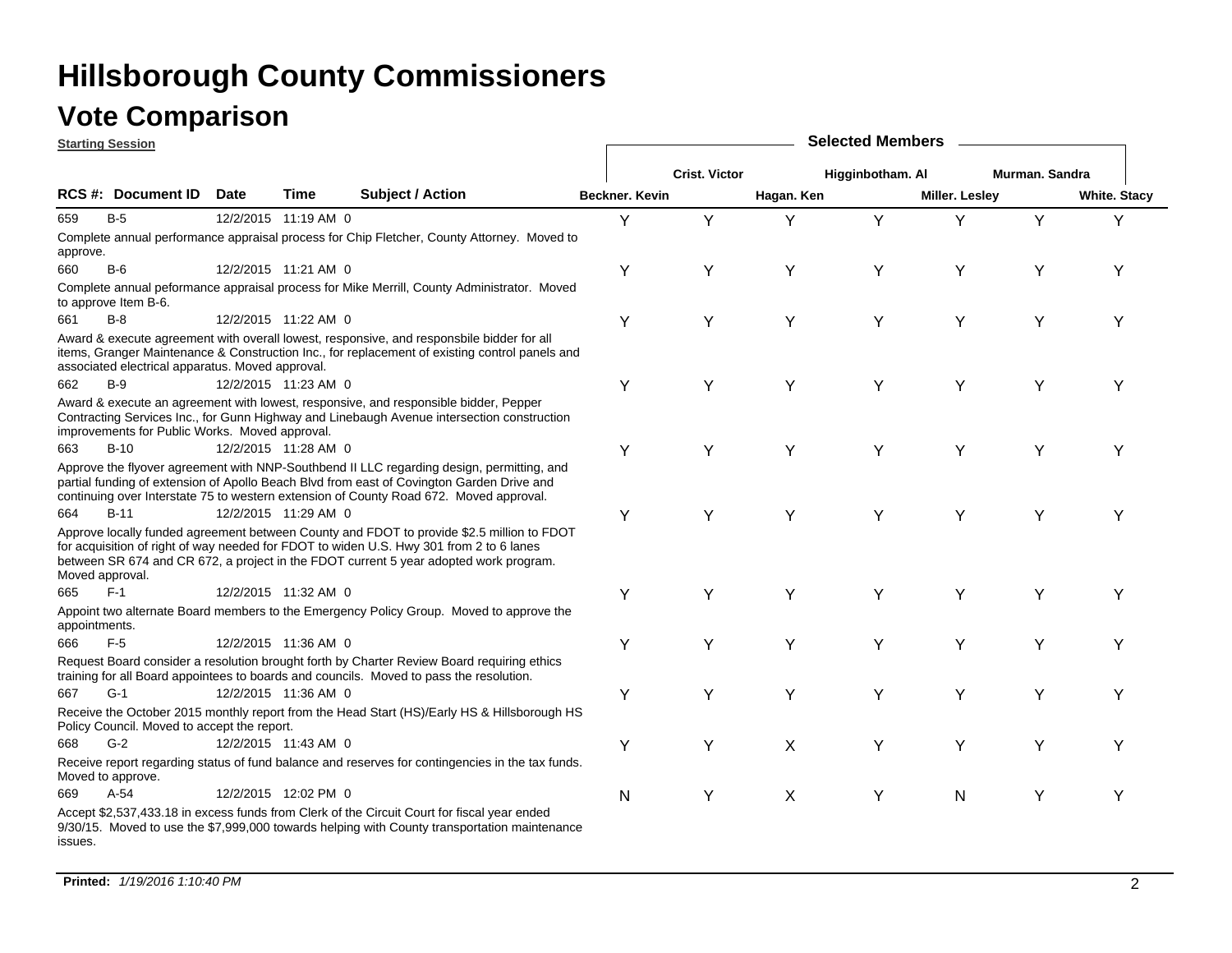|                 | <b>Starting Session</b>                                            |      |                      |                                                                                                                                                                                                                                                                                                | <b>Selected Members</b> |                      |            |                  |                |                |                     |  |  |
|-----------------|--------------------------------------------------------------------|------|----------------------|------------------------------------------------------------------------------------------------------------------------------------------------------------------------------------------------------------------------------------------------------------------------------------------------|-------------------------|----------------------|------------|------------------|----------------|----------------|---------------------|--|--|
|                 |                                                                    |      |                      |                                                                                                                                                                                                                                                                                                |                         | <b>Crist. Victor</b> |            | Higginbotham. Al |                | Murman, Sandra |                     |  |  |
|                 | RCS #: Document ID                                                 | Date | Time                 | Subject / Action                                                                                                                                                                                                                                                                               | Beckner. Kevin          |                      | Hagan. Ken |                  | Miller. Lesley |                | <b>White. Stacy</b> |  |  |
| 670             | $A-41$                                                             |      | 12/2/2015 12:03 PM 0 |                                                                                                                                                                                                                                                                                                | Y                       | Y                    | X          | Y                | Υ              | Y              | A                   |  |  |
|                 | office building. Moved the item.                                   |      |                      | Approve the proportionate share agreement with Suncoast Community Health Centers to<br>satisfy the transportation concurrency requirements for a 31,000-square-foot medical/general                                                                                                            |                         |                      |            |                  |                |                |                     |  |  |
| 671             | $A-54$                                                             |      | 12/2/2015 12:04 PM 0 |                                                                                                                                                                                                                                                                                                | Y                       | Y                    | X          | Y                | Y              | Υ              | Y                   |  |  |
|                 | projects that \$9.9 (7.9) million could be dedicated to.           |      |                      | Accept \$2,537,433.18 in excess funds from Clerk of the Circuit Court for fiscal year ended<br>9/30/15. Moved to ask staff to bring back at the next meeting, sometime in January, a list of                                                                                                   |                         |                      |            |                  |                |                |                     |  |  |
| 672             | $A-54$                                                             |      | 12/2/2015 12:05 PM 0 |                                                                                                                                                                                                                                                                                                | Υ                       | Υ                    | X          | Y                | Y              | Υ              | Υ                   |  |  |
|                 | Moved to approve Items A-54, A-55, A-56, A-57, and A-58.           |      |                      | Accept \$2,537,433.18 in excess funds and the annual report for fiscal year ended 9/30/15.                                                                                                                                                                                                     |                         |                      |            |                  |                |                |                     |  |  |
| 673             | PH/CPA                                                             |      | 12/3/2015 6:07 PM 5  |                                                                                                                                                                                                                                                                                                | Υ                       | Y                    | Y          | Υ                | Y              | Y              | Y                   |  |  |
| Ordinance 15-10 |                                                                    |      |                      | CPA 15-10 - Future Land Use Map change - Urban service area expansion to the southside of<br>Berger Road - Expansion of the urban service area to include 1.19 acres. Moved approval.                                                                                                          |                         |                      |            |                  |                |                |                     |  |  |
| 674             | PH/CPA                                                             |      | 12/3/2015 6:08 PM 5  |                                                                                                                                                                                                                                                                                                | Υ                       | Y                    | Y          | Υ                | Y              | Υ              | Y                   |  |  |
|                 | from Residential (RES) 1 to RES-2. Moved approval. Ordinance 15-11 |      |                      | CPA 15-11 - Future Land Use Map change - Proposed designation change on 1.19 acres +/-                                                                                                                                                                                                         |                         |                      |            |                  |                |                |                     |  |  |
| 675             | <b>CHANGES</b>                                                     |      | 12/8/2015 9:04 AM 9  |                                                                                                                                                                                                                                                                                                | Υ                       | X                    | Υ          | X                | Y              | Υ              | Y                   |  |  |
|                 | Moved the changes.                                                 |      |                      |                                                                                                                                                                                                                                                                                                |                         |                      |            |                  |                |                |                     |  |  |
| 676             | <b>CONSENT</b>                                                     |      | 12/8/2015 9:04 AM 9  |                                                                                                                                                                                                                                                                                                | Y                       | X                    | Y          | X                | Y              | Υ              | Y                   |  |  |
|                 | Moved the consent.                                                 |      |                      |                                                                                                                                                                                                                                                                                                |                         |                      |            |                  |                |                |                     |  |  |
| 677             | J.1.                                                               |      | 12/8/2015 9:09 AM 9  |                                                                                                                                                                                                                                                                                                | Υ                       | X                    | Y          | X                | Y              | Y              | Y                   |  |  |
|                 |                                                                    |      |                      | Resolution of the Board expressing opposition to any proposed legislation that would diminish<br>local authority over the expenditures of local tourist development tax revenue date Moved the<br>Board send a resolution to the Hills. County Legis. Delegation opposing the particular bill. |                         |                      |            |                  |                |                |                     |  |  |
| 678             | V150032                                                            |      | 12/8/2015 9:12 AM 9  |                                                                                                                                                                                                                                                                                                | Υ                       | X                    | Υ          | X                | Y              | Y              | Υ                   |  |  |
|                 | page 92). Moved approval.                                          |      |                      | Vacating Petition V15-0032 - Petition to vacate a portion of Quality Lane deeded right of way,<br>being the west 25 feet of Lot 10, Unit 8, pursuant to the plat of Benjamin's Farms (Plat Book 27,                                                                                            |                         |                      |            |                  |                |                |                     |  |  |
| 679             | V160001                                                            |      | 12/8/2015 9:14 AM 9  |                                                                                                                                                                                                                                                                                                | Y                       | X                    | Y          | X                | Y              | Y              | Y                   |  |  |
|                 | Book 46, page 85). Moved approval.                                 |      |                      | Vacating Petition V16-0001 - Petition to vacate a portion of a platted utility easement over the<br>north 7.5 foot of Lot 25, Block 8, pursuant to the plat of Idle Grove Park, Unit 2, Phase I (Plat                                                                                          |                         |                      |            |                  |                |                |                     |  |  |
| 680             | V160002                                                            |      | 12/8/2015 9:15 AM 9  |                                                                                                                                                                                                                                                                                                | Υ                       | X                    | Y          | X                | Y              | Y              | Y                   |  |  |
|                 |                                                                    |      |                      | Vacating Petition V16-0002 - Petition to vacate a portion of platted Noonan Road right of way<br>lying north of Tracts 9 & 10, together w/a portion of platted canal lying w/in Tract 9, pursuant to<br>the plat of Ruskin Tomato Farms (Plat Book 27, page 110). Moved approval.              |                         |                      |            |                  |                |                |                     |  |  |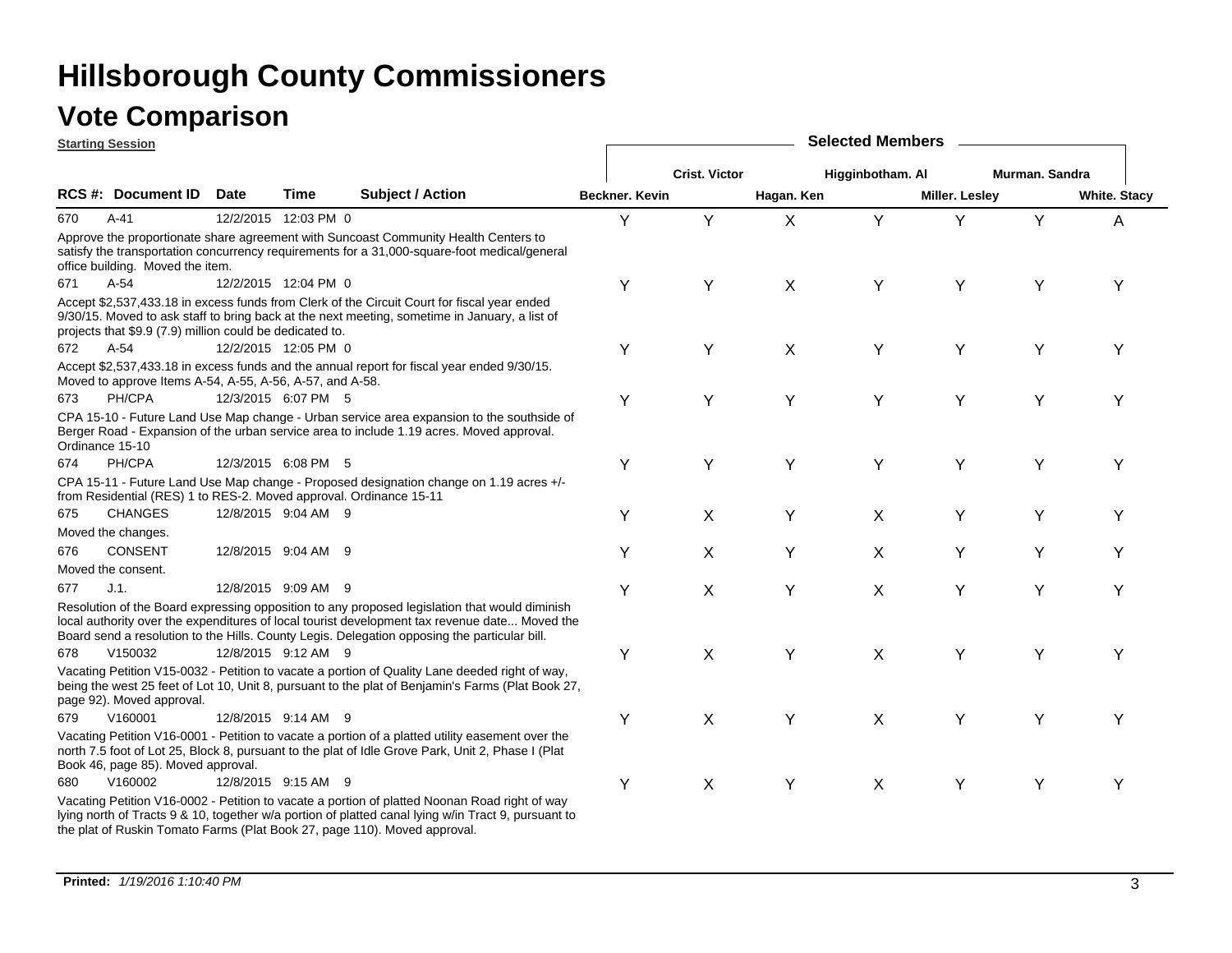#### **Vote Comparison**

**Starting Session**

|     | <u> Starting Session</u>                                         |             |                       |                                                                                                                                                                                                                                                                             |                       |                      |            | <b>OUIGUGA MUILINGIO</b> |                       |                |                     |
|-----|------------------------------------------------------------------|-------------|-----------------------|-----------------------------------------------------------------------------------------------------------------------------------------------------------------------------------------------------------------------------------------------------------------------------|-----------------------|----------------------|------------|--------------------------|-----------------------|----------------|---------------------|
|     |                                                                  |             |                       |                                                                                                                                                                                                                                                                             |                       | <b>Crist. Victor</b> |            | Higginbotham. Al         |                       | Murman. Sandra |                     |
|     | <b>RCS #: Document ID</b>                                        | <b>Date</b> | Time                  | <b>Subject / Action</b>                                                                                                                                                                                                                                                     | <b>Beckner, Kevin</b> |                      | Hagan. Ken |                          | <b>Miller. Lesley</b> |                | <b>White. Stacy</b> |
| 681 | V160003                                                          |             | 12/8/2015 9:17 AM 9   |                                                                                                                                                                                                                                                                             | Y                     | $\mathsf{X}$         | Y          | Y                        | Υ                     | Y              | Y                   |
|     | Phase 4A. Moved approval.                                        |             |                       | Vacating Petition V16-0003 - Eagle Palm, Phase Four (Plat Book 116, page 142). Eagle Palm,                                                                                                                                                                                  |                       |                      |            |                          |                       |                |                     |
| 682 | PRS151216NW                                                      |             | 12/8/2015 9:19 AM 9   |                                                                                                                                                                                                                                                                             | Υ                     | X                    | Υ          | Υ                        | Y                     | Υ              | Υ                   |
|     | Manassas Road. Moved approval.                                   |             |                       | PRS 15-1216-NWH/NW - James Zinner - South side of West Waters Avenue, 50 feet west of                                                                                                                                                                                       |                       |                      |            |                          |                       |                |                     |
| 683 | LDC151268                                                        |             | 12/8/2015 9:22 AM 5   |                                                                                                                                                                                                                                                                             | Y                     | X                    | Y          | Υ                        | Υ                     | Y              | Υ                   |
|     | I.2., and I.3. & the ordinance. Ordinance 15-32                  |             |                       | LDC 15-1268 - Adequate Public Facilities. LDC 15-1269 - Enforcing Authorities. LDC 15-1270 -<br>Appeals for Land Use Hearing Officer to Land Use Appeals Board. Moved to adopt Items I.1.,                                                                                  |                       |                      |            |                          |                       |                |                     |
| 684 | <b>CHANGES</b>                                                   |             | 12/16/2015 9:35 AM 0  |                                                                                                                                                                                                                                                                             | Y                     | Υ                    | Y          | Y                        | Υ                     | Υ              | Υ                   |
|     | Moved the changes.                                               |             |                       |                                                                                                                                                                                                                                                                             |                       |                      |            |                          |                       |                |                     |
| 685 | <b>CONSENT</b>                                                   |             | 12/16/2015 10:21 AM 0 |                                                                                                                                                                                                                                                                             | Y                     | Y                    | Υ          | Y                        | Y                     | Y              | Υ                   |
|     | Moved the Consent Agenda.                                        |             |                       |                                                                                                                                                                                                                                                                             |                       |                      |            |                          |                       |                |                     |
| 686 | $D-1$                                                            |             | 12/16/2015 10:23 AM 0 |                                                                                                                                                                                                                                                                             | Y                     | Υ                    | Y          | Υ                        | Υ                     | Y              | Y                   |
|     | report Moved approval.                                           |             |                       | Conduct public hearing to complete the 15-day public comment period which began on<br>December 1, 2015, for the program year 2014 consolidated annual performance & evaluation                                                                                              |                       |                      |            |                          |                       |                |                     |
| 687 | $B-4$                                                            |             | 12/16/2015 11:01 AM 0 |                                                                                                                                                                                                                                                                             | Y                     | Y                    | Y          | Υ                        | Y                     | Υ              | N                   |
|     | in substantially the form in background material Moved approval. |             |                       | Approve the stadium renovation agreement by and between the Tampa Sports Authority,<br>Buccaneers Football Stadium Limited Partnership, the City of Tampa, and Hillsborough County                                                                                          |                       |                      |            |                          |                       |                |                     |
| 688 | $F-2$                                                            |             | 12/16/2015 11:14 AM 0 |                                                                                                                                                                                                                                                                             | Y                     | Υ                    | Υ          | Υ                        | Υ                     | Υ              | Υ                   |
|     |                                                                  |             |                       | Receive a presentation from Gene Earley, Director, Health Case Services, on the<br>implementation of Healthy Living, an innovative and cost-effective program that targeted the<br>indigent and medically needy in the County. Moved to approve the item.                   |                       |                      |            |                          |                       |                |                     |
| 689 | $B-1$                                                            |             | 12/16/2015 11:30 AM 0 |                                                                                                                                                                                                                                                                             | Y                     | Υ                    | Y          | Υ                        | Υ                     | Y              | Υ                   |
|     |                                                                  |             |                       | (a) Approve a revised Economic Development policy and procedures ED-14 for the Economic<br>Development Innovation Initiative Program applications for funds for approved expenses<br>reimbursement support. (b) Approve a resolution amending and restating Moved approval. |                       |                      |            |                          |                       |                |                     |
| 690 | $B-11$                                                           |             | 12/16/2015 11:31 AM 0 |                                                                                                                                                                                                                                                                             | Y                     | Υ                    | Y          | Υ                        | Υ                     | X              | Υ                   |
|     | Moved to accept the report.                                      |             |                       | County Audit Report 297, Parks and Recreation Mowing Services Outsourcing Cost Analysis.                                                                                                                                                                                    |                       |                      |            |                          |                       |                |                     |
| 691 | $B-12$                                                           |             | 12/16/2015 11:32 AM 0 |                                                                                                                                                                                                                                                                             | Υ                     | Y                    | Υ          | Υ                        | Υ                     | Y              | Υ                   |
|     |                                                                  |             |                       | County Audit Report 298, Government Accounting Standards Board Statement 68, Pension                                                                                                                                                                                        |                       |                      |            |                          |                       |                |                     |

**Selected Members**

Report. So moved to approve.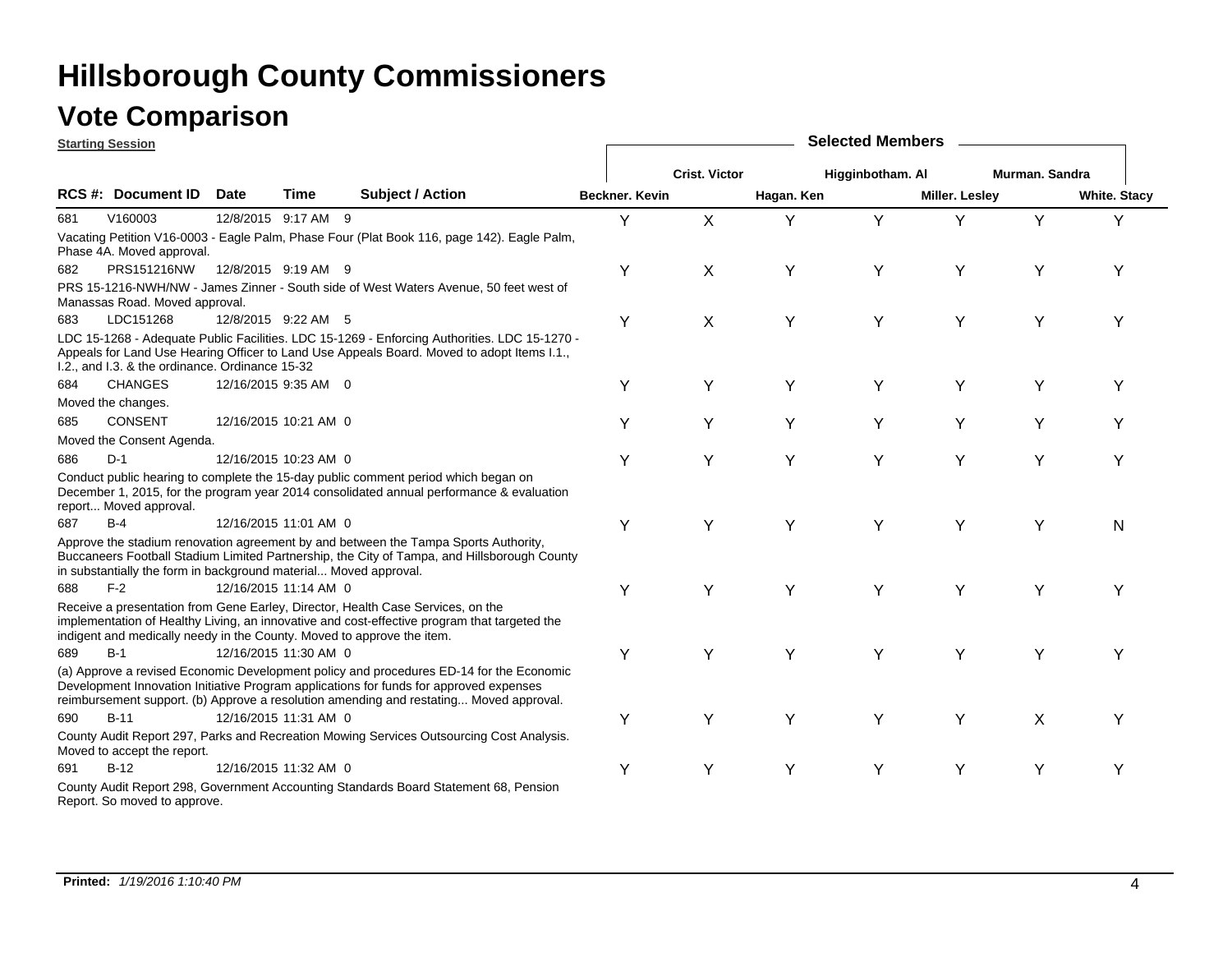|           | <b>Starting Session</b>                        |             |                       |                                                                                                                                                                                                                                                                                       |                | <b>Selected Members</b> |            |                  |                |                |                     |  |  |  |  |
|-----------|------------------------------------------------|-------------|-----------------------|---------------------------------------------------------------------------------------------------------------------------------------------------------------------------------------------------------------------------------------------------------------------------------------|----------------|-------------------------|------------|------------------|----------------|----------------|---------------------|--|--|--|--|
|           |                                                |             |                       |                                                                                                                                                                                                                                                                                       |                | <b>Crist. Victor</b>    |            | Higginbotham. Al |                | Murman, Sandra |                     |  |  |  |  |
|           | <b>RCS#: Document ID</b>                       | <b>Date</b> | Time                  | <b>Subject / Action</b>                                                                                                                                                                                                                                                               | Beckner. Kevin |                         | Hagan. Ken |                  | Miller. Lesley |                | <b>White. Stacy</b> |  |  |  |  |
| 692       | $B-2$                                          |             | 12/16/2015 11:33 AM 0 |                                                                                                                                                                                                                                                                                       | Y              | Y                       | Y          | Y                | Y              | Y              | Y                   |  |  |  |  |
|           |                                                |             |                       | Approve the eleventh modification to agreement 12-0209 w/ the State of Florida, Department of<br>Health-Hillsborough County, formerly known as the Hillsborough County Health Department,<br>decreasing outpatient/ambulatory medical care for \$1,180,892 Moved approval.            |                |                         |            |                  |                |                |                     |  |  |  |  |
| 693       | $B-3$                                          |             | 12/16/2015 11:34 AM 0 |                                                                                                                                                                                                                                                                                       | Υ              | Y                       | Y          | Υ                | Y              | Υ              | Y                   |  |  |  |  |
| approval. |                                                |             |                       | (a) Accept and approve appropriations of \$97,333 in additional grant revenue within the Ryan<br>White Part A HIV Emergency Relief Program, which increased the total grant award from<br>\$10,282,968 to \$10,380,301, from the U.S. Department of Health & Human Svcs Moved         |                |                         |            |                  |                |                |                     |  |  |  |  |
| 694       | $B-6$                                          |             | 12/16/2015 11:35 AM 0 |                                                                                                                                                                                                                                                                                       | Υ              | Y                       | Y          | Υ                | Y              | Υ              | Y                   |  |  |  |  |
|           | (Invitation to Bid 6058,1). Moved approval.    |             |                       | Award a contract to the lowest, responsive, and responsible bidder, Environmental Operating<br>Solutions Inc., in the amount of \$1,374,937.50 to provide Glycerin 70 percent to Public Utilities                                                                                     |                |                         |            |                  |                |                |                     |  |  |  |  |
| 695       | $B-7$                                          |             | 12/16/2015 11:36 AM 0 |                                                                                                                                                                                                                                                                                       | Υ              | Υ                       | Y          | Y                | Υ              | Y              | Y                   |  |  |  |  |
|           |                                                |             |                       | Award & execute the agreement with the lowest, responsive, and responsible bidder,<br>Commercial Interiors Inc., in the amount of \$1,805,635, for miscellaneous playground<br>equipment and installation svcs. at various parks throughout the County Moved approval.                |                |                         |            |                  |                |                |                     |  |  |  |  |
| 696       | $B-8$                                          |             | 12/16/2015 11:37 AM 0 |                                                                                                                                                                                                                                                                                       | Υ              | Y                       | Y          | Υ                | Υ              | Υ              | Υ                   |  |  |  |  |
|           |                                                |             |                       | Award & execute an agreement with the lowest, responsive, and responsible bidder, Stage<br>Door II Inc., in the amount of \$1,060,300.21, for drainage improvements at E. 23rd Ave.,<br>Winston Park, and Lonesdale Pl. (Invitation to Bid 5906,1), for Public Works Moved approval.  |                |                         |            |                  |                |                |                     |  |  |  |  |
| 697       | $B-9$                                          |             | 12/16/2015 11:38 AM 0 |                                                                                                                                                                                                                                                                                       | Υ              | Y                       | Y          | Y                | Y              | Υ              | Υ                   |  |  |  |  |
| approval. |                                                |             |                       | Award a contract with Physio-Control Inc., for the sole source purchase to provide equipment<br>purchases, maintenance svcs., upgrades, and replacement parts for the LIFEPAK series<br>cardiac defribillators/monitors utilized by fire rescue crews in the performance Moved        |                |                         |            |                  |                |                |                     |  |  |  |  |
| 698       | $B-10$                                         |             | 12/16/2015 11:39 AM 0 |                                                                                                                                                                                                                                                                                       | Υ              | Y                       | Y          | Υ                | Y              | Υ              | Υ                   |  |  |  |  |
|           |                                                |             |                       | Realign \$9,868,605 within various Public Utilities project funds to provide adequate funding<br>levels for capital improvement projects for FY 2016 and to align budgets w/ projections &<br>expenditures. The quarterly realignment process realigned \$9,868,605 Moved approval.   |                |                         |            |                  |                |                |                     |  |  |  |  |
| 699       | $F-3$                                          |             | 12/16/2015 11:52 AM 0 |                                                                                                                                                                                                                                                                                       | Υ              | Y                       | Y          | Υ                | Y              | Υ              | Y                   |  |  |  |  |
|           | backlog as soon as possible. Made that motion. |             |                       | Approve a letter to the Governor that states concern about the current backlog of 10,000<br>untested rape kits around the state and encourage the Governor to push FDLE to address the                                                                                                |                |                         |            |                  |                |                |                     |  |  |  |  |
| 700       | $F-1$                                          |             | 12/16/2015 11:54 AM 0 |                                                                                                                                                                                                                                                                                       | Υ              | Y                       | Υ          | Υ                | Y              | Υ              | Y                   |  |  |  |  |
|           |                                                |             |                       | Request staff report from Ms. Paula Harvey, Director, Affordable Housing Svcs., to present a<br>schedule for the development of the consolidated plan for housing. Moved the Board direct Ms.<br>Harvey to bring the report back at the second regular Board meeting in January 2016. |                |                         |            |                  |                |                |                     |  |  |  |  |